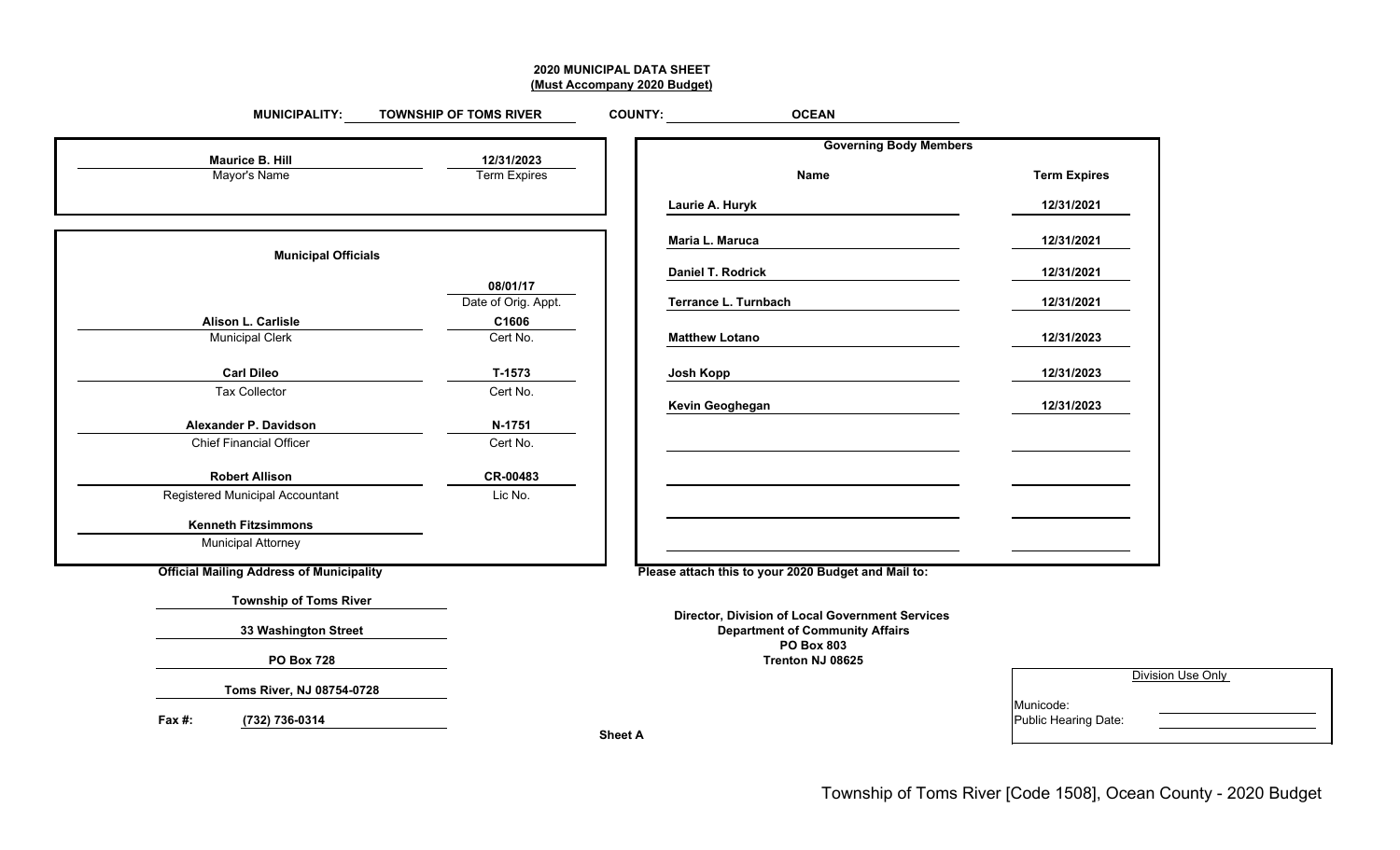|                                                                                                                                                                                                                                                                                                                                                                                                                                                    |                                                                             |    |                                                                                                    | 2020<br><b>MUNICIPAL BUDGET</b>                                       |        |                                                                   |                                                                                                                                                   |                                                                                                                                                                                                                                                                                                                                                                                                                                             |
|----------------------------------------------------------------------------------------------------------------------------------------------------------------------------------------------------------------------------------------------------------------------------------------------------------------------------------------------------------------------------------------------------------------------------------------------------|-----------------------------------------------------------------------------|----|----------------------------------------------------------------------------------------------------|-----------------------------------------------------------------------|--------|-------------------------------------------------------------------|---------------------------------------------------------------------------------------------------------------------------------------------------|---------------------------------------------------------------------------------------------------------------------------------------------------------------------------------------------------------------------------------------------------------------------------------------------------------------------------------------------------------------------------------------------------------------------------------------------|
| <b>Municipal Budget of the</b>                                                                                                                                                                                                                                                                                                                                                                                                                     | Township                                                                    | ٥f |                                                                                                    | <b>Toms River</b>                                                     |        | County of                                                         | <b>Ocean</b>                                                                                                                                      | for the Calendar Year 2020.                                                                                                                                                                                                                                                                                                                                                                                                                 |
| It is hereby certified the Budget and Capital Budget annexed hereto and hereby made a part<br>hereof is a true copy of the Budget and Capital Budget approved by resolution of the Governing Body on the<br>31<br>and that public advertisement will be made in accordance with the provisions of N.J.S. 40A:4-6 and<br>N.J.A.C. 5:30-4.4(d).<br>Certified by me, this                                                                             | <b>March</b><br>day of                                                      | 31 | . 2020<br>day of                                                                                   | <b>March</b>                                                          | . 2020 |                                                                   | llison<br><b>Clerk</b><br>33 Washington Street<br><b>Address</b><br><b>PO Box 728</b><br><b>Address</b><br>(856) 429-7026<br><b>Phone Number</b>  |                                                                                                                                                                                                                                                                                                                                                                                                                                             |
| It is hereby certified that the approved Budget annexed hereto and hereby made<br>a part is an exact copy of the original on file with the Clerk of the Governing Body, that all<br>additions are correct, all statements contained herein are in proof, and the total of antici-<br>pated revenues equals the total of appropriations.<br>Certified by me, this<br><b>Registered Municipal Accountant</b><br>Freehold, NJ 07728<br><b>Address</b> | day of<br>31.                                                               |    | March<br>. 2020<br>912 Highway 33 Suite 2<br><b>Address</b><br>732-409-0800<br><b>Phone Number</b> |                                                                       |        | Local Budget Law, N.J.S. 40A:4-1 et seq.<br>Certified by me, this | 31                                                                                                                                                | It is hereby certified that the approved Budget annexed hereto and hereby made<br>a part is an exact copy of the original of file with the Clerk of the Governing Body, that all<br>additions are correct, all statements contained herein are in proof, the total of anticipated<br>revenues equals the total of appropriations and the budget is in full compliance with the<br>day of<br>March<br>2020<br><b>Chief Financial Officer</b> |
|                                                                                                                                                                                                                                                                                                                                                                                                                                                    | <b>CERTIFICATION OF ADOPTED BUDGET</b>                                      |    |                                                                                                    | DO NOT USE THESE SPACES<br>(Do not advertise this Certification form) |        |                                                                   | <b>CERTIFICATION OF APPROVED BUDGET</b>                                                                                                           |                                                                                                                                                                                                                                                                                                                                                                                                                                             |
| It is hereby certified that the amount to be raised by taxation for local purposes has been compared with<br>the approved Budget previously certified by me and any changes required as a condition to such approval<br>$\,$ have been made. The adopted budget is certified with respect to the foregoing only.<br>2020<br>Dated:                                                                                                                 | <b>STATE OF NEW JERSEY</b><br><b>Department of Community Affairs</b><br>By: |    | Director of the Division of Local Government Services                                              |                                                                       | Dated: |                                                                   | of law, and approval is given pursuant to N.J.S. 40A:4-79.<br><b>STATE OF NEW JERSEY</b><br><b>Department of Community Affairs</b><br>2020<br>Bv: | It is hereby certified that the Approved Budget made part hereof complies with the requirements<br>Director of the Division of Local Government Services                                                                                                                                                                                                                                                                                    |

 $\mathcal{C}(\mathcal{C})$ 

Township of Toms River [Code 1508], Ocean County - 2020 Budget

 $\frac{1}{\epsilon}$ 

 $\sim$ 

 $\mathcal{A}(t)$ 

 $\sim 10^3$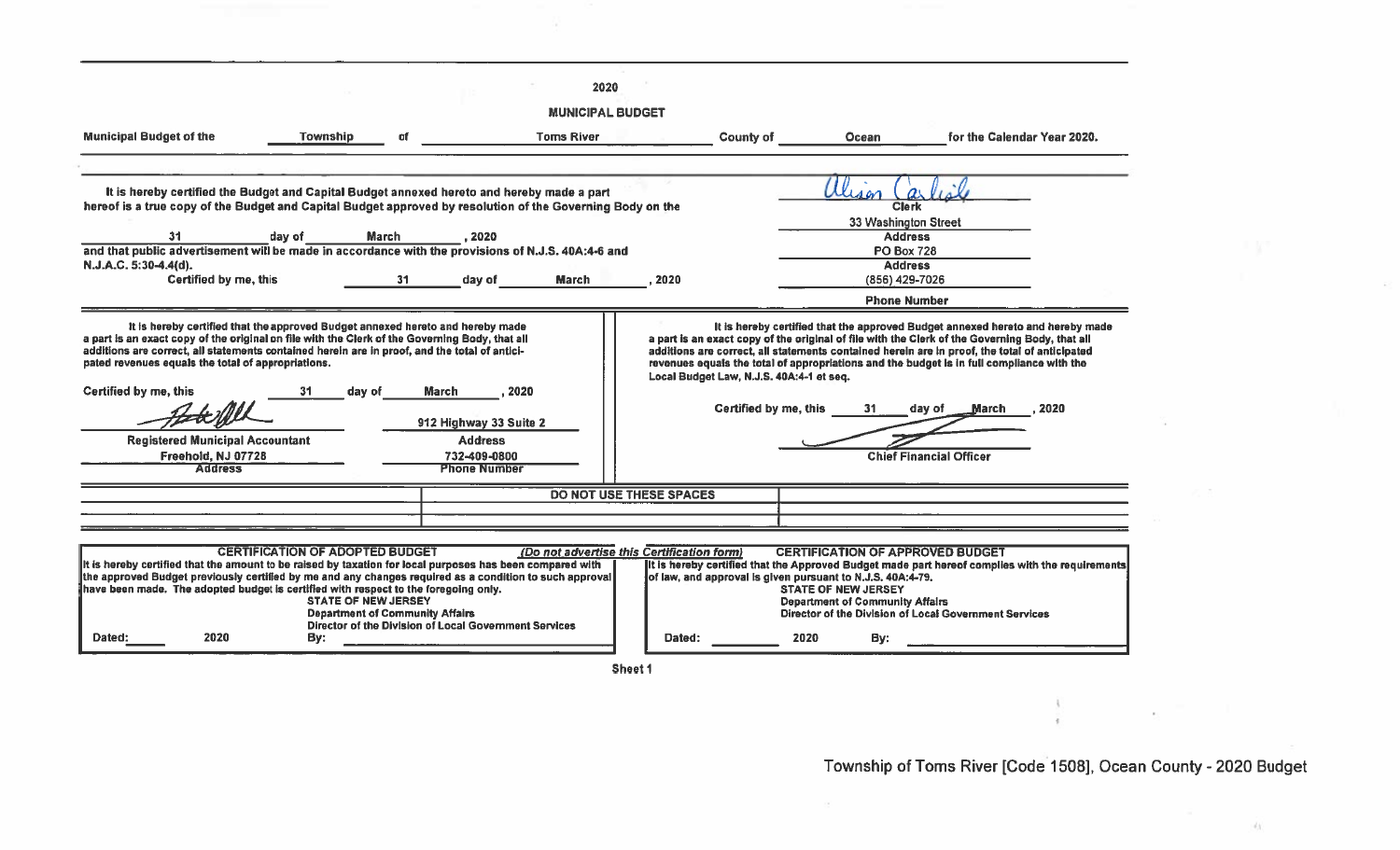#### **MUNICIPAL BUDGET NOTICE**

#### Section 1.



o'clock (P.M.) at which time and place objections to said Budget and Tax Resolution for the year 2020 may be presented by taxpayers or other **6:00**

interested persons.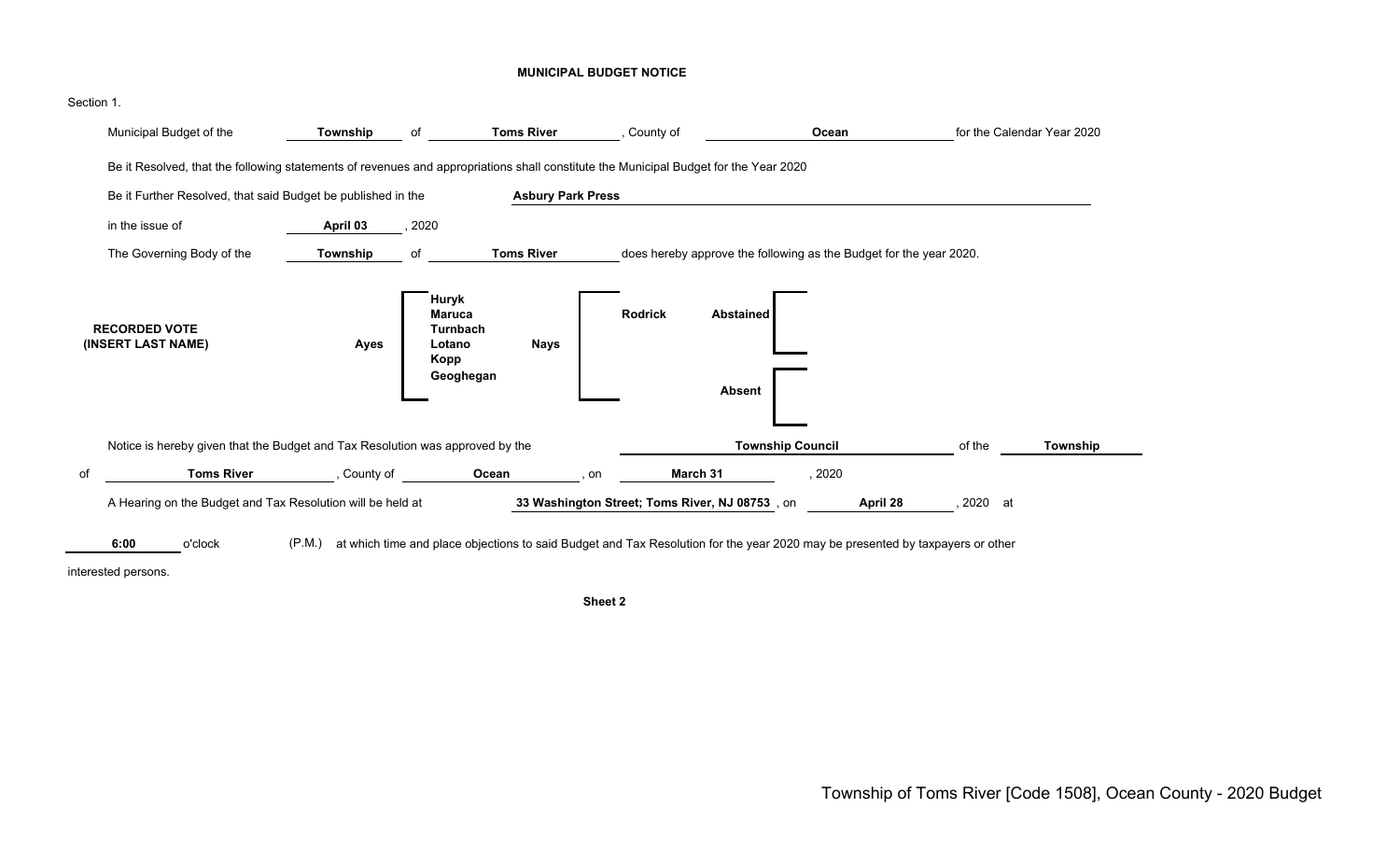#### **EXPLANATORY STATEMENT**

|                                                                                                                       | <b>YEAR 2020</b>   |
|-----------------------------------------------------------------------------------------------------------------------|--------------------|
| General Appropriations For: (Reference to item and sheet number should be omitted in advertised budget)               | <b>XXXXXXXXXXX</b> |
| 1. Appropriations within "CAPS"-                                                                                      | <b>XXXXXXXXXXX</b> |
| (a) Municipal Purposes {(item H-1, Sheet 19)(N.J.S. 40A:4-45.2)}                                                      | 99,742,124.40      |
| 2. Appropriations excluded from "CAPS"                                                                                | <b>XXXXXXXXXXX</b> |
| (a) Municipal Purposes {item H-2, Sheet 28)(N.J.S. 40A:4-45.3 as amended)}                                            | 23,822,075.66      |
| (b) Local District School Purposes in Municipal Budget(item K, Sheet 29)                                              | $\blacksquare$     |
| Total General Appropriations excluded from "CAPS"(item O, sheet 29)                                                   | 23,822,075.66      |
| 3. Reserve for Uncollected Taxes (item M, Sheet 29) Based on Estimated<br><b>Percent of Tax Collections</b><br>96.59% | 10,918,469.00      |
| <b>Building Aid Allowance</b><br>$2020 - $$                                                                           |                    |
| for Schools-State Aid<br>4 Total General Appropriations (item 9, Sheet 29)<br>$2019 - $$                              | 134,482,669.06     |
| 5. Less: Anticipated Revenues Other Than Current Property Tax (item 5, Sheet 11)                                      |                    |
| (i.e. Surplus, Miscellaneous Revenues and Receipts from Delinquent Taxes)                                             | 46,361,188.07      |
| 6. Difference: Amount to be Raised by Taxes for Support of Municipal Budget (as follows)                              | <b>XXXXXXXXXXX</b> |
| (a) Local Tax for Municipal Purposes Including Reserve for Uncollected Taxes (item 6(a), Sheet 11)                    | 88,121,480.99      |
| (b) Addition to Local District School Tax (item 6(b), Sheet 11)                                                       |                    |
| (c) Minimum Library Tax                                                                                               |                    |
|                                                                                                                       |                    |
|                                                                                                                       |                    |
|                                                                                                                       |                    |
|                                                                                                                       |                    |

#### **SUMMARY OF CURRENT FUND SECTION OF APPROVED BUDGET**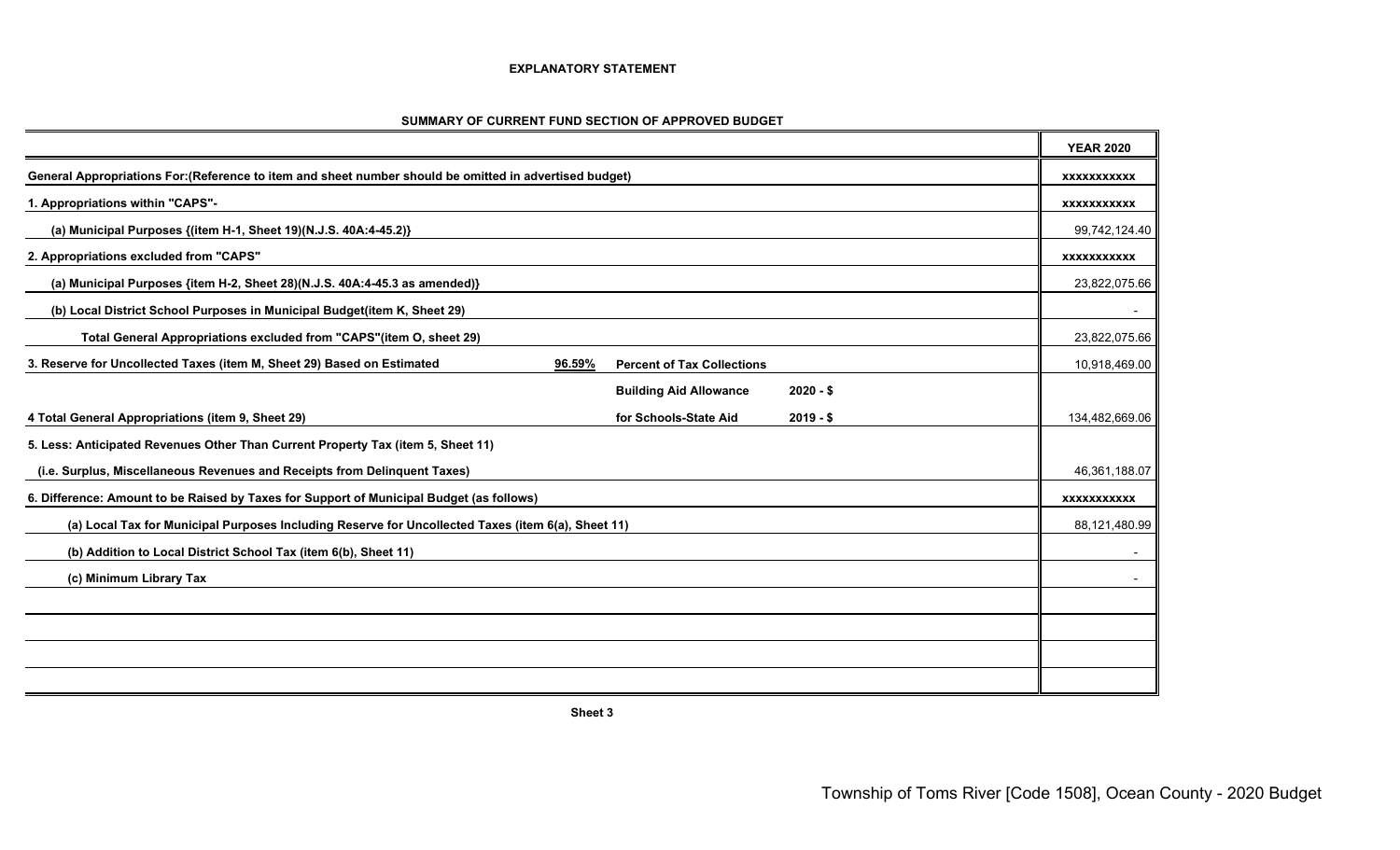## **EXPLANATORY STATEMENT - (Continued) SUMMARY OF 2019 APPROPRIATIONS EXPENDED AND CANCELED**

|                                                             | <b>General Budget</b> | <b>Water Utility</b> | <b>Golf Course</b> | <b>Ice Rink</b> |
|-------------------------------------------------------------|-----------------------|----------------------|--------------------|-----------------|
|                                                             |                       |                      | <b>Utility</b>     | <b>Utility</b>  |
| <b>Budget Appropriations - Adopted Budget</b>               | 130,769,113.25        |                      | 1,434,024.00       | 1,131,860.00    |
| Budget Appropriation Added by N.J.S 40A:4-87                | 1,867,086.49          |                      |                    |                 |
| <b>Emergency Appropriations</b>                             |                       |                      |                    |                 |
| <b>Total Appropriations</b>                                 | 132,636,199.74        |                      | 1,434,024.00       | 1,131,860.00    |
| Expenditures:                                               |                       |                      |                    |                 |
| Paid or Charged (Including Reserve for Uncollected Taxes)   | 126,414,309.65        |                      | 1,313,833.12       | 959,989.50      |
| Reserved                                                    | 5,160,300.89          |                      | 45, 161. 71        | 46,370.50       |
| Unexpended Balances Canceled                                | 1,061,589.20          |                      | 75,029.17          | 125,500.00      |
| <b>Total Expenditures and Unexpended Balances Cancelled</b> | 132,636,199.74        |                      | 1,434,024.00       | 1,131,860.00    |
|                                                             |                       |                      |                    |                 |
| Overexpenditures*                                           |                       |                      |                    |                 |

\*See Budget Appropriation items so marked to the right of column (Expended 2019 Reserved.)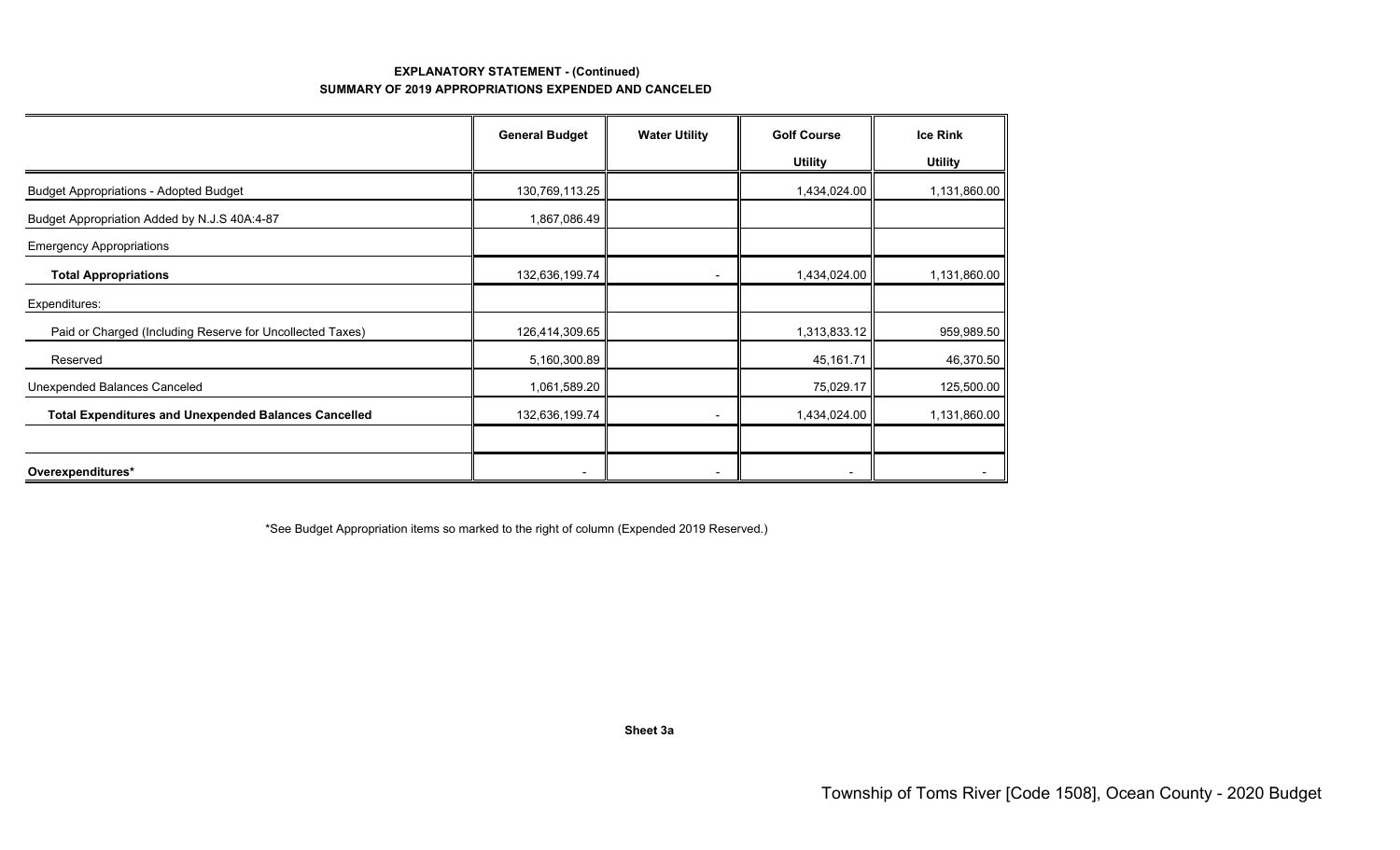|                                                                                                                                                                                                                                                                      |                                                                              |     |                | <b>EXPLANATORY STATEMENT - (CONTINUED)</b>                                                                                                                                                                                                                    |                                                              |                        |
|----------------------------------------------------------------------------------------------------------------------------------------------------------------------------------------------------------------------------------------------------------------------|------------------------------------------------------------------------------|-----|----------------|---------------------------------------------------------------------------------------------------------------------------------------------------------------------------------------------------------------------------------------------------------------|--------------------------------------------------------------|------------------------|
|                                                                                                                                                                                                                                                                      |                                                                              |     |                | <b>BUDGET MESSAGE</b>                                                                                                                                                                                                                                         |                                                              |                        |
| <b>Appropriation CAP Calculation (1977 Cap)</b>                                                                                                                                                                                                                      |                                                                              |     |                |                                                                                                                                                                                                                                                               |                                                              |                        |
| This law imposes a limit on municipal expenditures, which, for the Township of Toms River, is Calculated as follows:                                                                                                                                                 |                                                                              |     |                | The municipal budget for the calendar year 2020 has been prepared within the constraints imposed by Chapter 68, Public Laws of 1976, commonly know as the Appropriation Cap Law.                                                                              |                                                              |                        |
| Total General Appropriations for 2019                                                                                                                                                                                                                                |                                                                              | \$. |                | 130,769,113.25 Amount on which 2.5% CAP is Applied (brought forward)                                                                                                                                                                                          |                                                              | \$<br>97, 124, 561. 75 |
| <b>CAP Base Adjustments</b><br>None.                                                                                                                                                                                                                                 |                                                                              |     |                | 2.5% CAP                                                                                                                                                                                                                                                      |                                                              | 2,428,114.04           |
| Subtotal                                                                                                                                                                                                                                                             |                                                                              |     | 130,769,113.25 | Allowable Operating Appropriations before Additional Exceptions per<br>N.J.S.A. 40A:4-45.3                                                                                                                                                                    |                                                              | 99,552,675.79          |
| <b>Less Exceptions:</b><br><b>Total Other Operations</b><br>Total Uniform Construction Code (UCC)<br><b>Total Interlocal Service Agreements</b><br><b>Total Additional Appropriations</b><br><b>Total Public-Private Offset</b><br><b>Total Capital Improvements</b> | \$<br>636,000.00<br>516.970.00<br>1,893,320.00<br>1.212.110.46<br>870.000.00 |     |                | <b>Additional Exceptions:</b><br>Available from Banking - 2018<br>Available from Banking - 2019<br>Assessed Value of New Construction per Assessor's<br>Certification<br>Additional Increase in CAPS per COLA Ordinance<br><b>Total Additional Exceptions</b> | \$<br>2.806.154.13<br>923,347.79<br>633,950.00<br>971,245.62 | 5,334,697.54           |
| <b>Total Debt Service</b><br><b>Total Deferred Charges</b>                                                                                                                                                                                                           | 17.465.775.00<br>770.00                                                      |     |                | Total Allowable Appropriations Within CAPS for 2020                                                                                                                                                                                                           |                                                              | 104,887,373.33         |
| Judgments<br>Cash Deficit of Preceding Year<br><b>Total Appropriation for School Purposes</b><br>Transferred to Board of Education                                                                                                                                   |                                                                              |     |                | Total Appropriations Within CAPS for 2020                                                                                                                                                                                                                     |                                                              | 99,742,124.40          |
| <b>Reserve for Uncollected Taxes</b><br><b>Total Exceptions</b>                                                                                                                                                                                                      | 11,049,606.04                                                                |     | 33,644,551.50  |                                                                                                                                                                                                                                                               |                                                              |                        |
| Amount on which 2.5% CAP is Applied (carried forward)                                                                                                                                                                                                                |                                                                              |     | 97,124,561.75  |                                                                                                                                                                                                                                                               |                                                              |                        |
| NOTE:                                                                                                                                                                                                                                                                |                                                                              |     |                | Sheet 3b                                                                                                                                                                                                                                                      |                                                              |                        |

MANDATORY MINIMUM BUDGET MESSAGE MUST INCLUDE THE FOLLOWING:

1. HOW THE 1977 "CAP" WAS CALCULATED. (Explain in words what the "CAPS" mean and show the figures.)

2. 2010 "CAP'" LEVY CAP WORKBOOK SUMMARY

3. A SUMMARY BY FUNCTION OF THE APPROPRIATIONS THAT ARE SPREAD AMONG MORE THAN ONE OFFICIAL LINE ITEM

(e.g. if Police S&W appears in the regular section and also under "Operations Excluded from "CAPS" section, combine the

 4. INFORMATION OR A SCHEDULE SHOWING THE AMOUNTS CONTRIBUTED FROM EMPLOYEES, THE EMPLOYER SHARE figures for purposes of citizen understanding.)

AND THE TOTAL COST HEALTH CARE COVERAGE (Refer to LFN 2011-4).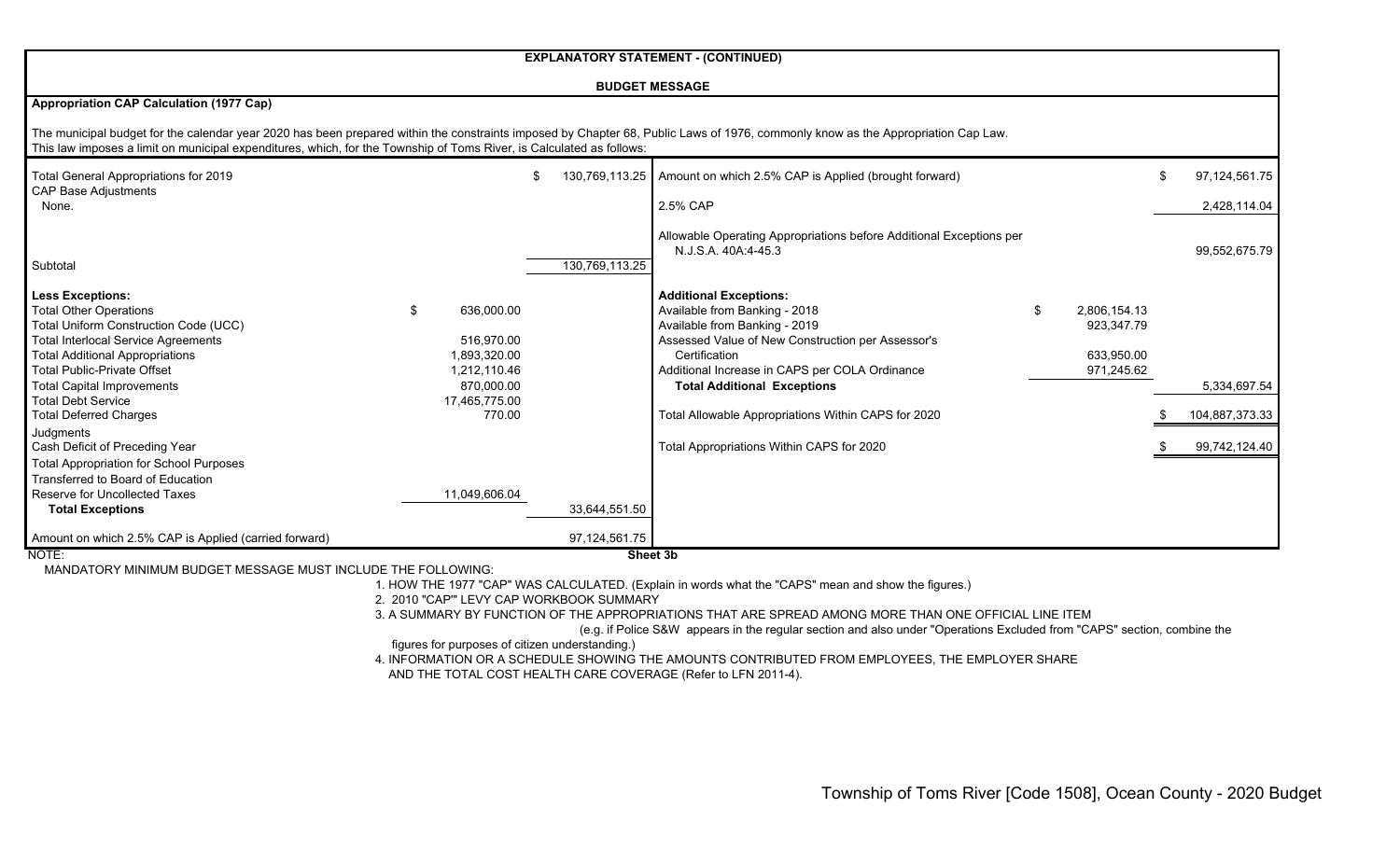|                                                                                                                                                                                                                                                                                                                                              |                    |                          | <b>EXPLANATORY STATEMENT - (CONTINUED)</b>                                                                                                                                              |       |                 |
|----------------------------------------------------------------------------------------------------------------------------------------------------------------------------------------------------------------------------------------------------------------------------------------------------------------------------------------------|--------------------|--------------------------|-----------------------------------------------------------------------------------------------------------------------------------------------------------------------------------------|-------|-----------------|
|                                                                                                                                                                                                                                                                                                                                              |                    |                          | <b>BUDGET MESSAGE</b>                                                                                                                                                                   |       |                 |
| <b>Levy CAP Calculation</b><br>The law (N.J.S.A. 40A:4-45.44 through 45.47) establishes a formula that limits increases in the local unit amount to be raised by taxation for each local unit budget. The budget contained<br>herewith is within the limits imposed by this law and for the Township of Toms River is calculated as follows: |                    |                          | Chapter 62 of the Laws of 2007 imposed a Property Tax Levy CAP which was amended by P.L. 2008, Chapter 6 and further amended by P.L. 2010, Chapter 44 (S-29 R1) approved July 13, 2010. |       |                 |
| Prior Year Amount to be Raised by Taxation for Municipal Purposes                                                                                                                                                                                                                                                                            |                    | £.                       | 82,690,095.02 Balance (carried forward)                                                                                                                                                 |       | 86,263,814.52   |
| Cap Base Adjustment (+/-)                                                                                                                                                                                                                                                                                                                    |                    |                          |                                                                                                                                                                                         |       |                 |
| Less: Prior Year Deferred Charges to Future Taxation Unfunded                                                                                                                                                                                                                                                                                |                    |                          | 770.00 Less - Cancelled or Unexpended Exclusions                                                                                                                                        |       | 111,589.00      |
| Less: Prior Year Deferred Charges - Emergencies                                                                                                                                                                                                                                                                                              |                    |                          |                                                                                                                                                                                         |       |                 |
| Less: Prior Year Recycling Tax                                                                                                                                                                                                                                                                                                               |                    |                          | 155,000.00 Adjusted Tax Levy After Exclusions                                                                                                                                           |       | 86, 152, 225.52 |
| Less: Changes in Service Provider - Transfer of Service/ Function                                                                                                                                                                                                                                                                            |                    |                          |                                                                                                                                                                                         |       |                 |
| Net Prior Year Tax Levy for Municipal Purpose Tax for Cap Calculation                                                                                                                                                                                                                                                                        |                    | 82,534,325.02 Additions: |                                                                                                                                                                                         |       |                 |
| Plus: 2% Cap increase                                                                                                                                                                                                                                                                                                                        |                    |                          | 1,650,686.50 New Ratables - Increased in Valuations<br>99,209,700.00                                                                                                                    |       |                 |
| <b>Adjusted Tax Levy</b>                                                                                                                                                                                                                                                                                                                     |                    |                          | 84,185,011.52 Prior Year's Local Municipal Purpose Tax Rate (per \$100)                                                                                                                 | 0.639 |                 |
| Plus: Assumption of Service/ Function                                                                                                                                                                                                                                                                                                        |                    |                          | Net Ratable Adjustment to Levy                                                                                                                                                          |       | 633,949.98      |
| <b>Adjusted Tax Levy Prior to Exclusions</b>                                                                                                                                                                                                                                                                                                 |                    |                          | 84,185,011.52 CY 2017 Cap Bank Utilized in CY 2020                                                                                                                                      |       | 1,335,305.49    |
|                                                                                                                                                                                                                                                                                                                                              |                    |                          | CY 2018 Cap Bank Utilized in CY 2020                                                                                                                                                    |       |                 |
| <b>Exclusions:</b>                                                                                                                                                                                                                                                                                                                           |                    |                          | CY 2019 Cap Bank Utilized in CY 2020                                                                                                                                                    |       |                 |
| Allowable Shared Service Agreements Increase                                                                                                                                                                                                                                                                                                 |                    |                          | Amounts Approved by Referendum                                                                                                                                                          |       |                 |
| Allowable Health Insurance Cost Increase                                                                                                                                                                                                                                                                                                     |                    |                          |                                                                                                                                                                                         |       |                 |
| Allowable Pension Obligations Increase                                                                                                                                                                                                                                                                                                       | 152,895.00<br>- \$ |                          | Maximum Allowable Amount to be Raised by Taxation                                                                                                                                       |       | 88,121,480.99   |
| Allowable LOSAP Increase                                                                                                                                                                                                                                                                                                                     |                    |                          |                                                                                                                                                                                         |       |                 |
| Allowable Capital Improvements Increase                                                                                                                                                                                                                                                                                                      | 625,000.00         |                          | Amount to be Raised by Taxation for Municipal Purposes                                                                                                                                  |       | 88,121,480.99   |
| Allowable Debt Service and Capital Leases Increase                                                                                                                                                                                                                                                                                           | 1,140,708.00       |                          |                                                                                                                                                                                         |       |                 |
| Recycling Tax Appropriation                                                                                                                                                                                                                                                                                                                  | 160,200.00         |                          | Unused CY 2020 Tax Levy Available for Banking (CY 2021 - CY 2023)                                                                                                                       |       | 0.00            |
| Deferred Charges to Future Taxation Unfunded                                                                                                                                                                                                                                                                                                 |                    |                          |                                                                                                                                                                                         |       |                 |
| <b>Current Year Deferred Charges - Emergencies</b>                                                                                                                                                                                                                                                                                           |                    |                          |                                                                                                                                                                                         |       |                 |
| <b>Add Total Exclusions</b>                                                                                                                                                                                                                                                                                                                  |                    | 2,078,803.00             |                                                                                                                                                                                         |       |                 |
|                                                                                                                                                                                                                                                                                                                                              |                    |                          |                                                                                                                                                                                         |       |                 |
| Balance (carried forward)                                                                                                                                                                                                                                                                                                                    |                    | 86,263,814.52            | Township of Toms River [Code 1508], Ocean County - 2020 Budget                                                                                                                          |       |                 |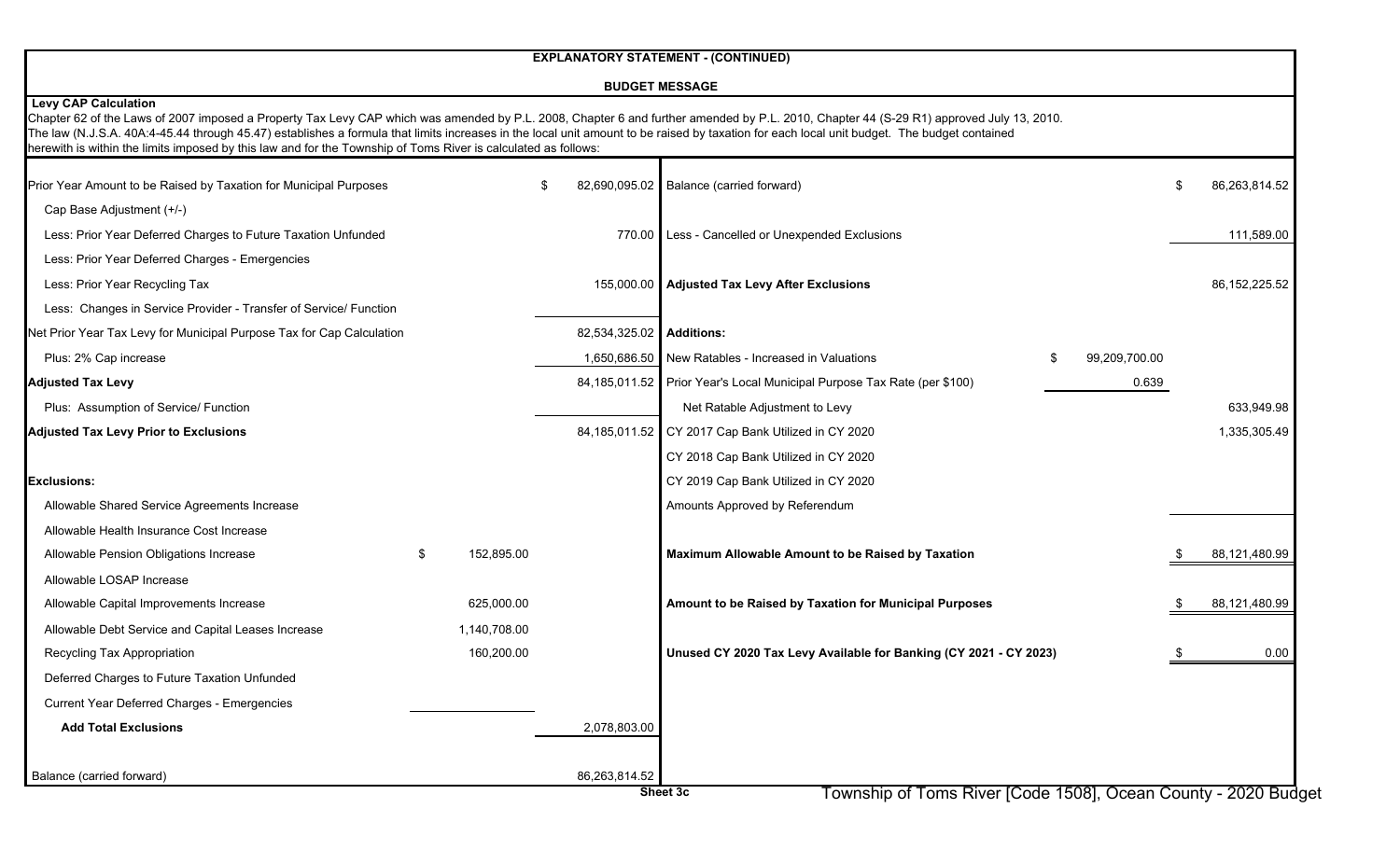| <b>EXPLANATORY STATEMENT - (CONTINUED)</b>                                                                                                                                                                                                                                                                                                                                                                       |  |                                                                                                            |                                                                                                                                                                                                                                                                                                           |  |  |  |  |
|------------------------------------------------------------------------------------------------------------------------------------------------------------------------------------------------------------------------------------------------------------------------------------------------------------------------------------------------------------------------------------------------------------------|--|------------------------------------------------------------------------------------------------------------|-----------------------------------------------------------------------------------------------------------------------------------------------------------------------------------------------------------------------------------------------------------------------------------------------------------|--|--|--|--|
|                                                                                                                                                                                                                                                                                                                                                                                                                  |  |                                                                                                            | <b>BUDGET MESSAGE</b>                                                                                                                                                                                                                                                                                     |  |  |  |  |
| <b>Split Function Appropriations:</b>                                                                                                                                                                                                                                                                                                                                                                            |  |                                                                                                            |                                                                                                                                                                                                                                                                                                           |  |  |  |  |
| The following appropriation(s) are appropriated inside and outside of the<br>appropriation CAP:                                                                                                                                                                                                                                                                                                                  |  |                                                                                                            |                                                                                                                                                                                                                                                                                                           |  |  |  |  |
| <b>Police Department</b><br>Inside CAP - Salaries and Wages<br>Inside CAP - Other Expenses<br>Inside CAP - Purchase of Police Cars<br>Outside CAP - Shared Svc - TRBFC - O/E-CAD<br>Outside CAP - Shared Svc - Lavallette - O/E-CAD<br>Outside CAP - Shared Svc - Manchester - O/E-CAD<br>Outside CAP - Shared Svc - TRBFC - O/E - Radio Comms. Repair<br>Outside CAP - Shared Svc - TR Regional School Security |  | 26,300,536.00<br>676.925.00<br>325,000.00<br>32.846.00<br>5,800.00<br>41.774.00<br>10.000.00<br>220,000.00 | <b>Recycling Department</b><br>Inside CAP - Salaries and Wages<br>\$<br>2,651,800.00<br>Inside CAP - Other Expenses<br>50,120.00<br>Recycling Tonnage Grant<br>190,415.06<br>2,892,335.06<br><b>Landfill Disposal Costs</b><br><b>Landfill Expenses</b><br>3,517,170.00<br>Recycling Tax<br>160,200.00    |  |  |  |  |
| <b>Uniform Construction Code Enforcement</b><br>Inside CAP - Salaries and Wages<br>Inside CAP - Other Expenses<br>Outide CAP - Shared Svc - Island Heights Cons. Office<br>Outide CAP - Shared Svc - Berkeley Twp. Const. Office<br>Outide CAP - Shared Svc - South TR Const. Office                                                                                                                             |  | 27,612,881.00<br>1,859,645.00<br>289.800.00<br>10.000.00<br>65.000.00<br>15,000.00                         | 3,677,370.00<br><b>Employee Group Health</b><br>Employee Group Health - Total Premiums<br>21,343,636.00<br>- \$<br>Employee Share of Employee Group Health<br>(2,743,636.00)<br>Inside CAP - Employee Group Health<br>18,600,000.00<br>Inside CAP - Health Benefits Waiver<br>480,000.00<br>19,080,000.00 |  |  |  |  |
| Solide Waste Collection (Garbage & Trash Removal)<br>Inside CAP - Salaries and Wages<br>Inside CAP - Other Expenses<br>Municipal Services ACT O/E<br>Outside CAP - Shared Svc - Trash Removal                                                                                                                                                                                                                    |  | 2,239,445.00<br>2,534,600.00<br>44.550.00<br>1,400,000.00<br>280,000.00<br>4,259,150.00                    | <b>Community Service Program</b><br>Inside CAP - Salaries and Wages<br>325,039.10<br>\$<br>Outside CAP - Salaries and Wages<br>1,534,960.90<br>Outside CAP - Other Expenses<br>254,039.10<br>Aid to Volunteer Ambulance Companies - O/E<br>78,000.00<br>2,192,039.10                                      |  |  |  |  |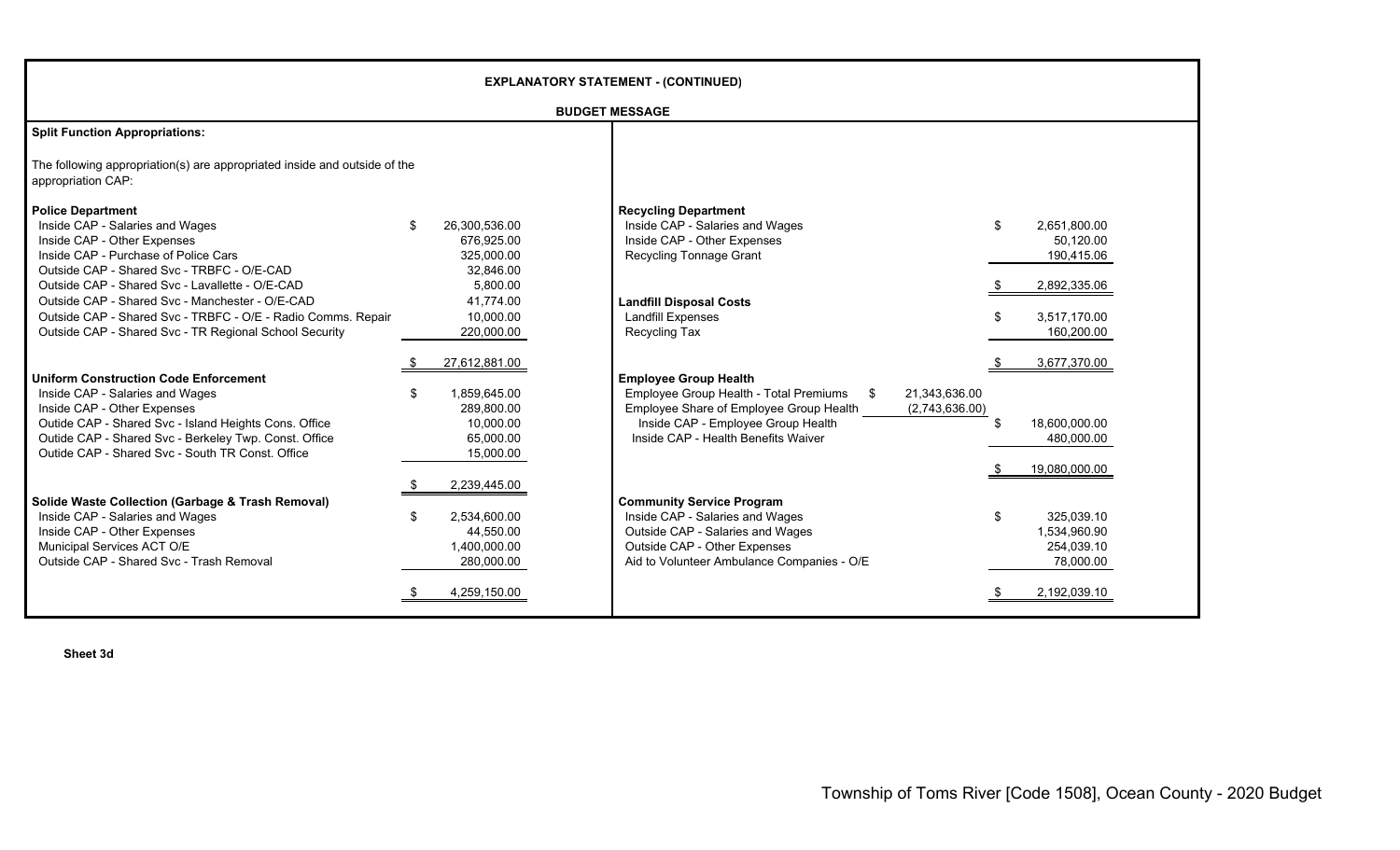| <b>GENERAL REVENUES</b>                                                                    |                | Anticipated        | <b>Realized in Cash</b> |                    |
|--------------------------------------------------------------------------------------------|----------------|--------------------|-------------------------|--------------------|
|                                                                                            |                | 2020               | 2019                    | in 2019            |
| 1. Surplus Anticipated                                                                     | 08-101         | 17,500,000.00      | 19,000,000.00           | 19,000,000.00      |
| 2. Surplus Anticipated with Prior Written Consent of Director of Local Government Services | 08-102         |                    |                         |                    |
| <b>Total Surplus Anticipated</b>                                                           | 08-100         | 17,500,000.00      | 19,000,000.00           | 19,000,000.00      |
| 3. Miscellaneous Revenues - Section A: Local Revenues                                      | <b>XXXXXXX</b> | <b>XXXXXXXXXXX</b> | <b>XXXXXXXXXXX</b>      | xxxxxxxxxx         |
| Licenses:                                                                                  | <b>XXXXXXX</b> | <b>XXXXXXXXXXX</b> | <b>XXXXXXXXXXX</b>      | <b>XXXXXXXXXXX</b> |
| Alcoholic Beverages                                                                        | 08-103         | 110,000.00         | 110,000.00              | 113,250.00         |
| Other                                                                                      | 08-104         | 73,000.00          | 75,000.00               | 73,730.00          |
| Fees and Permits                                                                           | 08-105         | 860,000.00         | 880,000.00              | 864,909.61         |
| Fines and Costs:                                                                           | <b>XXXXXXX</b> |                    |                         |                    |
| <b>Municipal Court</b>                                                                     | 08-110         | 900,000.00         | 900,000.00              | 920,957.88         |
| Vacant Property Registrations                                                              | 08-129         | 300,000.00         | 250,000.00              | 552,830.00         |
| Interest and Costs on Taxes                                                                | 08-112         | 900,000.00         | 900,000.00              | 1,181,777.56       |
| Interest on Investments and Deposits                                                       | 08-113         | 500,000.00         | 350,000.00              | 1,543,782.44       |
|                                                                                            |                |                    |                         |                    |
|                                                                                            |                |                    |                         |                    |
|                                                                                            |                |                    |                         |                    |
|                                                                                            |                |                    |                         |                    |
|                                                                                            |                |                    |                         |                    |
|                                                                                            |                |                    |                         |                    |

**CURRENT FUND- ANTICIPATED REVENUES**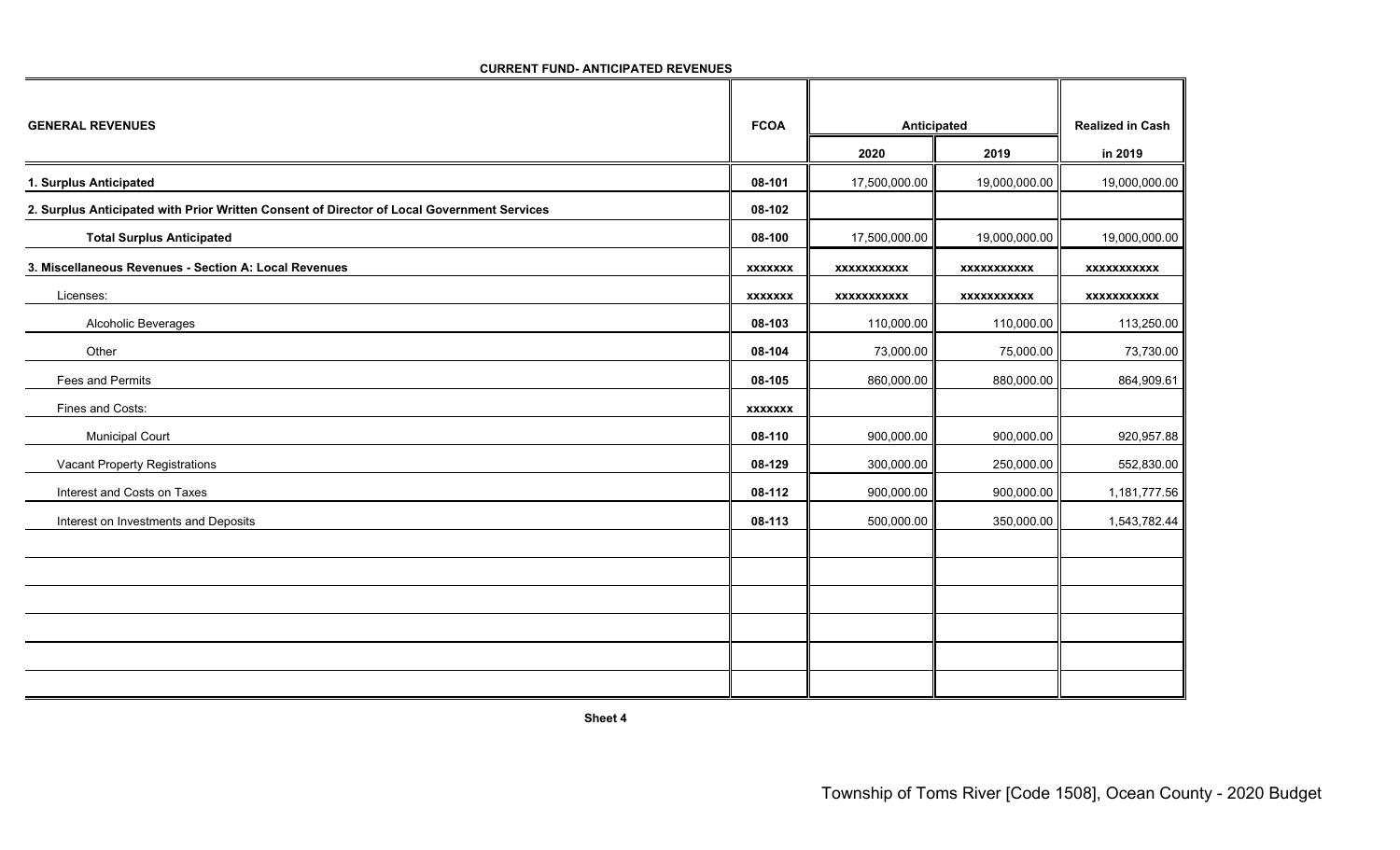| <b>GENERAL REVENUES</b>                                            |                | Anticipated  | <b>Realized in Cash</b> |              |
|--------------------------------------------------------------------|----------------|--------------|-------------------------|--------------|
|                                                                    |                | 2020         | 2019                    | in 2019      |
| 3. Miscellaneous Revenues - Section A: Local Revenues (continued): | <b>XXXXXXX</b> | xxxxxxxxxxx  | xxxxxxxxxxx             | xxxxxxxxxxx  |
|                                                                    |                |              |                         |              |
| <b>Beach Badge Sales</b>                                           | 08-118         | 500,000.00   | 500,000.00              | 637,727.00   |
|                                                                    |                |              |                         |              |
| Franchise Fee - Cable Television                                   | 08-120         | 1,569,000.00 | 1,580,000.00            | 1,582,637.05 |
|                                                                    |                |              |                         |              |
|                                                                    |                |              |                         |              |
|                                                                    |                |              |                         |              |
|                                                                    |                |              |                         |              |
|                                                                    |                |              |                         |              |
|                                                                    |                |              |                         |              |
|                                                                    |                |              |                         |              |
|                                                                    |                |              |                         |              |
|                                                                    |                |              |                         |              |
|                                                                    |                |              |                         |              |
|                                                                    |                |              |                         |              |
|                                                                    |                |              |                         |              |
|                                                                    |                |              |                         |              |
| <b>Total Section A: Local Revenues</b>                             | 08-001         | 5,712,000.00 | 5,545,000.00            | 7,471,601.54 |

**CURRENT FUND- ANTICIPATED REVENUES-(continued)**

**Sheet 4a**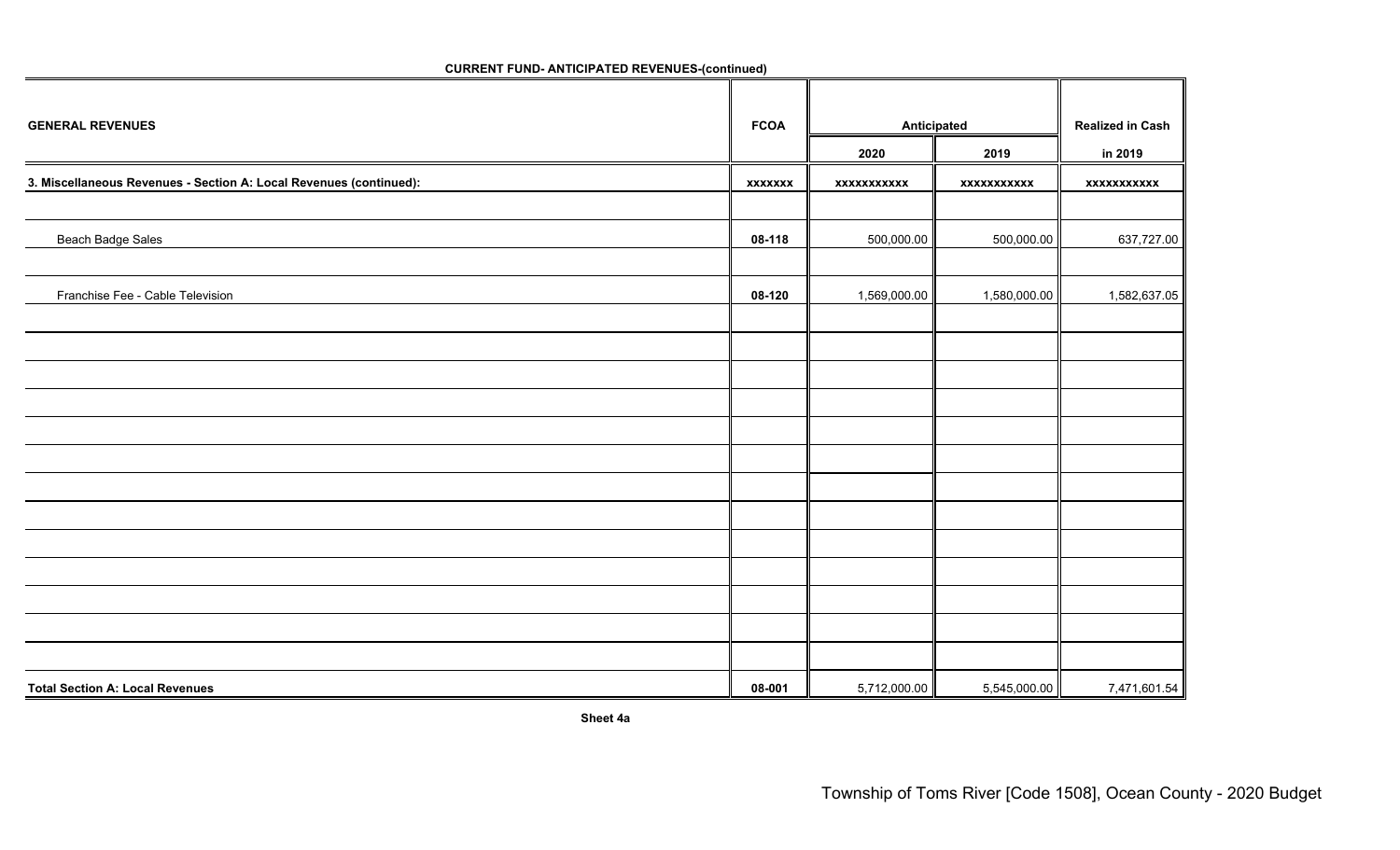| <b>GENERAL REVENUES</b>                                                            | <b>FCOA</b>    | Anticipated        |              | <b>Realized in Cash</b> |
|------------------------------------------------------------------------------------|----------------|--------------------|--------------|-------------------------|
|                                                                                    |                | 2020               | 2019         | in 2019                 |
| 3. Miscellaneous Revenues - Section B: State Aid Without Offsetting Appropriations | <b>XXXXXXX</b> | <b>XXXXXXXXXXX</b> | xxxxxxxxxxx  | xxxxxxxxxxx             |
|                                                                                    |                |                    |              |                         |
| Energy Receipts Tax (P.L. 1997, Chapters 162 & 167)                                | 09-202         | 8,492,807.00       | 8,492,807.00 | 8,492,807.00            |
|                                                                                    |                |                    |              |                         |
|                                                                                    |                |                    |              |                         |
|                                                                                    |                |                    |              |                         |
|                                                                                    |                |                    |              |                         |
|                                                                                    |                |                    |              |                         |
|                                                                                    |                |                    |              |                         |
|                                                                                    |                |                    |              |                         |
|                                                                                    |                |                    |              |                         |
|                                                                                    |                |                    |              |                         |
|                                                                                    |                |                    |              |                         |
|                                                                                    |                |                    |              |                         |
|                                                                                    |                |                    |              |                         |
|                                                                                    |                |                    |              |                         |
|                                                                                    |                |                    |              |                         |
|                                                                                    |                |                    |              |                         |
| Total Section B: State Aid Without Offsetting Appropriations                       | 09-001         | 8,492,807.00       | 8,492,807.00 | 8,492,807.00            |

**CURRENT FUND- ANTICIPATED REVENUES-(continued)**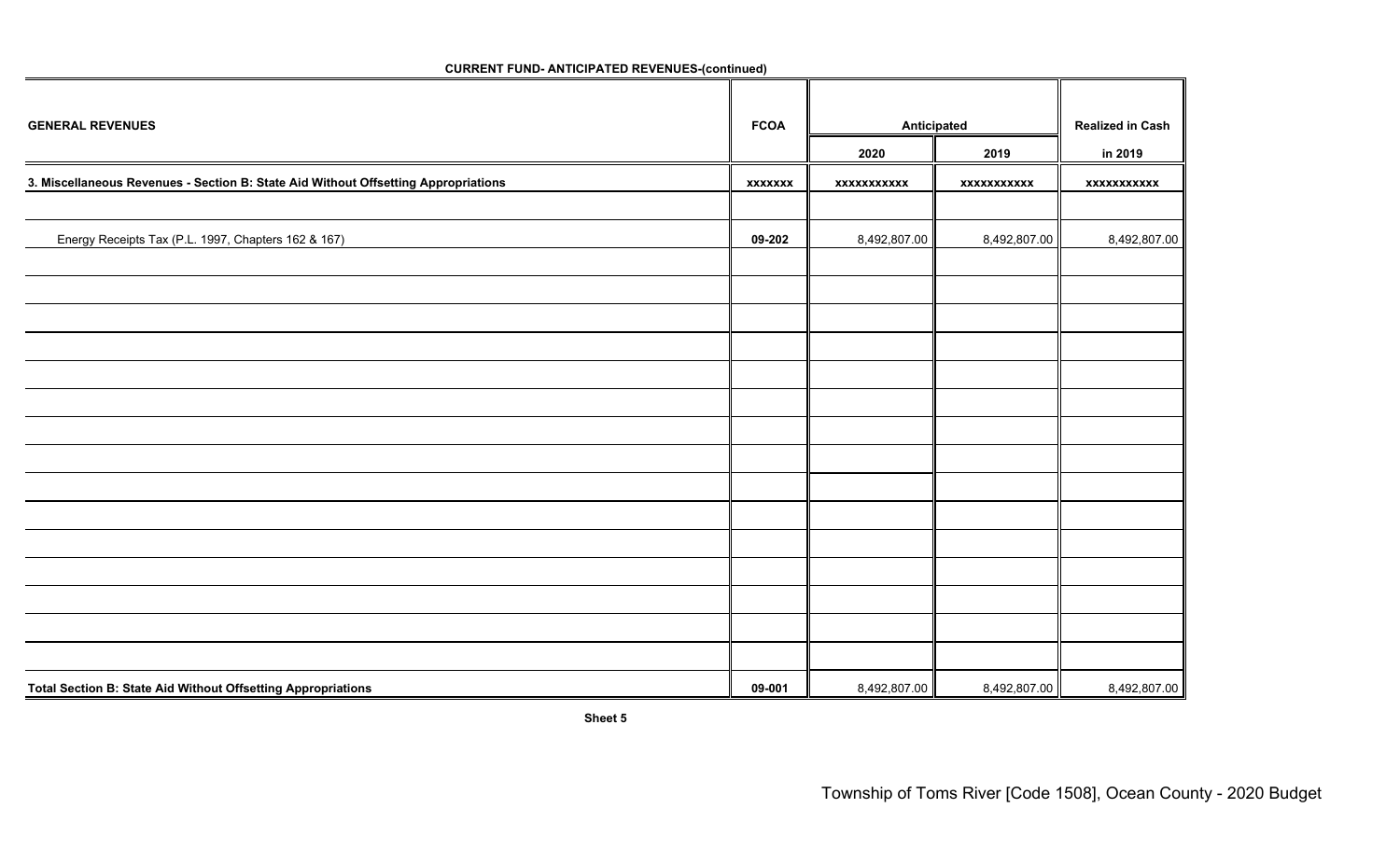| <b>GENERAL REVENUES</b>                                                              | <b>FCOA</b>    | Anticipated        | <b>Realized in Cash</b> |                    |
|--------------------------------------------------------------------------------------|----------------|--------------------|-------------------------|--------------------|
|                                                                                      |                | 2020               | 2019                    | in 2019            |
| 3. Miscellaneous Revenues - Section C: Dedicated Uniform Construction                |                |                    |                         |                    |
| Code Fees Offset with Appropriations(N.J.S. 40A:4-36 & N.J.A.C 5:23-4.17)            | <b>XXXXXXX</b> | <b>XXXXXXXXXXX</b> | <b>XXXXXXXXXXX</b>      | <b>XXXXXXXXXXX</b> |
| Uniform Construction Code Fees                                                       | 08-160         | 2,500,000.00       | 2,300,000.00            | 2,502,701.10       |
|                                                                                      |                |                    |                         |                    |
|                                                                                      |                |                    |                         |                    |
|                                                                                      |                |                    |                         |                    |
|                                                                                      |                |                    |                         |                    |
|                                                                                      |                |                    |                         |                    |
|                                                                                      |                |                    |                         |                    |
| Special Item of General Revenue Anticipated with Prior Written                       |                |                    |                         |                    |
| <b>Consent of Director of Local Government Services:</b>                             | <b>XXXXXXX</b> | <b>XXXXXXXXXXX</b> | <b>XXXXXXXXXXX</b>      | <b>XXXXXXXXXXX</b> |
| Additional Dedicated Uniform Construction Code Fees Offset with                      | <b>XXXXXXX</b> | XXXXXXXXXXX        | XXXXXXXXXXX             | <b>XXXXXXXXXXX</b> |
| Appropriations (NJS 40A:4-45.3h and NJAC 5:23-4.17)                                  | <b>XXXXXXX</b> | <b>XXXXXXXXXXX</b> | <b>XXXXXXXXXXX</b>      | <b>XXXXXXXXXXX</b> |
| <b>Uniform Construction Code Fees</b>                                                | 08-160         |                    |                         |                    |
|                                                                                      |                |                    |                         |                    |
|                                                                                      |                |                    |                         |                    |
|                                                                                      |                |                    |                         |                    |
|                                                                                      |                |                    |                         |                    |
| Total Section C: Dedicated Uniform Construction Code Fees Offset with Appropriations | 08-002         | 2,500,000.00       | 2,300,000.00            | 2,502,701.10       |

**CURRENT FUND- ANTICIPATED REVENUES-(continued)**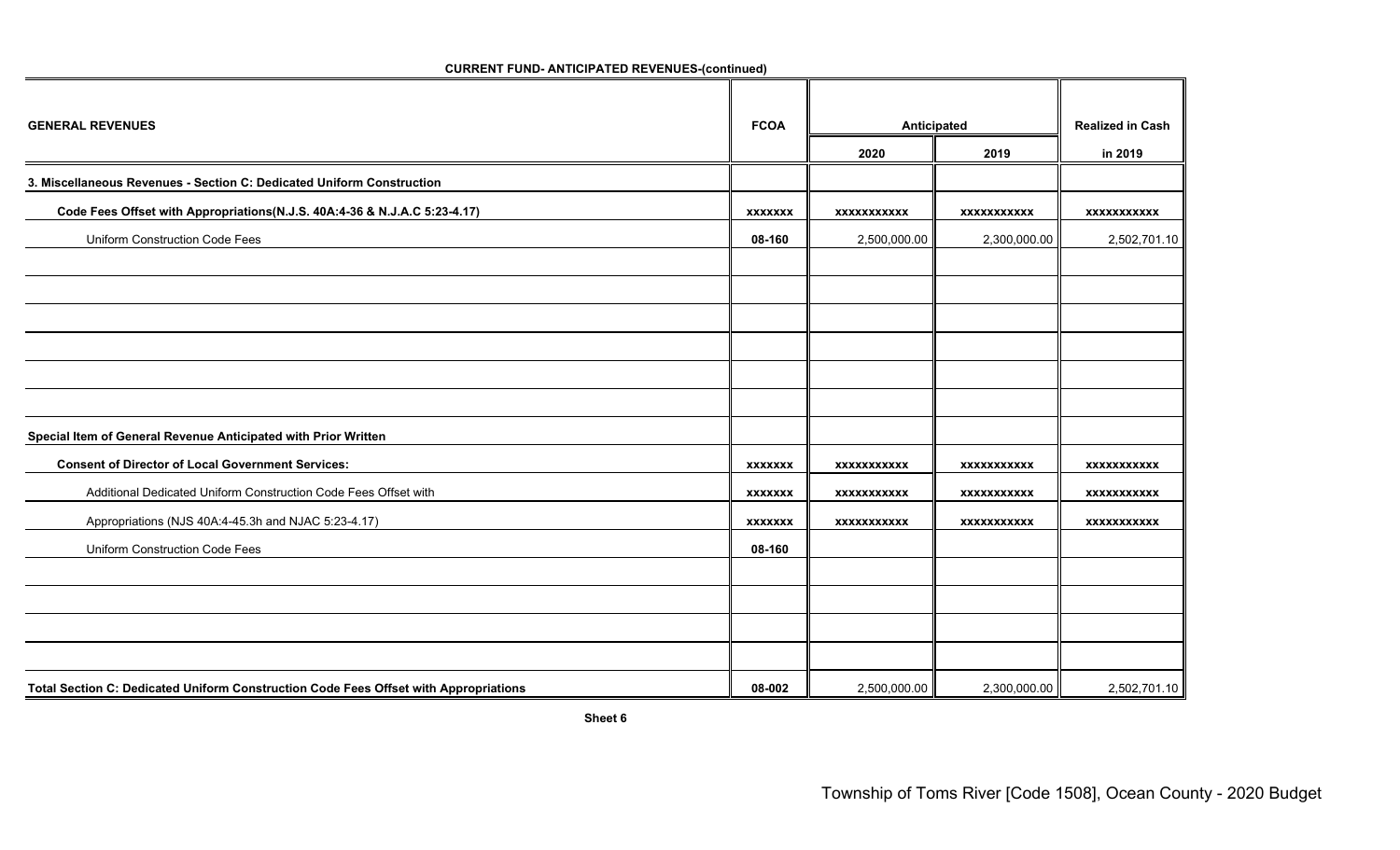| <b>GENERAL REVENUES</b>                                                            |                |                    |                         |                    |
|------------------------------------------------------------------------------------|----------------|--------------------|-------------------------|--------------------|
|                                                                                    |                | Anticipated        | <b>Realized in Cash</b> |                    |
|                                                                                    |                | 2020               | 2019                    | in 2019            |
| 3. Miscellaneous Revenues - Section D:Special Items of General Revenue Anticipated |                |                    |                         |                    |
| With Prior Written Consent of the Director of Local Government Services -          |                |                    |                         |                    |
| <b>Shared Service Agreements Offset with Appropriations</b>                        | <b>XXXXXXX</b> | <b>XXXXXXXXXXX</b> | <b>XXXXXXXXXXX</b>      | <b>XXXXXXXXXXX</b> |
|                                                                                    |                |                    |                         |                    |
| Toms River Board of Fire Commissioners Dist. 1 and 2 (Spillman Software)           | 11-115         | 32,846.00          | 31,800.00               | 31,800.00          |
| Toms River Board of Education - Trash Removal                                      | 11-107         | 240,000.00         | 225,000.00              | 234,090.12         |
| Toms River Board of Education - School Security                                    | 11-110         | 220,000.00         |                         |                    |
| Ocean County College - Trash Removal                                               | 11-107         | 40,000.00          | 40,000.00               | 45,534.60          |
| Borough of Lavallette (Spillman Software)                                          | 11-115         | 5,800.00           | 5,400.00                | 5,400.00           |
| Ocean County - Clean Communities Educational Services                              | 11-116         | 10,000.00          |                         |                    |
| Manchester Township (Spillman Software)                                            | 11-115         | 41,774.00          | 34,875.00               | 34,875.00          |
| Manchester Township - Construction Office (Conflict Permitting)                    |                |                    | 26,316.00               | 26,316.00          |
| Island Heights - Construction Office                                               |                | 10,000.00          | 20,000.00               | 50,126.00          |
| South Toms River - Construction Office                                             |                | 15,000.00          | 15,000.00               | 22,059.00          |
| Berkeley Township - Construction Office (Conflict Permitting)                      |                | 10,000.00          | 65,000.00               | 22,287.00          |
|                                                                                    |                |                    |                         |                    |
|                                                                                    |                |                    |                         |                    |
|                                                                                    |                |                    |                         |                    |
| Total Section D: Shared Service Agreements Offset With Appropriations              | 11-001         | 625,420.00         | 463,391.00              | 472,487.72         |

**CURRENT FUND- ANTICIPATED REVENUES-(continued)**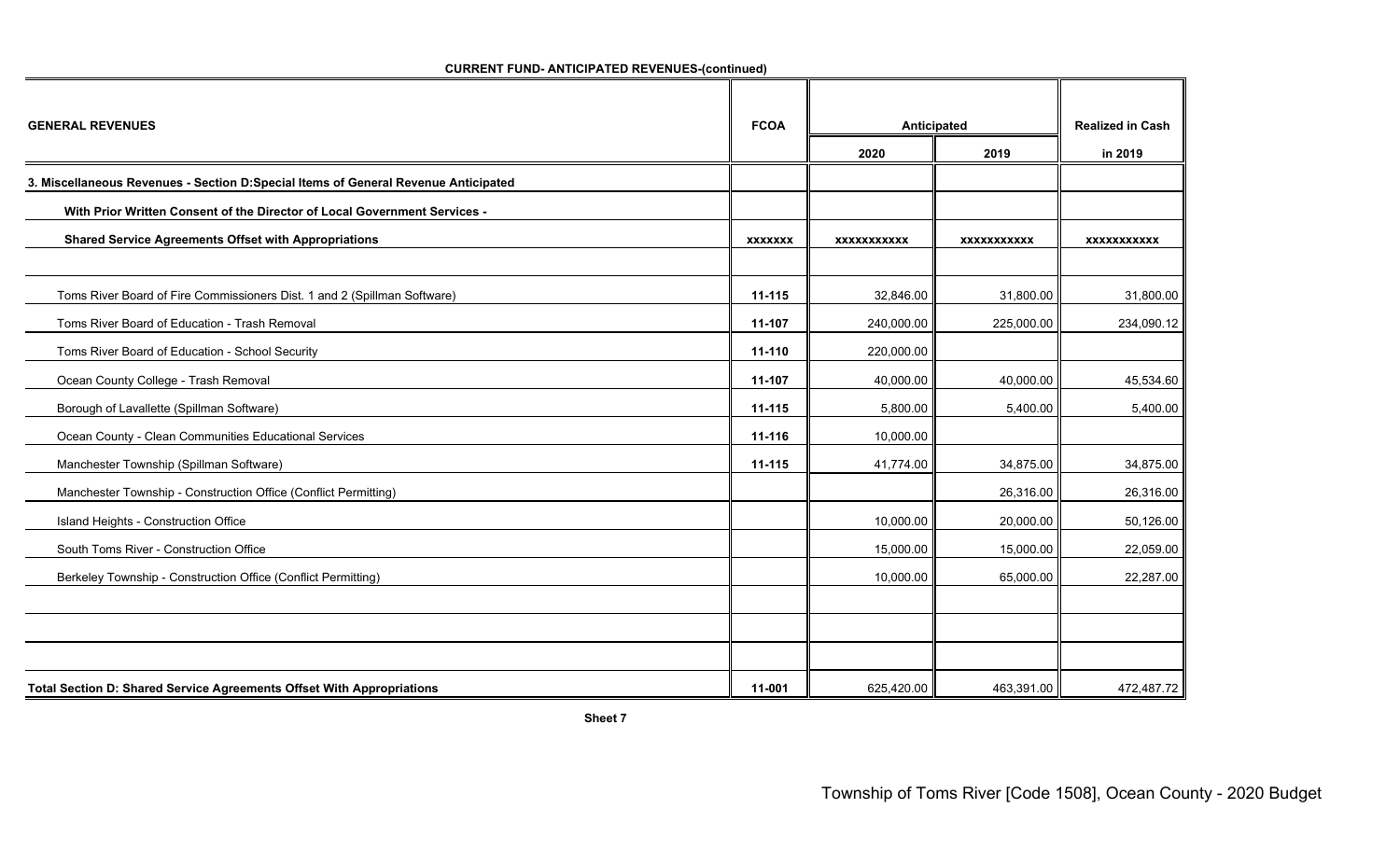| <b>GENERAL REVENUES</b>                                                                 |                | Anticipated        | <b>Realized in Cash</b> |                    |
|-----------------------------------------------------------------------------------------|----------------|--------------------|-------------------------|--------------------|
|                                                                                         |                | 2020               | 2019                    | in 2019            |
| 3. Miscellaneous Revenue - Section E: Special Items of General Revenue Anticipated With |                |                    |                         |                    |
| Prior Written Consent of Director of Local Government services - Additional             |                |                    |                         |                    |
| Revenue Offset with Appropriations (N.J.S. 40A:4-45.3h)                                 | <b>XXXXXXX</b> | <b>XXXXXXXXXXX</b> | <b>XXXXXXXXXXX</b>      | <b>XXXXXXXXXXX</b> |
|                                                                                         |                |                    |                         |                    |
| Community Service Officer Program - Ambulance Service Fees                              | 08-174         | 1,789,000.00       | 1,893,320.00            | 1,789,919.41       |
|                                                                                         |                |                    |                         |                    |
|                                                                                         |                |                    |                         |                    |
|                                                                                         |                |                    |                         |                    |
|                                                                                         |                |                    |                         |                    |
|                                                                                         |                |                    |                         |                    |
|                                                                                         |                |                    |                         |                    |
|                                                                                         |                |                    |                         |                    |
|                                                                                         |                |                    |                         |                    |
|                                                                                         |                |                    |                         |                    |
|                                                                                         |                |                    |                         |                    |
|                                                                                         |                |                    |                         |                    |
|                                                                                         |                |                    |                         |                    |
| Total Section E: Special Item of General Revenue Anticipated with Prior Written         |                |                    |                         |                    |
| <b>Consent of Director of Local Government Services - Additional Revenues</b>           | 08-003         | 1,789,000.00       | 1,893,320.00            | 1,789,919.41       |

**CURRENT FUND- ANTICIPATED REVENUES-(continued)**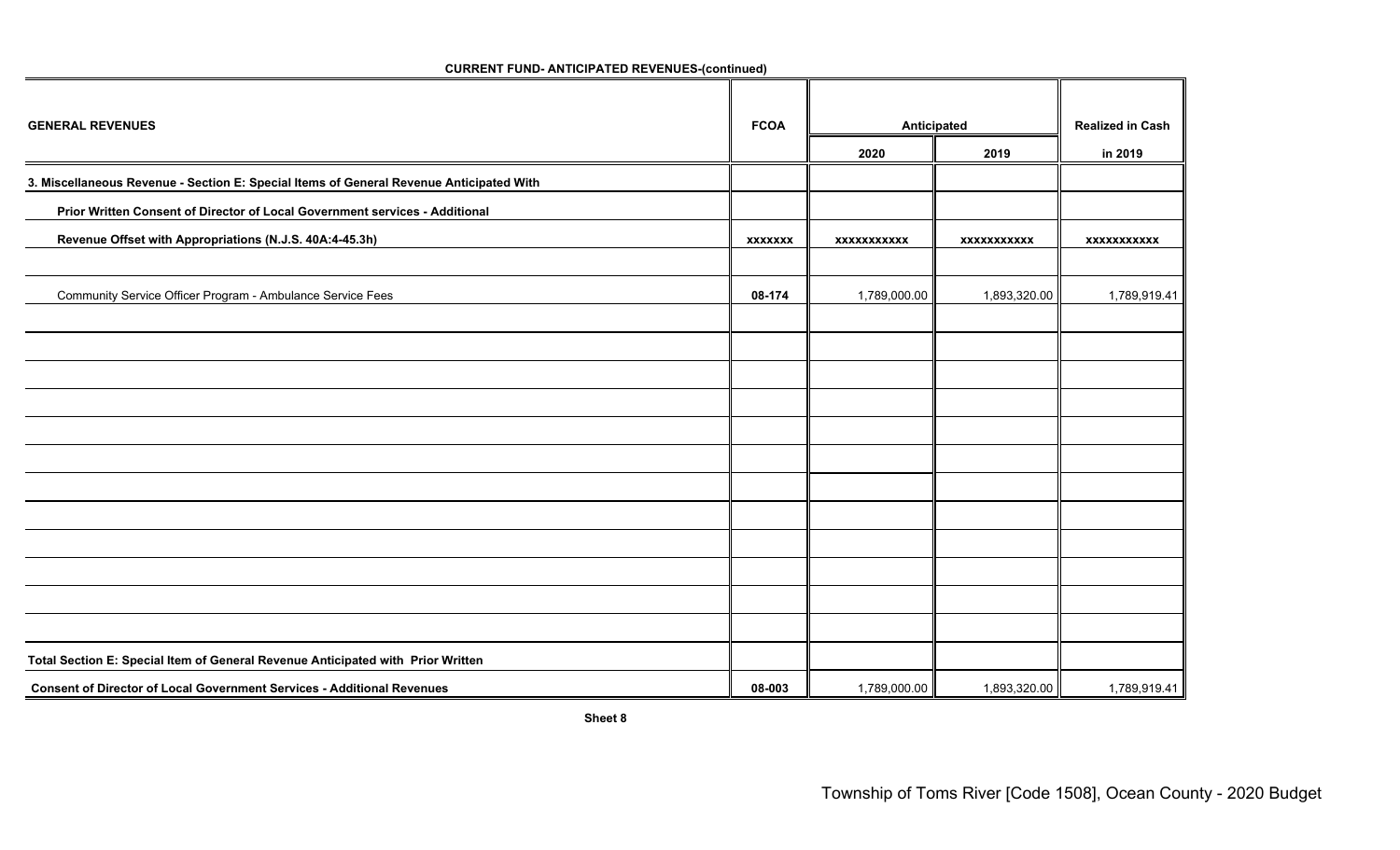| <b>GENERAL REVENUES</b>                                                     | <b>FCOA</b>    | Anticipated        | <b>Realized in Cash</b> |                    |
|-----------------------------------------------------------------------------|----------------|--------------------|-------------------------|--------------------|
|                                                                             |                | 2020               | 2019                    | in 2019            |
| 3. Miscellaneous Revenues - Section F: Special Items of General Revenue     |                |                    |                         |                    |
| Anticipated with Prior Written Consent of Director of Local Government      |                |                    |                         |                    |
| Services - Public and Private Revenues Offset with Appropriations:          | <b>XXXXXXX</b> | <b>XXXXXXXXXXX</b> | <b>XXXXXXXXXXX</b>      | <b>XXXXXXXXXXX</b> |
| Post Sandy Zoning Code Enforcement Grant                                    | 10-700         |                    |                         |                    |
| TRPD - STEP Grant                                                           | 10-865         | 69,850.00          |                         |                    |
| Recycling Tonnage Grant                                                     | 10-701         | 190,415.06         | 183,933.17              | 183,933.17         |
| Drunk Driving Enforcement Fund                                              | 10-745         |                    | 25,744.32               | 25,744.32          |
| Clean Communities Program                                                   | 10-770         |                    | 232,912.76              | 232,912.76         |
| CDBG DR - Comm Vulnerability Assmt - 2015-1508-450                          | 10-702         |                    |                         |                    |
| Municipal Alliance on Alcoholism and Drug Abuse                             | 10-703         | 58,162.00          | 55,162.00               | 55,162.00          |
| Safe and Secure Communities Program - P.L. 1995, Chapter 220                | 10-704         |                    | 60,000.00               | 60,000.00          |
| NJ DEP - Emergency Sand for Dune Construction                               | 10-705         |                    |                         |                    |
| Data Driven Approaches to Crime & Traffic Safety (DDACTS)                   | 10-706         |                    |                         |                    |
| CDBG DR - Post Sandy CIP-2015-1508-448                                      | 10-707         |                    |                         |                    |
| NJ Department of Human Services - Division of Youth & Family Service        | 10-708         |                    |                         |                    |
| <b>EMAA Grant (Emergency Management)</b>                                    | 10-709         | 10,000.00          | 10,000.00               | 10,000.00          |
| State of NJ - Division of Purchase and Property - MVC - LEASE Program Grant | 10-711         |                    | 129,929.28              | 129,929.28         |
| State of NJ - Division of Criminal Justice - Body Armor Fund                | 10-712         |                    | 29,241.12               | 29,241.12          |
| COPS in SHOPS Shore Incentive                                               | 10-732         |                    |                         |                    |

**CURRENT FUND- ANTICIPATED REVENUES-(continued)**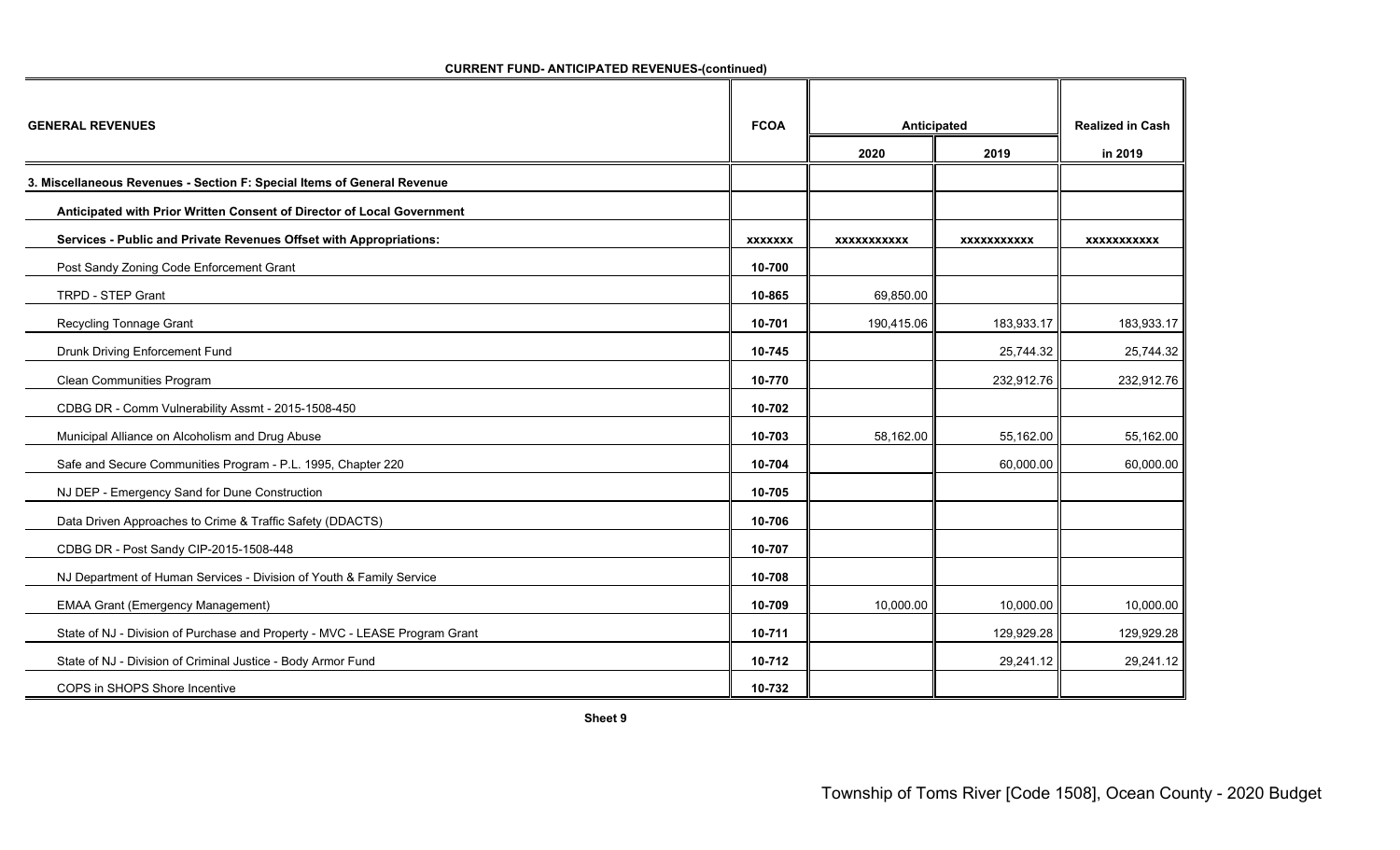| <b>GENERAL REVENUES</b>                                                        |                | Anticipated | <b>Realized in Cash</b> |                    |
|--------------------------------------------------------------------------------|----------------|-------------|-------------------------|--------------------|
|                                                                                |                | 2020        | 2019                    | in 2019            |
| 3. Miscellaneous Revenues - Section F: Special Items of General Revenue        |                |             |                         |                    |
| Anticipated with Prior Written Consent of Director of Local Government         |                |             |                         |                    |
| Services - Public and Private Revenues Offset with Appropriations (Continued): | <b>XXXXXXX</b> | XXXXXXXXXX  | <b>XXXXXXXXXXX</b>      | <b>XXXXXXXXXXX</b> |
|                                                                                |                |             |                         |                    |
| County of Ocean Grant (Senior/Caregiver)                                       | 08-170         | 149,940.00  | 159,940.00              | 159,940.00         |
| County of Ocean Senior Transportation Grant                                    | 08-172         | 2,000.00    | 2,000.00                | 2,000.00           |
| County of Ocean History Grant                                                  | 10-878         | 5,000.00    |                         |                    |
| <b>Homeland Security Grant</b>                                                 | 10-729         |             | 7,535.00                | 7,535.00           |
| NJDOT - Elevation of Harbor Ct., Canal Lane and Harbor Dr.                     | 10-589         |             | 365,000.00              | 365,000.00         |
| NJDOT - Elevations of Portions of Aldo Dr., Windsor Ave. and Silver Bay Rd.    | 10-590         |             | 400,000.00              | 400,000.00         |
| NJDOT - Transportation Alternative Design Assistance Program (TAP)             | 10-591         |             | 430,000.00              | 430,000.00         |
| FEMA - Flood Mitigation Assistance                                             | 10-592         |             | 95,898.00               | 95,898.00          |
| <b>Opioid Response Teams</b>                                                   | 10-877         |             | 149,999.80              | 149,999.80         |
| County of Ocean Census 2020 Outreach Grant                                     | 10-878         | 10,200.00   |                         |                    |
|                                                                                |                |             |                         |                    |
|                                                                                |                |             |                         |                    |
|                                                                                |                |             |                         |                    |
|                                                                                |                |             |                         |                    |
|                                                                                |                |             |                         |                    |

**CURRENT FUND- ANTICIPATED REVENUES-(continued)**

**Sheet 9a**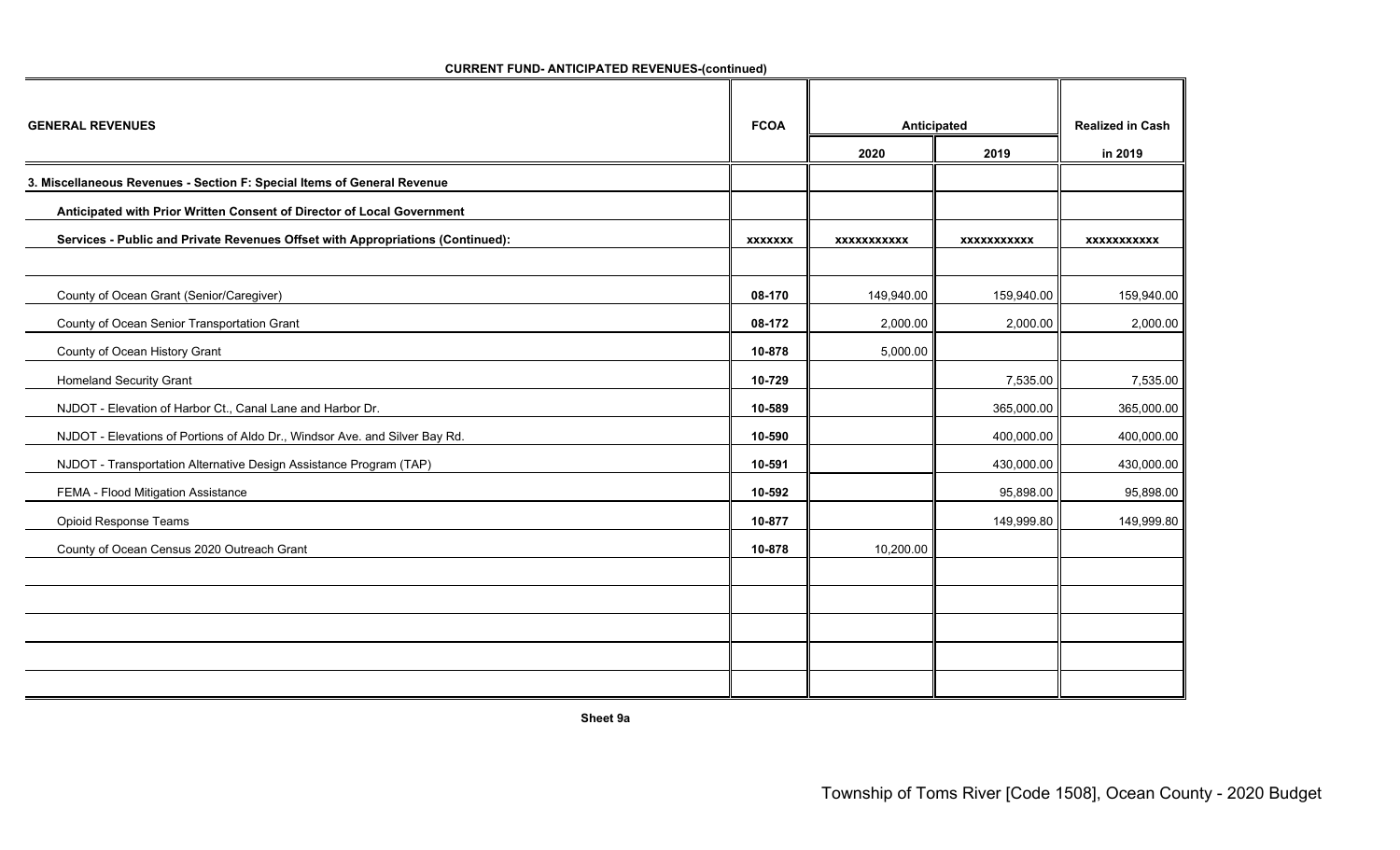| <b>GENERAL REVENUES</b>                                                        |                | Anticipated        | <b>Realized in Cash</b> |             |
|--------------------------------------------------------------------------------|----------------|--------------------|-------------------------|-------------|
|                                                                                |                | 2020               | 2019                    | in 2019     |
| 3. Miscellaneous Revenues - Section F: Special Items of General Revenue        |                |                    |                         |             |
| Anticipated with Prior Written Consent of Director of Local Government         |                |                    |                         |             |
| Services - Public and Private Revenues Offset with Appropriations (Continued): | <b>XXXXXXX</b> | <b>XXXXXXXXXXX</b> | xxxxxxxxxxx             | xxxxxxxxxxx |
|                                                                                |                |                    |                         |             |
|                                                                                |                |                    |                         |             |
|                                                                                |                |                    |                         |             |
|                                                                                |                |                    |                         |             |
|                                                                                |                |                    |                         |             |
|                                                                                |                |                    |                         |             |
|                                                                                |                |                    |                         |             |
|                                                                                |                |                    |                         |             |
|                                                                                |                |                    |                         |             |
|                                                                                |                |                    |                         |             |
|                                                                                |                |                    |                         |             |
|                                                                                |                |                    |                         |             |
|                                                                                |                |                    |                         |             |
|                                                                                |                |                    |                         |             |
|                                                                                |                |                    |                         |             |
|                                                                                |                |                    |                         |             |

**CURRENT FUND- ANTICIPATED REVENUES-(continued)**

**Sheet 9b**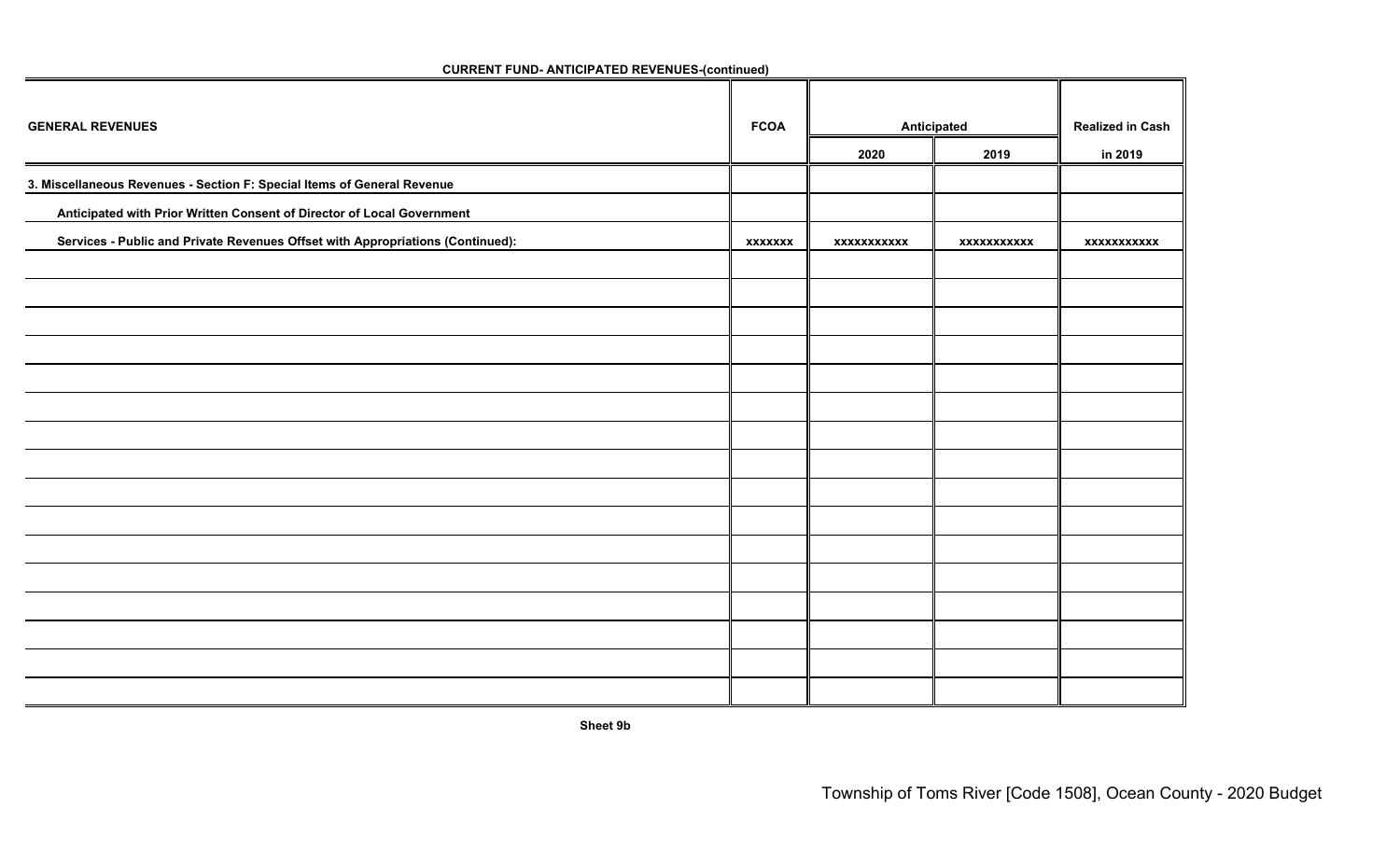| <b>GENERAL REVENUES</b>                                                          |                | Anticipated        | <b>Realized in Cash</b> |                    |
|----------------------------------------------------------------------------------|----------------|--------------------|-------------------------|--------------------|
|                                                                                  |                | 2020               | 2019                    | in 2019            |
| 3. Miscellaneous Revenues - Section F: Special Items of General Revenue          |                |                    |                         |                    |
| Anticipated with Prior Written Consent of Director of Local Government           |                |                    |                         |                    |
| Services - Public and Private Revenues Offset with Appropriations (Continued):   | <b>XXXXXXX</b> | <b>XXXXXXXXXXX</b> | <b>XXXXXXXXXXX</b>      | <b>XXXXXXXXXXX</b> |
|                                                                                  |                |                    |                         |                    |
|                                                                                  |                |                    |                         |                    |
|                                                                                  |                |                    |                         |                    |
|                                                                                  |                |                    |                         |                    |
|                                                                                  |                |                    |                         |                    |
|                                                                                  |                |                    |                         |                    |
|                                                                                  |                |                    |                         |                    |
|                                                                                  |                |                    |                         |                    |
|                                                                                  |                |                    |                         |                    |
|                                                                                  |                |                    |                         |                    |
|                                                                                  |                |                    |                         |                    |
|                                                                                  |                |                    |                         |                    |
|                                                                                  |                |                    |                         |                    |
|                                                                                  |                |                    |                         |                    |
| Total Section F: Special Items of General Revenue Anticipated with Prior Written |                |                    |                         |                    |
| Consent of Director of Local Government Services - Public and Private Revenues   | 10-001         | 495,567.06         | 2,337,295.45            | 2,337,295.45       |

**CURRENT FUND- ANTICIPATED REVENUES-(continued)**

**Sheet 9a**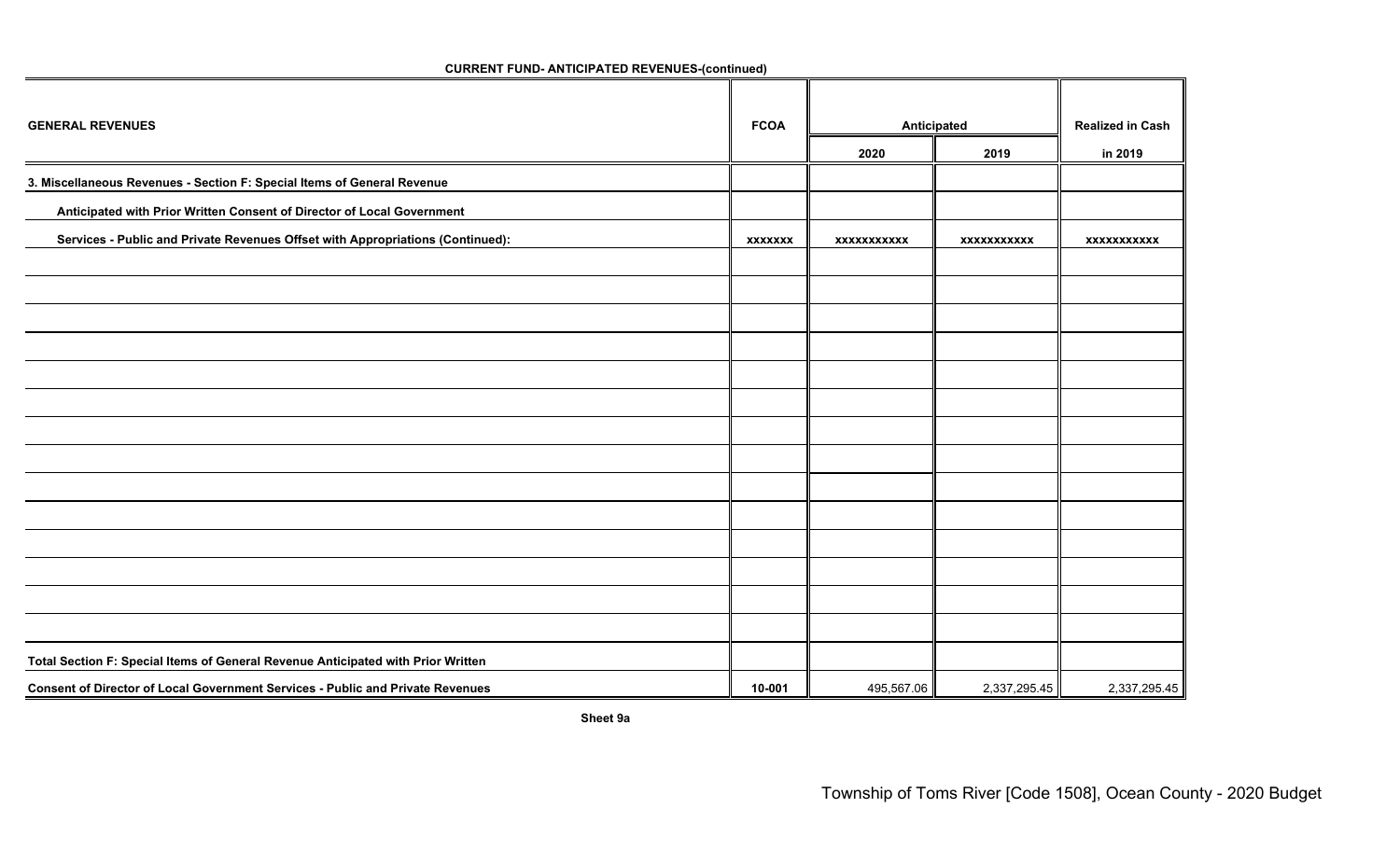|                                                                                           |                |                    | <b>Realized in Cash</b> |                    |
|-------------------------------------------------------------------------------------------|----------------|--------------------|-------------------------|--------------------|
| <b>GENERAL REVENUES</b>                                                                   | <b>FCOA</b>    | Anticipated        |                         |                    |
|                                                                                           |                | 2020               | 2019                    | in 2019            |
| 3. Miscellaneous Revenues - Section G: Special Items of General Revenue Anticipated       |                |                    |                         |                    |
| with Prior Written Consent of Director of Local Government Services - Other Special Items | <b>XXXXXXX</b> | <b>XXXXXXXXXXX</b> | <b>XXXXXXXXXXX</b>      | <b>XXXXXXXXXXX</b> |
|                                                                                           |                |                    |                         |                    |
| <b>Construction Code Fines and Trailer Fees</b>                                           | 08-161         | 279,000.00         | 279,000.00              | 588,562.00         |
| PILOT - Highland Park                                                                     | 08-163         | 60,000.00          | 60,000.00               | 84,208.00          |
| PILOT - Presbyterian Homes                                                                | 08-164         | 45,000.00          | 45,000.00               | 49,671.75          |
| PILOT - Cox Cro                                                                           | 08-165         | 60,000.00          | 60,000.00               | 121,940.12         |
| PILOT - Toms River Crescent Homes                                                         | 08-166         | 60,000.00          | 60,000.00               | 66,782.58          |
| Reserve for Sale of Municipal Assets                                                      | 08-168         | 240,000.00         | 160,000.00              | 160,000.00         |
| Affordable Housing Trust Debt                                                             | 08-170         | 242,000.00         | 120,170.35              | 120,170.35         |
| General Capital Fund Balance (PY BAN Premium)                                             | 08-176         | 336,050.01         | 356,737.92              | 356,737.92         |
| Toms River MUA                                                                            | 08-177         | 984,344.00         | 973,383.00              | 973,383.00         |
| Reserve for Payment of Debt                                                               | 08-178         | 2,100,000.00       | 3,000,000.00            | 3,000,000.00       |
| St. Josephs and Donovan Catholic School Security                                          | 08-126         | 40,000.00          |                         |                    |
|                                                                                           |                |                    |                         |                    |
|                                                                                           |                |                    |                         |                    |
|                                                                                           |                |                    |                         |                    |
|                                                                                           |                |                    |                         |                    |
|                                                                                           |                |                    |                         |                    |

**CURRENT FUND- ANTICIPATED REVENUES-(continued)**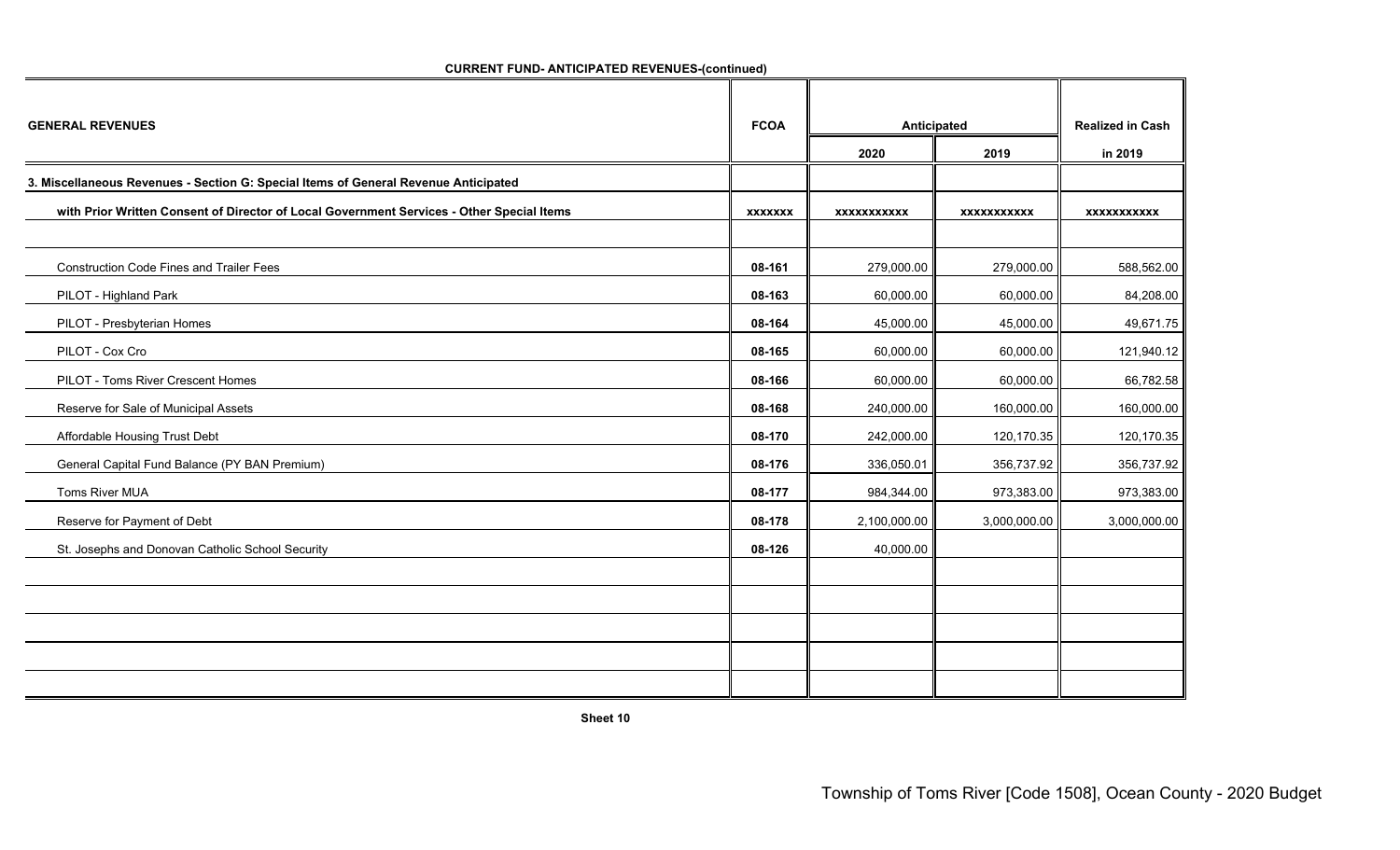| <b>GENERAL REVENUES</b>                                                          |                | Anticipated        | <b>Realized in Cash</b> |              |
|----------------------------------------------------------------------------------|----------------|--------------------|-------------------------|--------------|
|                                                                                  | <b>FCOA</b>    | 2020               | 2019                    | in 2019      |
| 3. Miscellaneous Revenues - Section G: Special Items of General                  |                |                    |                         |              |
| Revenue Anticipated with Prior Written Consent of Director of Local              |                |                    |                         |              |
| <b>Government Services - Other Special Items (continued):</b>                    | <b>XXXXXXX</b> | <b>XXXXXXXXXXX</b> | xxxxxxxxxxx             | XXXXXXXXXX   |
|                                                                                  |                |                    |                         |              |
|                                                                                  |                |                    |                         |              |
|                                                                                  |                |                    |                         |              |
|                                                                                  |                |                    |                         |              |
|                                                                                  |                |                    |                         |              |
|                                                                                  |                |                    |                         |              |
|                                                                                  |                |                    |                         |              |
|                                                                                  |                |                    |                         |              |
|                                                                                  |                |                    |                         |              |
|                                                                                  |                |                    |                         |              |
|                                                                                  |                |                    |                         |              |
|                                                                                  |                |                    |                         |              |
|                                                                                  |                |                    |                         |              |
|                                                                                  |                |                    |                         |              |
| Total Section G: Special Items of General Revenue Anticipated with Prior Written |                |                    |                         |              |
| Consent of Director of Local Government Services - Other Special Items           | 08-004         | 4,446,394.01       | 5,114,291.27            | 5,521,455.72 |

**CURRENT FUND- ANTICIPATED REVENUES-(continued)**

**Sheet 10a**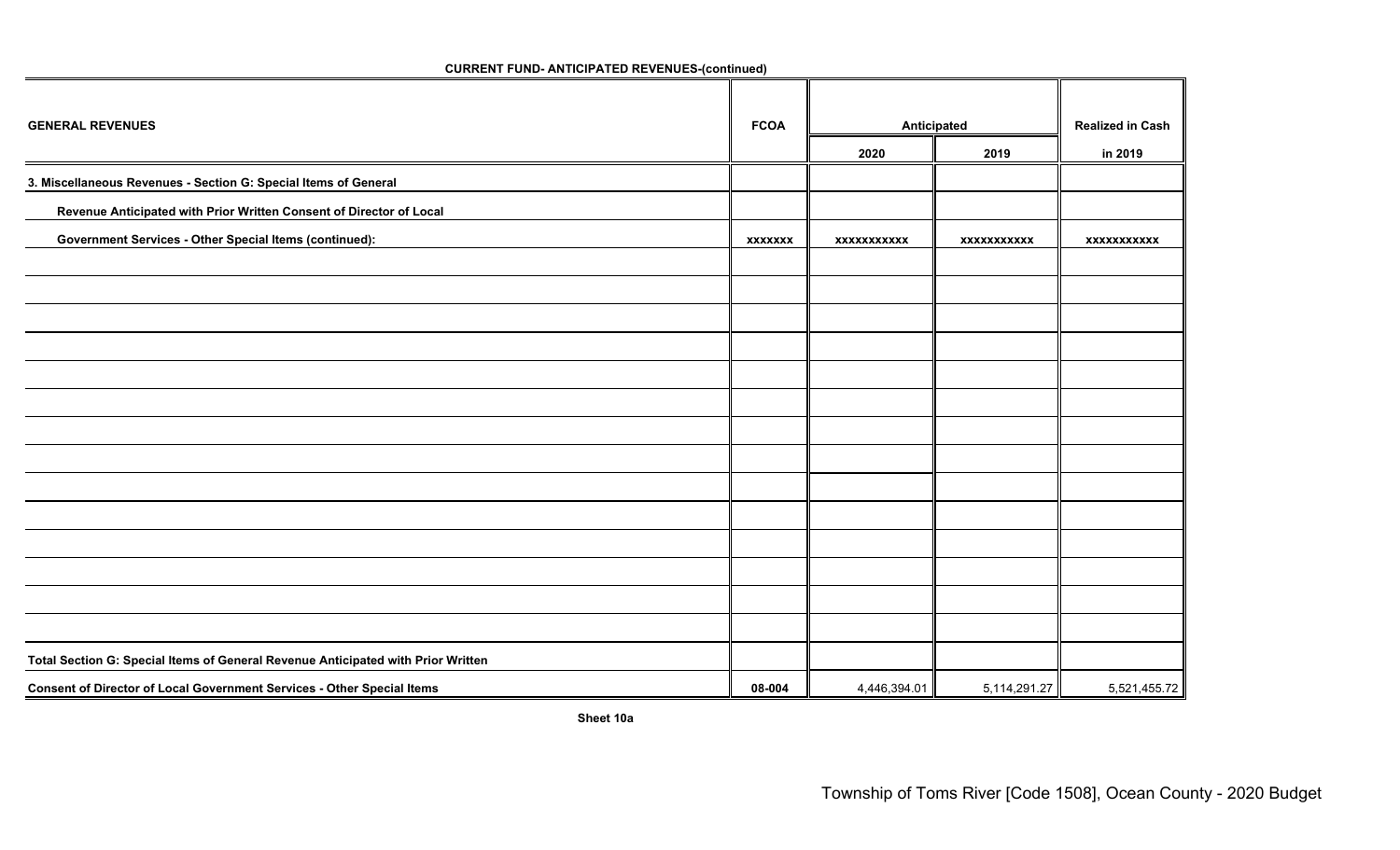| <b>GENERAL REVENUES</b>                                                                                                                                          | <b>FCOA</b>    | Anticipated        |                    | <b>Realized in Cash</b> |
|------------------------------------------------------------------------------------------------------------------------------------------------------------------|----------------|--------------------|--------------------|-------------------------|
|                                                                                                                                                                  |                | 2020               | 2019               | in 2019                 |
| <b>Summary of Revenues</b>                                                                                                                                       | <b>XXXXXXX</b> | <b>XXXXXXXXXXX</b> | <b>XXXXXXXXXXX</b> | <b>XXXXXXXXXXX</b>      |
| 1. Surplus Anticipated (Sheet 4, #1)                                                                                                                             | 08-101         | 17,500,000.00      | 19,000,000.00      | 19,000,000.00           |
| 2. Surplus Anticipated with Prior Written Consent of Director of Local Government Services(sheet 4, #2)                                                          | 08-102         |                    |                    |                         |
| 3. Miscellaneous Revenues                                                                                                                                        | <b>XXXXXXX</b> | <b>XXXXXXXXXXX</b> | <b>XXXXXXXXXXX</b> | <b>XXXXXXXXXXX</b>      |
| <b>Total Section A: Local Revenues</b>                                                                                                                           | 08-001         | 5,712,000.00       | 5,545,000.00       | 7,471,601.54            |
| Total Section B: State Aid Without Offsetting Appropriations                                                                                                     | 09-001         | 8,492,807.00       | 8,492,807.00       | 8,492,807.00            |
| Total Section C: Dedicated Uniform Construction Code Fees Offset with Appropriations                                                                             | 08-002         | 2,500,000.00       | 2,300,000.00       | 2,502,701.10            |
| Special items of General Revenue Anticipated with Prior Written Consent of<br>Total Section D: Director of Local Government Services - Shared Service Agreements | 11-001         | 625,420.00         | 463,391.00         | 472,487.72              |
| Special items of General Revenue Anticipated with Prior Written Consent of<br>Total Section E:Director of Local Government Services-Additional Revenues          | 08-003         | 1,789,000.00       | 1,893,320.00       | 1,789,919.41            |
| Special items of General Revenue Anticipated with Prior Written Consent of<br>Total Section F:Director of Local Government Services-Public and Private Revenues  | 10-001         | 495,567.06         | 2,337,295.45       | 2,337,295.45            |
| Special items of General Revenue Anticipated with Prior Written Consent of<br>Total Section G:Director of Local Government Services-Other Special Items          | 08-004         | 4,446,394.01       | 5,114,291.27       | 5,521,455.72            |
| <b>Total Miscellaneous Revenues</b>                                                                                                                              | 13-099         | 24,061,188.07      | 26, 146, 104. 72   | 28,588,267.94           |
| 4. Receipts from Delinquent Taxes                                                                                                                                | 15-499         | 4,800,000.00       | 4,800,000.00       | 5,311,967.72            |
| 5. Subtotal General Revenues (Items 1,2,3 and 4)                                                                                                                 | 13-199         | 46,361,188.07      | 49,946,104.72      | 52,900,235.66           |
| 6. Amount to be Raised by Taxes for Support of Municipal Budget:                                                                                                 | <b>XXXXXXX</b> |                    |                    |                         |
| a) Local Tax for Municipal Purposes Including Reserve for Uncollected Taxes                                                                                      | 07-190         | 88,121,480.99      | 82,690,095.02      | <b>XXXXXXXXXXX</b>      |
| b) Addition to Local District School Tax                                                                                                                         | 07-191         |                    |                    | <b>XXXXXXXXXXX</b>      |
| c) Minimum Library Tax                                                                                                                                           | 07-192         |                    |                    |                         |
| Total Amount to be Raised by Taxes for Support of Municipal Budget                                                                                               | 07-199         | 88,121,480.99      | 82,690,095.02      | 87,703,416.89           |
| 7. Total General Revenues                                                                                                                                        | 13-299         | 134,482,669.06     | 132,636,199.74     | 140,603,652.55          |

### **CURRENT FUND- ANTICIPATED REVENUES-(continued)**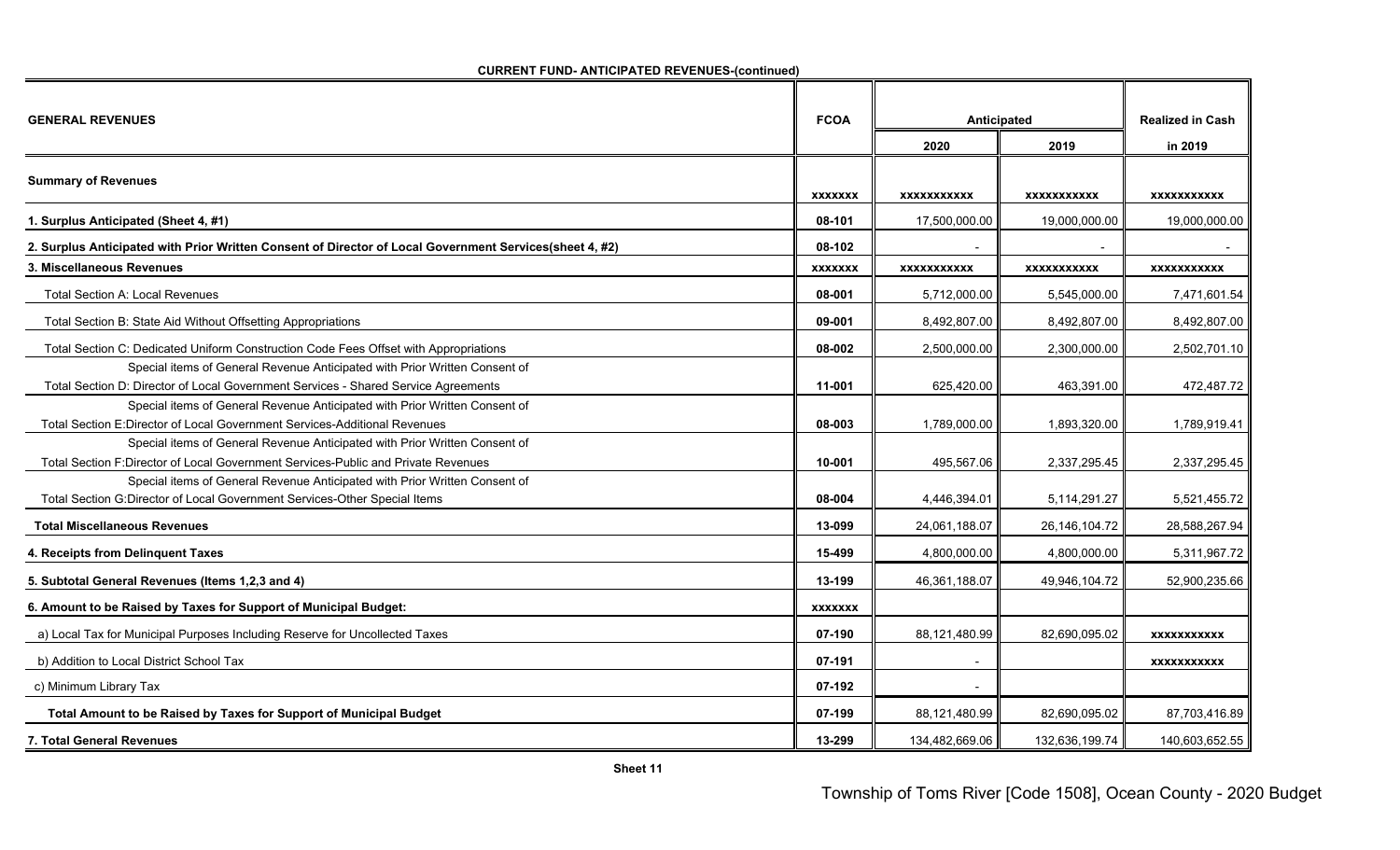| <b>8. GENERAL APPROPRIATIONS</b> |                |            | Appropriated |                  |                      |            | <b>Expended 2019</b> |  |  |
|----------------------------------|----------------|------------|--------------|------------------|----------------------|------------|----------------------|--|--|
|                                  |                |            |              | for 2019 by      | Total for 2019       |            |                      |  |  |
| (A) Operations - within "CAPS"   | <b>FCOA</b>    |            |              | <b>Emergency</b> | As Modified By       | Paid or    | <b>Reserved</b>      |  |  |
|                                  |                | for 2020   | for 2019     | Appropriation    | <b>All Transfers</b> | Charged    |                      |  |  |
| Administrative and Executive     |                |            |              |                  |                      |            |                      |  |  |
| Salaries and Wages               | 20-100-1       | 287,000.00 | 247,939.00   |                  | 247,939.00           | 247,042.98 | 896.02               |  |  |
| Other Expenses                   | 20-100-2       | 10,125.00  | 10,125.00    |                  | 10,125.00            | 5,091.75   | 5,033.25             |  |  |
| Purchasing                       |                |            |              |                  |                      |            |                      |  |  |
| Salaries and Wages               | $20 - 101 - 1$ | 160,194.96 | 137,500.00   |                  | 137,500.00           | 132,530.52 | 4,969.48             |  |  |
| Other Expenses                   | 20-101-2       | 45,550.00  | 45,550.00    |                  | 45,550.00            | 38,064.18  | 7,485.82             |  |  |
| Office of the Mayor              |                |            |              |                  |                      |            |                      |  |  |
| Salaries and Wages               | 20-102-1       | 145,260.00 | 154,938.00   |                  | 154,938.00           | 146,169.27 | 8,768.73             |  |  |
| Other Expenses                   | 20-102-2       | 27,300.00  | 27,300.00    |                  | 27,300.00            | 12,951.01  | 14,348.99            |  |  |
| Mayor and Township Council       |                |            |              |                  |                      |            |                      |  |  |
| Salaries and Wages               | 20-110-1       | 72,447.00  | 125,447.00   |                  | 125,447.00           | 93,679.23  | 31,767.77            |  |  |
| Other Expenses                   | 20-110-2       | 12,000.00  | 9,700.00     |                  | 9,700.00             | 8,739.29   | 960.71               |  |  |
| Postage                          |                |            |              |                  |                      |            |                      |  |  |
| Other Expenses                   | 20-100-2       | 75,000.00  | 75,000.00    |                  | 60,000.00            | 43,278.15  | 16,721.85            |  |  |

**CURRENT FUND - APPROPRIATIONS**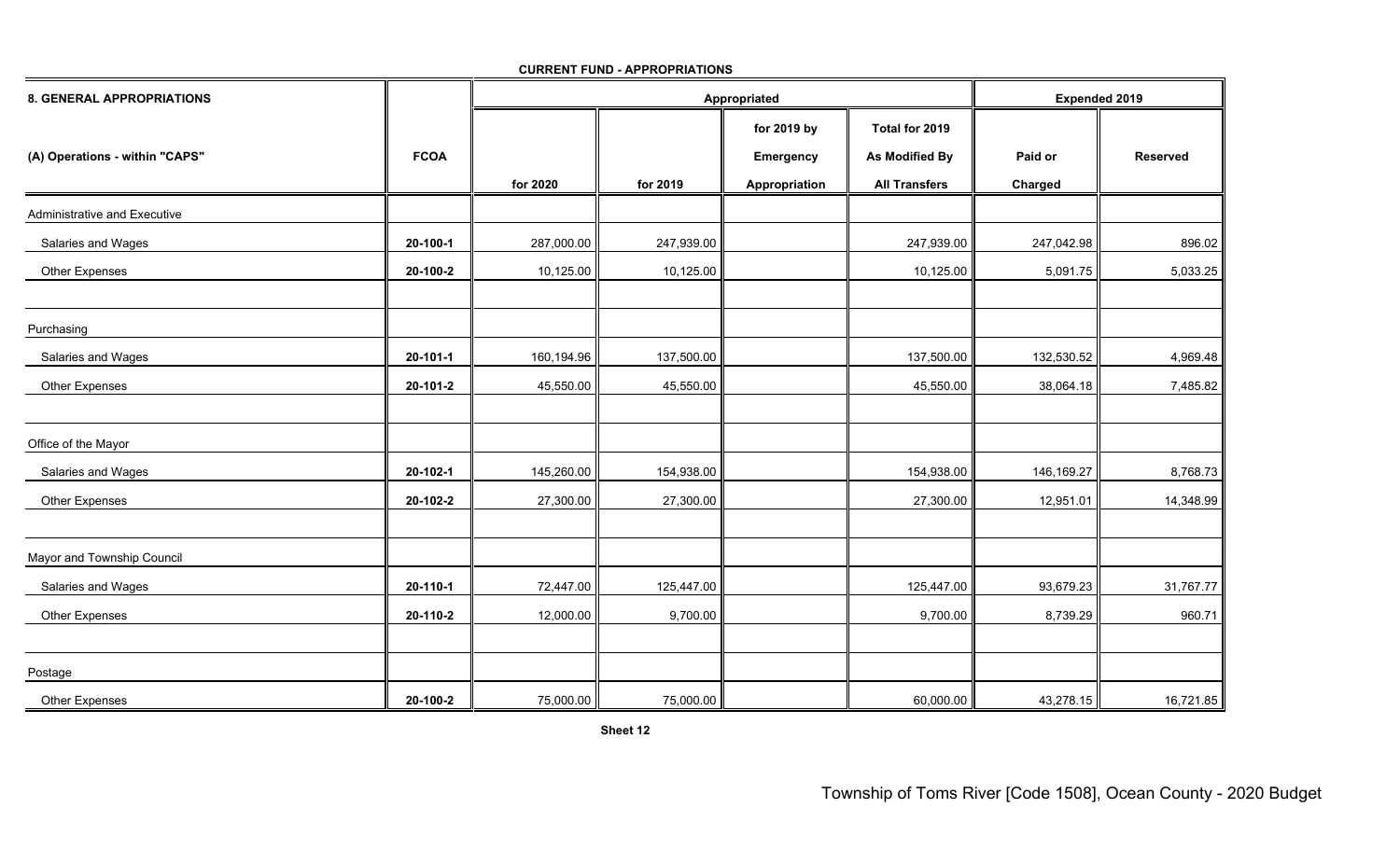| <b>8. GENERAL APPROPRIATIONS</b>                               |             |            |            | Appropriated  |                      | <b>Expended 2019</b> |                 |  |
|----------------------------------------------------------------|-------------|------------|------------|---------------|----------------------|----------------------|-----------------|--|
|                                                                |             |            |            | for 2019 by   | Total for 2019       |                      |                 |  |
| (A) Operations - within "CAPS" (Continued)                     | <b>FCOA</b> |            |            | Emergency     | As Modified By       | Paid or              | <b>Reserved</b> |  |
|                                                                |             | for 2020   | for 2019   | Appropriation | <b>All Transfers</b> | Charged              |                 |  |
| Human Resources (Personnel and Safety)                         |             |            |            |               |                      |                      |                 |  |
| Salaries and Wages                                             | 20-120-1    | 216,830.00 | 275,500.00 |               | 275,500.00           | 253,720.69           | 21,779.31       |  |
| <b>Other Expenses</b>                                          | 20-120-2    | 34,650.00  | 34,650.00  |               | 34,650.00            | 20,416.45            | 14,233.55       |  |
|                                                                |             |            |            |               |                      |                      |                 |  |
| Computerized Data Processing (Management Information Services) |             |            |            |               |                      |                      |                 |  |
| Salaries and Wages                                             | 20-120-1    | 320,900.00 | 281,350.00 |               | 281,350.00           | 259,266.78           | 22,083.22       |  |
| Other Expenses                                                 | 20-120-2    | 650,000.00 | 631,850.00 |               | 631,850.00           | 621,736.50           | 10,113.50       |  |
|                                                                |             |            |            |               |                      |                      |                 |  |
| <b>Emergency Management Planning</b>                           |             |            |            |               |                      |                      |                 |  |
| Salaries and Wages                                             | 25-252-1    | 118,150.00 | 116,340.00 |               | 116,340.00           | 77,125.40            | 39,214.60       |  |
| <b>Other Expenses</b>                                          | 25-252-2    | 13,710.00  | 13,710.00  |               | 13,710.00            | 5,417.03             | 8,292.97        |  |
| Veterans Commission                                            |             |            |            |               |                      |                      |                 |  |
| <b>Other Expenses</b>                                          | 20-177-2    | 1,500.00   | 1,500.00   |               | 1,500.00             | 456.00               | 1,044.00        |  |
|                                                                |             |            |            |               |                      |                      |                 |  |
|                                                                |             |            |            |               |                      |                      |                 |  |
|                                                                |             |            |            |               |                      |                      |                 |  |
|                                                                |             |            |            |               |                      |                      |                 |  |
|                                                                |             |            |            |               |                      |                      |                 |  |

**CURRENT FUND - APPROPRIATIONS**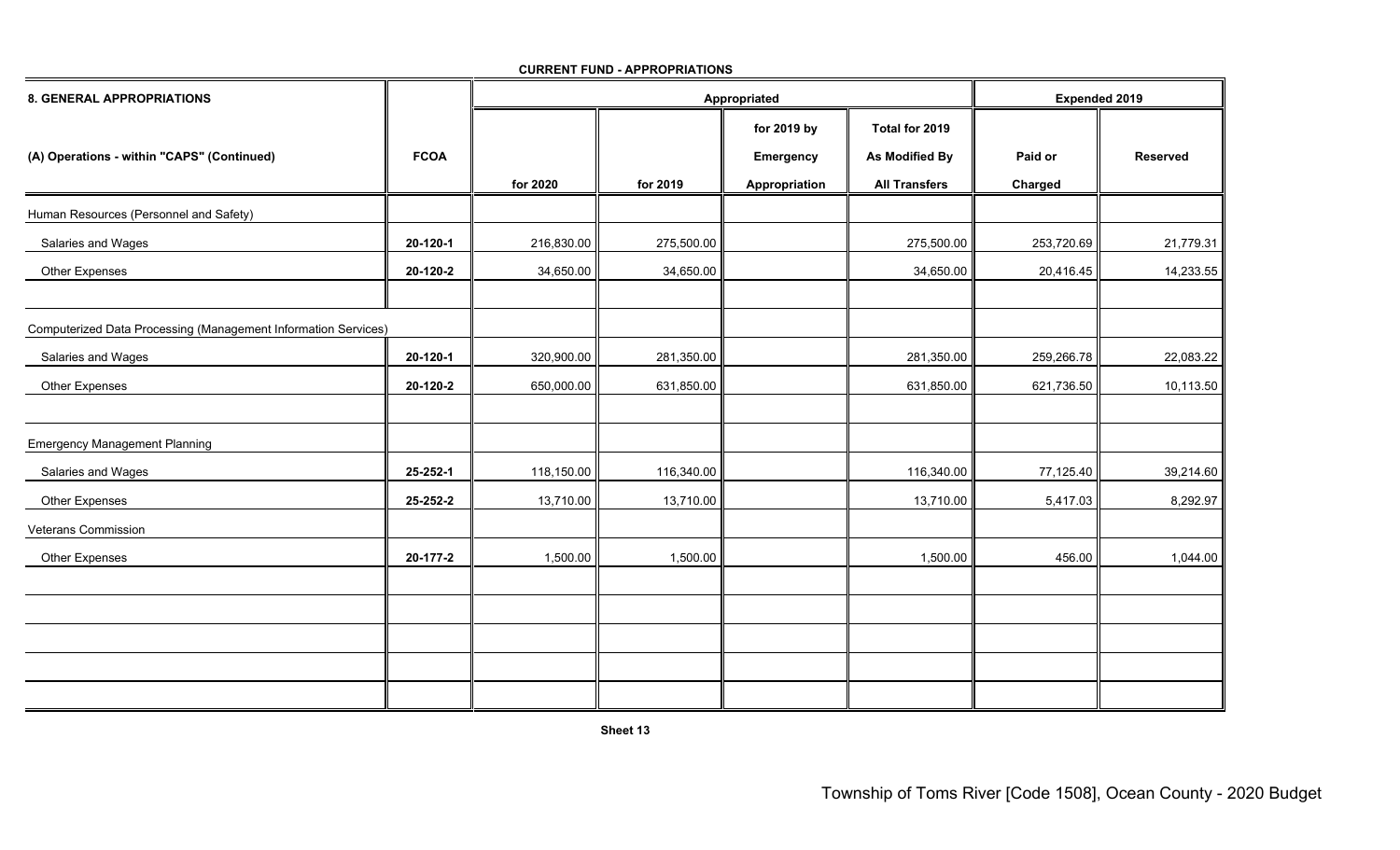| <b>8. GENERAL APPROPRIATIONS</b>           |                |            |            | Appropriated                    |                                         | Expended 2019 |                 |  |
|--------------------------------------------|----------------|------------|------------|---------------------------------|-----------------------------------------|---------------|-----------------|--|
| (A) Operations - within "CAPS" (Continued) | <b>FCOA</b>    |            |            | for 2019 by<br><b>Emergency</b> | Total for 2019<br><b>As Modified By</b> | Paid or       | <b>Reserved</b> |  |
|                                            |                | for 2020   | for 2019   | Appropriation                   | <b>All Transfers</b>                    | Charged       |                 |  |
| Municipal Prosecutor                       |                |            |            |                                 |                                         |               |                 |  |
| Other Expenses                             | 25-275-2       | 108,600.00 | 87,800.00  |                                 | 87,800.00                               | 87,800.00     |                 |  |
|                                            |                |            |            |                                 |                                         |               |                 |  |
| Public Defender (P.L. 1997, C.256)         |                |            |            |                                 |                                         |               |                 |  |
| Other Expenses                             | 43-495-2       | 47,000.00  | 47,000.00  |                                 | 47,000.00                               | 43,083.37     | 3,916.63        |  |
|                                            |                |            |            |                                 |                                         |               |                 |  |
| <b>Housing Maintenance</b>                 |                |            |            |                                 |                                         |               |                 |  |
| Salaries and Wages                         | $20 - 201 - 1$ | 1.00       | 1.00       |                                 | 1.00                                    |               | 1.00            |  |
| Other Expenses                             | 20-201-2       | 9,750.00   | 9,750.00   |                                 | 9,750.00                                | 7,763.05      | 1,986.95        |  |
|                                            |                |            |            |                                 |                                         |               |                 |  |
| Code Enforcement                           |                |            |            |                                 |                                         |               |                 |  |
| Salaries and Wages                         | 22-200-1       | 537,202.39 | 515,206.00 |                                 | 515,206.00                              | 448,531.71    | 66,674.29       |  |
| Other Expenses                             | 22-200-2       | 18,050.00  | 5,200.00   |                                 | 5,200.00                                | 354.00        | 4,846.00        |  |
|                                            |                |            |            |                                 |                                         |               |                 |  |
| Demolition of Condemned Buildings          |                |            |            |                                 |                                         |               |                 |  |
| Salaries and Wages                         | 22-197-1       | 400.00     | 400.00     |                                 | 400.00                                  |               | 400.00          |  |
| Other Expenses                             | 22-197-2       | 30,000.00  | 30,000.00  |                                 | 30,000.00                               |               | 30,000.00       |  |
|                                            |                |            |            |                                 |                                         |               |                 |  |

**CURRENT FUND - APPROPRIATIONS**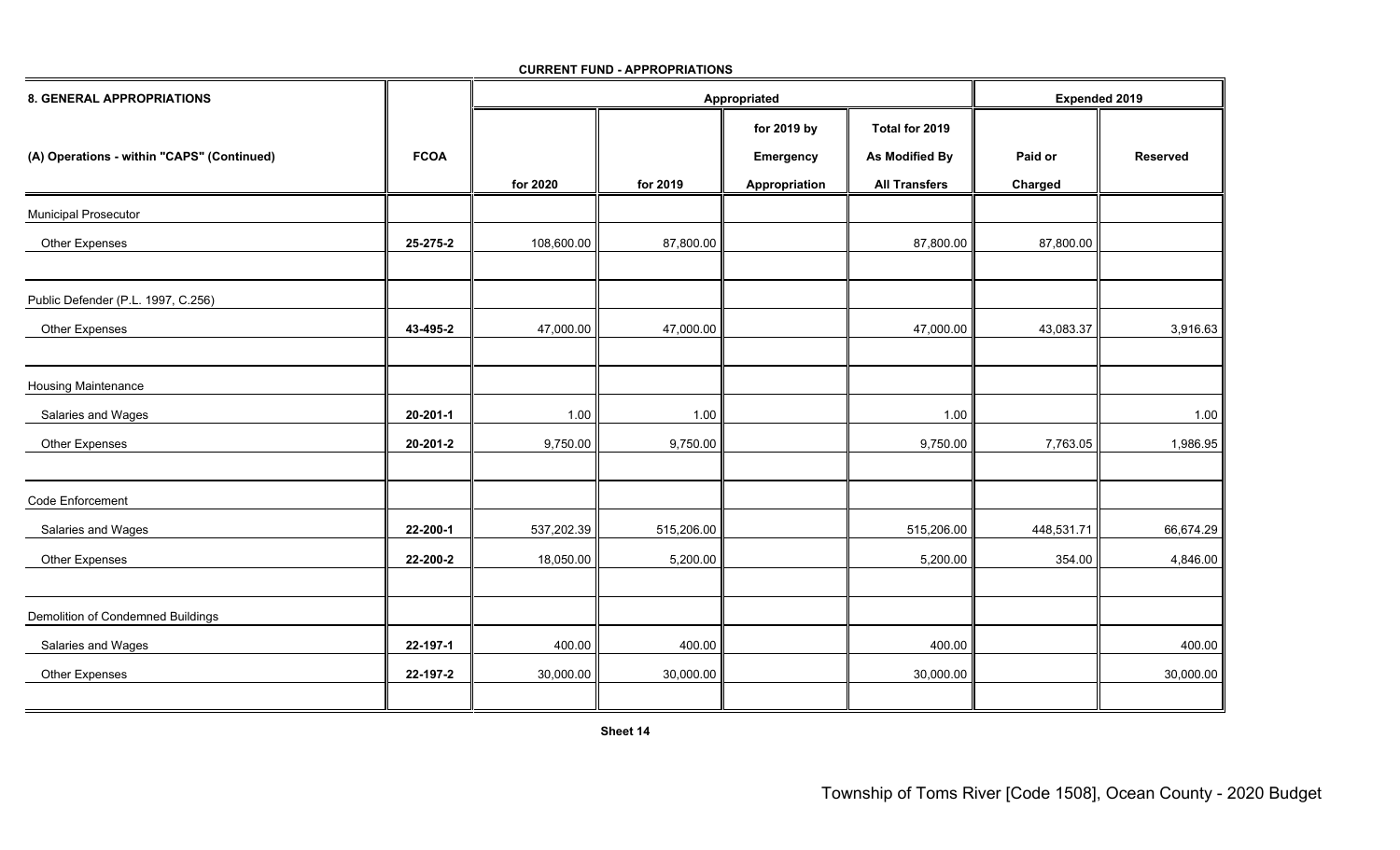| <b>8. GENERAL APPROPRIATIONS</b>             |             | Appropriated |              |                  |                       | <b>Expended 2019</b> |                 |  |
|----------------------------------------------|-------------|--------------|--------------|------------------|-----------------------|----------------------|-----------------|--|
|                                              |             |              |              | for 2019 by      | Total for 2019        |                      |                 |  |
| (A) Operations - within "CAPS" (Continued)   | <b>FCOA</b> |              |              | <b>Emergency</b> | <b>As Modified By</b> | Paid or              | <b>Reserved</b> |  |
|                                              |             | for 2020     | for 2019     | Appropriation    | <b>All Transfers</b>  | Charged              |                 |  |
| Department of Finance                        |             |              |              |                  |                       |                      |                 |  |
| Salaries and Wages                           | 20-130-1    | 667,500.00   | 620,275.00   |                  | 620,275.00            | 591,504.99           | 28,770.01       |  |
| Miscellaneous Other Expenses                 | 20-130-2    | 279,250.00   | 109,250.00   |                  | 109,250.00            | 66,553.57            | 42,696.43       |  |
| <b>Audit Services</b>                        | 20-135-2    | 78,450.00    | 78,450.01    |                  | 78,450.01             |                      | 78,450.01       |  |
|                                              |             |              |              |                  |                       |                      |                 |  |
| Revenue Administration (Collection of Taxes) |             |              |              |                  |                       |                      |                 |  |
| Salaries and Wages                           | 20-145-1    | 524,000.00   | 487,240.00   |                  | 487,240.00            | 473,246.44           | 13,993.56       |  |
| Other Expenses                               | 20-145-2    | 154,000.00   | 154,000.00   |                  | 154,000.00            | 79,521.89            | 74,478.11       |  |
|                                              |             |              |              |                  |                       |                      |                 |  |
| Department of Parks and Recreation           |             |              |              |                  |                       |                      |                 |  |
| Salaries and Wages                           | 28-370-1    | 1,001,100.00 | 1,049,845.00 |                  | 1,049,845.00          | 780,902.31           | 268,942.69      |  |
| Other Expenses                               | 28-370-2    | 110,775.00   | 108,775.00   |                  | 108,775.00            | 101,003.80           | 7,771.20        |  |
|                                              |             |              |              |                  |                       |                      |                 |  |
| Department of Human Services                 |             |              |              |                  |                       |                      |                 |  |
| Local Health Services Act - Ch. 329          |             |              |              |                  |                       |                      |                 |  |
| Salaries and Wages                           | 27-330-1    | 3,000.00     | 3,000.00     |                  | 3,000.00              | 2,000.00             | 1,000.00        |  |
| Other Expenses                               | 27-330-2    | 514,475.00   | 514,475.00   |                  | 514,475.00            | 513,801.36           | 673.64          |  |
|                                              |             |              |              |                  |                       |                      |                 |  |

**CURRENT FUND - APPROPRIATIONS**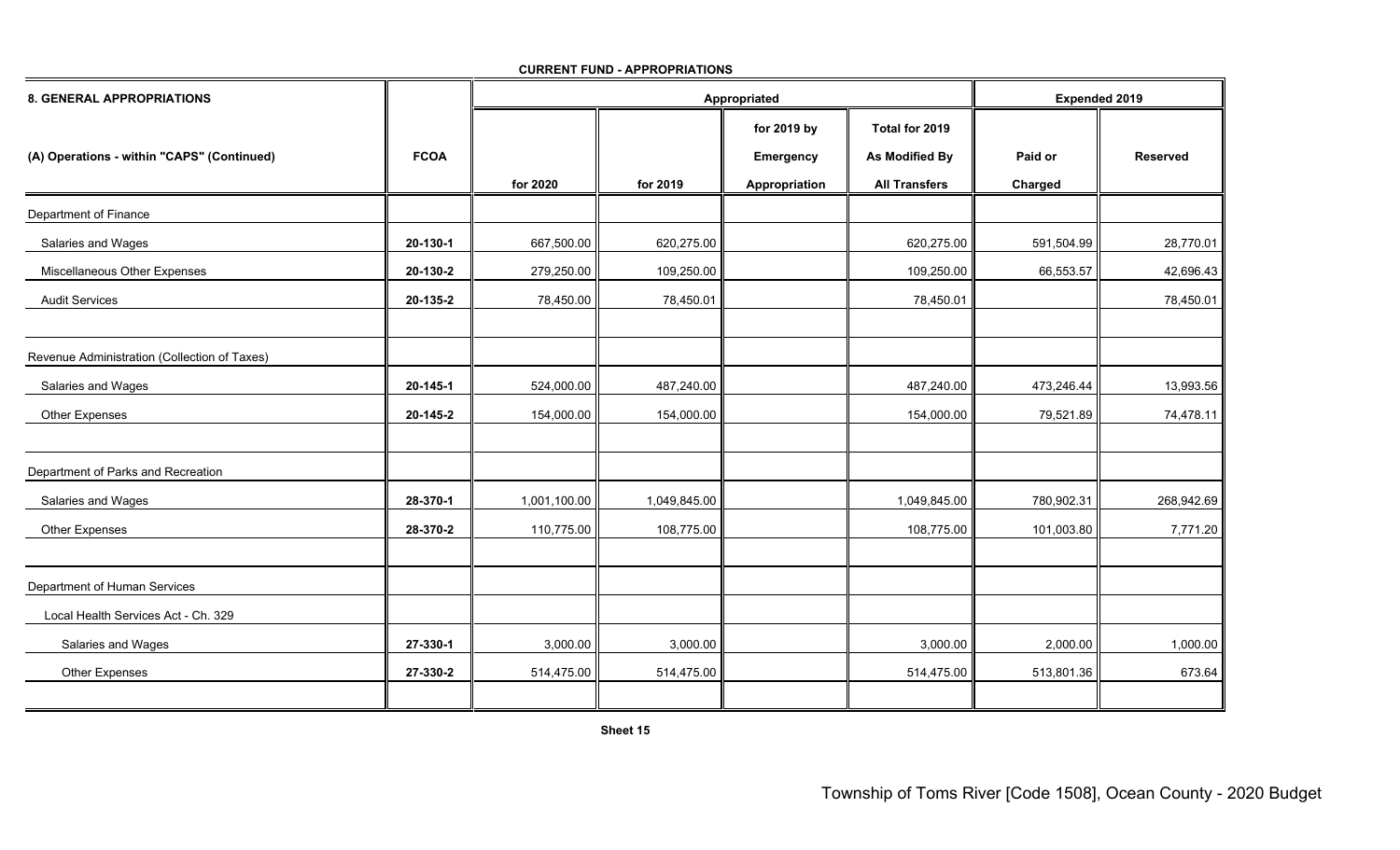| <b>8. GENERAL APPROPRIATIONS</b>           |             |            | Appropriated |                  | <b>Expended 2019</b>  |            |                 |
|--------------------------------------------|-------------|------------|--------------|------------------|-----------------------|------------|-----------------|
|                                            |             |            |              | for 2019 by      | Total for 2019        |            |                 |
| (A) Operations - within "CAPS" (Continued) | <b>FCOA</b> |            |              | <b>Emergency</b> | <b>As Modified By</b> | Paid or    | <b>Reserved</b> |
|                                            |             | for 2020   | for 2019     | Appropriation    | <b>All Transfers</b>  | Charged    |                 |
| Youth Services                             |             |            |              |                  |                       |            |                 |
| Salaries and Wages                         | 28-372-1    | 270,650.00 | 264,929.00   |                  | 264,929.00            | 222,499.50 | 42,429.50       |
| Other Expenses                             | 28-372-2    | 11,600.00  | 11,600.00    |                  | 11,600.00             | 11,573.32  | 26.68           |
| <b>Municipal Clerk</b>                     |             |            |              |                  |                       |            |                 |
| Salaries and Wages                         | 20-120-1    | 555,000.00 | 550,427.00   |                  | 550,427.00            | 523,877.31 | 26,549.69       |
| Other Expenses                             | 20-120-2    | 51,145.00  | 51,145.00    |                  | 51,145.00             | 39,805.02  | 11,339.98       |
| Office of Township Clerk - Elections       |             |            |              |                  |                       |            |                 |
| Salaries and Wages                         | 20-120-1    | 15,000.00  | 15,000.00    |                  | 15,000.00             | 8,177.93   | 6,822.07        |
| Other Expenses                             | 20-120-2    | 12,000.00  | 12,000.00    |                  | 12,000.00             | 11,154.46  | 845.54          |
| Office of the Registrar                    |             |            |              |                  |                       |            |                 |
| Salaries and Wages                         | 20-106-01   | 138,400.00 | 144,871.00   |                  | 144,871.00            | 139,301.32 | 5,569.68        |
| Other Expenses                             | 20-106-02   | 7,250.00   | 7,250.00     |                  | 7,250.00              | 2,514.03   | 4,735.97        |
|                                            |             |            |              |                  |                       |            |                 |
|                                            |             |            |              |                  |                       |            |                 |

**CURRENT FUND - APPROPRIATIONS**

**Sheet 15a**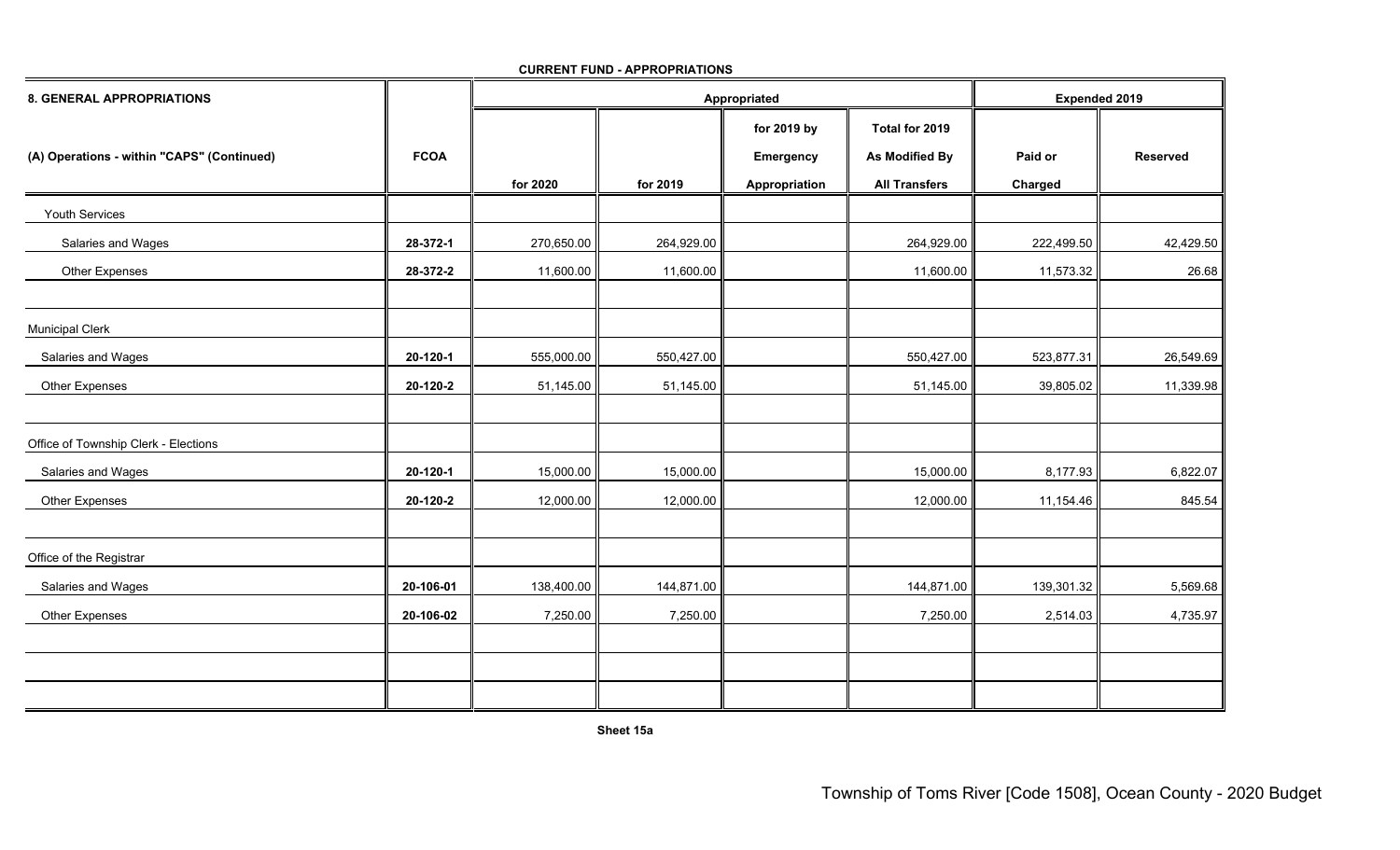| <b>8. GENERAL APPROPRIATIONS</b>                      |             | Appropriated |            |                                           |                                                          | <b>Expended 2019</b> |                 |
|-------------------------------------------------------|-------------|--------------|------------|-------------------------------------------|----------------------------------------------------------|----------------------|-----------------|
| (A) Operations - within "CAPS" (Continued)            | <b>FCOA</b> | for 2020     | for 2019   | for 2019 by<br>Emergency<br>Appropriation | Total for 2019<br>As Modified By<br><b>All Transfers</b> | Paid or<br>Charged   | <b>Reserved</b> |
| Department of Law                                     |             |              |            |                                           |                                                          |                      |                 |
| Law Department                                        |             |              |            |                                           |                                                          |                      |                 |
| Salaries and Wages                                    | 20-155-1    | 484,800.00   | 599,451.00 |                                           | 599,451.00                                               | 561,330.51           | 38,120.49       |
| Other Expenses                                        |             |              |            |                                           |                                                          |                      |                 |
| <b>Legal Services and Costs</b>                       | 20-155-2    | 660,000.00   | 721,800.00 |                                           | 721,800.00                                               | 485,711.36           | 236,088.64      |
| Miscellaneous Other Expenses                          | 20-155-2    | 33,300.00    | 33,300.00  |                                           | 33,300.00                                                | 22,480.28            | 10,819.72       |
| <b>Labor Negotiations</b>                             | 20-155-2    | 150,000.00   | 5,000.00   |                                           | 5,000.00                                                 |                      | 5,000.00        |
| Department of Engineering                             |             |              |            |                                           |                                                          |                      |                 |
| <b>Community Development</b>                          |             |              |            |                                           |                                                          |                      |                 |
| Engineering Services (Engineering Services and Costs) |             |              |            |                                           |                                                          |                      |                 |
| Salaries and Wages                                    | 20-165-1    | 634,750.00   | 559,268.00 |                                           | 559,268.00                                               | 538,652.34           | 20,615.66       |
| Other Expenses                                        |             |              |            |                                           |                                                          |                      |                 |
| Revision, Printing and Maintenance of Tax Map         | 20-165-2    | 3,000.00     | 3,000.00   |                                           | 3,000.00                                                 |                      | 3,000.00        |
| Miscellaneous Other Expenses                          | 20-165-2    | 22,135.00    | 22,135.00  |                                           | 22,135.00                                                | 7,506.17             | 14,628.83       |
| <b>Planning Board</b>                                 |             |              |            |                                           |                                                          |                      |                 |
| Salaries and Wages                                    | 21-180-1    | 144,881.00   | 142,960.00 |                                           | 142,960.00                                               | 121,879.71           | 21,080.29       |
| <b>Other Expenses</b>                                 | 21-180-2    | 67,250.00    | 67,700.00  |                                           | 67,700.00                                                | 50,173.51            | 17,526.49       |

**CURRENT FUND - APPROPRIATIONS**

**Sheet 15b**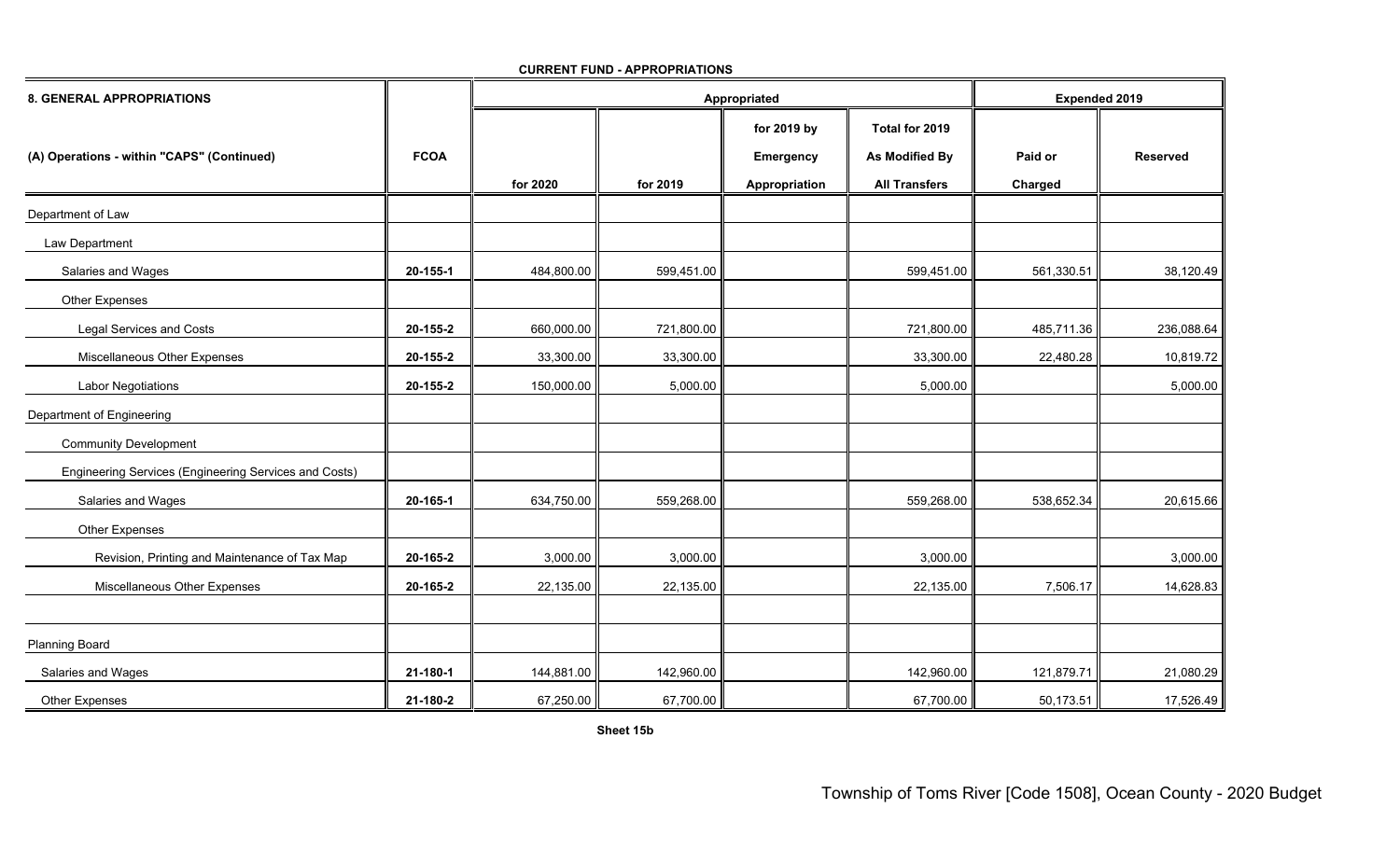| <b>8. GENERAL APPROPRIATIONS</b>           |             |            | Appropriated |                  | <b>Expended 2019</b>  |            |                 |
|--------------------------------------------|-------------|------------|--------------|------------------|-----------------------|------------|-----------------|
|                                            |             |            |              | for 2019 by      | Total for 2019        |            |                 |
| (A) Operations - within "CAPS" (Continued) | <b>FCOA</b> |            |              | <b>Emergency</b> | <b>As Modified By</b> | Paid or    | <b>Reserved</b> |
|                                            |             | for 2020   | for 2019     | Appropriation    | <b>All Transfers</b>  | Charged    |                 |
| Board of Adjustment                        |             |            |              |                  |                       |            |                 |
| Salaries and Wages                         | 21-185-1    | 126,820.00 | 133,696.00   |                  | 133,696.00            | 111,872.74 | 21,823.26       |
| Other Expenses                             | 21-185-2    | 36,725.00  | 36,775.00    |                  | 36,775.00             | 26,245.63  | 10,529.37       |
| Division of Economic Development           |             |            |              |                  |                       |            |                 |
| Salaries and Wages                         | 20-170-1    | 165,300.00 | 161,300.00   |                  | 161,300.00            | 115,515.78 | 45,784.22       |
| Other Expenses                             | 20-170-2    | 9,079.00   | 7,540.00     |                  | 7,540.00              | 4,177.50   | 3,362.50        |
| Division of Land Use                       |             |            |              |                  |                       |            |                 |
| Salaries and Wages                         | 21-335-1    | 147,630.00 | 145,500.00   |                  | 145,500.00            | 141,787.42 | 3,712.58        |
| Other Expenses                             | 21-335-2    | 3,320.00   | 4,660.00     |                  | 4,660.00              | 1,889.83   | 2,770.17        |
| <b>Municipal Court</b>                     |             |            |              |                  |                       |            |                 |
| Salaries and Wages                         | 43-490-1    | 945,250.00 | 919,400.00   |                  | 919,400.00            | 869,985.02 | 49,414.98       |
| Other Expenses                             | 43-490-2    | 42,600.00  | 39,600.00    |                  | 39,600.00             | 29,980.24  | 9,619.76        |
|                                            |             |            |              |                  |                       |            |                 |
|                                            |             |            |              |                  |                       |            |                 |

**CURRENT FUND - APPROPRIATIONS**

**Sheet 15c**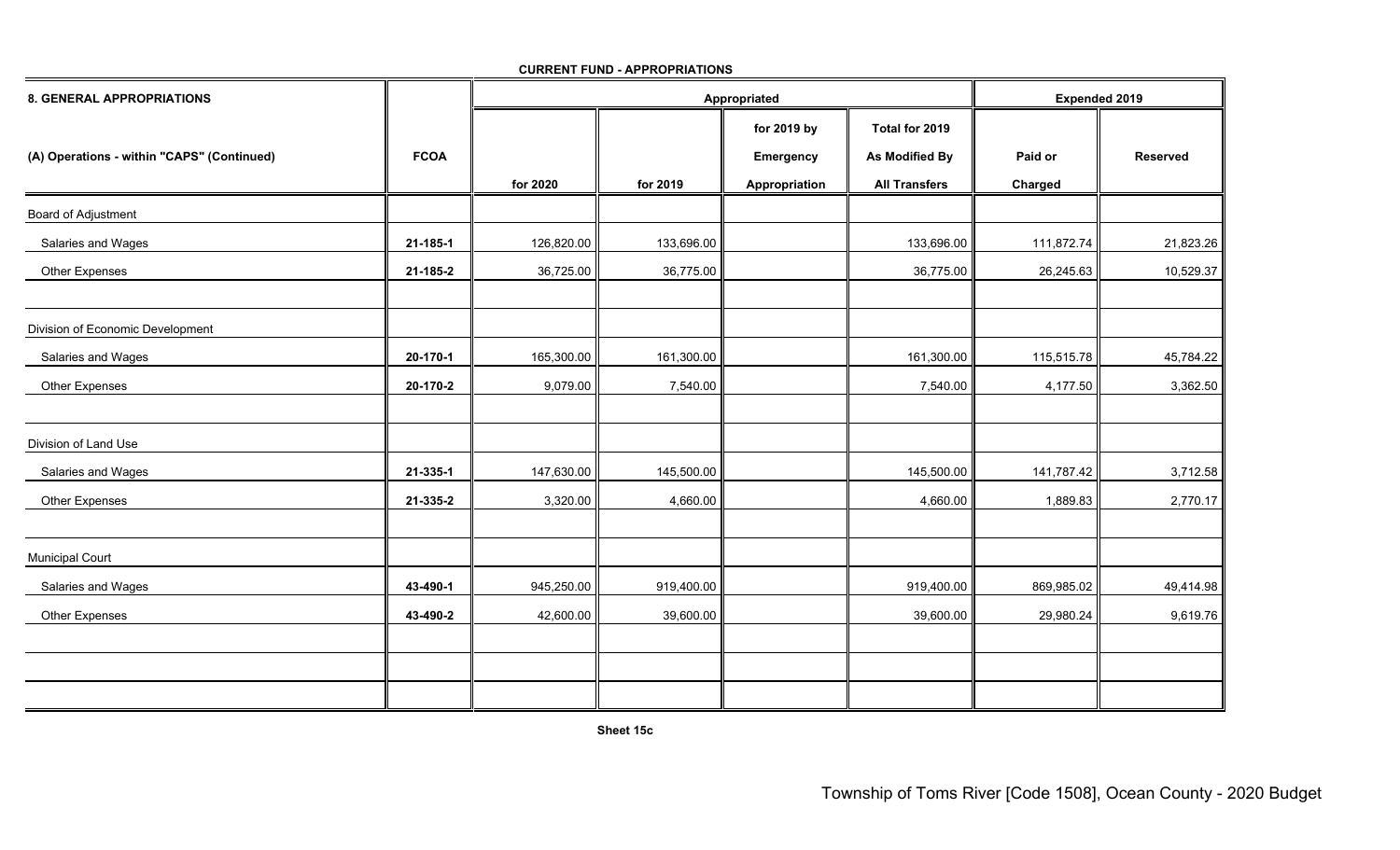| <b>8. GENERAL APPROPRIATIONS</b>                      |             |               | Appropriated  |                                                  | <b>Expended 2019</b>                                     |                    |                 |
|-------------------------------------------------------|-------------|---------------|---------------|--------------------------------------------------|----------------------------------------------------------|--------------------|-----------------|
| (A) Operations - within "CAPS" (Continued)            | <b>FCOA</b> | for 2020      | for 2019      | for 2019 by<br><b>Emergency</b><br>Appropriation | Total for 2019<br>As Modified By<br><b>All Transfers</b> | Paid or<br>Charged | <b>Reserved</b> |
| PUBLIC SAFETY:                                        |             |               |               |                                                  |                                                          |                    |                 |
| Department of Police                                  |             |               |               |                                                  |                                                          |                    |                 |
| Salaries and Wages                                    | 25-240-1    | 26,300,536.00 | 25,710,835.00 |                                                  | 25,710,835.00                                            | 24,923,837.87      | 786,997.13      |
| Other Expenses                                        | 25-240-2    | 676,925.00    | 596,925.00    |                                                  | 596,925.00                                               | 574,914.82         | 22,010.18       |
|                                                       |             |               |               |                                                  |                                                          |                    |                 |
| Aid to Volunteer Ambulance Companies                  | 25-260-2    | 78,000.00     | 98,000.00     |                                                  | 98,000.00                                                | 9,507.18           | 88,492.82       |
|                                                       |             |               |               |                                                  |                                                          |                    |                 |
| Purchase of Police Cars                               | 25-240-2    | 325,000.00    | 321,000.00    |                                                  | 321,000.00                                               | 320,689.20         | 310.80          |
|                                                       |             |               |               |                                                  |                                                          |                    |                 |
| Community Service Officer Program - Ambulance Service |             |               |               |                                                  |                                                          |                    |                 |
| <b>Community Service Office Program</b>               |             |               |               |                                                  |                                                          |                    |                 |
| Salaries and Wages                                    | 25-326      | 325,039.10    |               |                                                  |                                                          |                    |                 |
|                                                       |             |               |               |                                                  |                                                          |                    |                 |
| Director of Parks, Buildings and Grounds              |             |               |               |                                                  |                                                          |                    |                 |
| Salaries and Wages                                    | 26-310-1    | 1,748,900.00  | 1,736,533.00  |                                                  | 1,786,533.00                                             | 1,601,797.98       | 184,735.02      |
| Other Expenses                                        | 26-310-2    | 459,689.00    | 440,781.50    |                                                  | 490,781.50                                               | 442,907.65         | 47,873.85       |
|                                                       |             |               |               |                                                  |                                                          |                    |                 |
|                                                       |             |               |               |                                                  |                                                          |                    |                 |

**CURRENT FUND - APPROPRIATIONS**

**Sheet 15d**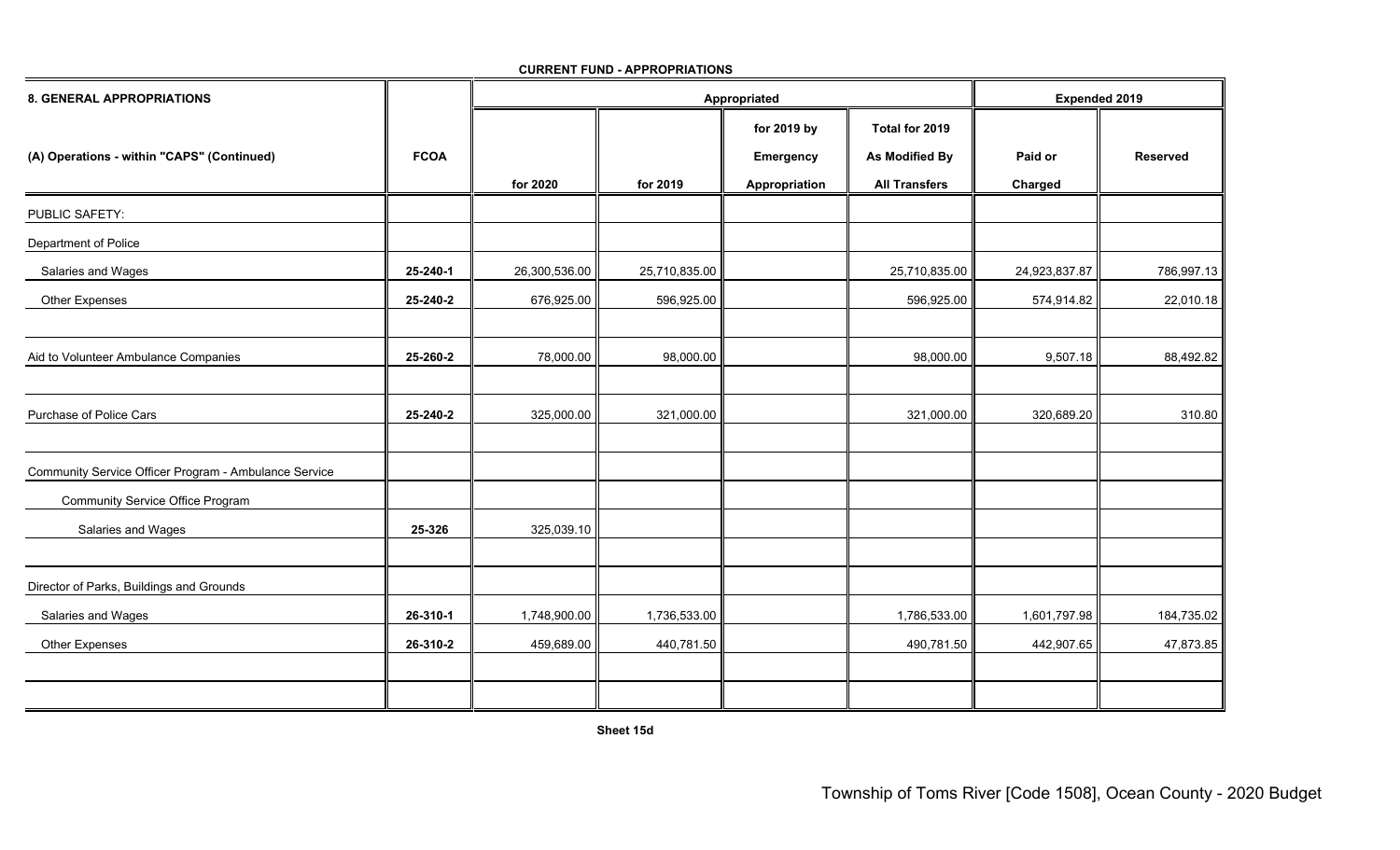| <b>8. GENERAL APPROPRIATIONS</b>                    |             |              | Appropriated |                  | Expended 2019         |              |                 |
|-----------------------------------------------------|-------------|--------------|--------------|------------------|-----------------------|--------------|-----------------|
|                                                     |             |              |              | for 2019 by      | Total for 2019        |              |                 |
| (A) Operations - within "CAPS" (Continued)          | <b>FCOA</b> |              |              | <b>Emergency</b> | <b>As Modified By</b> | Paid or      | <b>Reserved</b> |
|                                                     |             | for 2020     | for 2019     | Appropriation    | <b>All Transfers</b>  | Charged      |                 |
| Tax Assessment Administration (Assessment of Taxes) |             |              |              |                  |                       |              |                 |
| Salaries and Wages                                  | 20-150-1    | 670,750.00   | 628,410.00   |                  | 628,410.00            | 548,210.18   | 80,199.82       |
| Other Expenses                                      | 20-150-2    | 39,110.00    | 39,110.00    |                  | 39,110.00             | 20,379.86    | 18,730.14       |
| Department of Public Works                          |             |              |              |                  |                       |              |                 |
| Streets and Road Maintenance (Streets & Roads)      |             |              |              |                  |                       |              |                 |
| Salaries and Wages                                  | 26-290-1    | 2,968,690.00 | 2,755,224.00 |                  | 2,755,224.00          | 2,354,836.73 | 100,387.27      |
| Other Expenses                                      | 26-290-2    | 1,137,690.00 | 1,137,690.00 |                  | 1,064,490.00          | 325,042.97   | 89,447.03       |
| Solid Waste Collection (Garbage & Trash Removal     |             |              |              |                  |                       |              |                 |
| Salaries and Wages                                  | 26-305-1    | 2,534,600.00 | 2,309,655.00 |                  | 2,159,655.00          | 2,054,415.66 | 105,239.34      |
| Other Expenses                                      | 26-305-2    | 44,550.00    | 44,550.00    |                  | 57,550.00             | 51,659.48    | 5,890.52        |
| Recycling                                           |             |              |              |                  |                       |              |                 |
| Salaries and Wages                                  | 26-305-1    | 2,651,800.00 | 2,380,757.00 |                  | 2,230,757.00          | 2,126,927.26 | 103,829.74      |
| Other Expenses                                      | 26-305-2    | 50,120.00    | 50,120.00    |                  | 25,122.00             | 23,743.99    | 1,378.01        |
| <b>Landfill Expenses</b>                            | 32-465-3    | 3,517,170.00 | 3,237,500.00 |                  | 3,437,500.00          | 3,387,992.77 | 49,507.23       |
|                                                     |             |              |              |                  |                       |              |                 |
|                                                     |             |              |              |                  |                       |              |                 |
|                                                     |             |              |              |                  |                       |              |                 |

**CURRENT FUND - APPROPRIATIONS**

**Sheet 15e**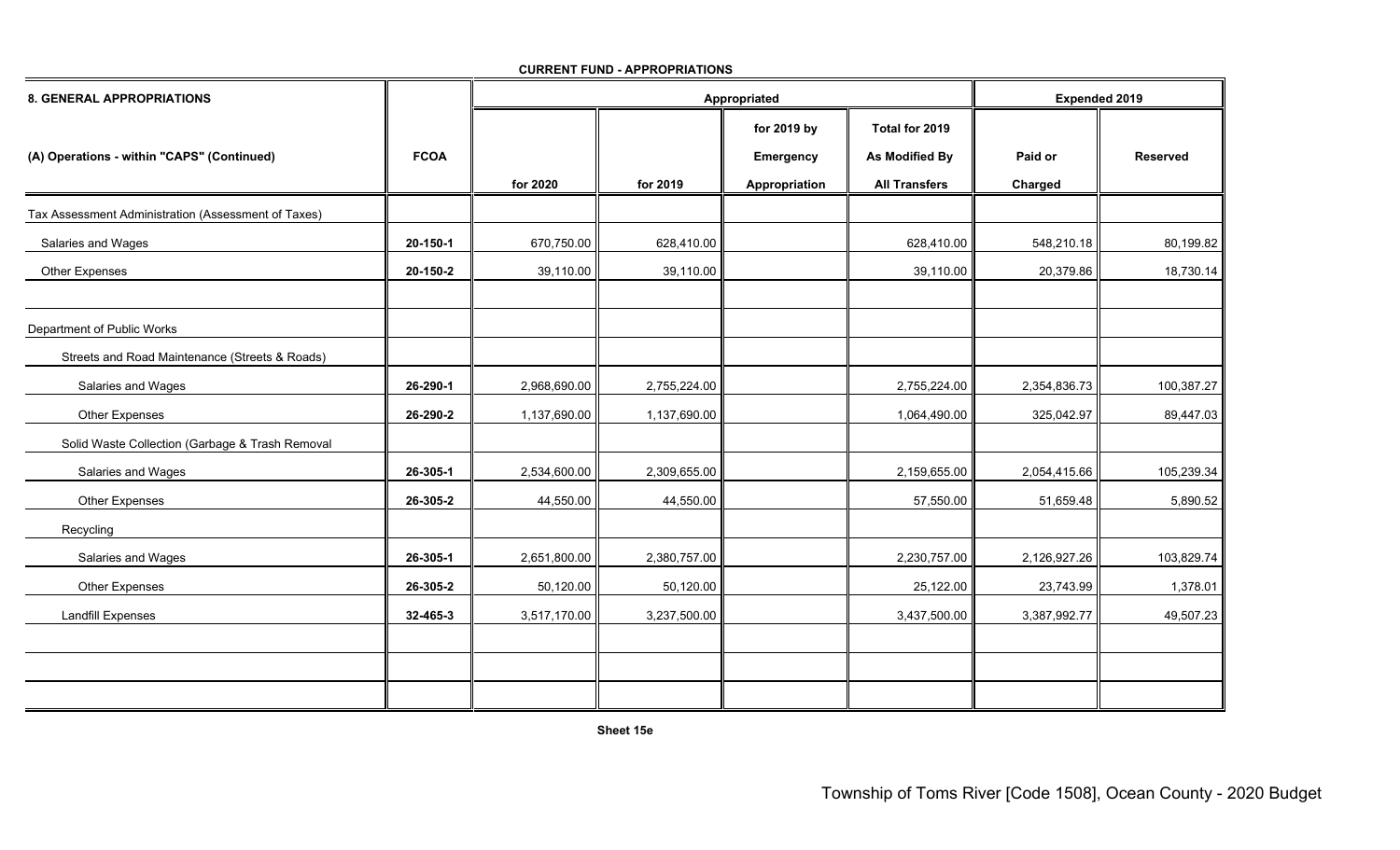| <b>8. GENERAL APPROPRIATIONS</b>           |             |               | Appropriated  |                  | Expended 2019         |               |                 |
|--------------------------------------------|-------------|---------------|---------------|------------------|-----------------------|---------------|-----------------|
|                                            |             |               |               | for 2019 by      | Total for 2019        |               |                 |
| (A) Operations - within "CAPS" (Continued) | <b>FCOA</b> |               |               | <b>Emergency</b> | <b>As Modified By</b> | Paid or       | <b>Reserved</b> |
|                                            |             | for 2020      | for 2019      | Appropriation    | <b>All Transfers</b>  | Charged       |                 |
| Vehicle Maintenance                        |             |               |               |                  |                       |               |                 |
| Salaries and Wages                         | 26-315-1    | 1,251,575.00  | 1,164,906.05  |                  | 1,164,906.05          | 1,141,914.33  | 22,991.72       |
| Other Expenses                             | 26-315-2    | 1,020,040.00  | 1,005,040.00  |                  | 1,090,238.00          | 1,034,902.07  | 55,335.93       |
| <b>Municipal Services Act</b>              |             |               |               |                  |                       |               |                 |
| Other Expenses                             | 26-325-2    | 1,400,000.00  | 1,400,000.00  |                  | 1,400,000.00          | 1,351,082.61  | 48,917.39       |
| Unemployment Insurance                     |             |               |               |                  |                       |               |                 |
| Other Expenses                             | 23-225-2    | 25,000.00     | 50,000.00     |                  | 50,000.00             | 50,000.00     |                 |
| <b>General Liability</b>                   | 23-210-2    | 1,622,000.00  | 1,622,000.00  |                  | 1,622,000.00          | 1,570,539.92  | 51,460.08       |
| <b>Workers Compensation</b>                | 23-215-2    | 1,800,000.00  | 1,800,000.00  |                  | 1,800,000.00          | 1,714,864.02  | 85,135.98       |
| Employee Group Health                      | 23-220-2    | 18,600,000.00 | 18,600,000.00 |                  | 18,200,000.00         | 17,485,624.52 | 714,375.48      |
| Health Benefit Waiver                      | 23-221-1    | 480,000.00    | 475,000.00    |                  | 475,000.00            | 461,404.79    | 13,595.21       |
|                                            |             |               |               |                  |                       |               |                 |
|                                            |             |               |               |                  |                       |               |                 |
|                                            |             |               |               |                  |                       |               |                 |
|                                            |             |               |               |                  |                       |               |                 |

**CURRENT FUND - APPROPRIATIONS**

**Sheet 15f**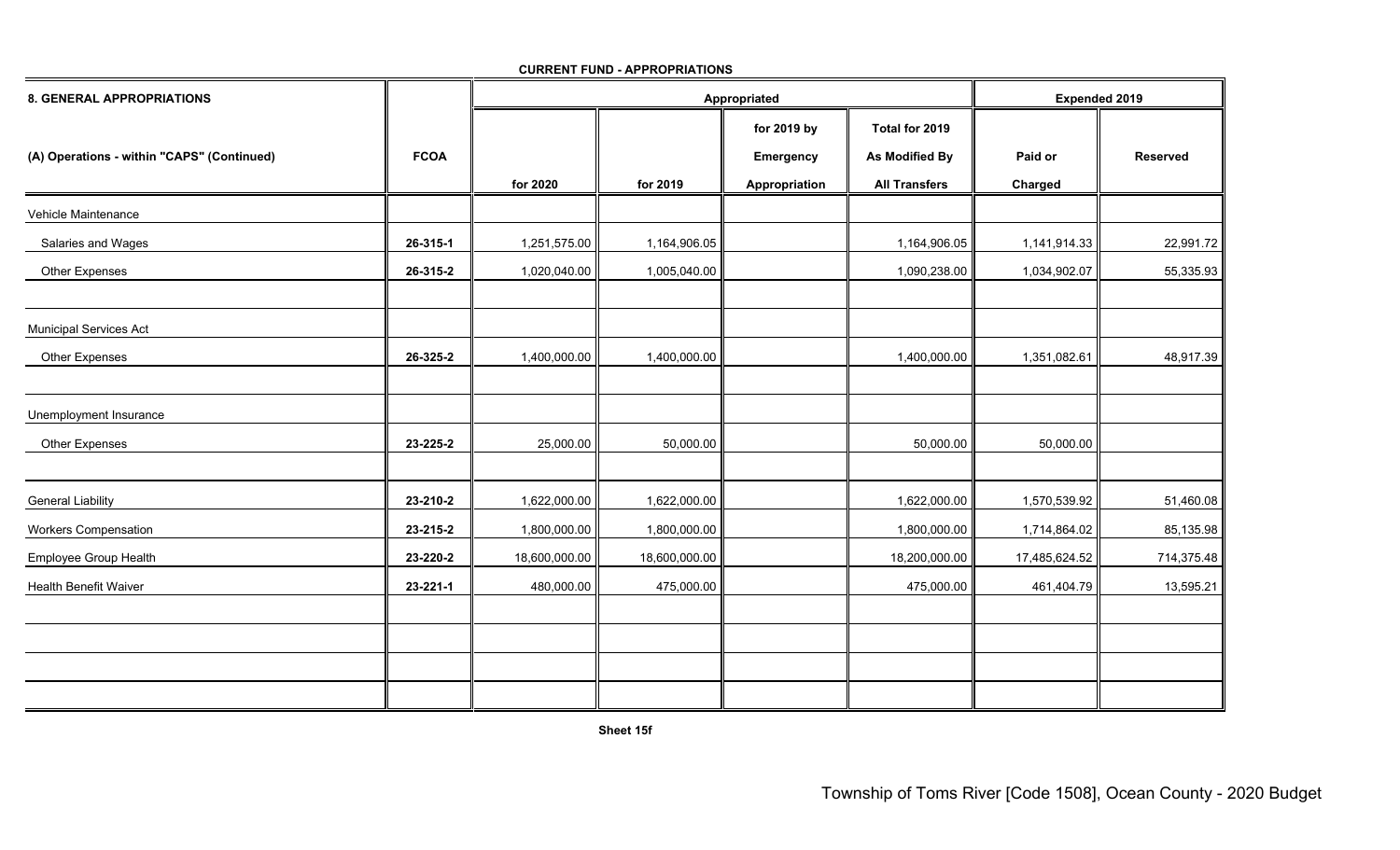| <b>8. GENERAL APPROPRIATIONS</b>           |                | Appropriated |           |                          |                                  | <b>Expended 2019</b> |          |
|--------------------------------------------|----------------|--------------|-----------|--------------------------|----------------------------------|----------------------|----------|
| (A) Operations - within "CAPS" (Continued) | <b>FCOA</b>    |              |           | for 2019 by<br>Emergency | Total for 2019<br>As Modified By | Paid or              | Reserved |
|                                            |                | for 2020     | for 2019  | Appropriation            | <b>All Transfers</b>             | Charged              |          |
| <b>UNCLASSIFIED</b>                        |                |              |           |                          |                                  |                      |          |
| Rent Leveling Board                        |                |              |           |                          |                                  |                      |          |
| Salaries and Wages                         | 22-195-1       | 10,500.00    | 10,500.00 |                          | 10,500.00                        | 10,200.00            | 300.00   |
| Other Expenses                             | 22-195-2       | 6,250.00     | 6,250.00  |                          | 6,250.00                         | 3,500.00             | 2,750.00 |
|                                            |                |              |           |                          |                                  |                      |          |
| Accumulated Leave Compensation             |                |              |           |                          |                                  |                      |          |
| Salaries and Wages                         | $30 - 415 - 1$ | 1.00         | 1.00      |                          | 600,001.00                       | 600,001.00           |          |
|                                            |                |              |           |                          |                                  |                      |          |
| Prior Year Bills                           | 30-410-2       | 21,340.71    | 11,823.77 |                          | 11,823.77                        | 11,317.60            | 506.17   |
|                                            |                |              |           |                          |                                  |                      |          |
|                                            |                |              |           |                          |                                  |                      |          |
|                                            |                |              |           |                          |                                  |                      |          |
|                                            |                |              |           |                          |                                  |                      |          |
|                                            |                |              |           |                          |                                  |                      |          |
|                                            |                |              |           |                          |                                  |                      |          |
|                                            |                |              |           |                          |                                  |                      |          |
|                                            |                |              |           |                          |                                  |                      |          |
|                                            |                |              |           |                          |                                  |                      |          |

**CURRENT FUND - APPROPRIATIONS**

**Sheet 15g**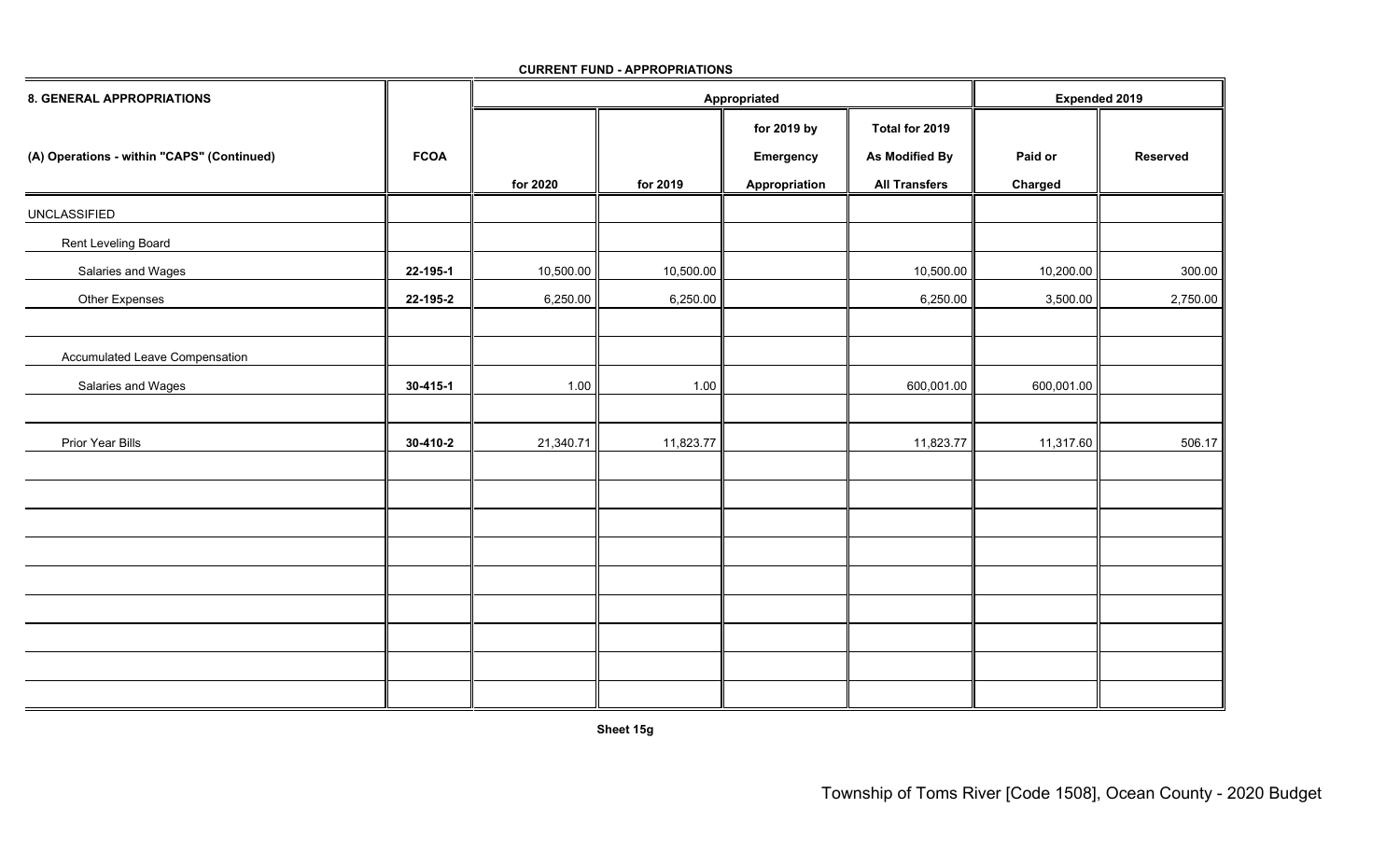| <b>8. GENERAL APPROPRIATIONS</b>                  |              |                    |                    | Appropriated                                     |                                                          | <b>Expended 2019</b> |                    |
|---------------------------------------------------|--------------|--------------------|--------------------|--------------------------------------------------|----------------------------------------------------------|----------------------|--------------------|
| (A) Operations - within "CAPS" (Continued)        | <b>FCOA</b>  | for 2020           | for 2019           | for 2019 by<br><b>Emergency</b><br>Appropriation | Total for 2019<br>As Modified By<br><b>All Transfers</b> | Paid or<br>Charged   | <b>Reserved</b>    |
| <b>Uniform Construction Code - Appropriations</b> | <b>XXXXX</b> | <b>XXXXXXXXXXX</b> | <b>XXXXXXXXXXX</b> | <b>XXXXXXXXXXX</b>                               | <b>XXXXXXXXXXX</b>                                       | xxxxxxxxxxx          | <b>XXXXXXXXXXX</b> |
| Offset by Dedicated Revenues (N.J.A.C. 5:23-4.17) | <b>XXXXX</b> | <b>XXXXXXXXXXX</b> | <b>XXXXXXXXXXX</b> | <b>XXXXXXXXXXX</b>                               | <b>XXXXXXXXXXX</b>                                       | <b>XXXXXXXXXXX</b>   | <b>XXXXXXXXXXX</b> |
| State Uniform Construction Code                   |              |                    |                    |                                                  |                                                          |                      |                    |
| <b>Construction Official</b>                      |              |                    |                    |                                                  |                                                          |                      |                    |
| Salaries and Wages                                | 22-195-1     | 1,859,645.00       | 1,881,012.00       |                                                  | 1,881,012.00                                             | 1,767,821.12         | 113,190.88         |
| <b>Other Expenses</b>                             | 22-195-2     | 289,800.00         | 289,800.00         |                                                  | 289,800.00                                               | 222,481.48           | 67,318.52          |
|                                                   |              |                    |                    |                                                  |                                                          |                      |                    |
|                                                   |              |                    |                    |                                                  |                                                          |                      |                    |
|                                                   |              |                    |                    |                                                  |                                                          |                      |                    |
|                                                   |              |                    |                    |                                                  |                                                          |                      |                    |
|                                                   |              |                    |                    |                                                  |                                                          |                      |                    |
|                                                   |              |                    |                    |                                                  |                                                          |                      |                    |
|                                                   |              |                    |                    |                                                  |                                                          |                      |                    |
|                                                   |              |                    |                    |                                                  |                                                          |                      |                    |
|                                                   |              |                    |                    |                                                  |                                                          |                      |                    |
|                                                   |              |                    |                    |                                                  |                                                          |                      |                    |
|                                                   |              |                    |                    |                                                  |                                                          |                      |                    |
|                                                   |              |                    |                    |                                                  |                                                          |                      |                    |

**CURRENT FUND - APPROPRIATIONS**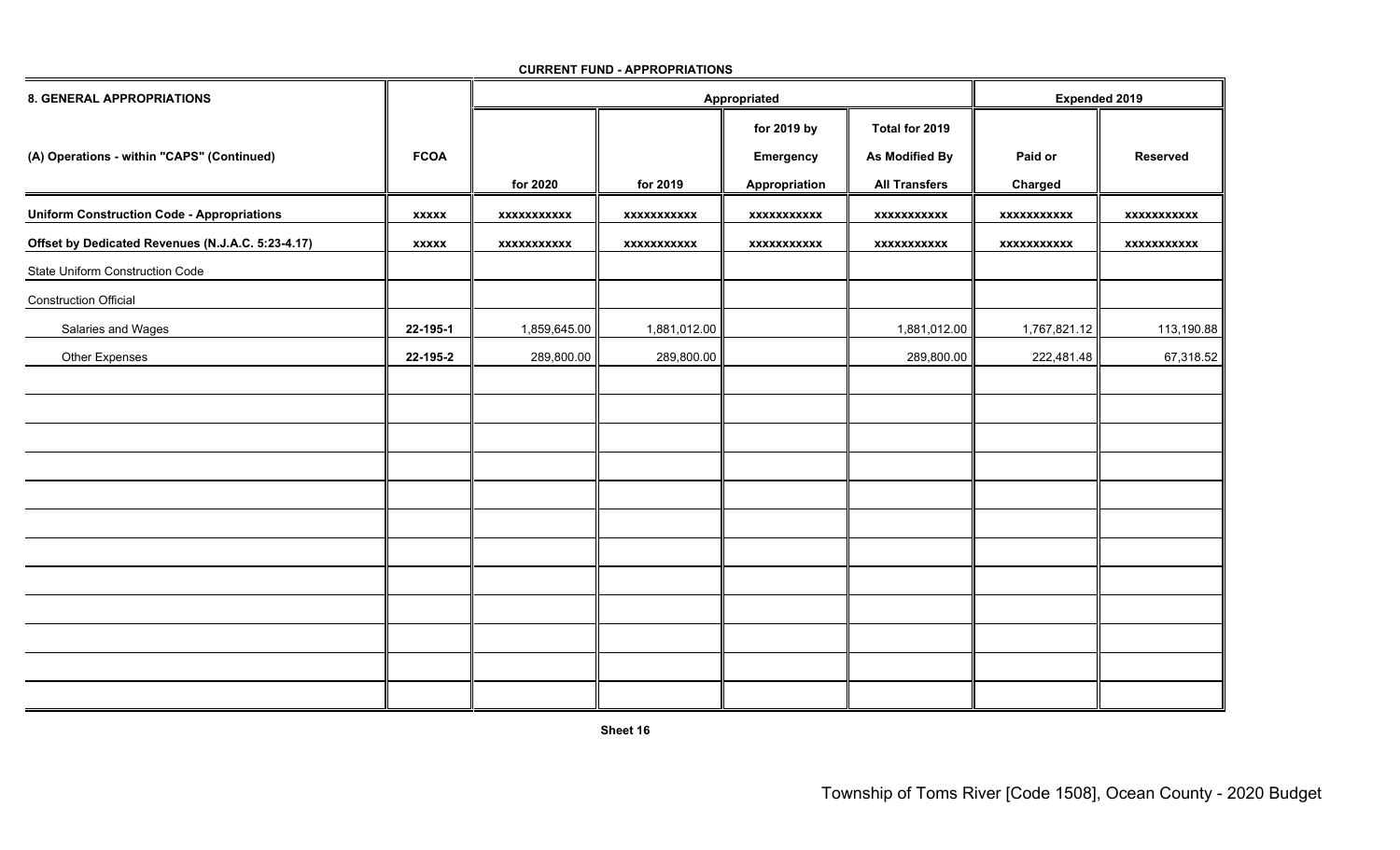| <b>8. GENERAL APPROPRIATIONS</b>           |              | Appropriated       |                    |                                           |                                                                 | <b>Expended 2019</b> |                    |
|--------------------------------------------|--------------|--------------------|--------------------|-------------------------------------------|-----------------------------------------------------------------|----------------------|--------------------|
| (A) Operations - within "CAPS" (Continued) | <b>FCOA</b>  | for 2020           | for 2019           | for 2019 by<br>Emergency<br>Appropriation | Total for 2019<br><b>As Modified By</b><br><b>All Transfers</b> | Paid or<br>Charged   | <b>Reserved</b>    |
| <b>UNCLASSIFIED:</b>                       | <b>XXXXX</b> | <b>XXXXXXXXXXX</b> | <b>XXXXXXXXXXX</b> | <b>XXXXXXXXXXX</b>                        | <b>XXXXXXXXXXX</b>                                              | xxxxxxxxxxx          | <b>XXXXXXXXXXX</b> |
|                                            |              |                    |                    |                                           |                                                                 |                      |                    |
| Telephone and Other Communications         | 31-430-2     | 310,000.00         | 310,000.00         |                                           | 310,000.00                                                      | 310,000.00           |                    |
| Electricity                                | 31-435-2     | 880,000.00         | 880,000.00         |                                           | 705,000.00                                                      | 705,000.00           |                    |
| Natural Gas                                | 31-440-2     | 140,000.00         | 140,000.00         |                                           | 140,000.00                                                      | 140,000.00           |                    |
| Fuel Oil                                   | 31-445-2     | 17,000.00          | 17,000.00          |                                           | 17,000.00                                                       | 17,000.00            |                    |
| Sewer Treatment                            | 31-446-2     | 52,685.00          | 52,685.00          |                                           | 52,685.00                                                       | 52,685.00            |                    |
| Water                                      | 31-447-2     | 82,500.00          | 82,500.00          |                                           | 82,500.00                                                       | 82,438.13            | 61.87              |
| <b>Street Lighting</b>                     | 31-455-2     | 1,390,000.00       | 1,390,000.00       |                                           | 1,190,000.00                                                    | 1,190,000.00         |                    |
| Gasoline/Diesel Fuel                       | 31-460-2     | 1,500,000.00       | 1,500,000.00       |                                           | 1,300,000.00                                                    | 1,158,039.45         | 141,960.55         |
|                                            |              |                    |                    |                                           |                                                                 |                      |                    |
|                                            |              |                    |                    |                                           |                                                                 |                      |                    |
|                                            |              |                    |                    |                                           |                                                                 |                      |                    |
|                                            |              |                    |                    |                                           |                                                                 |                      |                    |
|                                            |              |                    |                    |                                           |                                                                 |                      |                    |
|                                            |              |                    |                    |                                           |                                                                 |                      |                    |
|                                            |              |                    |                    |                                           |                                                                 |                      |                    |
|                                            |              |                    |                    |                                           |                                                                 |                      |                    |

**CURRENT FUND - APPROPRIATIONS**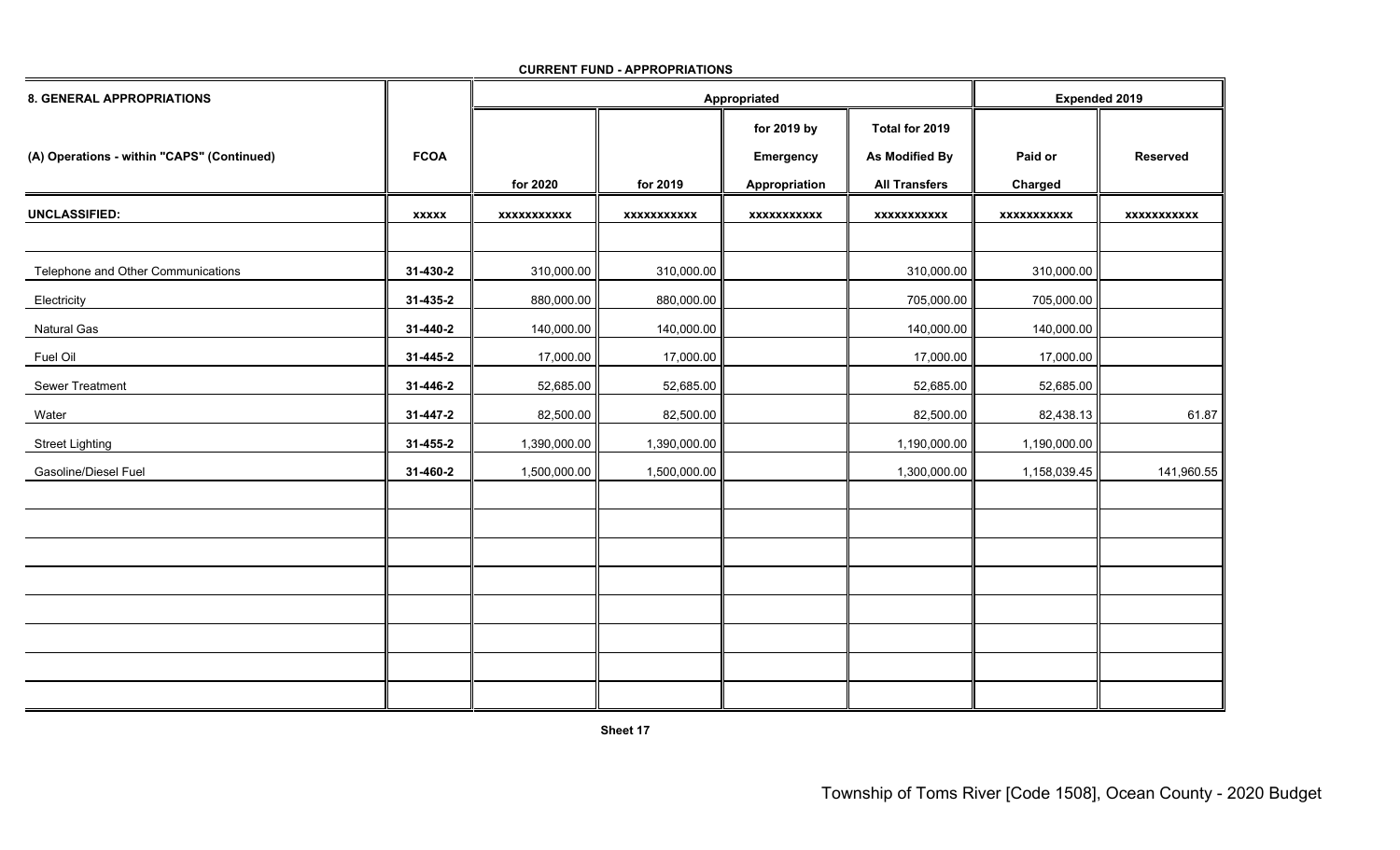| <b>8. GENERAL APPROPRIATIONS</b>                           |              |                    | Appropriated       |                    | Expended 2019         |                    |                    |
|------------------------------------------------------------|--------------|--------------------|--------------------|--------------------|-----------------------|--------------------|--------------------|
|                                                            |              |                    |                    | for 2019 by        | Total for 2019        |                    |                    |
| (A) Operations - within "CAPS" (Continued)                 | <b>FCOA</b>  |                    |                    | Emergency          | <b>As Modified By</b> | Paid or            | <b>Reserved</b>    |
|                                                            |              | for 2020           | for 2019           | Appropriation      | <b>All Transfers</b>  | Charged            |                    |
| <b>UNCLASSIFIED (CONTINUED):</b>                           | <b>XXXXX</b> | <b>XXXXXXXXXXX</b> | <b>XXXXXXXXXXX</b> | <b>XXXXXXXXXXX</b> | <b>XXXXXXXXXXX</b>    | <b>XXXXXXXXXXX</b> | <b>XXXXXXXXXXX</b> |
|                                                            |              |                    |                    |                    |                       |                    |                    |
|                                                            |              |                    |                    |                    |                       |                    |                    |
|                                                            |              |                    |                    |                    |                       |                    |                    |
|                                                            |              |                    |                    |                    |                       |                    |                    |
|                                                            |              |                    |                    |                    |                       |                    |                    |
|                                                            |              |                    |                    |                    |                       |                    |                    |
|                                                            |              |                    |                    |                    |                       |                    |                    |
|                                                            |              |                    |                    |                    |                       |                    |                    |
|                                                            |              |                    |                    |                    |                       |                    |                    |
|                                                            |              |                    |                    |                    |                       |                    |                    |
|                                                            |              |                    |                    |                    |                       |                    |                    |
| Total Operations {item 8(A)} within "CAPS"                 | 34-199       | 87,298,961.16      | 84,844,981.33      |                    | 84,454,981.33         | 79,057,522.29      | 4,447,459.04       |
| <b>B. Contingent</b>                                       | 35-470       | 5,000.00           | 5,000.00           |                    | 5,000.00              |                    | 5,000.00           |
| <b>Total Operations Including Contingent-within "CAPS"</b> | 34-201       | 87,303,961.16      | 84,849,981.33      |                    | 84,459,981.33         | 79,057,522.29      | 4,452,459.04       |
| Detail:                                                    |              |                    |                    |                    |                       |                    |                    |
| <b>Salaries and Wages</b>                                  | 34-201-1     | 48,484,502.45      | 46,704,616.05      | $\blacksquare$     | 47,054,616.05         | 44,451,966.82      | 2,302,649.23       |
| <b>Other Expenses (Including Contingent)</b>               | 34-201-2     | 38,819,458.71      | 38,145,365.28      |                    | 37,405,365.28         | 34,605,555.47      | 2,149,809.81       |

**CURRENT FUND - APPROPRIATIONS**

**Sheet 17a**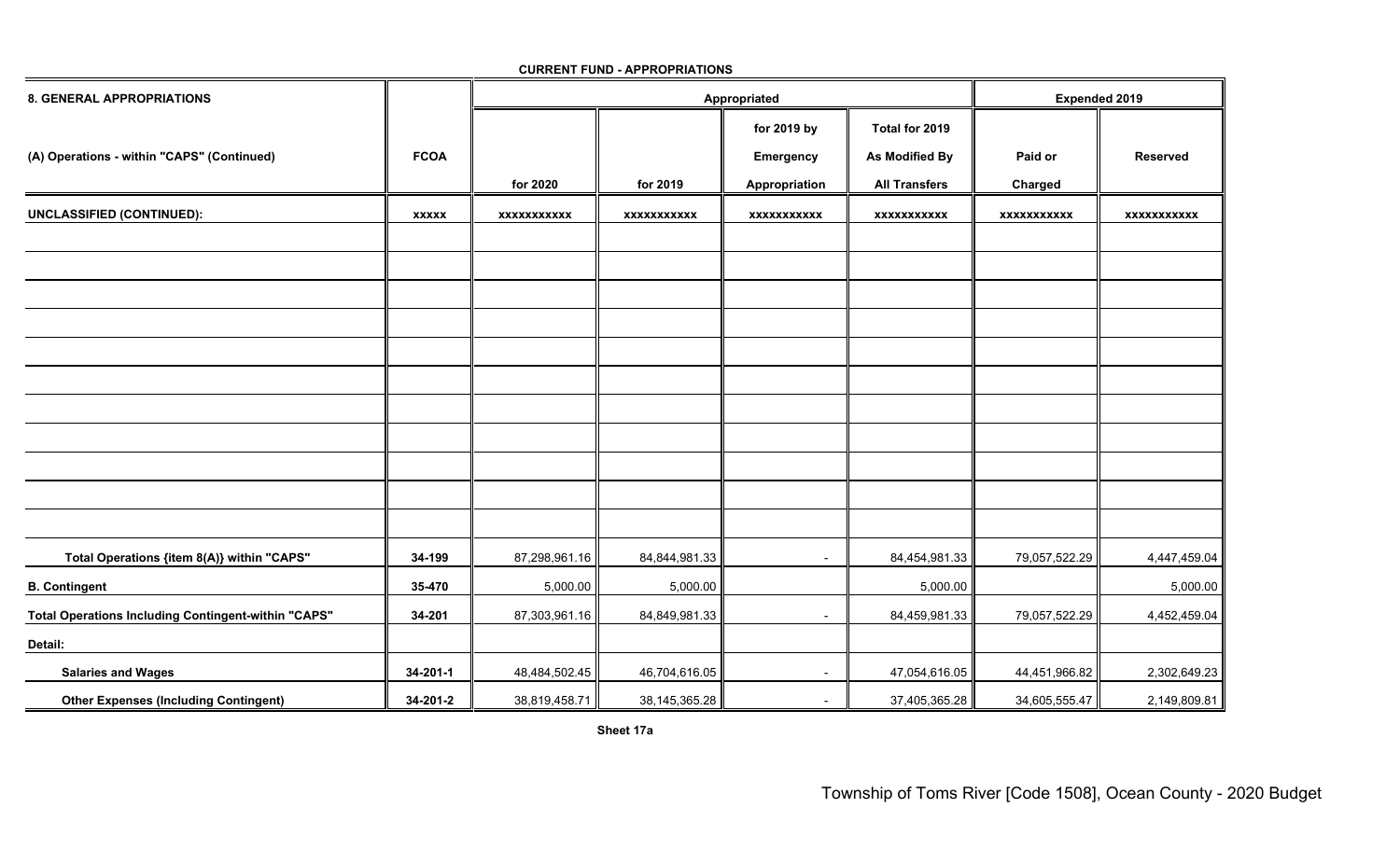| <b>8. GENERAL APPROPRIATIONS</b>                 |              |                    | Appropriated       |                    | <b>Expended 2019</b> |                    |                    |
|--------------------------------------------------|--------------|--------------------|--------------------|--------------------|----------------------|--------------------|--------------------|
|                                                  |              |                    |                    | for 2019 by        | Total for 2019       |                    |                    |
|                                                  | <b>FCOA</b>  |                    |                    | Emergency          | As Modified By       | Paid or            | <b>Reserved</b>    |
|                                                  |              | for 2020           | for 2019           | Appropriation      | <b>All Transfers</b> | Charged            |                    |
| (E) Deferred Charges and Statutory Expenditures- | <b>XXXXX</b> | <b>XXXXXXXXXXX</b> | <b>XXXXXXXXXXX</b> | xxxxxxxxxxx        | XXXXXXXXXXX          | <b>XXXXXXXXXXX</b> | <b>XXXXXXXXXXX</b> |
| <b>Municipal within "CAPS"</b>                   | <b>XXXXX</b> | XXXXXXXXXXX        | xxxxxxxxxxx        | xxxxxxxxxxx        | XXXXXXXXXXX          | XXXXXXXXXXX        | <b>XXXXXXXXXXX</b> |
| (1) DEFERRED CHARGES                             | <b>XXXXX</b> | xxxxxxxxxxx        | xxxxxxxxxxx        | xxxxxxxxxxx        | XXXXXXXXXXX          | <b>XXXXXXXXXXX</b> | xxxxxxxxxxx        |
| <b>Emergency Authorizations</b>                  | 46-870       |                    |                    | xxxxxxxxxxx        |                      |                    | <b>XXXXXXXXXXX</b> |
|                                                  |              |                    |                    | <b>XXXXXXXXXXX</b> |                      |                    | <b>XXXXXXXXXXX</b> |
|                                                  |              |                    |                    | xxxxxxxxxxx        |                      |                    | <b>XXXXXXXXXXX</b> |
|                                                  |              |                    |                    | XXXXXXXXXXX        |                      |                    | <b>XXXXXXXXXXX</b> |
|                                                  |              |                    |                    | xxxxxxxxxxx        |                      |                    | <b>XXXXXXXXXXX</b> |
|                                                  |              |                    |                    | xxxxxxxxxxx        |                      |                    | XXXXXXXXXXX        |
|                                                  |              |                    |                    | XXXXXXXXXXX        |                      |                    | <b>XXXXXXXXXXX</b> |
|                                                  |              |                    |                    | XXXXXXXXXXX        |                      |                    | <b>XXXXXXXXXXX</b> |
|                                                  |              |                    |                    | xxxxxxxxxxx        |                      |                    | <b>XXXXXXXXXXX</b> |
|                                                  |              |                    |                    | XXXXXXXXXXX        |                      |                    | <b>XXXXXXXXXXX</b> |
|                                                  |              |                    |                    | xxxxxxxxxxx        |                      |                    | xxxxxxxxxxx        |
|                                                  |              |                    |                    | XXXXXXXXXXX        |                      |                    | <b>XXXXXXXXXXX</b> |
|                                                  |              |                    |                    | xxxxxxxxxxx        |                      |                    | XXXXXXXXXXX        |
|                                                  |              |                    |                    | <b>XXXXXXXXXXX</b> |                      |                    | <b>XXXXXXXXXXX</b> |
|                                                  |              |                    |                    | <b>XXXXXXXXXXX</b> |                      |                    | <b>XXXXXXXXXXX</b> |

**CURRENT FUND - APPROPRIATIONS**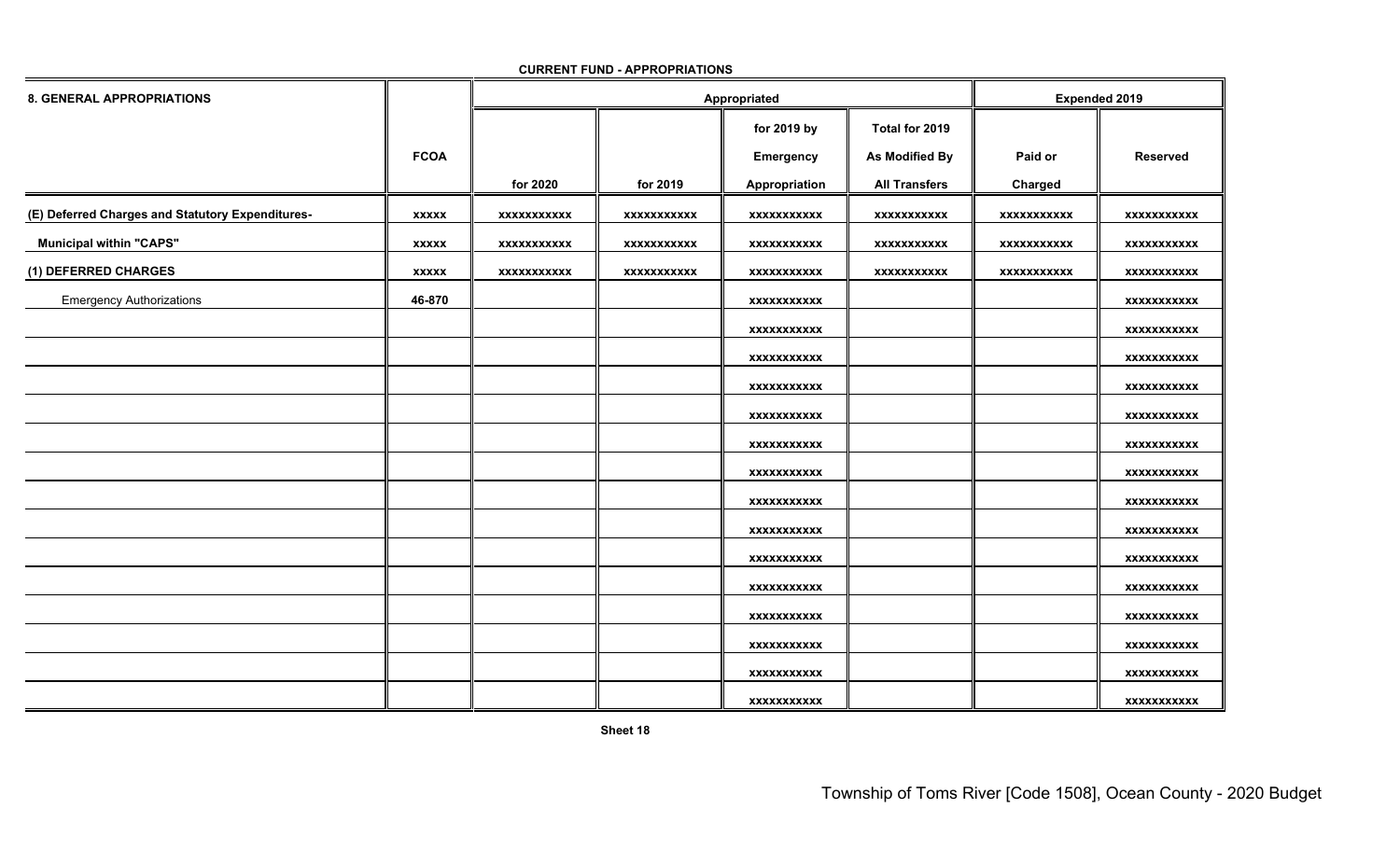| <b>8. GENERAL APPROPRIATIONS</b>                      |              |                    |                    | Appropriated             |                                         |                    | <b>Expended 2019</b> |  |
|-------------------------------------------------------|--------------|--------------------|--------------------|--------------------------|-----------------------------------------|--------------------|----------------------|--|
|                                                       | <b>FCOA</b>  |                    |                    | for 2019 by<br>Emergency | Total for 2019<br><b>As Modified By</b> | Paid or            | <b>Reserved</b>      |  |
|                                                       |              | for 2020           | for 2019           | Appropriation            | <b>All Transfers</b>                    | Charged            |                      |  |
| (E) Deferred Charges and Statutory Expenditures-      | <b>XXXXX</b> | <b>XXXXXXXXXXX</b> | <b>XXXXXXXXXXX</b> | <b>XXXXXXXXXXX</b>       | <b>XXXXXXXXXXX</b>                      | <b>XXXXXXXXXXX</b> | <b>XXXXXXXXXXX</b>   |  |
| <b>Municipal within "CAPS"(continued)</b>             | <b>XXXXX</b> | XXXXXXXXXX         | <b>XXXXXXXXXXX</b> | <b>XXXXXXXXXXX</b>       | <b>XXXXXXXXXXX</b>                      | <b>XXXXXXXXXXX</b> | <b>XXXXXXXXXXX</b>   |  |
| (2) STATUTORY EXPENDITURES:                           | <b>XXXXX</b> | <b>XXXXXXXXXXX</b> | <b>XXXXXXXXXXX</b> | <b>XXXXXXXXXXX</b>       | <b>XXXXXXXXXXX</b>                      | <b>XXXXXXXXXXX</b> | <b>XXXXXXXXXXX</b>   |  |
| Contribution to:                                      |              |                    |                    |                          |                                         |                    |                      |  |
| Public Employees' Retirement System                   | 36-471       | 3,068,348.70       | 3,167,238.00       |                          | 3,167,238.00                            | 3,167,238.00       |                      |  |
| Social Security System (O.A.S.I)                      | 36-472       | 3,550,000.00       | 3,550,000.00       |                          | 3,425,000.00                            | 3,135,244.05       | 289,755.95           |  |
| <b>Consolidated Police and Firemen's Pension Fund</b> | 36-474       |                    |                    |                          |                                         |                    |                      |  |
| Police and Firemen's Retirement System of N.J.        | 36-475       | 5,774,814.54       | 5,511,686.00       |                          | 5,511,686.00                            | 5,511,686.00       |                      |  |
| Defined Contribution Retirement Program               | 36-477       | 45,000.00          | 45,000.00          |                          | 45,000.00                               | 37,599.57          | 7,400.43             |  |
| <b>PERS Retro Payment</b>                             | 36-478       |                    |                    |                          |                                         |                    |                      |  |
| PFRS Retro Payment                                    | 36-479       |                    | 656.42             |                          | 656.42                                  | 656.42             |                      |  |
| <b>Total Deferred Charges and Statutory</b>           |              |                    |                    |                          |                                         |                    |                      |  |
| <b>Expenditures - Municipal within "CAPS"</b>         | 34-209       | 12,438,163.24      | 12,274,580.42      | $\sim$                   | 12,149,580.42                           | 11,852,424.04      | 297,156.38           |  |
|                                                       |              |                    |                    |                          |                                         |                    |                      |  |
| (F) Judgments                                         | 37-480       |                    |                    |                          |                                         |                    |                      |  |
| (G) Cash Deficit of Preceding Year                    | 46-855       |                    |                    |                          |                                         |                    |                      |  |
| (H-1)Total General Appropriations for Municipal       |              |                    |                    |                          |                                         |                    |                      |  |
| <b>Purposes within "Caps"</b>                         | 34-299       | 99,742,124.40      | 97,124,561.75      |                          | 96,609,561.75                           | 90,909,946.33      | 4,749,615.42         |  |

**CURRENT FUND - APPROPRIATIONS**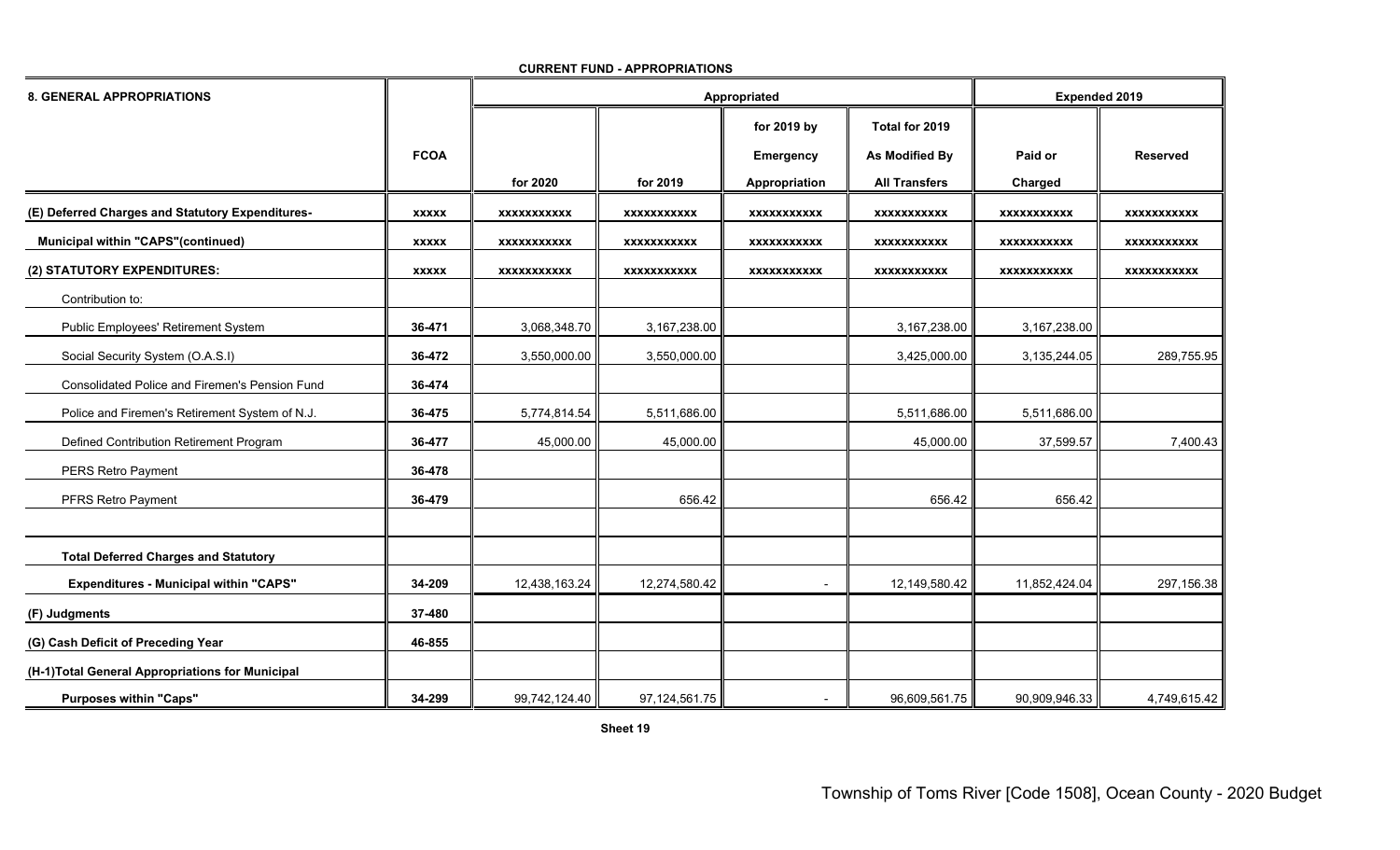| <b>8. GENERAL APPROPRIATIONS</b>                    |             |            |            | Appropriated  |                      | <b>Expended 2019</b> |                 |  |
|-----------------------------------------------------|-------------|------------|------------|---------------|----------------------|----------------------|-----------------|--|
|                                                     |             |            |            | for 2019 by   | Total for 2019       |                      |                 |  |
| (A) Operations - Excluded from "CAPS"               | <b>FCOA</b> |            |            | Emergency     | As Modified By       | Paid or              | <b>Reserved</b> |  |
|                                                     |             | for 2020   | for 2019   | Appropriation | <b>All Transfers</b> | Charged              |                 |  |
| Insurance (N.J.S.A. 40A:4-45.3(00))                 |             |            |            |               |                      |                      |                 |  |
| Employee Group Health                               | 23-220-2    |            |            |               |                      |                      |                 |  |
|                                                     |             |            |            |               |                      |                      |                 |  |
| Recycling Tax (P.L. 2007, c. 311)                   | 31-465-2    | 160,200.00 | 140,000.00 |               | 155,000.00           | 149,917.91           | 5,082.09        |  |
| Mandated Storm Water Management Compliance NJAC 7:8 |             |            |            |               |                      |                      |                 |  |
| Salaries and Wages                                  | 26-331-1    | 300,000.00 | 300,000.00 |               | 300,000.00           | 300,000.00           |                 |  |
| Other Expenses                                      | 26-331-2    | 70,000.00  | 70,000.00  |               | 70,000.00            | 62,000.00            | 8,000.00        |  |
| Fair Share Housing                                  | 21-191-2    | 10,000.00  | 10,000.00  |               | 10,000.00            |                      | 10,000.00       |  |
| Declared State of Emergency Cost for Snow Removal   |             |            |            |               |                      |                      |                 |  |
| NJSA 40A:4-45.45 {b} and 40A:4-45.3 {bb}            | 30-412      |            |            |               |                      |                      |                 |  |
|                                                     |             |            |            |               |                      |                      |                 |  |
|                                                     |             |            |            |               |                      |                      |                 |  |
|                                                     |             |            |            |               |                      |                      |                 |  |

**CURRENT FUND - APPROPRIATIONS**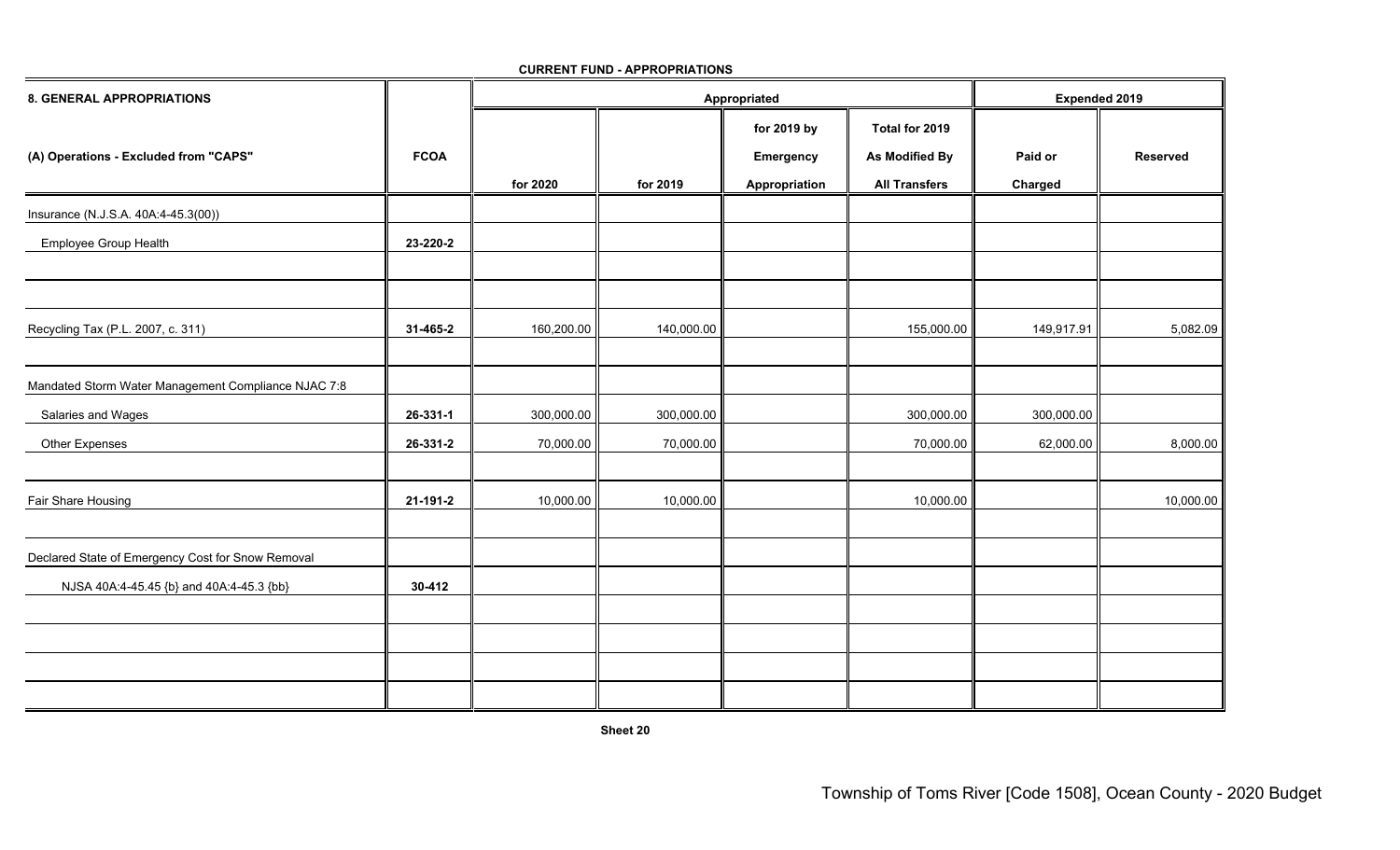| 8. GENERAL APPROPRIATIONS                         |             |            |            | Appropriated             |                                  | <b>Expended 2019</b> |                 |  |
|---------------------------------------------------|-------------|------------|------------|--------------------------|----------------------------------|----------------------|-----------------|--|
| (A) Operations - Excluded from "CAPS" (Continued) | <b>FCOA</b> |            |            | for 2019 by<br>Emergency | Total for 2019<br>As Modified By | Paid or              | <b>Reserved</b> |  |
|                                                   |             | for 2020   | for 2019   | Appropriation            | <b>All Transfers</b>             | Charged              |                 |  |
| <b>Relocation Assistance</b>                      |             |            |            |                          |                                  |                      |                 |  |
| Salaries and Wages                                | 27-331-1    | 5,000.00   | 5,000.00   |                          | 5,000.00                         | 3,256.91             | 1,743.09        |  |
| Other Expenses                                    | 27-331-2    | 11,000.00  | 11,000.00  |                          | 11,000.00                        | 794.50               | 10,205.50       |  |
| Tax Appeal Refunds (Reserve for Tax Appeals)      |             |            |            |                          |                                  |                      |                 |  |
| Other Expenses                                    | 20-152-2    | 100,000.00 | 100,000.00 |                          | 600,000.00                       | 600,000.00           |                 |  |
|                                                   |             |            |            |                          |                                  |                      |                 |  |
|                                                   |             |            |            |                          |                                  |                      |                 |  |
|                                                   |             |            |            |                          |                                  |                      |                 |  |
|                                                   |             |            |            |                          |                                  |                      |                 |  |
|                                                   |             |            |            |                          |                                  |                      |                 |  |
|                                                   |             |            |            |                          |                                  |                      |                 |  |
|                                                   |             |            |            |                          |                                  |                      |                 |  |
| Total Other Operations - Excluded from "CAPS"     | 34-300      | 656,200.00 | 636,000.00 | $\sim$                   | 1,151,000.00                     | 1,115,969.32         | 35,030.68       |  |

**CURRENT FUND - APPROPRIATIONS**

**Sheet 20a**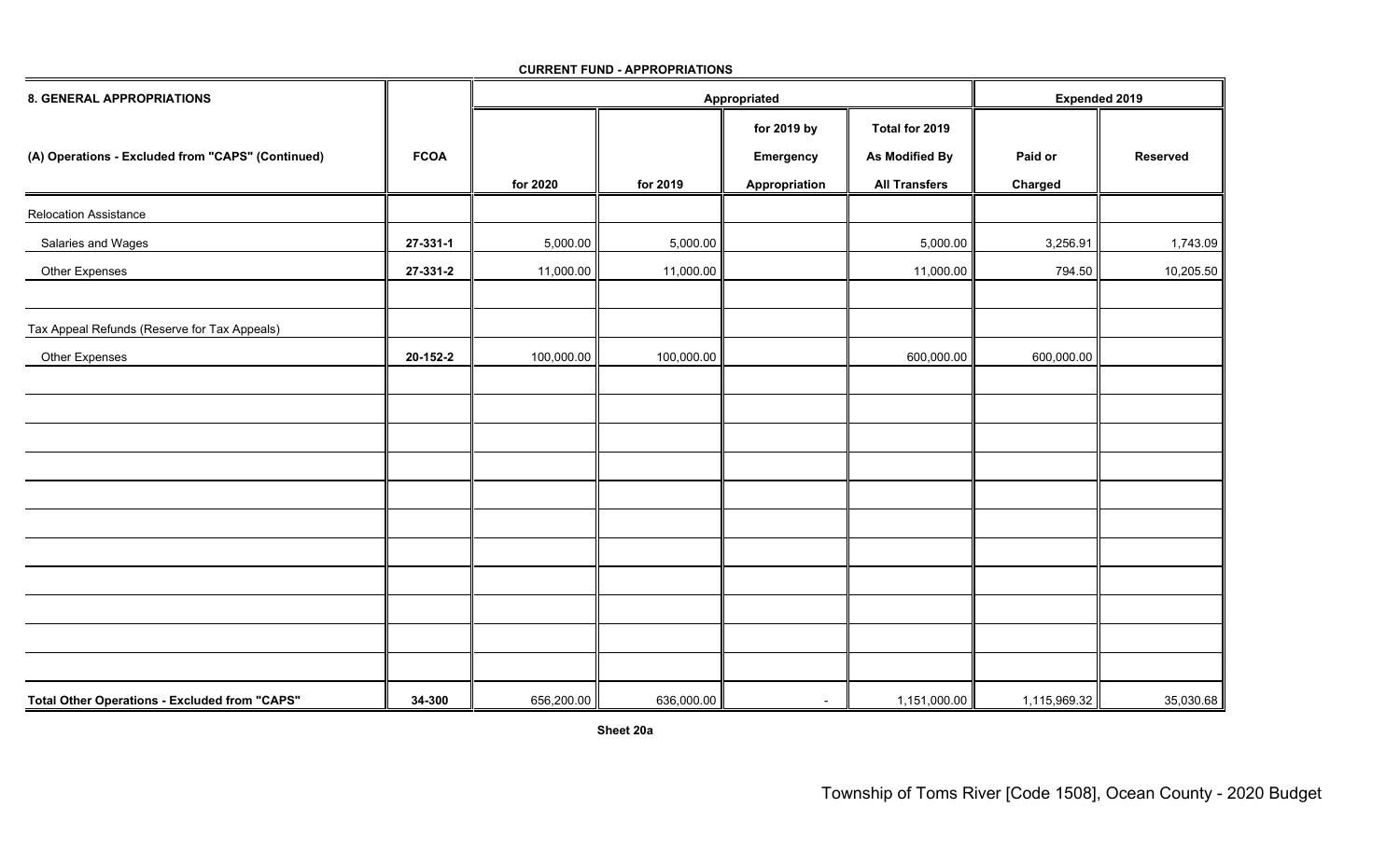| <b>8. GENERAL APPROPRIATIONS</b>                      |              |                    |                    | Appropriated  |                      | <b>Expended 2019</b> |                    |  |
|-------------------------------------------------------|--------------|--------------------|--------------------|---------------|----------------------|----------------------|--------------------|--|
|                                                       |              |                    |                    | for 2019 by   | Total for 2019       |                      |                    |  |
| (A) Operations - Excluded from "CAPS" (Continued)     | <b>FCOA</b>  |                    |                    | Emergency     | As Modified By       | Paid or              | <b>Reserved</b>    |  |
|                                                       |              | for 2020           | for 2019           | Appropriation | <b>All Transfers</b> | Charged              |                    |  |
| <b>Uniform Construction Code Appropriations</b>       | <b>XXXXX</b> | <b>XXXXXXXXXXX</b> | xxxxxxxxxxx        | xxxxxxxxxxx   | xxxxxxxxxxx          | xxxxxxxxxxx          | xxxxxxxxxxx        |  |
| Offset by Increased Fee Revenues (NJAC 5:23-4.17)     | <b>XXXXX</b> | <b>XXXXXXXXXXX</b> | <b>XXXXXXXXXXX</b> | xxxxxxxxxxx   | XXXXXXXXXXX          | <b>XXXXXXXXXXX</b>   | <b>XXXXXXXXXXX</b> |  |
|                                                       |              |                    |                    |               |                      |                      |                    |  |
|                                                       |              |                    |                    |               |                      |                      |                    |  |
|                                                       |              |                    |                    |               |                      |                      |                    |  |
|                                                       |              |                    |                    |               |                      |                      |                    |  |
|                                                       |              |                    |                    |               |                      |                      |                    |  |
|                                                       |              |                    |                    |               |                      |                      |                    |  |
|                                                       |              |                    |                    |               |                      |                      |                    |  |
|                                                       |              |                    |                    |               |                      |                      |                    |  |
|                                                       |              |                    |                    |               |                      |                      |                    |  |
|                                                       |              |                    |                    |               |                      |                      |                    |  |
|                                                       |              |                    |                    |               |                      |                      |                    |  |
|                                                       |              |                    |                    |               |                      |                      |                    |  |
|                                                       |              |                    |                    |               |                      |                      |                    |  |
|                                                       |              |                    |                    |               |                      |                      |                    |  |
|                                                       |              |                    |                    |               |                      |                      |                    |  |
| <b>Total Uniform Construction Code Appropriations</b> | 22-999       | $\sim$             |                    |               | $\sim$               | $\blacksquare$       | $\sim$             |  |

**CURRENT FUND - APPROPRIATIONS**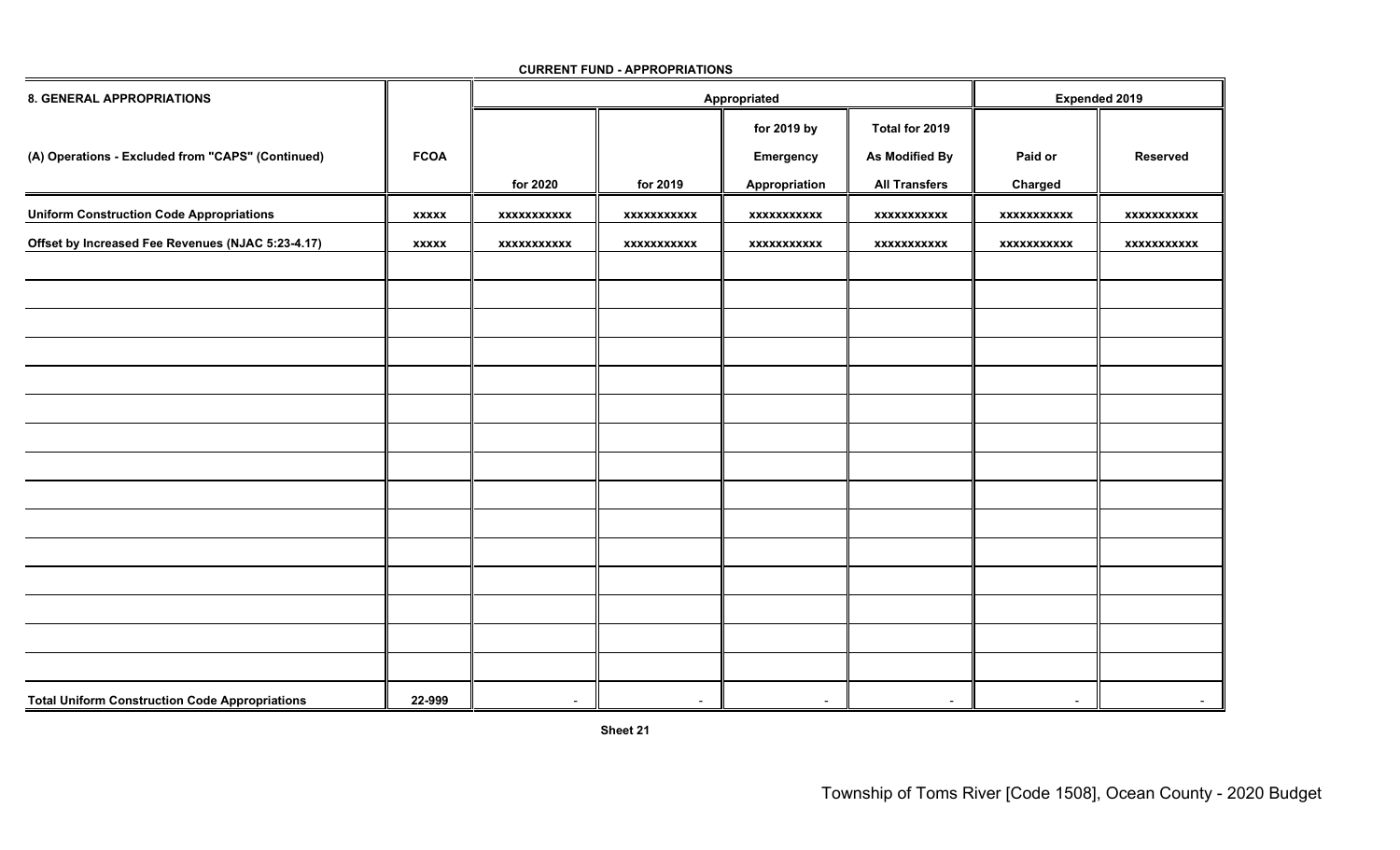| <b>8. GENERAL APPROPRIATIONS</b>                     |              |                    |                    | Appropriated                              |                                                          | <b>Expended 2019</b> |                    |  |
|------------------------------------------------------|--------------|--------------------|--------------------|-------------------------------------------|----------------------------------------------------------|----------------------|--------------------|--|
| (A) Operations - Excluded from "CAPS" (Continued)    | <b>FCOA</b>  | for 2020           | for 2019           | for 2019 by<br>Emergency<br>Appropriation | Total for 2019<br>As Modified By<br><b>All Transfers</b> | Paid or<br>Charged   | <b>Reserved</b>    |  |
| <b>Shared Service Agreements</b>                     | <b>XXXXX</b> | <b>XXXXXXXXXXX</b> | <b>XXXXXXXXXXX</b> | <b>XXXXXXXXXXX</b>                        | <b>XXXXXXXXXXX</b>                                       | <b>XXXXXXXXXXX</b>   | <b>XXXXXXXXXXX</b> |  |
| Toms River Regional Schools Trash Removal            | 40-140-1     | 240,000.00         | 225,000.00         |                                           | 225,000.00                                               | 225,000.00           |                    |  |
| Manchester Township Construction Office              | 40-140-2     |                    | 26,316.00          |                                           | 26,316.00                                                | 26,316.00            |                    |  |
| Ocean County College Trash Removal                   | 40-140-3     | 40,000.00          | 40,000.00          |                                           | 40,000.00                                                | 40,000.00            |                    |  |
| Island Heights Construction Office                   | 40-140-4     | 10,000.00          | 20,000.00          |                                           | 20,000.00                                                | 10,331.46            | 9,668.54           |  |
| Toms River Board of Fire Commissioners Dist. 1 & 2   |              |                    |                    |                                           |                                                          |                      |                    |  |
| Spillman Computer Aid Dispatch                       | 40-140-5     | 32,846.00          | 31,800.00          |                                           | 31,800.00                                                | 31,800.00            |                    |  |
| Borough of Lavallette Spillman Computer Aid Dispatch | 40-140-6     | 5,800.00           | 5,400.00           |                                           | 5,400.00                                                 | 5,400.00             |                    |  |
| Toms River Fire District Radio Communication Repair  | 40-140-7     | 10,000.00          | 65,000.00          |                                           | 65,000.00                                                | 11,551.16            | 53,448.84          |  |
| Lacey Township Construction Office                   | 40-140-8     |                    |                    |                                           |                                                          |                      |                    |  |
| Manchester Township Spillman Computer Aid Dispatch   | 40-140-9     | 41,774.00          | 34,875.00          |                                           | 34,875.00                                                | 34,875.00            |                    |  |
| Berkeley Township Construction Office                | 40-140-10    | 65,000.00          | 65,000.00          |                                           | 65,000.00                                                | 22,287.00            | 42,713.00          |  |
| South Toms River Construction Office                 | 40-140-11    | 15,000.00          | 15,000.00          |                                           | 15,000.00                                                | 7,056.77             | 7,943.23           |  |
| Ocean County Clean Communities Educational Services  | 40-140-12    | 10,000.00          |                    |                                           |                                                          |                      |                    |  |
| Toms River Regional Schools Security                 | 40-140-13    | 220,000.00         |                    |                                           |                                                          |                      |                    |  |
|                                                      |              |                    |                    |                                           |                                                          |                      |                    |  |
|                                                      |              |                    |                    |                                           |                                                          |                      |                    |  |
|                                                      |              |                    |                    |                                           |                                                          |                      |                    |  |

**CURRENT FUND - APPROPRIATIONS**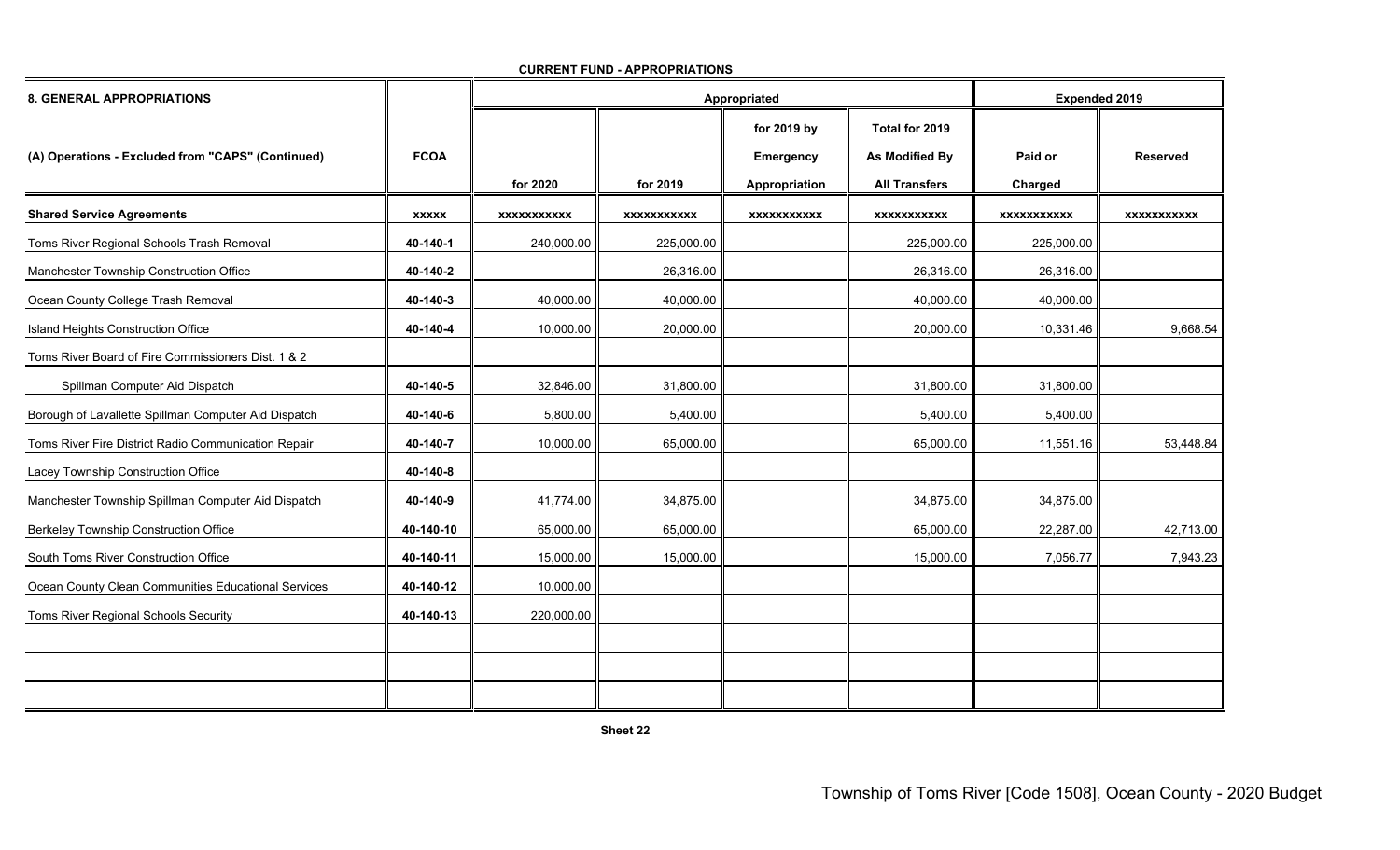| 8. GENERAL APPROPRIATIONS                         |              |                    |                    | Appropriated  |                      | <b>Expended 2019</b> |                 |
|---------------------------------------------------|--------------|--------------------|--------------------|---------------|----------------------|----------------------|-----------------|
|                                                   |              |                    |                    | for 2019 by   | Total for 2019       |                      |                 |
| (A) Operations - Excluded from "CAPS" (Continued) | <b>FCOA</b>  |                    |                    | Emergency     | As Modified By       | Paid or              | <b>Reserved</b> |
|                                                   |              | for 2020           | for 2019           | Appropriation | <b>All Transfers</b> | Charged              |                 |
| <b>Shared Service Agreements</b>                  | <b>XXXXX</b> | <b>XXXXXXXXXXX</b> | <b>XXXXXXXXXXX</b> | xxxxxxxxxxx   | <b>XXXXXXXXXXX</b>   | xxxxxxxxxxx          | xxxxxxxxxxx     |
|                                                   |              |                    |                    |               |                      |                      |                 |
|                                                   |              |                    |                    |               |                      |                      |                 |
|                                                   |              |                    |                    |               |                      |                      |                 |
|                                                   |              |                    |                    |               |                      |                      |                 |
|                                                   |              |                    |                    |               |                      |                      |                 |
|                                                   |              |                    |                    |               |                      |                      |                 |
|                                                   |              |                    |                    |               |                      |                      |                 |
|                                                   |              |                    |                    |               |                      |                      |                 |
|                                                   |              |                    |                    |               |                      |                      |                 |
|                                                   |              |                    |                    |               |                      |                      |                 |
|                                                   |              |                    |                    |               |                      |                      |                 |
|                                                   |              |                    |                    |               |                      |                      |                 |
|                                                   |              |                    |                    |               |                      |                      |                 |
|                                                   |              |                    |                    |               |                      |                      |                 |
|                                                   |              |                    |                    |               |                      |                      |                 |
|                                                   |              |                    |                    |               |                      |                      |                 |
| <b>Total Shared Service Agreements</b>            | 42-999       | 690,420.00         | 528,391.00         | $\sim$        | 528,391.00           | 414,617.39           | 113,773.61      |

**CURRENT FUND - APPROPRIATIONS**

**Sheet 22a**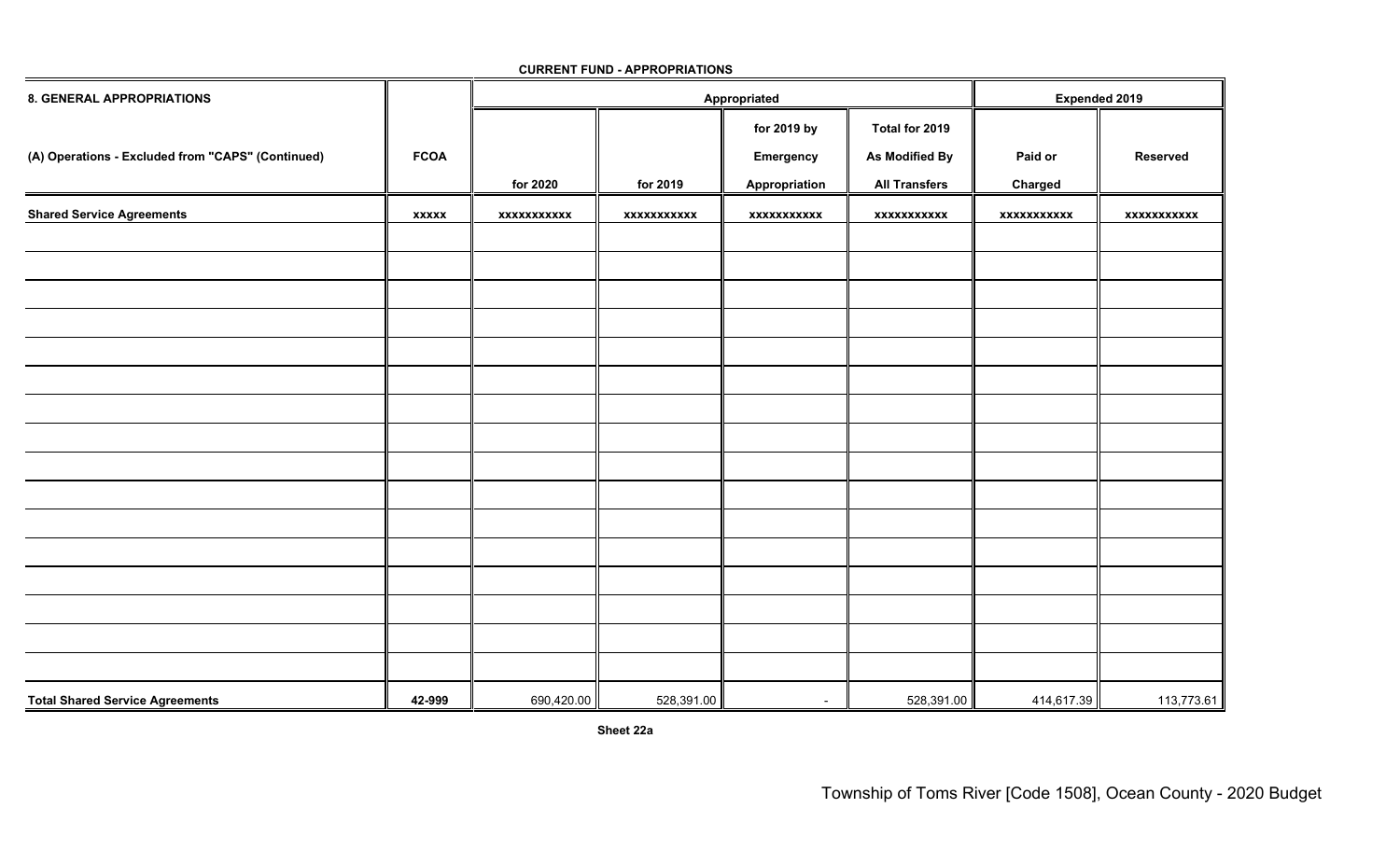| <b>8. GENERAL APPROPRIATIONS</b>                      |              |                    |                    | Appropriated                              |                                                          | <b>Expended 2019</b> |                    |
|-------------------------------------------------------|--------------|--------------------|--------------------|-------------------------------------------|----------------------------------------------------------|----------------------|--------------------|
| (A) Operations - Excluded from "CAPS" (Continued)     | <b>FCOA</b>  | for 2020           | for 2019           | for 2019 by<br>Emergency<br>Appropriation | Total for 2019<br>As Modified By<br><b>All Transfers</b> | Paid or<br>Charged   | <b>Reserved</b>    |
| <b>Additional Appropriations Offset by</b>            | <b>XXXXX</b> | <b>XXXXXXXXXXX</b> | <b>XXXXXXXXXXX</b> | <b>XXXXXXXXXXX</b>                        | <b>XXXXXXXXXXX</b>                                       | XXXXXXXXXXX          | <b>XXXXXXXXXXX</b> |
| Revenues (N.J.S. 40A:4-45.3h)                         | <b>XXXXX</b> | <b>XXXXXXXXXXX</b> | <b>XXXXXXXXXXX</b> | <b>XXXXXXXXXXX</b>                        | <b>XXXXXXXXXXX</b>                                       | <b>XXXXXXXXXXX</b>   | <b>XXXXXXXXXXX</b> |
| Community Service Officer Program - Ambulance Service |              |                    |                    |                                           |                                                          |                      |                    |
| Community Service Office Program                      |              |                    |                    |                                           |                                                          |                      |                    |
| Salaries and Wages                                    | 25-326       | 1,534,960.90       | 1,666,107.00       |                                           | 1,666,107.00                                             | 1,590,925.95         | 75,181.05          |
| Other Expenses                                        | 25-326       | 254,039.10         | 227,213.00         |                                           | 227,213.00                                               | 174,970.58           | 52,242.42          |
|                                                       |              |                    |                    |                                           |                                                          |                      |                    |
|                                                       |              |                    |                    |                                           |                                                          |                      |                    |
|                                                       |              |                    |                    |                                           |                                                          |                      |                    |
|                                                       |              |                    |                    |                                           |                                                          |                      |                    |
|                                                       |              |                    |                    |                                           |                                                          |                      |                    |
|                                                       |              |                    |                    |                                           |                                                          |                      |                    |
|                                                       |              |                    |                    |                                           |                                                          |                      |                    |
| <b>Total Additional Appropriations Offset by</b>      |              |                    |                    |                                           |                                                          |                      |                    |
| Revenues (N.J.S. 40A:4-45.3h)                         | 34-303       | 1,789,000.00       | 1,893,320.00       |                                           | 1,893,320.00                                             | 1,765,896.53         | 127,423.47         |

**CURRENT FUND - APPROPRIATIONS**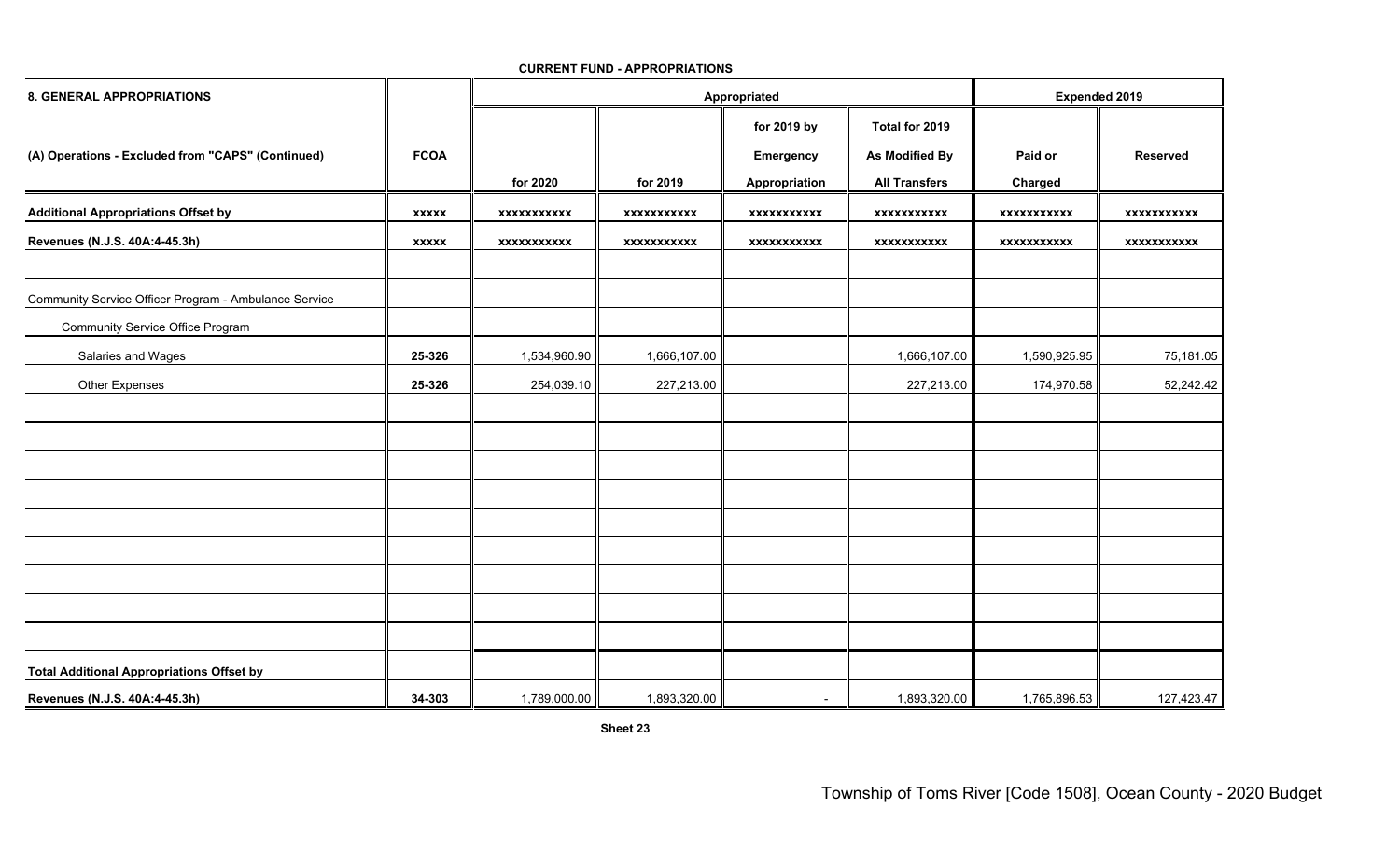| <b>8. GENERAL APPROPRIATIONS</b>                          |              |                    |                    | Appropriated                              |                                                          | <b>Expended 2019</b> |                    |
|-----------------------------------------------------------|--------------|--------------------|--------------------|-------------------------------------------|----------------------------------------------------------|----------------------|--------------------|
| (A) Operations - Excluded from "CAPS" (Continued)         | <b>FCOA</b>  | for 2020           | for 2019           | for 2019 by<br>Emergency<br>Appropriation | Total for 2019<br>As Modified By<br><b>All Transfers</b> | Paid or<br>Charged   | <b>Reserved</b>    |
| <b>Public and Private Programs Offset by Revenues</b>     | <b>XXXXX</b> | <b>XXXXXXXXXXX</b> | <b>XXXXXXXXXXX</b> | <b>XXXXXXXXXXX</b>                        | <b>XXXXXXXXXXX</b>                                       | <b>XXXXXXXXXXX</b>   | <b>XXXXXXXXXXX</b> |
|                                                           |              |                    |                    |                                           |                                                          |                      |                    |
| <b>EMAA Grant</b>                                         | 25-709       | 10,000.00          | 10,000.00          |                                           | 10,000.00                                                | 10,000.00            |                    |
| State of NJ - Body Armor Fund                             | 25-723       |                    | 29,241.12          |                                           | 29,241.12                                                | 29,241.12            |                    |
| For Future Grants                                         | 20-899-2     | 150,000.00         | 150,000.00         |                                           | 150,000.00                                               | 16,224.00            | 133,776.00         |
| <b>Municipal Alliance Grant</b>                           | 27-731       | 58,162.00          | 55,162.00          |                                           | 55,162.00                                                | 55,162.00            |                    |
| Municipal Alliance Grant - Local Match                    | 27-732       | 14,541.00          | 13,790.50          |                                           | 13,790.50                                                | 13,790.50            |                    |
| State of NJ - Drive Sober or Get Pulled Over              | 25-724       |                    |                    |                                           |                                                          |                      |                    |
| <b>Homeland Security Grant</b>                            | 25-760       |                    | 7,535.00           |                                           | 7,535.00                                                 | 7,535.00             |                    |
| Clean Communities Program                                 | 26-750       |                    | 232,912.76         |                                           | 232,912.76                                               | 232,912.76           |                    |
| State of New Jersey - Safe & Secure Program               | 25-704       |                    | 60,000.00          |                                           | 60,000.00                                                | 60,000.00            |                    |
| State of NJ - Div. of Highway Safety - Click it or Ticket | 25-770       |                    |                    |                                           |                                                          |                      |                    |
| State of NJ - Div. of Highway Safety - Aggressive Driving | 25-719       |                    |                    |                                           |                                                          |                      |                    |
| State of NJ - Cops in Shops Grant - Shore Incentive       | 25-714       |                    |                    |                                           |                                                          |                      |                    |
| SFSP Fire District Program                                | 25-265-2     | 29,995.00          | 29,995.00          |                                           | 29,995.00                                                | 29,995.00            |                    |
| County of Ocean - Senior Center Grant                     | 27-701       | 149,940.00         | 159,940.00         |                                           | 159,940.00                                               | 159,940.00           |                    |
| County of Ocean - Senior Center Grant - Part Cont.        | 27-705       | 5,000.00           | 4,500.00           |                                           | 4,500.00                                                 | 4,500.00             |                    |
| County of Ocean - Senior Center Grant - Match             | 27-703       | 471,858.00         | 532,195.00         |                                           | 532,195.00                                               | 532,195.00           |                    |

**CURRENT FUND - APPROPRIATIONS**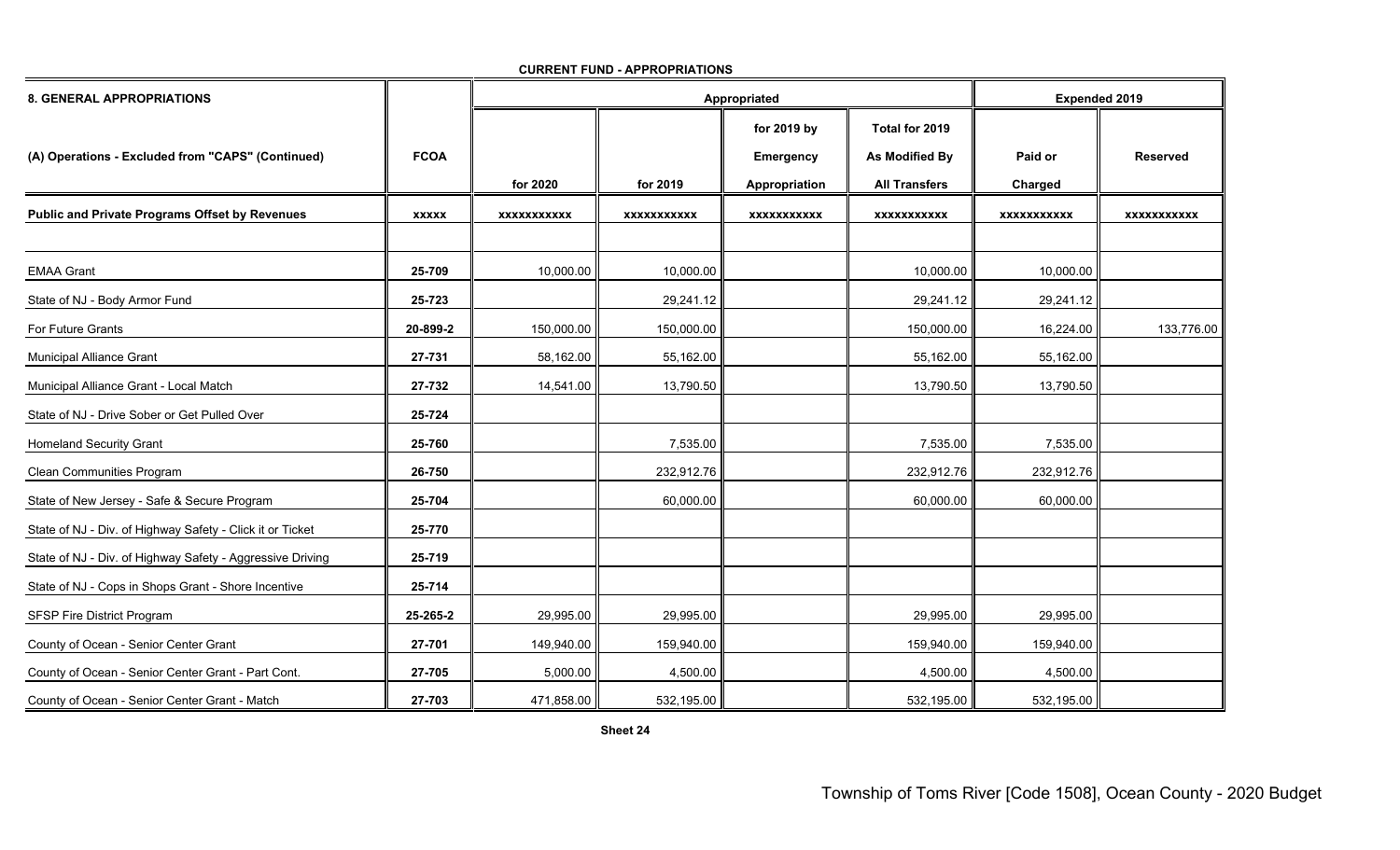| <b>8. GENERAL APPROPRIATIONS</b>                      |              |                    |                    | Appropriated                                     |                                                          | <b>Expended 2019</b> |                    |
|-------------------------------------------------------|--------------|--------------------|--------------------|--------------------------------------------------|----------------------------------------------------------|----------------------|--------------------|
| (A) Operations - Excluded from "CAPS" (Continued)     | <b>FCOA</b>  | for 2020           | for 2019           | for 2019 by<br><b>Emergency</b><br>Appropriation | Total for 2019<br>As Modified By<br><b>All Transfers</b> | Paid or<br>Charged   | <b>Reserved</b>    |
| <b>Public and Private Programs Offset by Revenues</b> | <b>XXXXX</b> | <b>XXXXXXXXXXX</b> | <b>XXXXXXXXXXX</b> | XXXXXXXXXXX                                      | <b>XXXXXXXXXXX</b>                                       | <b>XXXXXXXXXXX</b>   | XXXXXXXXXX         |
| (Continued)                                           | <b>XXXXX</b> | XXXXXXXXXX         | <b>XXXXXXXXXXX</b> | <b>XXXXXXXXXXX</b>                               | <b>XXXXXXXXXXX</b>                                       | <b>XXXXXXXXXXX</b>   | <b>XXXXXXXXXXX</b> |
| NJ DD Over Limit Under Arrest                         | 25-713       |                    |                    |                                                  |                                                          |                      |                    |
| County of Ocean - Senior Center Transportation Grant  | 27-706       | 2,000.00           | 2,000.00           |                                                  | 2,000.00                                                 | 2,000.00             |                    |
| <b>Recycling Tonnage Grant</b>                        | 26-721       | 190,415.06         | 183,933.17         |                                                  | 183,933.17                                               | 183,933.17           |                    |
| Drunk Driving Enforcement Fund - Overtime             | 25-745-2     |                    | 25,744.32          |                                                  | 25,744.32                                                | 25,744.32            |                    |
| Data Driven App to Crime&Traffic-DDACTS               | 25-746-2     |                    |                    |                                                  |                                                          |                      |                    |
| County of Ocean - 966 Reimb Program FY 14             | 25-729-2     |                    |                    |                                                  |                                                          |                      |                    |
| State of NJ - Emg Mgmt Grant - Local Match            | 25-709-2     |                    |                    |                                                  |                                                          |                      |                    |
| State of NJ - Emergency Management-EMAA Grant         | 25-709-2     |                    |                    |                                                  |                                                          |                      |                    |
| Create Downtown Neighb Plan for Waterfront-COBO       | 21-710-2     |                    |                    |                                                  |                                                          |                      |                    |
| Neighborhood Plan Ortley Beach Rt35-CDBG-DR           | 21-715-2     |                    |                    |                                                  |                                                          |                      |                    |
| Master Plan Reexam&Update Ch348-CDBG-DR               | 21-719-2     |                    |                    |                                                  |                                                          |                      |                    |
| Amend Ch348 LandUse&Dev Regs CDBG-DR                  | 21-720-2     |                    |                    |                                                  |                                                          |                      |                    |
| Zoning Code Enforcement Grant - CDBG-DR               | 21-716-2     |                    |                    |                                                  |                                                          |                      |                    |
| Post Sandy-Permit Process StrmIng PAPQI-2016-150      | 21-720-2     |                    |                    |                                                  |                                                          |                      |                    |
| Post Sandy-Dsgn Stds (Mnland & Brr IsDS-2016-150      | 25-730-2     |                    |                    |                                                  |                                                          |                      |                    |
| Sustainable Resilient Coastal Comm Prg CP 16-012      | 21-717-2     |                    |                    |                                                  |                                                          |                      |                    |

**CURRENT FUND - APPROPRIATIONS**

**Sheet 24a**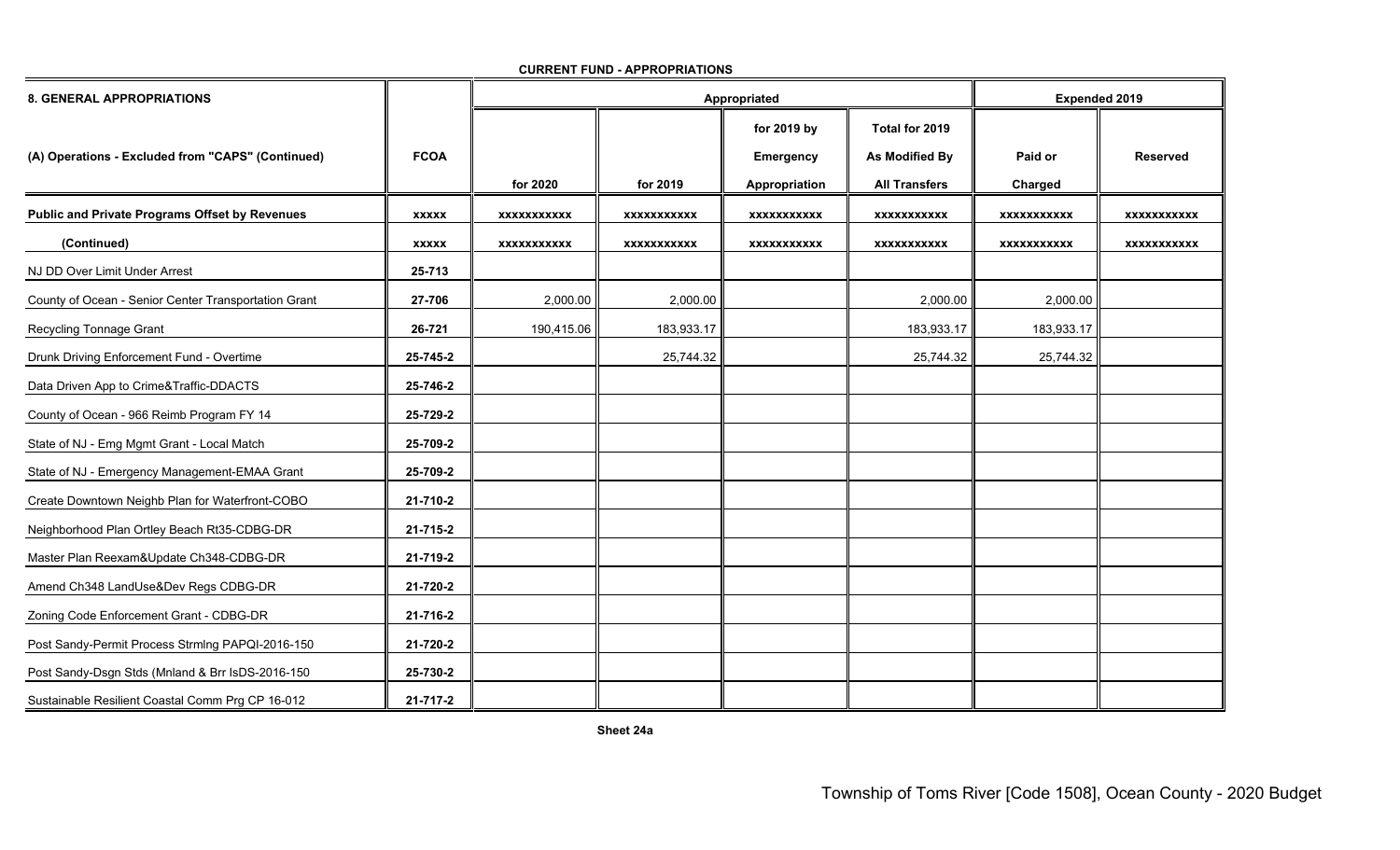| <b>8. GENERAL APPROPRIATIONS</b>                               |              |                    |                    | Appropriated             |                                         | <b>Expended 2019</b> |                    |
|----------------------------------------------------------------|--------------|--------------------|--------------------|--------------------------|-----------------------------------------|----------------------|--------------------|
| (A) Operations - Excluded from "CAPS" (Continued)              | <b>FCOA</b>  |                    |                    | for 2019 by<br>Emergency | Total for 2019<br><b>As Modified By</b> | Paid or              | <b>Reserved</b>    |
|                                                                |              | for 2020           | for 2019           | Appropriation            | <b>All Transfers</b>                    | Charged              |                    |
| <b>Public and Private Programs Offset by Revenues</b>          | <b>XXXXX</b> | <b>XXXXXXXXXXX</b> | <b>XXXXXXXXXXX</b> | XXXXXXXXXX               | <b>XXXXXXXXXXX</b>                      | <b>XXXXXXXXXXX</b>   | <b>XXXXXXXXXXX</b> |
| (Continued)                                                    | <b>XXXXX</b> | <b>XXXXXXXXXXX</b> | <b>XXXXXXXXXXX</b> | <b>XXXXXXXXXXX</b>       | <b>XXXXXXXXXXX</b>                      | <b>XXXXXXXXXXX</b>   | <b>XXXXXXXXXXX</b> |
| JAG - Edward Byrne Memorial                                    | 25-727-2     |                    |                    |                          |                                         |                      |                    |
| NJDOT Transp Altern Prg (T A-2016)                             | 25-728-2     |                    |                    |                          |                                         |                      |                    |
| NJDOT Elevation of 6th Terrace, Harborside Dr.                 | 25-729-2     |                    |                    |                          |                                         |                      |                    |
| Susteen Comm Outreach Mobile Forensic                          | 25-724-2     |                    |                    |                          |                                         |                      |                    |
| Susteen Comm Outreach Mobile Forensic-Match                    | 25-725-2     |                    |                    |                          |                                         |                      |                    |
| State of NJ -Div Of Criminal Justice-Body Armor Gn:            | 25-726-2     |                    |                    |                          |                                         |                      |                    |
| State of NJ- Div. Of Purchase and Property-MVC-L.E.A.S.E. Prgm | 25-731-2     |                    | 129,929.28         |                          | 129,929.28                              | 129,929.28           |                    |
| NJ - DEPEmergency Sand for Dune Construction                   | 26-740-2     |                    |                    |                          |                                         |                      |                    |
| State of NJ -Div. Of Highway Safety- Pass Safety Gr            | 25-732-2     |                    |                    |                          |                                         |                      |                    |
| CDBG-DR Comm Vunerab Assmt 2015-1508-450                       | 21-747-2     |                    |                    |                          |                                         |                      |                    |
| CDBG-DR Haz Mitig Plan HMP 2015-1508-449                       | 21-748-2     |                    |                    |                          |                                         |                      |                    |
| CDBG-DR Post Sandy CIP 2015-1508-448                           | 21-749-2     |                    |                    |                          |                                         |                      |                    |
| CDBG-DR REEX 2015-1508-453                                     | 21-750-2     |                    |                    |                          |                                         |                      |                    |
| State of NJ - Department of Transportation:                    |              |                    |                    |                          |                                         |                      |                    |
| Elevation of Washington Ave                                    | 20-732-2     |                    |                    |                          |                                         |                      |                    |
| CDBG-DR MP-OSP- 2015-1508-546                                  | 21-733-2     |                    |                    |                          |                                         |                      |                    |

**CURRENT FUND - APPROPRIATIONS**

**Sheet 24b**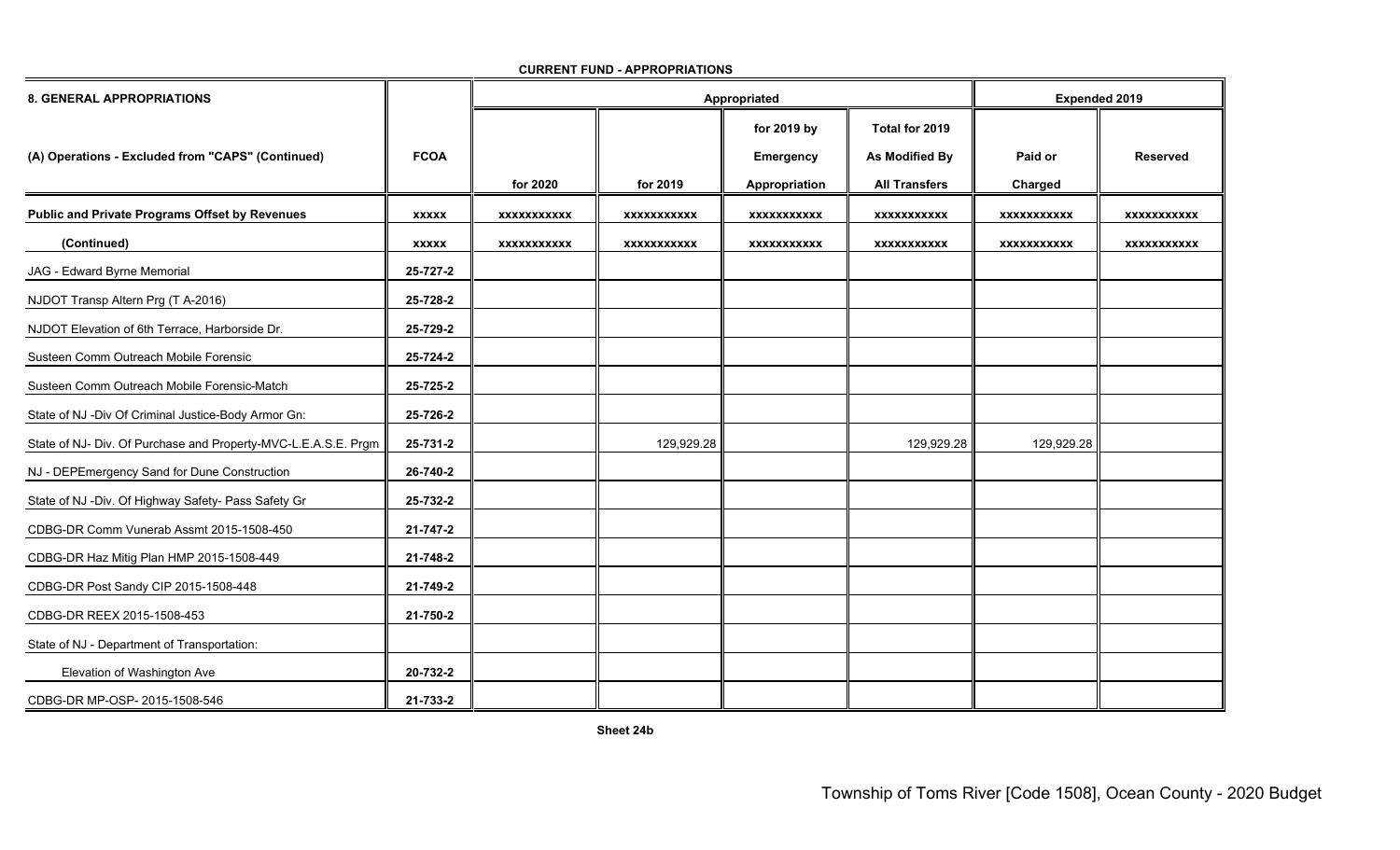|                                                                                |                    |                         |                                 |                                                     | <b>Expended 2019</b>                       |                               |
|--------------------------------------------------------------------------------|--------------------|-------------------------|---------------------------------|-----------------------------------------------------|--------------------------------------------|-------------------------------|
| <b>FCOA</b>                                                                    |                    |                         | for 2019 by<br><b>Emergency</b> | Total for 2019<br>As Modified By                    | Paid or                                    | <b>Reserved</b>               |
|                                                                                |                    |                         |                                 |                                                     |                                            | <b>XXXXXXXXXXX</b>            |
| <b>XXXXX</b>                                                                   | <b>XXXXXXXXXXX</b> | <b>XXXXXXXXXXX</b>      | xxxxxxxxxxx                     | <b>XXXXXXXXXXX</b>                                  | <b>XXXXXXXXXXX</b>                         | <b>XXXXXXXXXXX</b>            |
|                                                                                |                    |                         |                                 |                                                     |                                            |                               |
| 21-750-2                                                                       |                    | 95,898.00               |                                 | 95,898.00                                           | 95,898.00                                  |                               |
| 21-751-2                                                                       |                    | 365,000.00              |                                 | 365,000.00                                          | 365,000.00                                 |                               |
| NJDOT - Elevations of Portions of Aldo Dr., Windsor Ave. and Silve<br>21-752-2 |                    | 400,000.00              |                                 | 400,000.00                                          | 400,000.00                                 |                               |
| NJDOT - Transportation Alternative Design Assistance Program (T/<br>21-753-2   |                    | 430,000.00              |                                 | 430,000.00                                          | 430,000.00                                 |                               |
| 21-754-2                                                                       |                    | 149,999.80              |                                 | 149,999.80                                          | 149,999.80                                 |                               |
| 21-755-2                                                                       | 10,000.00          |                         |                                 |                                                     |                                            |                               |
| 21-756-2                                                                       | 69,850.00          |                         |                                 |                                                     |                                            |                               |
| 21-756-2                                                                       | 10,200.00          |                         |                                 |                                                     |                                            |                               |
|                                                                                |                    |                         |                                 |                                                     |                                            |                               |
|                                                                                |                    |                         |                                 |                                                     |                                            |                               |
|                                                                                |                    |                         |                                 |                                                     |                                            |                               |
|                                                                                |                    |                         |                                 |                                                     |                                            |                               |
|                                                                                |                    |                         |                                 |                                                     |                                            |                               |
|                                                                                |                    |                         |                                 |                                                     |                                            |                               |
|                                                                                |                    |                         |                                 |                                                     |                                            |                               |
|                                                                                | <b>XXXXX</b>       | for 2020<br>xxxxxxxxxxx | for 2019<br><b>XXXXXXXXXXX</b>  | Appropriated<br>Appropriation<br><b>XXXXXXXXXXX</b> | <b>All Transfers</b><br><b>XXXXXXXXXXX</b> | Charged<br><b>XXXXXXXXXXX</b> |

**CURRENT FUND - APPROPRIATIONS**

**Sheet 24c**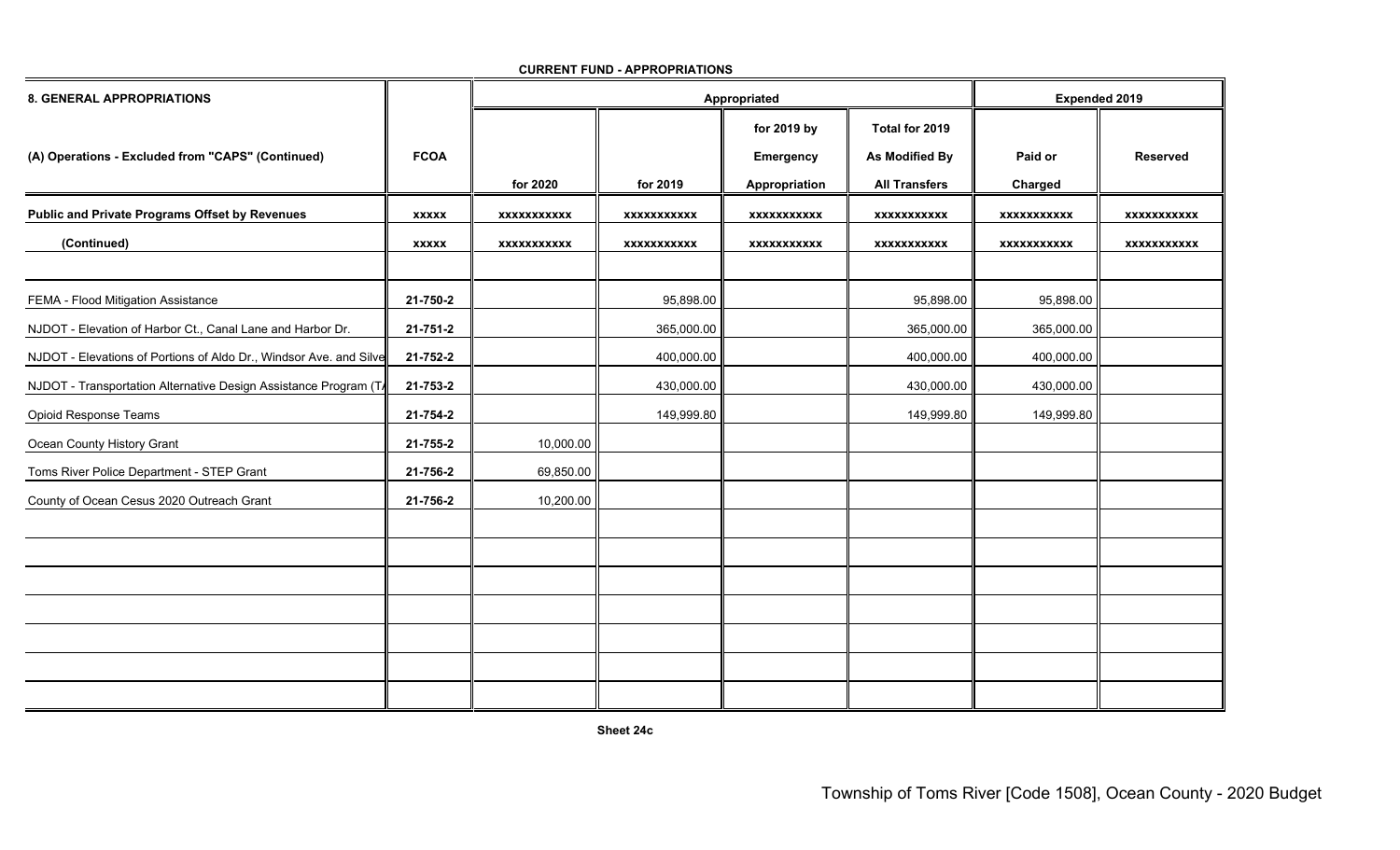| <b>8. GENERAL APPROPRIATIONS</b>                      |              |                    |                    | Appropriated             |                       | <b>Expended 2019</b> |                      |
|-------------------------------------------------------|--------------|--------------------|--------------------|--------------------------|-----------------------|----------------------|----------------------|
|                                                       |              |                    |                    | for 2019 by              | Total for 2019        |                      |                      |
| (A) Operations - Excluded from "CAPS" (Continued)     | <b>FCOA</b>  |                    |                    | <b>Emergency</b>         | <b>As Modified By</b> | Paid or              | <b>Reserved</b>      |
|                                                       |              | for 2020           | for 2019           | Appropriation            | <b>All Transfers</b>  | Charged              |                      |
| <b>Public and Private Programs Offset by Revenues</b> | <b>XXXXX</b> | XXXXXXXXXXX        | XXXXXXXXXXX        | <b>XXXXXXXXXXX</b>       | <b>XXXXXXXXXXX</b>    | <b>XXXXXXXXXXX</b>   | <b>XXXXXXXXXXX</b>   |
| (Continued)                                           | <b>XXXXX</b> | <b>XXXXXXXXXXX</b> | <b>XXXXXXXXXXX</b> | <b>XXXXXXXXXXX</b>       | <b>XXXXXXXXXXX</b>    | <b>XXXXXXXXXXX</b>   | XXXXXXXXXX           |
| Post Sandy Zoning Code EnfGrt(ZCE-2015)               | 21-733-2     |                    |                    |                          |                       |                      |                      |
| FY2015 NJDEP Emergency Sand for Dune Recons.          | 25-735-2     |                    |                    |                          |                       |                      |                      |
| Drive Sober or Get Pulled Over Crackdown              | 25-736-2     |                    |                    |                          |                       |                      |                      |
| <b>STEP Grant</b>                                     | 25-737-2     |                    |                    |                          |                       |                      |                      |
| COPS in SHOPS                                         | 25-738-2     |                    |                    |                          |                       |                      |                      |
| Sustainable Jersey Small Grant                        | 21-739-2     |                    |                    |                          |                       |                      |                      |
| Pedestrian Safety Grant                               | 25-740-2     |                    |                    |                          |                       |                      |                      |
| NJDOT FYI 7 M.A.-Elev of Bay Brs                      | 20-732-3     |                    |                    |                          |                       |                      |                      |
| <b>Total Public and Private Programs Offset</b>       |              |                    |                    |                          |                       |                      |                      |
| by Revenues                                           | 40-999       | 1,171,961.06       | 3,067,775.95       | $\overline{\phantom{a}}$ | 3,067,775.95          | 2,933,999.95         | 133,776.00           |
| <b>Total Operations - Excluded from "CAPS"</b>        | 34-305       | 4,307,581.06       | 6,125,486.95       | $\sim$                   | 6,640,486.95          | 6,230,483.19         | $\sim$<br>410,003.76 |
| Detail:                                               |              |                    |                    |                          |                       |                      |                      |
| <b>Salaries &amp; Wages</b>                           | 34-305-1     | 2,394,149.96       | 2,318,231.17       | $\blacksquare$           | 2,318,231.17          | 2,180,982.26         | 137,248.91           |
| <b>Other Expenses</b>                                 | 34-305-2     | 1,913,431.10       | 3,807,255.78       | $\blacksquare$           | 4,322,255.78          | 4,049,500.93         | 272,754.85           |

**CURRENT FUND - APPROPRIATIONS**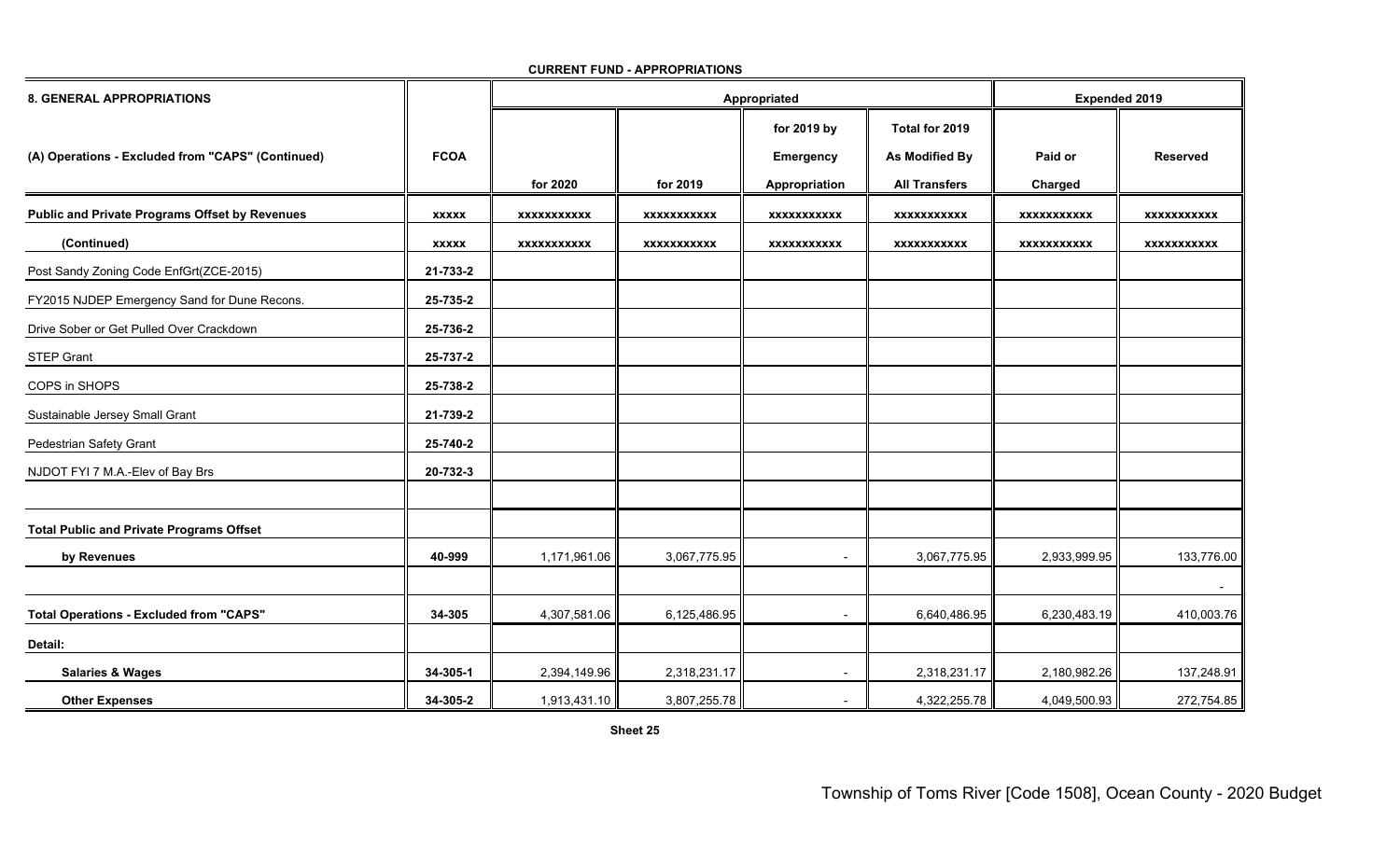| <b>8. GENERAL APPROPRIATIONS</b>                |             | Appropriated |            |               |                      | <b>Expended 2019</b> |          |
|-------------------------------------------------|-------------|--------------|------------|---------------|----------------------|----------------------|----------|
|                                                 |             |              |            | for 2019 by   | Total for 2019       |                      |          |
| (C) Capital Improvements - Excluded from "CAPS" | <b>FCOA</b> |              |            | Emergency     | As Modified By       | Paid or              | Reserved |
|                                                 |             | for 2020     | for 2019   | Appropriation | <b>All Transfers</b> | Charged              |          |
| <b>Down Payments on Improvements</b>            | 44-902      |              |            |               |                      |                      |          |
| Capital Improvement Fund                        | 44-901      | 1,275,000.00 | 650,000.00 |               | 650,000.00           | 650,000.00           |          |
|                                                 |             |              |            |               |                      |                      |          |
| <b>Landfill Remediation</b>                     | 44-905-2    |              |            |               |                      |                      |          |
|                                                 |             |              |            |               |                      |                      |          |
| Vehicle Replacement Program                     | 44-904      | 240,000.00   | 160,000.00 |               | 160,000.00           | 159,782.49           | 217.51   |
|                                                 |             |              |            |               |                      |                      |          |
| Capital Projects-Computer Equipment/System      | 44-906-6    | 60,000.00    | 60,000.00  |               | 60,000.00            | 59,535.80            | 464.20   |
|                                                 |             |              |            |               |                      |                      |          |
|                                                 |             |              |            |               |                      |                      |          |
|                                                 |             |              |            |               |                      |                      |          |
|                                                 |             |              |            |               |                      |                      |          |
|                                                 |             |              |            |               |                      |                      |          |
|                                                 |             |              |            |               |                      |                      |          |
|                                                 |             |              |            |               |                      |                      |          |
|                                                 |             |              |            |               |                      |                      |          |
|                                                 |             |              |            |               |                      |                      |          |
|                                                 |             |              |            |               |                      |                      |          |

**CURRENT FUND - APPROPRIATIONS**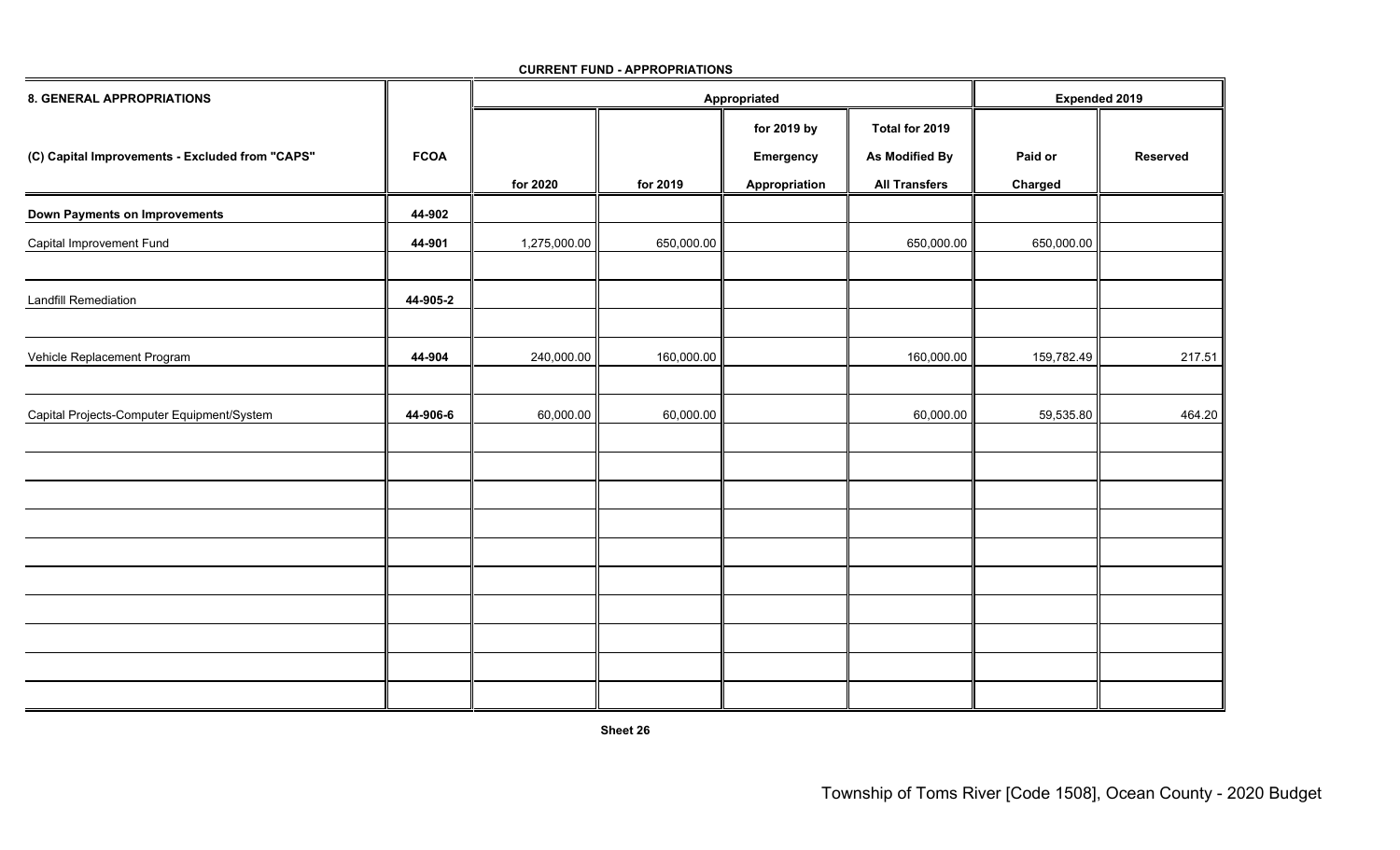| 8. GENERAL APPROPRIATIONS                              |              |                    | Appropriated |                    | <b>Expended 2019</b> |                    |                    |
|--------------------------------------------------------|--------------|--------------------|--------------|--------------------|----------------------|--------------------|--------------------|
|                                                        |              |                    |              | for 2019 by        | Total for 2019       |                    |                    |
| (C) Capital Improvements - Excluded from "CAPS"        | <b>FCOA</b>  |                    |              | Emergency          | As Modified By       | Paid or            | <b>Reserved</b>    |
| (Continued)                                            |              | for 2020           | for 2019     | Appropriation      | <b>All Transfers</b> | Charged            |                    |
|                                                        |              |                    |              |                    |                      |                    |                    |
|                                                        |              |                    |              |                    |                      |                    |                    |
|                                                        |              |                    |              |                    |                      |                    |                    |
|                                                        |              |                    |              |                    |                      |                    |                    |
|                                                        |              |                    |              |                    |                      |                    |                    |
| Public and Private Programs Offset by Revenues:        | <b>XXXXX</b> | <b>XXXXXXXXXXX</b> | xxxxxxxxxxx  | <b>XXXXXXXXXXX</b> | <b>XXXXXXXXXXX</b>   | <b>XXXXXXXXXXX</b> | <b>XXXXXXXXXXX</b> |
|                                                        |              |                    |              |                    |                      |                    |                    |
|                                                        |              |                    |              |                    |                      |                    |                    |
|                                                        |              |                    |              |                    |                      |                    |                    |
|                                                        |              |                    |              |                    |                      |                    |                    |
|                                                        |              |                    |              |                    |                      |                    |                    |
|                                                        |              |                    |              |                    |                      |                    |                    |
|                                                        |              |                    |              |                    |                      |                    |                    |
|                                                        |              |                    |              |                    |                      |                    |                    |
|                                                        |              |                    |              |                    |                      |                    |                    |
|                                                        |              |                    |              |                    |                      |                    |                    |
|                                                        |              |                    |              |                    |                      |                    |                    |
| <b>Total Capital Improvements Excluded from "CAPS"</b> | 44-999       | 1,575,000.00       | 870,000.00   | $\sim$             | 870,000.00           | 869,318.29         | 681.71             |

**CURRENT FUND - APPROPRIATIONS**

**Sheet 26a**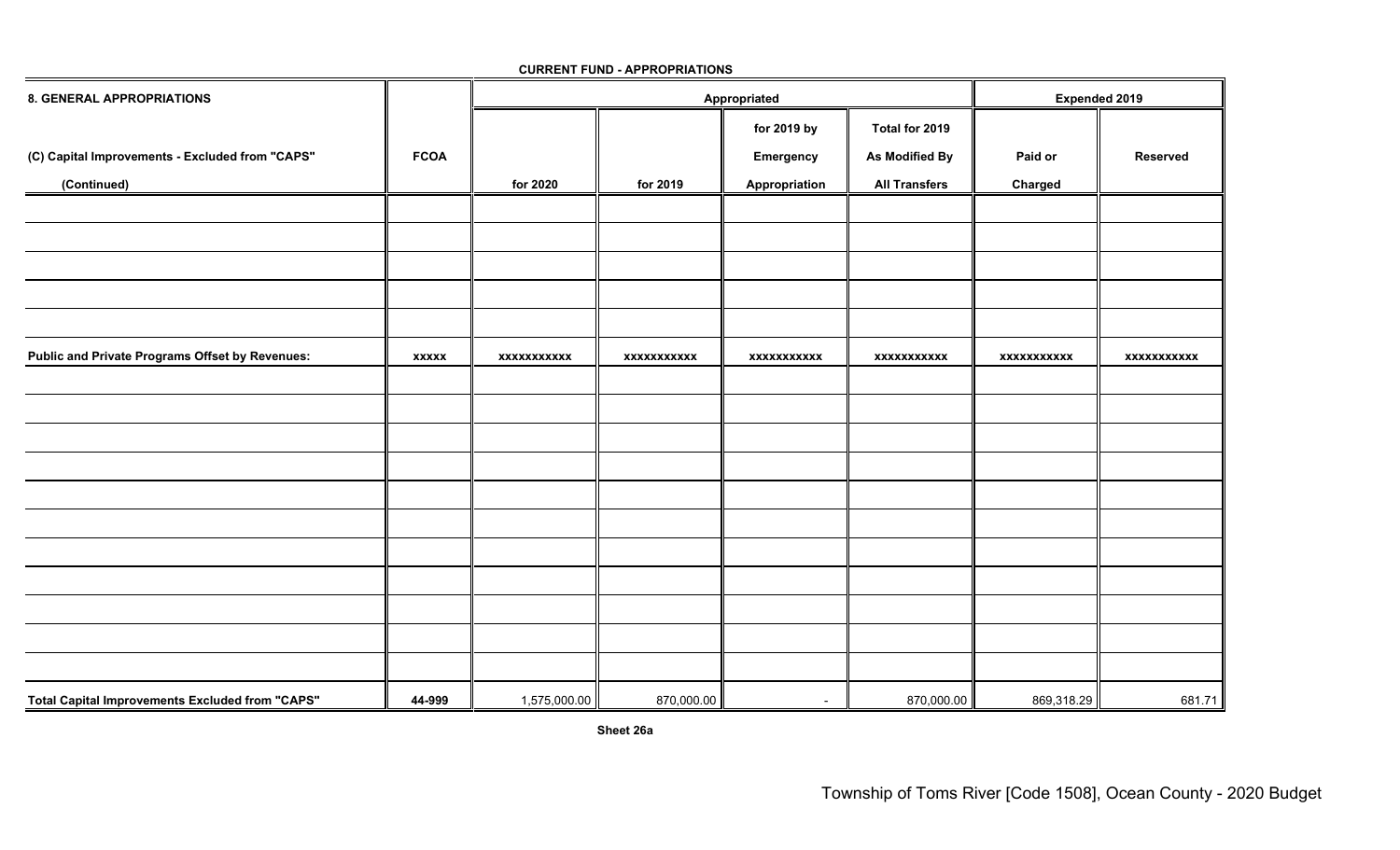| <b>8. GENERAL APPROPRIATIONS</b>                      |              |                    | Appropriated  |                                           | <b>Expended 2019</b>                                     |                    |                    |
|-------------------------------------------------------|--------------|--------------------|---------------|-------------------------------------------|----------------------------------------------------------|--------------------|--------------------|
| (D)Municipal Debt Service - Excluded from "CAPS"      | <b>FCOA</b>  | for 2020           | for 2019      | for 2019 by<br>Emergency<br>Appropriation | Total for 2019<br>As Modified By<br><b>All Transfers</b> | Paid or<br>Charged | <b>Reserved</b>    |
| Payment of Bond Principal                             | 45-920       | 11,336,685.00      | 11,100,775.00 |                                           | 11,100,775.00                                            | 11,100,774.25      | <b>XXXXXXXXXXX</b> |
| Payment of Bond Anticipation Notes and Capital Notes  | 45-925       | 2,100,000.00       | 3,140,000.00  |                                           | 3,140,000.00                                             | 3,140,000.00       | <b>XXXXXXXXXXX</b> |
| Interest on Bonds                                     | 45-930       | 2,302,880.00       | 2,668,000.00  |                                           | 2,668,000.00                                             | 2,667,965.45       | <b>XXXXXXXXXXX</b> |
| Interest on Notes                                     | 45-935       | 564,005.00         | 557,000.00    |                                           | 557,000.00                                               | 445,446.10         | <b>XXXXXXXXXXX</b> |
| <b>Green Trust Loan Program:</b>                      | <b>XXXXX</b> | <b>XXXXXXXXXXX</b> | XXXXXXXXXX    | <b>XXXXXXXXXXX</b>                        | <b>XXXXXXXXXXX</b>                                       | xxxxxxxxxxx        | <b>XXXXXXXXXXX</b> |
|                                                       |              |                    |               |                                           |                                                          |                    | <b>XXXXXXXXXXX</b> |
|                                                       |              |                    |               |                                           |                                                          |                    | <b>XXXXXXXXXXX</b> |
|                                                       |              |                    |               |                                           |                                                          |                    | <b>XXXXXXXXXXX</b> |
| Loan Repayments for Principal and Interest - FEMA CDL | 45-942       | 1,504,055.12       |               |                                           |                                                          |                    | xxxxxxxxxxx        |
|                                                       |              |                    |               |                                           |                                                          |                    | <b>XXXXXXXXXXX</b> |
|                                                       |              |                    |               |                                           |                                                          |                    | <b>XXXXXXXXXXX</b> |
|                                                       |              |                    |               |                                           |                                                          |                    | <b>XXXXXXXXXXX</b> |
|                                                       |              |                    |               |                                           |                                                          |                    | <b>XXXXXXXXXXX</b> |
|                                                       |              |                    |               |                                           |                                                          |                    | xxxxxxxxxxx        |
|                                                       |              |                    |               |                                           |                                                          |                    | <b>XXXXXXXXXXX</b> |
|                                                       |              |                    |               |                                           |                                                          |                    | XXXXXXXXXXX        |
|                                                       |              |                    |               |                                           |                                                          |                    | <b>XXXXXXXXXXX</b> |
| Total Municipal Debt Service-Excluded from "CAPS"     | 45-999       | 17,807,625.12      | 17,465,775.00 |                                           | 17,465,775.00                                            | 17,354,185.80      | <b>XXXXXXXXXXX</b> |

**CURRENT FUND - APPROPRIATIONS**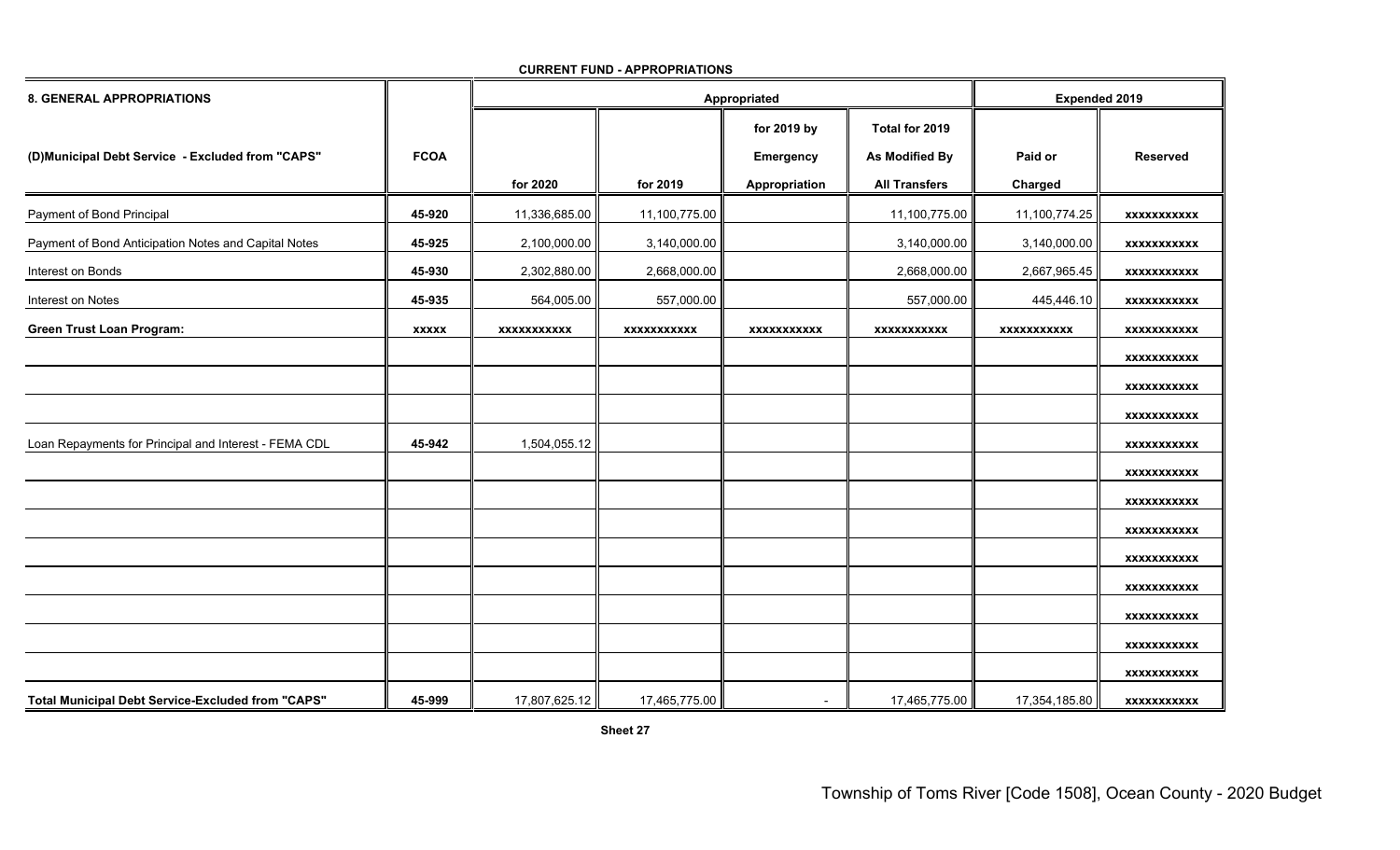| <b>8. GENERAL APPROPRIATIONS</b>                 |             |               | Appropriated       |                    | <b>Expended 2019</b> |                    |                    |
|--------------------------------------------------|-------------|---------------|--------------------|--------------------|----------------------|--------------------|--------------------|
|                                                  |             |               |                    | for 2019 by        | Total for 2019       |                    |                    |
| (E) Deferred Charges - Municipal                 | <b>FCOA</b> |               |                    | <b>Emergency</b>   | As Modified By       | Paid or            | <b>Reserved</b>    |
| <b>Excluded from "CAPS"</b>                      |             | for 2020      | for 2019           | Appropriation      | <b>All Transfers</b> | Charged            |                    |
| (1) DEFERRED CHARGES:                            | 223,000     |               | <b>XXXXXXXXXXX</b> | <b>XXXXXXXXXXX</b> | <b>XXXXXXXXXXX</b>   | <b>XXXXXXXXXXX</b> | <b>XXXXXXXXXXX</b> |
| <b>Emergency Authorizations</b>                  | 46-870      |               |                    | <b>XXXXXXXXXXX</b> |                      |                    | <b>XXXXXXXXXXX</b> |
| Special Emergency Authorizations-                |             |               |                    | <b>XXXXXXXXXXX</b> |                      |                    | <b>XXXXXXXXXXX</b> |
| 5 Years(N.J.S.40A:4-55)                          | 46-881      |               |                    | <b>XXXXXXXXXXX</b> |                      |                    | <b>XXXXXXXXXXX</b> |
| Special Emergency Authorizations-                |             |               |                    | XXXXXXXXXXX        |                      |                    | <b>XXXXXXXXXXX</b> |
|                                                  |             |               |                    | <b>XXXXXXXXXXX</b> |                      |                    | <b>XXXXXXXXXXX</b> |
| Deferred Charges to Future Taxation - Unfunded   |             |               |                    | <b>XXXXXXXXXXX</b> |                      |                    | <b>XXXXXXXXXXX</b> |
| Ord. 4500-15                                     | 46-892      |               | 770.00             | <b>XXXXXXXXXXX</b> | 770.00               | 770.00             | <b>XXXXXXXXXXX</b> |
|                                                  |             |               |                    | <b>XXXXXXXXXXX</b> |                      |                    | <b>XXXXXXXXXXX</b> |
| <b>Total Deferred Charges - Municipal-</b>       |             |               |                    | <b>XXXXXXXXXXX</b> |                      |                    | <b>XXXXXXXXXXX</b> |
| <b>Excluded from "CAPS"</b>                      | 46-999      | $\sim$        | 770.00             | <b>XXXXXXXXXXX</b> | 770.00               | 770.00             | <b>XXXXXXXXXXX</b> |
| (F) Judgments (N.J.S.A. 40A:4-45.3cc)            | 37-480      | 131,869.48    |                    | <b>XXXXXXXXXXX</b> |                      |                    | <b>XXXXXXXXXXX</b> |
| (N)Transferred to Board of Education for Use of  |             |               |                    | <b>XXXXXXXXXXX</b> |                      |                    | <b>XXXXXXXXXXX</b> |
| Local Schools (N.J.S.A. 40:48-17.1 & 17.3)       | 29-405      |               |                    | <b>XXXXXXXXXXX</b> |                      |                    | <b>XXXXXXXXXXX</b> |
|                                                  |             |               |                    | <b>XXXXXXXXXXX</b> |                      |                    | <b>XXXXXXXXXXX</b> |
| (G) With Prior Consent of Local Finance Board:   |             |               |                    | XXXXXXXXXXX        |                      |                    | XXXXXXXXXXX        |
| <b>Cash Deficit of Preceding Year</b>            | 46-885      |               |                    | <b>XXXXXXXXXXX</b> |                      |                    | XXXXXXXXXXX        |
|                                                  |             |               |                    | <b>XXXXXXXXXXX</b> |                      |                    | <b>XXXXXXXXXXX</b> |
| (H-2) Total General Appropriations for Municipal |             |               |                    | <b>XXXXXXXXXXX</b> |                      |                    | <b>XXXXXXXXXXX</b> |
| <b>Purposes Excluded from "CAPS"</b>             |             | 23,822,075.66 | 24,462,031.95      |                    | 24,977,031.95        | 24,454,757.28      | 410,685.47         |

**CURRENT FUND - APPROPRIATIONS**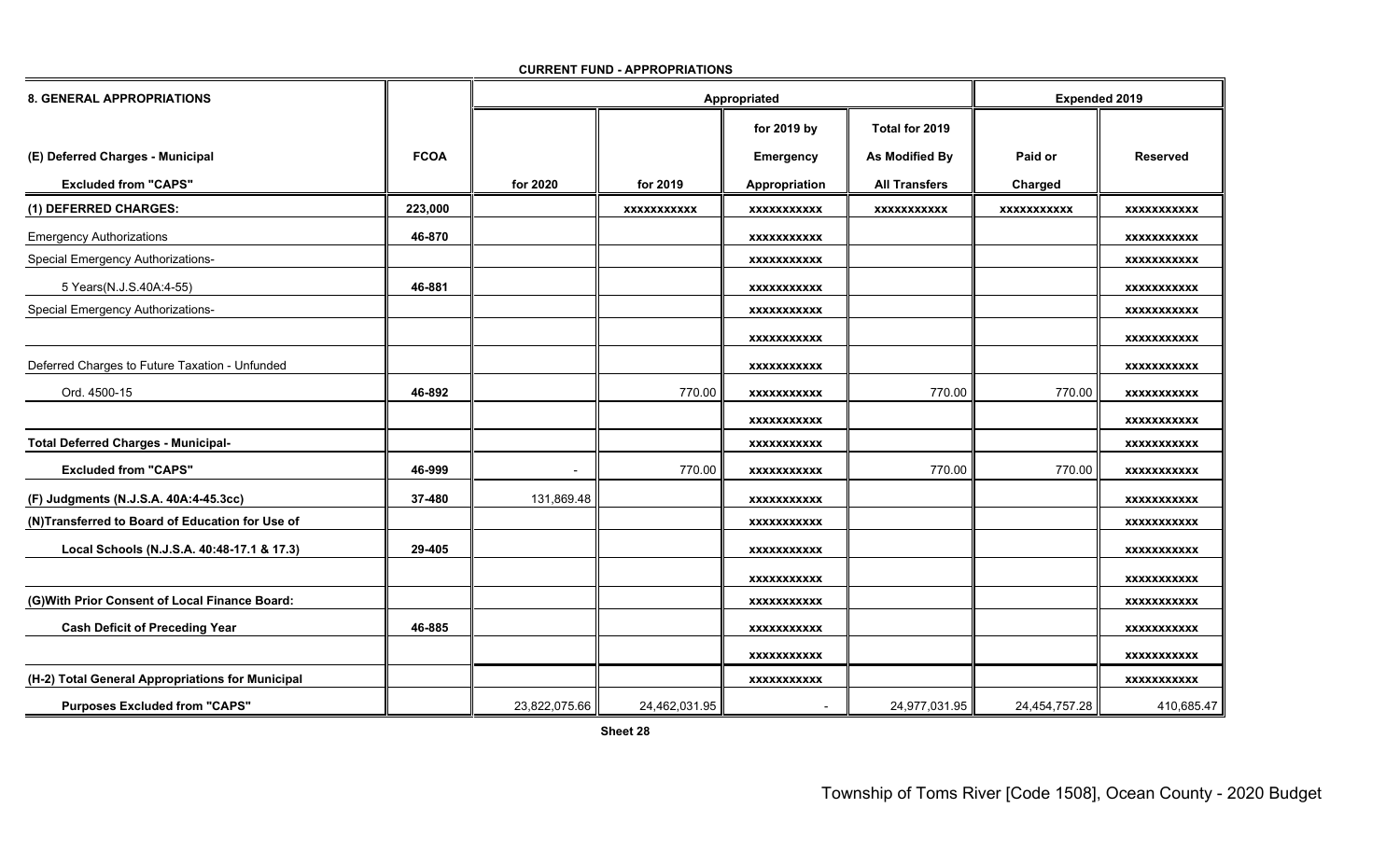| <b>8. GENERAL APPROPRIATIONS</b>                                 |               |                    |                    | Appropriated       |                      | <b>Expended 2019</b> |                    |
|------------------------------------------------------------------|---------------|--------------------|--------------------|--------------------|----------------------|----------------------|--------------------|
|                                                                  |               |                    |                    | for 2019 by        | Total for 2019       |                      |                    |
|                                                                  | <b>FCOA</b>   |                    |                    | Emergency          | As Modified By       | Paid or              | <b>Reserved</b>    |
|                                                                  |               | for 2020           | for 2019           | Appropriation      | <b>All Transfers</b> | Charged              |                    |
| For Local District School Purposes-Excluded from "CAPS"          |               |                    |                    | <b>XXXXXXXXXXX</b> | <b>XXXXXXXXXXX</b>   | <b>XXXXXXXXXXX</b>   | <b>XXXXXXXXXXX</b> |
| <b>Type 1 District School Debt Service</b><br>(1)                | <b>XXXXXX</b> | <b>XXXXXXXXXXX</b> | <b>XXXXXXXXXXX</b> | <b>XXXXXXXXXXX</b> | <b>XXXXXXXXXXX</b>   | <b>XXXXXXXXXXX</b>   | XXXXXXXXXXX        |
| Payment of Bond Principal                                        | 48-920        |                    |                    |                    |                      |                      | <b>XXXXXXXXXXX</b> |
| Payment of Bond Anticipation Notes                               | 48-925        |                    |                    |                    |                      |                      | <b>XXXXXXXXXXX</b> |
| Interest on Bonds                                                | 48-930        |                    |                    |                    |                      |                      | <b>XXXXXXXXXXX</b> |
| Interest on Notes                                                |               |                    |                    |                    |                      |                      | <b>XXXXXXXXXXX</b> |
| <b>Total of Type 1 District School Debt Service</b>              |               |                    |                    |                    |                      |                      |                    |
| -Excluded from "CAPS"                                            | 48-999        |                    |                    |                    |                      |                      | <b>XXXXXXXXXXX</b> |
| (J) Deferred Charges and Statutory Expenditures-                 |               |                    |                    |                    |                      |                      |                    |
| Local School - Excluded from "CAPS"                              | <b>XXXXXX</b> | <b>XXXXXXXXXXX</b> | <b>XXXXXXXXXXX</b> | <b>XXXXXXXXXXX</b> | <b>XXXXXXXXXXX</b>   | <b>XXXXXXXXXXX</b>   | <b>XXXXXXXXXXX</b> |
| <b>Emergency Authorizations - Schools</b>                        | 29-406        |                    |                    | <b>XXXXXXXXXXX</b> |                      |                      | <b>XXXXXXXXXXX</b> |
| Capital Project for Land, Building or Equipment N.J.S. 18A:22-20 | 29-407        |                    |                    |                    |                      |                      | <b>XXXXXXXXXXX</b> |
| Total of Deferred Charges and Statutory Expend-                  |               |                    |                    |                    |                      |                      |                    |
| ditures- Local School- Excluded from "CAPS"                      | 29-409        |                    |                    |                    |                      |                      | <b>XXXXXXXXXXX</b> |
| (K)Total Municipal Appropriations for Local District School      |               |                    |                    |                    |                      |                      |                    |
| Purposes {(item (1) and (j)- Excluded from "CAPS"                | 29-410        |                    |                    |                    |                      |                      | <b>XXXXXXXXXXX</b> |
| (O) Total General Appropriations - Excluded from "CAPS"          | 34-399        | 23,822,075.66      | 24,462,031.95      |                    | 24,977,031.95        | 24,454,757.28        | 410,685.47         |
| (L)Subtotal General Appropriations {items (H-1) and (O)}         | 34-400        | 123,564,200.06     | 121,586,593.70     | $\sim$             | 121,586,593.70       | 115,364,703.61       | 5,160,300.89       |
| (M) Reserve for Uncollected Taxes                                | 50-899        | 10,918,469.00      | 11,049,606.04      | <b>XXXXXXXXXXX</b> | 11,049,606.04        | 11,049,606.04        | <b>XXXXXXXXXXX</b> |
| 9. Total General Appropriations                                  | 34-499        | 134,482,669.06     | 132,636,199.74     |                    | 132,636,199.74       | 126,414,309.65       | 5,160,300.89       |

#### **CURRENT FUND - APPROPRIATIONS**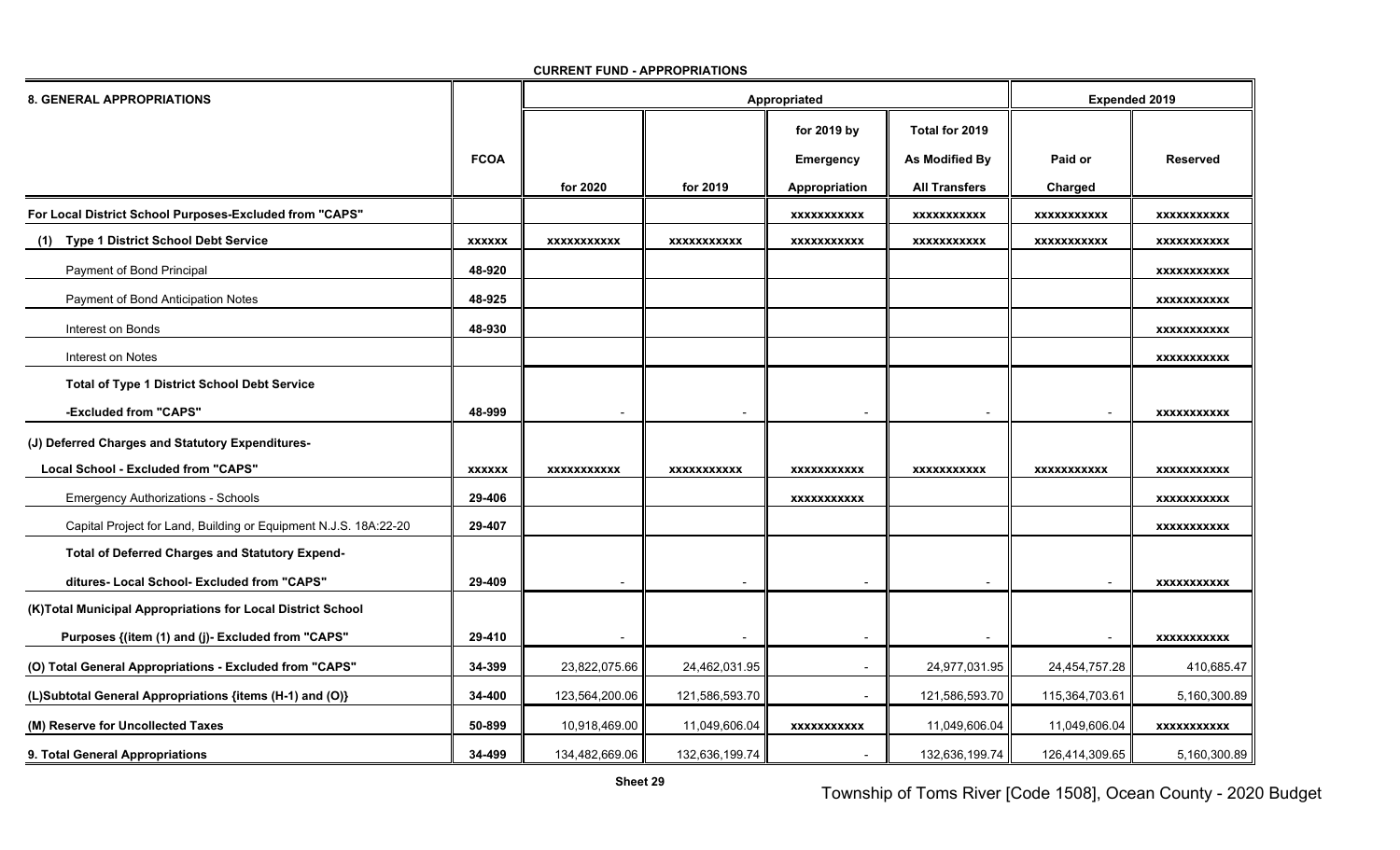| <b>8. GENERAL APPROPRIATIONS</b>              |                |                    | Appropriated             |                          | <b>Expended 2019</b>     |                          |                    |
|-----------------------------------------------|----------------|--------------------|--------------------------|--------------------------|--------------------------|--------------------------|--------------------|
|                                               |                |                    |                          | for 2019 by              | Total for 2019           |                          |                    |
| <b>Summary of Appropriations</b>              | <b>FCOA</b>    |                    |                          | <b>Emergency</b>         | <b>As Modified By</b>    | Paid or                  | <b>Reserved</b>    |
|                                               |                | for 2020           | for 2019                 | Appropriation            | <b>All Transfers</b>     | Charged                  |                    |
| (H-1) Total General Appropriations for        |                |                    |                          |                          |                          |                          |                    |
| <b>Municipal Purposes within "CAPS"</b>       | 34-299         | 99,742,124.40      | 97,124,561.75            |                          | 96,609,561.75            | 90,909,946.33            | 4,749,615.42       |
|                                               | <b>XXXXXXX</b> |                    |                          |                          |                          |                          |                    |
| (A) Operations- Excluded from "CAPS"          | <b>XXXXXXX</b> | <b>XXXXXXXXXXX</b> | <b>XXXXXXXXXXX</b>       | <b>XXXXXXXXXXX</b>       | XXXXXXXXXXX              | <b>XXXXXXXXXXX</b>       | <b>XXXXXXXXXXX</b> |
| <b>Other Operations</b>                       | 34-300         | 656,200.00         | 636,000.00               |                          | 1,151,000.00             | 1,115,969.32             | 35,030.68          |
| <b>Uniform Construction Code</b>              | 22-999         |                    | $\overline{\phantom{a}}$ | $\overline{\phantom{a}}$ |                          |                          | $\sim$             |
| <b>Shared Service Agreements</b>              | 42-999         | 690,420.00         | 528,391.00               |                          | 528,391.00               | 414,617.39               | 113,773.61         |
| Additional Appropriations Offset by Revs.     | 34-303         | 1,789,000.00       | 1,893,320.00             |                          | 1,893,320.00             | 1,765,896.53             | 127,423.47         |
| Public & Private Progs Offset by Revs.        | 40-999         | 1,171,961.06       | 3,067,775.95             |                          | 3,067,775.95             | 2,933,999.95             | 133,776.00         |
| <b>Total Operations- Excluded from "CAPS"</b> | 34-305         | 4,307,581.06       | 6,125,486.95             |                          | 6,640,486.95             | 6,230,483.19             | 410,003.76         |
| (C) Capital Improvements                      | 44-999         | 1,575,000.00       | 870,000.00               |                          | 870,000.00               | 869,318.29               | 681.71             |
| (D) Municipal Debt Service                    | 45-999         | 17,807,625.12      | 17,465,775.00            |                          | 17,465,775.00            | 17,354,185.80            | <b>XXXXXXXXXXX</b> |
| (E) Total Deferred Charges (sheet 28)         | 46-999         |                    | 770.00                   | <b>XXXXXXXXXXX</b>       | 770.00                   | 770.00                   | <b>XXXXXXXXXXX</b> |
| (F) Judgments                                 | 37-480         | 131,869.48         | $\blacksquare$           | <b>XXXXXXXXXXX</b>       | $\overline{\phantom{a}}$ | $\overline{\phantom{a}}$ | <b>XXXXXXXXXXX</b> |
| (G) Cash Deficit                              | 46-885         |                    |                          | <b>XXXXXXXXXXX</b>       |                          |                          | <b>XXXXXXXXXXX</b> |
| (K) Local District School Purposes            | 24-410         |                    |                          |                          |                          |                          | <b>XXXXXXXXXXX</b> |
| (N) Transferrred to Board of Education        | 29-405         |                    |                          | <b>XXXXXXXXXXX</b>       |                          |                          | <b>XXXXXXXXXXX</b> |
| (M) Reserve for Uncollected Taxes             | 50-899         | 10,918,469.00      | 11,049,606.04            | <b>XXXXXXXXXXX</b>       | 11,049,606.04            | 11,049,606.04            | <b>XXXXXXXXXXX</b> |
| <b>Total General Appropriations</b>           | 34-499         | 134,482,669.06     | 132,636,199.74           |                          | 132,636,199.74           | 126,414,309.65           | 5,160,300.89       |

**CURRENT FUND - APPROPRIATIONS**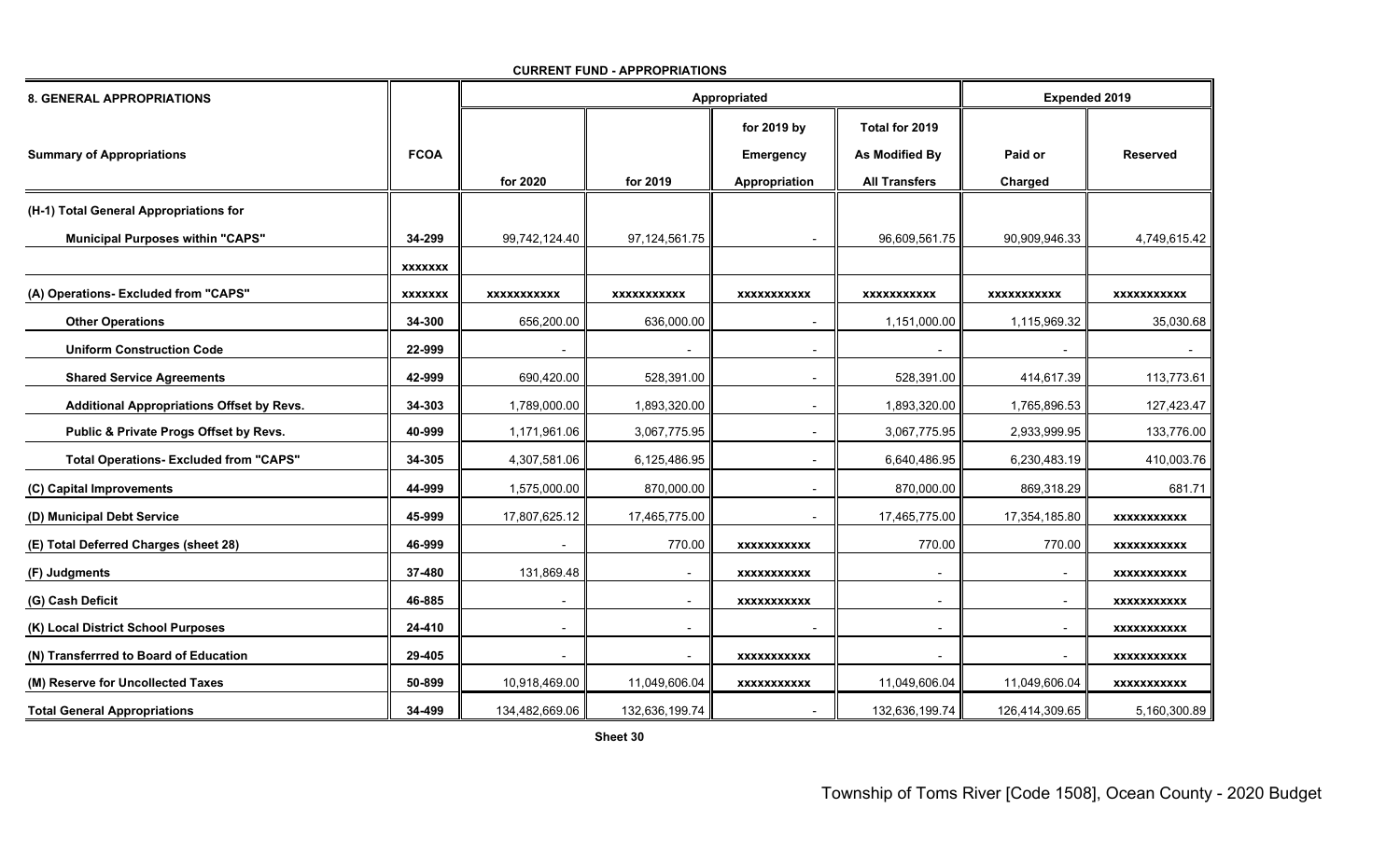#### **DEDICATED GOLF COURSE UTILITY BUDGET**

| <b>10. DEDICATED REVENUES FROM GOLF COURSE UTILITY</b>   | <b>FCOA</b>   | Anticipated       |                   | <b>Realized in Cash</b> |
|----------------------------------------------------------|---------------|-------------------|-------------------|-------------------------|
|                                                          |               | 2020              | 2019              | in 2019                 |
| <b>Operating Surplus Anticipated</b>                     | 08-501        | 193,968.90        | 295,324.00        | 295,324.00              |
| <b>Operating Surplus Anticipated with Prior Written</b>  |               |                   |                   |                         |
| <b>Consent of Director of Local Government Services</b>  | 08-502        |                   |                   |                         |
| <b>Total Operating Surplus Anticipated</b>               | 08-500        | 193,968.90        | 295,324.00        | 295,324.00              |
| <b>Green Fees</b>                                        | 08-503        | 1,100,000.00      | 1,041,700.00      | 1,125,607.09            |
| Concession Income                                        | 80-504        | 96,750.00         | 96,750.00         | 98,523.00               |
| Miscellaneous                                            | 08-505        | 500.00            | 250.00            | 8,364.36                |
|                                                          |               |                   |                   |                         |
|                                                          |               |                   |                   |                         |
|                                                          |               |                   |                   |                         |
|                                                          |               |                   |                   |                         |
| Special Items of General Revenue Anticipated with Prior  |               |                   |                   |                         |
| Written Consent of Director of Local Government Services | <b>XXXXXX</b> | <b>XXXXXXXXXX</b> | <b>XXXXXXXXXX</b> | <b>XXXXXXXXXX</b>       |
|                                                          |               |                   |                   |                         |
| Golf Course Capital Fund -- Fund Balance                 | 08-516        | 42,805.10         |                   |                         |
|                                                          |               |                   |                   |                         |
|                                                          |               |                   |                   |                         |
| <b>Deficit(General Budget)</b>                           | 08-549        |                   |                   |                         |
| <b>Total Golf Course Utility Revenues</b>                | 08-599        | 1,434,024.00      | 1,434,024.00      | 1,527,818.45            |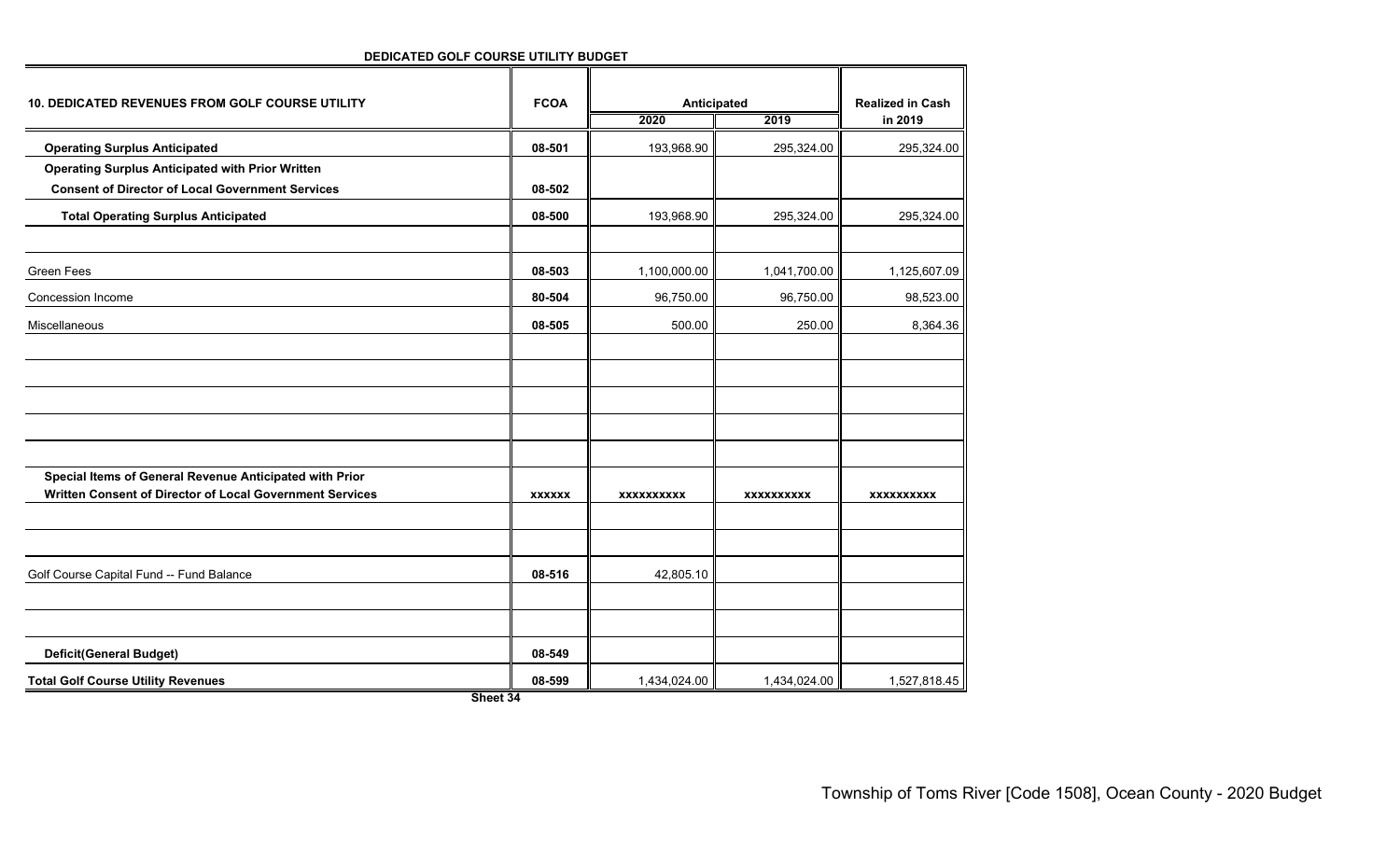|                                                                                             |                  | Appropriated      |                   |                                           |                                                          | <b>Expended 2019</b> |                                        |
|---------------------------------------------------------------------------------------------|------------------|-------------------|-------------------|-------------------------------------------|----------------------------------------------------------|----------------------|----------------------------------------|
| <b>11. APPROPRIATIONS FOR GOLF COURSE UTILITY</b>                                           | <b>FCOA</b>      | for 2020          | for 2019          | for 2019 by<br>Emergency<br>Appropriation | Total for 2019<br>As Modified By<br><b>All Transfers</b> | Paid or<br>Charged   | <b>Reserved</b>                        |
| <b>Operating:</b>                                                                           | <b>XXXXXX</b>    | <b>XXXXXXXXXX</b> | XXXXXXXXXX        | <b>XXXXXXXXXX</b>                         | <b>XXXXXXXXXX</b>                                        | <b>XXXXXXXXXX</b>    | <b>XXXXXXXXXX</b>                      |
| Salaries & Wages                                                                            | 55-501           | 607,100.00        | 592,164.00        |                                           | 595,164.00                                               | 591,190.07           | 3,973.93                               |
| Other Expenses                                                                              | 55-502           | 423,924.00        | 430,560.00        |                                           | 427,560.00                                               | 313,557.16           | 39,002.84                              |
|                                                                                             |                  |                   |                   |                                           |                                                          |                      |                                        |
| <b>Capital Improvements:</b>                                                                | <b>XXXXXX</b>    | <b>XXXXXXXXXX</b> | <b>XXXXXXXXXX</b> | <b>XXXXXXXXXX</b>                         | <b>XXXXXXXXXX</b>                                        | <b>XXXXXXXXXX</b>    | <b>XXXXXXXXXX</b>                      |
| Down Payments on Improvements                                                               | 55-510           |                   |                   |                                           |                                                          |                      |                                        |
| Capital Improvement Fund                                                                    | 55-511           |                   |                   | <b>XXXXXXXXXX</b>                         |                                                          |                      |                                        |
| <b>Capital Outlay</b>                                                                       | 55-512           |                   |                   |                                           |                                                          |                      |                                        |
| <b>Debt Service</b>                                                                         |                  |                   |                   |                                           |                                                          |                      |                                        |
|                                                                                             | <b>XXXXXX</b>    | <b>XXXXXXXXXX</b> | <b>XXXXXXXXXX</b> | <b>XXXXXXXXXX</b>                         | <b>XXXXXXXXXX</b>                                        | <b>XXXXXXXXXX</b>    | XXXXXXXXXX                             |
| Payment of Bond Principal<br>Payment of Bond Anticipation Notes and<br><b>Capital Notes</b> | 55-520<br>55-521 | 335,000.00        | 335,000.00        |                                           | 335,000.00                                               | 335,000.00           | <b>XXXXXXXXXX</b><br><b>XXXXXXXXXX</b> |
| Interest on Bonds                                                                           | 55-522           | 20,000.00         | 29,800.00         |                                           | 29,800.00                                                | 29,770.83            | <b>XXXXXXXXXX</b>                      |
| Interest on Notes                                                                           | 55-523           |                   |                   |                                           |                                                          |                      | <b>XXXXXXXXXX</b>                      |
|                                                                                             |                  |                   |                   |                                           |                                                          |                      | <b>XXXXXXXXXX</b>                      |

# **DEDICATED GOLF COURSE UTILITY BUDGET - (CONTINUED)**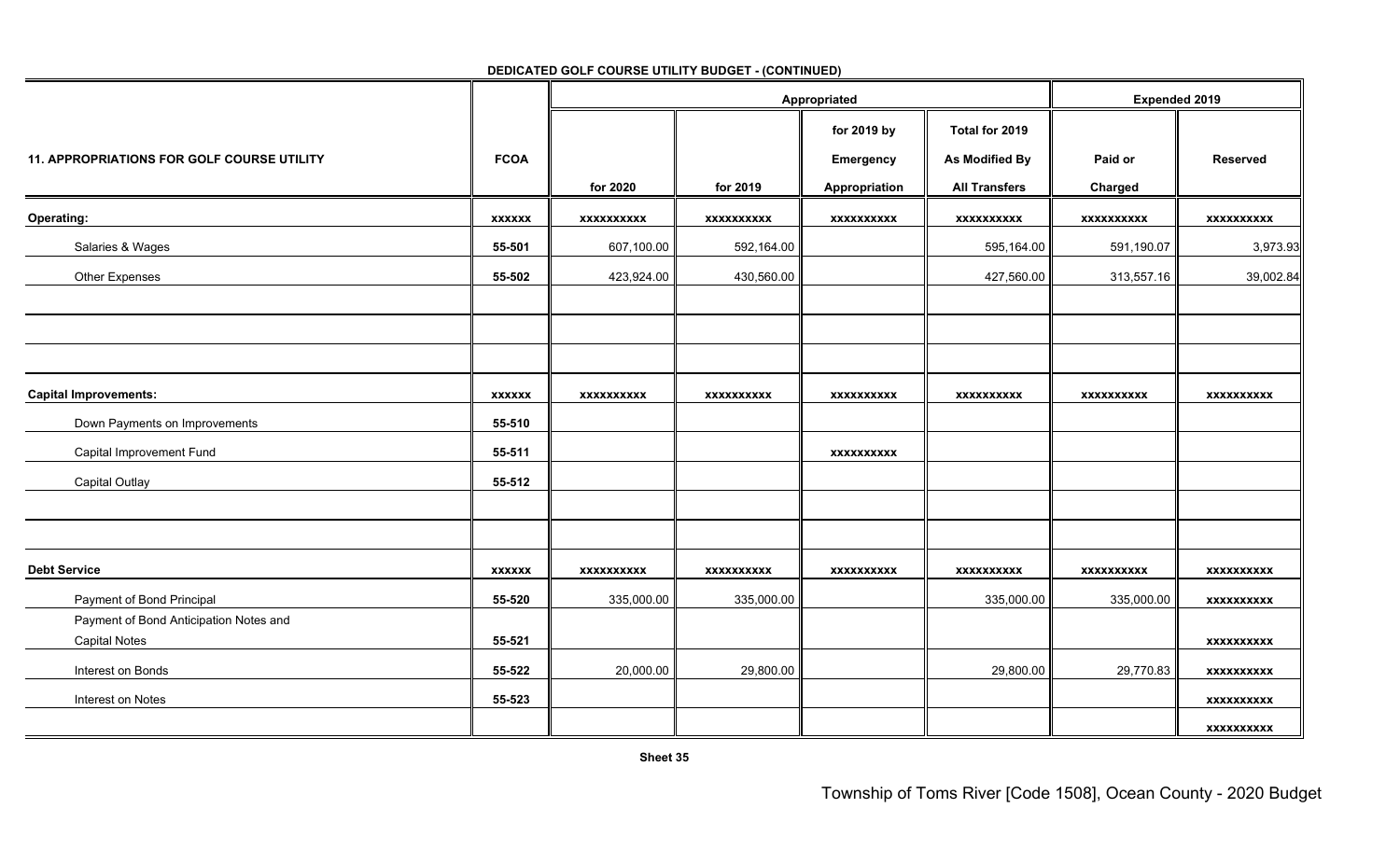|                                                     |               | Appropriated      |                   |                            |                                               | <b>Expended 2019</b> |                   |  |
|-----------------------------------------------------|---------------|-------------------|-------------------|----------------------------|-----------------------------------------------|----------------------|-------------------|--|
|                                                     |               |                   |                   | for 2019 by                | Total for 2019                                |                      |                   |  |
| <b>11. APPROPRIATIONS FOR GOLF COURSE UTILITY</b>   | <b>FCOA</b>   | for 2020          | for 2019          | Emergency<br>Appropriation | <b>As Modified By</b><br><b>All Transfers</b> | Paid or<br>Charged   | <b>Reserved</b>   |  |
| <b>Deferred Charges and Statutory Expenditures:</b> | <b>XXXXXX</b> | <b>XXXXXXXXXX</b> | <b>XXXXXXXXXX</b> | <b>XXXXXXXXXX</b>          | <b>XXXXXXXXXX</b>                             | <b>XXXXXXXXXX</b>    | <b>XXXXXXXXXX</b> |  |
| <b>DEFERRED CHARGES:</b>                            | <b>XXXXXX</b> | <b>XXXXXXXXXX</b> | <b>XXXXXXXXXX</b> | <b>XXXXXXXXXX</b>          | <b>XXXXXXXXXX</b>                             | <b>XXXXXXXXXX</b>    | <b>XXXXXXXXXX</b> |  |
| <b>Emergency Authorizations</b>                     | 55-530        |                   |                   | <b>XXXXXXXXXX</b>          |                                               |                      | <b>XXXXXXXXXX</b> |  |
| Deferred Charges to Future Revenue - Ordinance      | 55-535        |                   |                   | <b>XXXXXXXXXX</b>          |                                               |                      | <b>XXXXXXXXXX</b> |  |
|                                                     |               |                   |                   | xxxxxxxxxx                 |                                               |                      | <b>XXXXXXXXXX</b> |  |
|                                                     |               |                   |                   | <b>XXXXXXXXXX</b>          |                                               |                      | <b>XXXXXXXXXX</b> |  |
|                                                     |               |                   |                   | <b>XXXXXXXXXX</b>          |                                               |                      | <b>XXXXXXXXXX</b> |  |
| <b>STATUTORY EXPENDITURES:</b>                      | <b>XXXXXX</b> | <b>XXXXXXXXXX</b> | <b>XXXXXXXXXX</b> | <b>XXXXXXXXXX</b>          | <b>XXXXXXXXXX</b>                             | <b>XXXXXXXXXX</b>    | <b>XXXXXXXXXX</b> |  |
| Contribution to:                                    |               |                   |                   |                            |                                               |                      |                   |  |
| Public Employees' Retirement System                 | 55-540        |                   |                   |                            |                                               |                      |                   |  |
| Social Security System (O.A.S.I.)                   | 55-541        | 48,000.00         | 46,500.00         |                            | 46,500.00                                     | 44,315.06            | 2,184.94          |  |
| Unemployment Compensation Insurance                 | 55-542        |                   |                   |                            |                                               |                      |                   |  |
| (N.J.S.A. 43:21-3 et. seq.)                         |               |                   |                   |                            |                                               |                      |                   |  |
|                                                     |               |                   |                   |                            |                                               |                      |                   |  |
|                                                     |               |                   |                   |                            |                                               |                      |                   |  |
| <b>Judgments</b>                                    | 55-531        |                   |                   |                            |                                               |                      |                   |  |
| <b>Deficits in Operation in Prior Years</b>         | 55-532        |                   |                   | <b>XXXXXXXXXX</b>          |                                               |                      | <b>XXXXXXXXXX</b> |  |
| <b>Surplus(General Budget)</b>                      | 55-545        |                   |                   | <b>XXXXXXXXXX</b>          |                                               |                      | <b>XXXXXXXXXX</b> |  |
| <b>Total Golf Course Utility Appropriations</b>     | 55-599        | 1,434,024.00      | 1,434,024.00      | $\sim$                     | 1,434,024.00                                  | 1,313,833.12         | 45,161.71         |  |

# **DEDICATED GOLF COURSE UTILITY BUDGET - (CONTINUED)**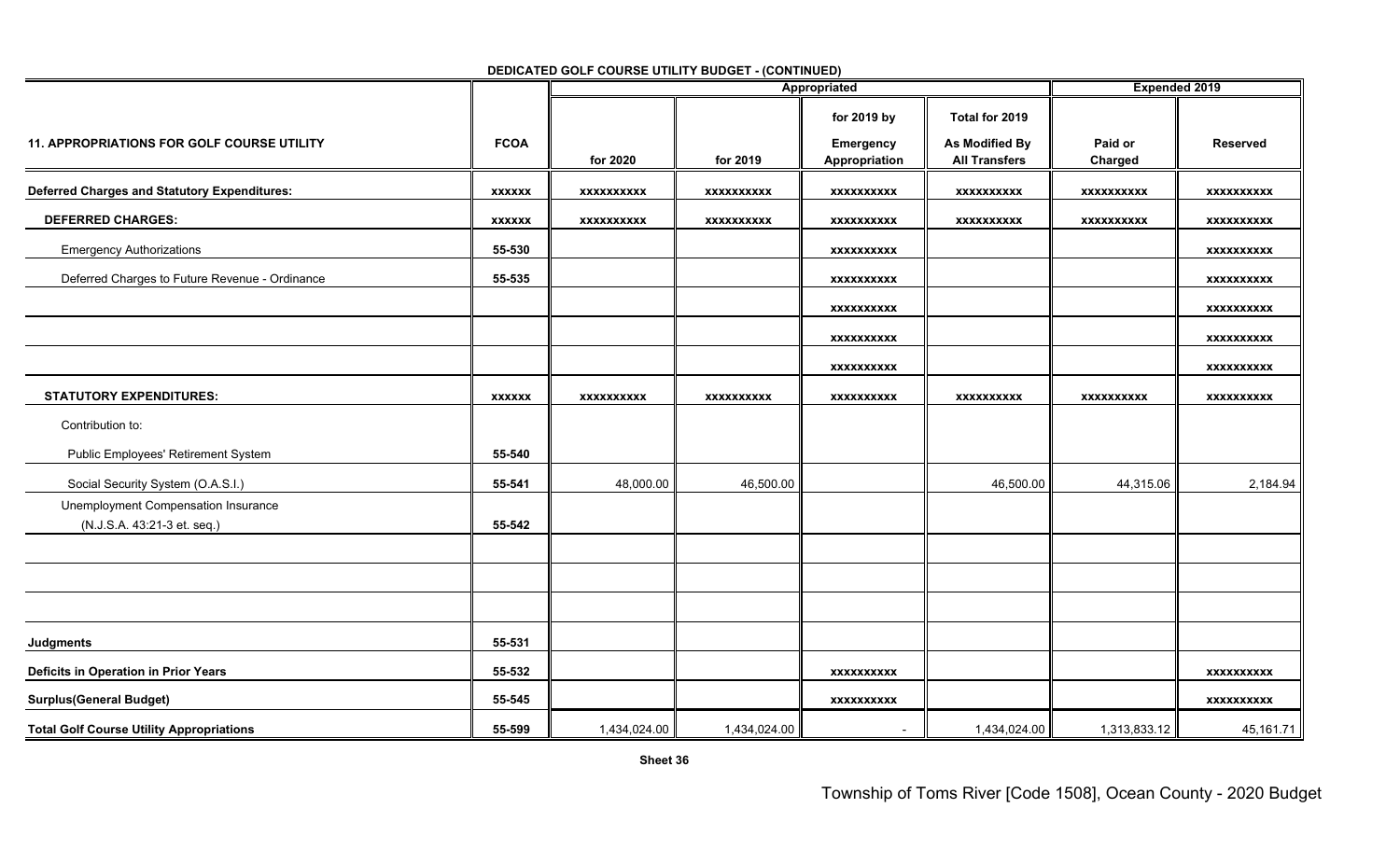| DEDICATED ICE RINK UTILITY BUDGET |  |  |  |  |
|-----------------------------------|--|--|--|--|
|-----------------------------------|--|--|--|--|

| <b>10. DEDICATED REVENUES FROM ICE RINK UTILITY</b>                                                                | <b>FCOA</b>   | Anticipated<br>2020 | 2019              | <b>Realized in Cash</b><br>in 2019 |
|--------------------------------------------------------------------------------------------------------------------|---------------|---------------------|-------------------|------------------------------------|
| <b>Operating Surplus Anticipated</b>                                                                               | 08-501        | 210,000.00          | 229,085.00        | 229,085.00                         |
| <b>Operating Surplus Anticipated with Prior Written</b><br><b>Consent of Director of Local Government Services</b> | 08-502        |                     |                   |                                    |
| <b>Total Operating Surplus Anticipated</b>                                                                         | 08-500        | 210,000.00          | 229,085.00        | 229,085.00                         |
| Ice Rink Fees                                                                                                      | 08-503        | 895,000.00          | 896,675.00        | 905,295.26                         |
| Miscellaneous                                                                                                      | 08-505        | 10,000.00           | 6,100.00          | 17,195.83                          |
|                                                                                                                    |               |                     |                   |                                    |
|                                                                                                                    |               |                     |                   |                                    |
|                                                                                                                    |               |                     |                   |                                    |
| Special Items of General Revenue Anticipated with Prior                                                            |               |                     |                   |                                    |
| Written Consent of Director of Local Government Services                                                           | <b>XXXXXX</b> | <b>XXXXXXXXXX</b>   | <b>XXXXXXXXXX</b> | <b>XXXXXXXXXX</b>                  |
|                                                                                                                    |               |                     |                   |                                    |
|                                                                                                                    |               |                     |                   |                                    |
|                                                                                                                    |               |                     |                   |                                    |
| <b>Deficit(General Budget)</b>                                                                                     | 08-549        |                     |                   |                                    |
| <b>Total Ice Rink Utility Revenues</b><br>Shoot 362                                                                | 08-599        | 1,115,000.00        | 1,131,860.00      | 1,151,576.09                       |

**Sheet 36a**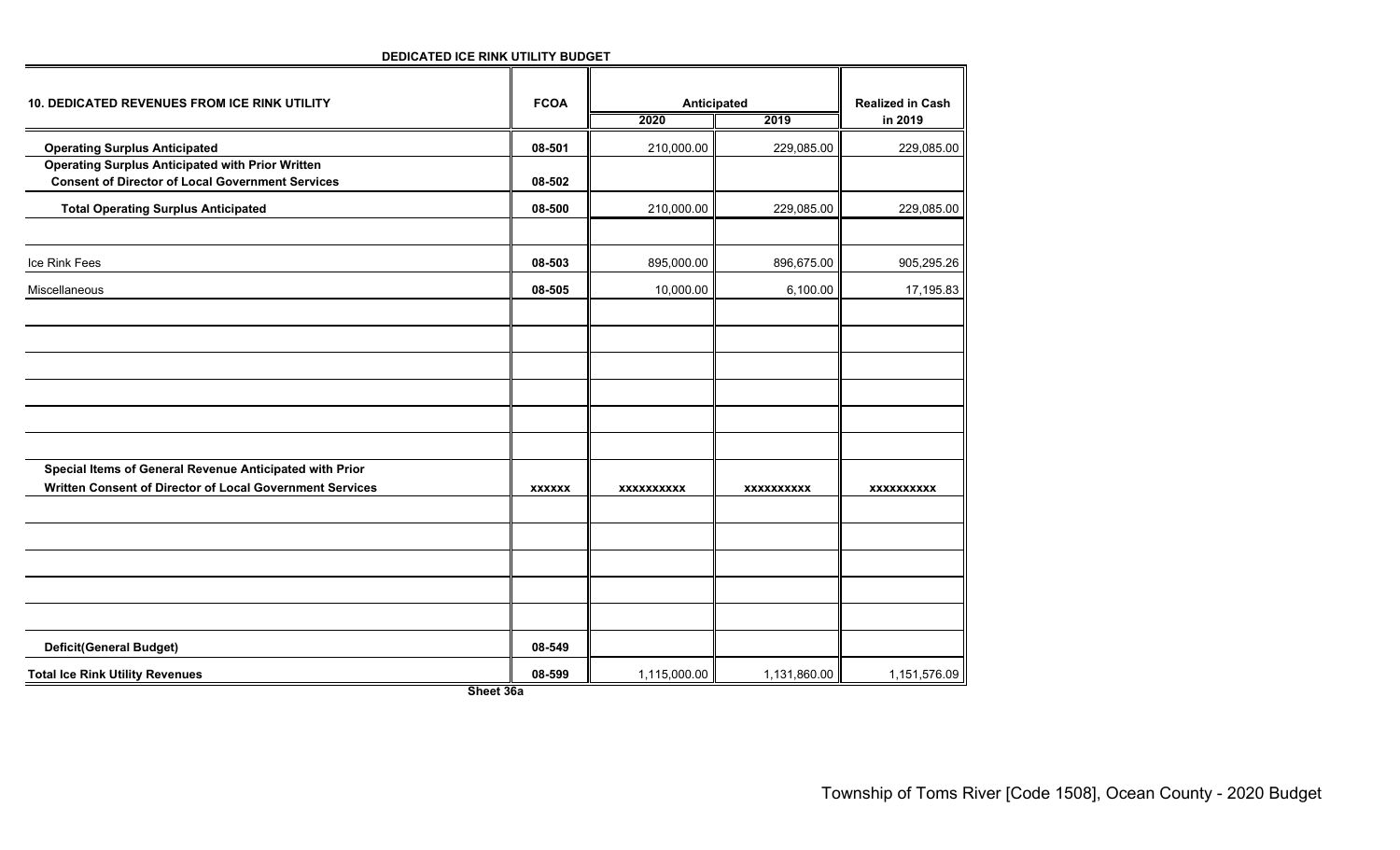|                                                |               |                   | Appropriated      |                   | <b>Expended 2019</b> |                   |                   |
|------------------------------------------------|---------------|-------------------|-------------------|-------------------|----------------------|-------------------|-------------------|
|                                                |               |                   |                   | for 2019 by       | Total for 2019       |                   |                   |
| <b>11. APPROPRIATIONS FOR ICE RINK UTILITY</b> | <b>FCOA</b>   |                   |                   | <b>Emergency</b>  | As Modified By       | Paid or           | <b>Reserved</b>   |
|                                                |               | for 2020          | for 2019          | Appropriation     | <b>All Transfers</b> | Charged           |                   |
| Operating:                                     | <b>XXXXXX</b> | <b>XXXXXXXXXX</b> | XXXXXXXXXX        | <b>XXXXXXXXXX</b> | <b>XXXXXXXXXX</b>    | <b>XXXXXXXXXX</b> | xxxxxxxxxx        |
| Salaries & Wages                               | 55-501        | 469,150.00        | 505,010.00        |                   | 495,210.00           | 431,590.84        | 8,619.16          |
| Other Expenses                                 | 55-502        | 606,850.00        | 587,850.00        |                   | 603,250.00           | 496,039.09        | 36,710.91         |
|                                                |               |                   |                   |                   |                      |                   |                   |
|                                                |               |                   |                   |                   |                      |                   |                   |
| <b>Capital Improvements:</b>                   | <b>XXXXXX</b> | <b>XXXXXXXXXX</b> | <b>XXXXXXXXXX</b> | <b>XXXXXXXXXX</b> | <b>XXXXXXXXXX</b>    | <b>XXXXXXXXXX</b> | <b>XXXXXXXXXX</b> |
| Down Payments on Improvements                  | 55-510        |                   |                   |                   |                      |                   |                   |
| Capital Improvement Fund                       | 55-511        |                   |                   | <b>XXXXXXXXXX</b> |                      |                   |                   |
| Capital Outlay                                 | 55-512        |                   |                   |                   |                      |                   |                   |
|                                                |               |                   |                   |                   |                      |                   |                   |
| <b>Debt Service</b>                            | <b>XXXXXX</b> | <b>XXXXXXXXXX</b> | <b>XXXXXXXXXX</b> | <b>XXXXXXXXXX</b> | <b>XXXXXXXXXX</b>    | <b>XXXXXXXXXX</b> | XXXXXXXXXX        |
| Payment of Bond Principal                      | 55-520        |                   |                   |                   |                      |                   | <b>XXXXXXXXXX</b> |
| Payment of Bond Anticipation Notes and         |               |                   |                   |                   |                      |                   |                   |
| <b>Capital Notes</b>                           | 55-521        |                   |                   |                   |                      |                   | <b>XXXXXXXXXX</b> |
| Interest on Bonds                              | 55-522        |                   |                   |                   |                      |                   | XXXXXXXXXX        |
| Interest on Notes                              | 55-523        |                   |                   |                   |                      |                   | <b>XXXXXXXXXX</b> |
|                                                |               |                   |                   |                   |                      |                   | <b>XXXXXXXXXX</b> |

# **DEDICATED ICE RINK UTILITY BUDGET - (CONTINUED)**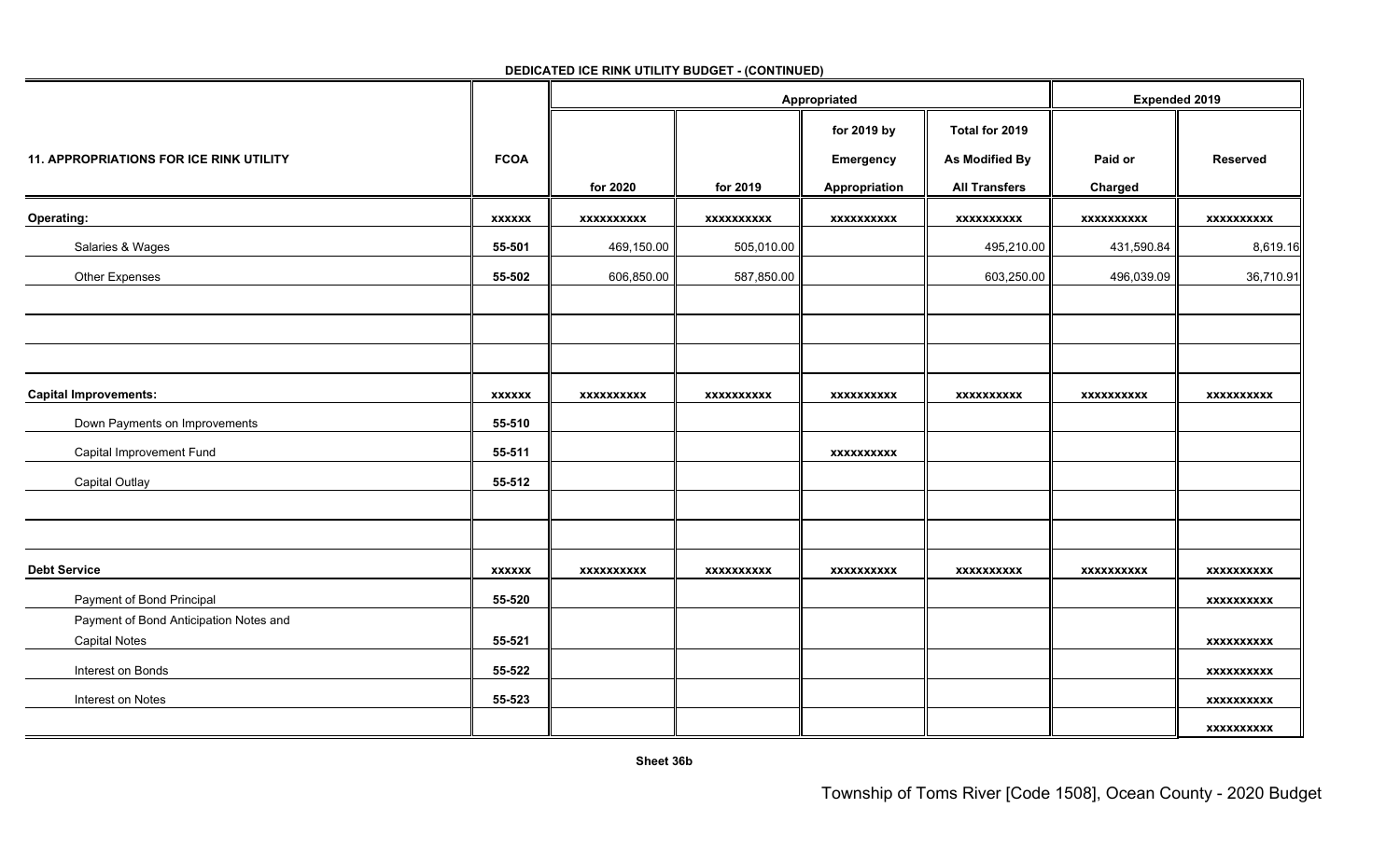|                                                     |               |                   | Appropriated      |                   | <b>Expended 2019</b>  |                   |                   |
|-----------------------------------------------------|---------------|-------------------|-------------------|-------------------|-----------------------|-------------------|-------------------|
|                                                     |               |                   |                   | for 2019 by       | Total for 2019        |                   |                   |
| <b>11. APPROPRIATIONS FOR ICE RINK UTILITY</b>      | <b>FCOA</b>   |                   |                   | Emergency         | <b>As Modified By</b> | Paid or           | <b>Reserved</b>   |
|                                                     |               | for 2020          | for 2019          | Appropriation     | <b>All Transfers</b>  | Charged           |                   |
| <b>Deferred Charges and Statutory Expenditures:</b> | <b>XXXXXX</b> | <b>XXXXXXXXXX</b> | <b>XXXXXXXXXX</b> | <b>XXXXXXXXXX</b> | <b>XXXXXXXXXX</b>     | <b>XXXXXXXXXX</b> | <b>XXXXXXXXXX</b> |
| <b>DEFERRED CHARGES:</b>                            | <b>XXXXXX</b> | XXXXXXXXXX        | <b>XXXXXXXXXX</b> | <b>XXXXXXXXXX</b> | <b>XXXXXXXXXX</b>     | <b>XXXXXXXXXX</b> | <b>XXXXXXXXXX</b> |
| <b>Emergency Authorizations</b>                     | 55-530        |                   |                   | <b>XXXXXXXXXX</b> |                       |                   | <b>XXXXXXXXXX</b> |
|                                                     |               |                   |                   | <b>XXXXXXXXXX</b> |                       |                   | <b>XXXXXXXXXX</b> |
|                                                     |               |                   |                   | <b>XXXXXXXXXX</b> |                       |                   | <b>XXXXXXXXXX</b> |
|                                                     |               |                   |                   | <b>XXXXXXXXXX</b> |                       |                   | <b>XXXXXXXXXX</b> |
|                                                     |               |                   |                   | <b>XXXXXXXXXX</b> |                       |                   | <b>XXXXXXXXXX</b> |
| <b>STATUTORY EXPENDITURES:</b>                      | <b>XXXXXX</b> | <b>XXXXXXXXXX</b> | <b>XXXXXXXXXX</b> | <b>XXXXXXXXXX</b> | XXXXXXXXXX            | <b>XXXXXXXXXX</b> | <b>XXXXXXXXXX</b> |
| Contribution to:                                    |               |                   |                   |                   |                       |                   |                   |
| Public Employees' Retirement System                 | 55-540        |                   |                   |                   |                       |                   |                   |
| Social Security System (O.A.S.I.)                   | 55-541        | 39,000.00         | 39,000.00         |                   | 33,400.00             | 32,359.57         | 1,040.43          |
| Unemployment Compensation Insurance                 |               |                   |                   |                   |                       |                   |                   |
| (N.J.S.A. 43:21-3 et. seq.)                         | 55-542        |                   |                   |                   |                       |                   |                   |
|                                                     |               |                   |                   |                   |                       |                   |                   |
|                                                     |               |                   |                   |                   |                       |                   |                   |
|                                                     |               |                   |                   |                   |                       |                   |                   |
| <b>Judgments</b>                                    | 55-531        |                   |                   |                   |                       |                   |                   |
| Deficits in Operation in Prior Years                | 55-532        |                   |                   | <b>XXXXXXXXXX</b> |                       |                   | <b>XXXXXXXXXX</b> |
| <b>Surplus(General Budget)</b>                      | 55-545        |                   |                   | <b>XXXXXXXXXX</b> |                       |                   | <b>XXXXXXXXXX</b> |
| <b>Total Ice Rink Utility Appropriations</b>        | 55-599        | 1,115,000.00      | 1,131,860.00      | $\blacksquare$    | 1,131,860.00          | 959,989.50        | 46,370.50         |

# **DEDICATED ICE RINK UTILITY BUDGET - (CONTINUED)**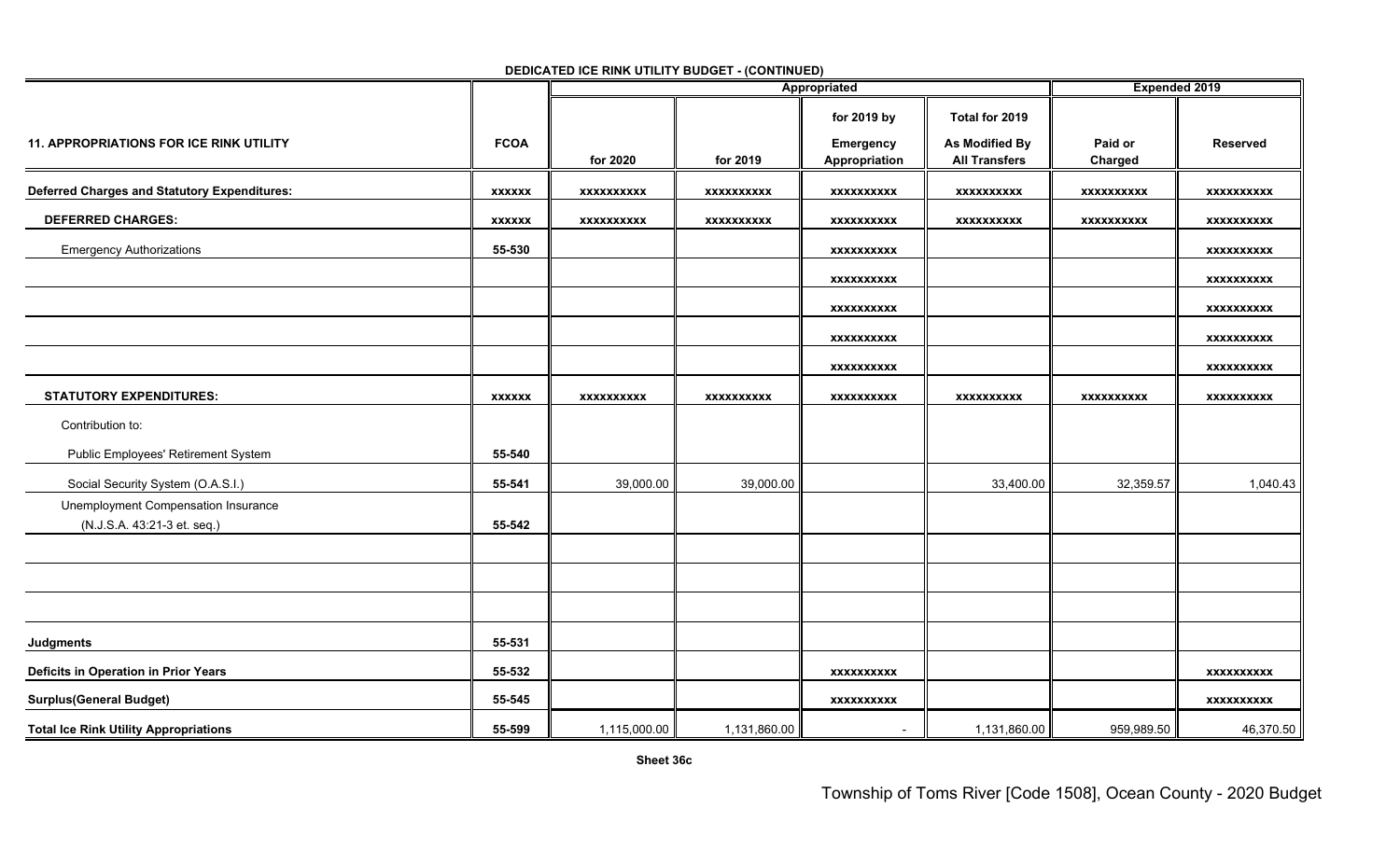#### **DEDICATED ASSESSMENT BUDGET**

|                                           |             | Anticipated  | <b>Realized in Cash</b> |                        |
|-------------------------------------------|-------------|--------------|-------------------------|------------------------|
| 14. DEDICATED REVENUES FROM               | <b>FCOA</b> | 2020         | 2019                    | 2019                   |
| <b>Assessment Cash</b>                    | 51-101      |              |                         |                        |
|                                           |             |              |                         |                        |
| Deficit (General Budget)                  | 51-885      |              |                         |                        |
| <b>Total Assessment Revenues</b>          | 51-899      |              |                         |                        |
|                                           |             | Appropriated |                         | <b>Expended 2019</b>   |
| 15. APPROPRIATIONS FOR ASSESSMENT DEBT    |             | 2020         | 2019                    | <b>Paid or Charged</b> |
| <b>Payment of Bond Principal</b>          | 51-920      |              |                         |                        |
| <b>Payment of Bond Anticipation Notes</b> | 51-925      |              |                         |                        |
| <b>Total Assessment Appropriations</b>    | 51-999      |              |                         |                        |

### **DEDICATED WATER UTILITY ASSESSMENT BUDGET**

|                                                      |             | Anticipated | <b>Realized in Cash</b> |                 |  |
|------------------------------------------------------|-------------|-------------|-------------------------|-----------------|--|
| <b>DEDICATED REVENUES FROM</b><br>ll14.              | <b>FCOA</b> | 2020        | 2019                    | 2019            |  |
| <b>Assessment Cash</b>                               | 52-101      |             |                         |                 |  |
|                                                      |             |             |                         |                 |  |
| Deficit Water Utility Budget                         | 52-885      |             |                         |                 |  |
| <b>Total Water Utility Assessment Revenues</b>       | 52-899      |             |                         |                 |  |
|                                                      |             |             | Appropriated            |                 |  |
| 15. APPROPRIATIONS FOR ASSESSMENT DEBT               | <b>FCOA</b> | 2020        | 2019                    | Paid or Charged |  |
| <b>IPayment of Bond Principal</b>                    | 52-920      |             |                         |                 |  |
| Payment of Bond Anticipation Notes                   | 52-925      |             |                         |                 |  |
| <b>Total Water Utility Assessment Appropriations</b> | 52-999      |             |                         |                 |  |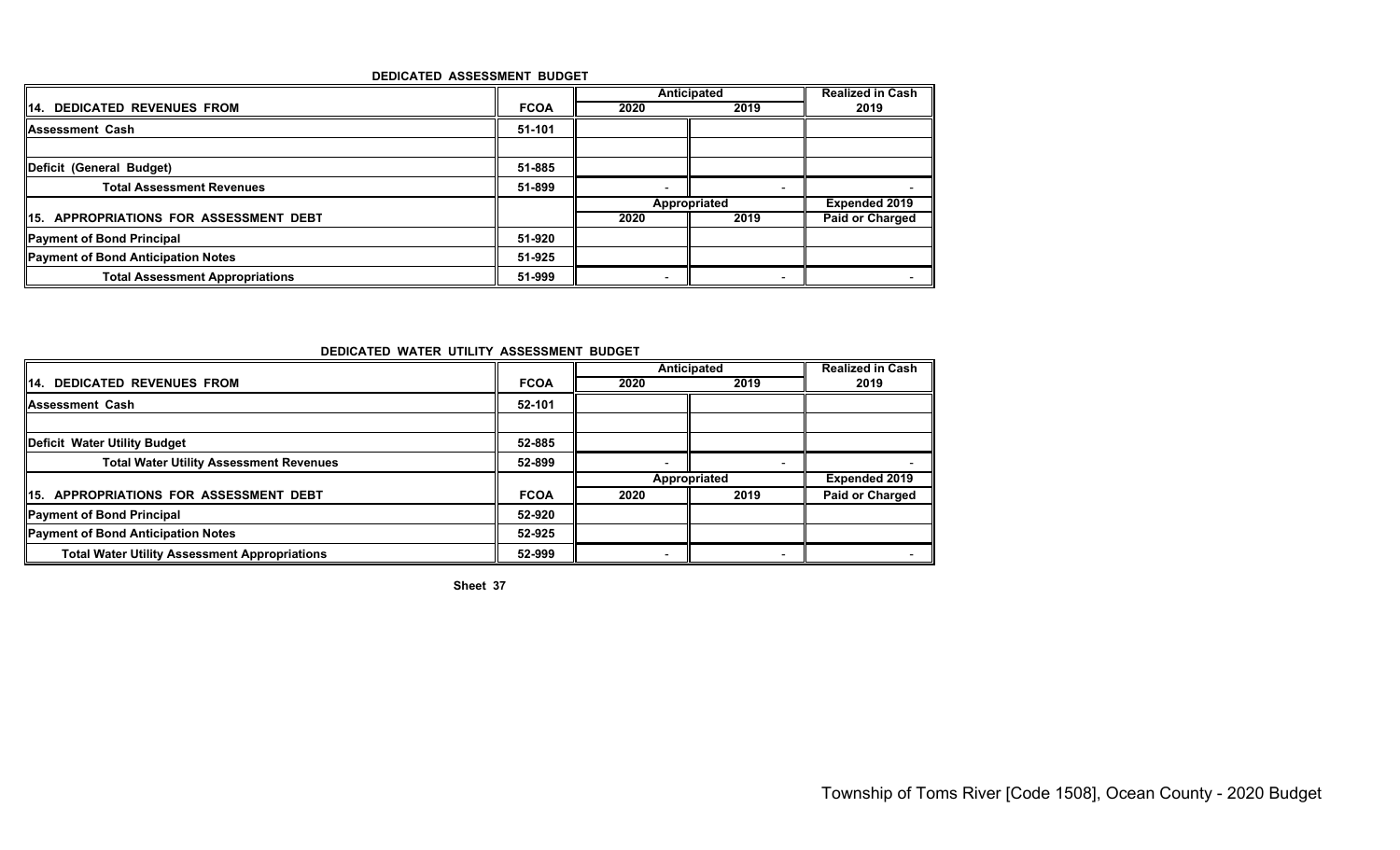| <b>DEDICATED ASSESSMENT BUDGET</b>         |             | <b>SEWER</b> | <b>UTILITY</b> |                          |
|--------------------------------------------|-------------|--------------|----------------|--------------------------|
| <b>I14. DEDICATED REVENUE FROM</b>         | <b>FCOA</b> | 2020         | 2019           | Realized In Cash<br>2019 |
| <b>IAssessment Cash</b>                    | 53-101      |              |                |                          |
| Deficit (                                  | 53-885      |              |                |                          |
| <b>Total</b><br><b>Assessment Revenues</b> | 53-899      |              |                |                          |
|                                            |             |              |                | <b>Expended 2019</b>     |
| l15. APPROPRIATIONS FOR ASSESSMENT DEBT    | <b>FCOA</b> | 2020         | 2019           | <b>Paid or Charged</b>   |
| Payment of Bond Principal                  | 53-920      |              |                |                          |
| Payment of Bond Anticipation Notes         | 53-925      |              |                |                          |
| <b>Utility</b><br><b>Total</b>             |             |              |                |                          |
| <b>Assessment Appropriations</b>           | 53-999      |              |                |                          |

**Dedication by Rider- (N.J.S. 40a:4-39) The dedicated revenues anticipated during the year 2020 from Animal Control;, State or Federal Aid for Maintenance of Libraries, Bequest, Escheat; Federal Grant; Construction Code Fees Due Hackensak Meadowlands Development Commission; Outside Employment of Off-Duty Municipal Police Officers; Unemployment Compensation Insurance; Reimbursement of Sale of Gasoline to State Automobiles; State Training Fees - Uniform Construction Code Act: Older Americans Act - Program Contributions; Municipal Alliance on Alcoholism and Drug Abuse - Program Income;**

Disposal of Forfeited Property, Parking Offense Adjudication Act, Potentially Vicious Dog Act, Recreation Trust, Municipal Alliance of Alcohol and Drug Abuse Donations, Developer's Escrow Fund, Veterans Comm. Donations, Public Defender, Historical Preservation Comm., Developers Fees, Network Program Special Events, Open Space Trust Fund, Volunteerism Publicity Campaign, Pedestrian Safety Fund, Youth Services for those "at risk", Storm Recovery, Garden Club/Parks/Rec/Public Land Donations, Recreation Trust Fund, Environmental Leaming Ctr. Donations, Camp Discovery Donations, Animal Shelter Donations.St. Opening Trust, Housing & Community Development, Police Equipment Donation Joint Ins Fund, Accumulated Absences, Community Emergency Response Team, Toms River Reg. School Commodity, Toms River Board of Fire Commissioners, Memorial Donations and 250 Anniversary Donations, Developers Escrow Fees, Developers Contribution Special Recreation, Animal Shelter, Special Recreation Trust Donations

**are hereby anticipated as revenue and are hereby appropriated for the purposes to which said revenue is dedicated by statute or other legal requirement.**

*(Insert additional appropriate titles in space a bove when applicable, if resolution for rider has been approve d by the Director)*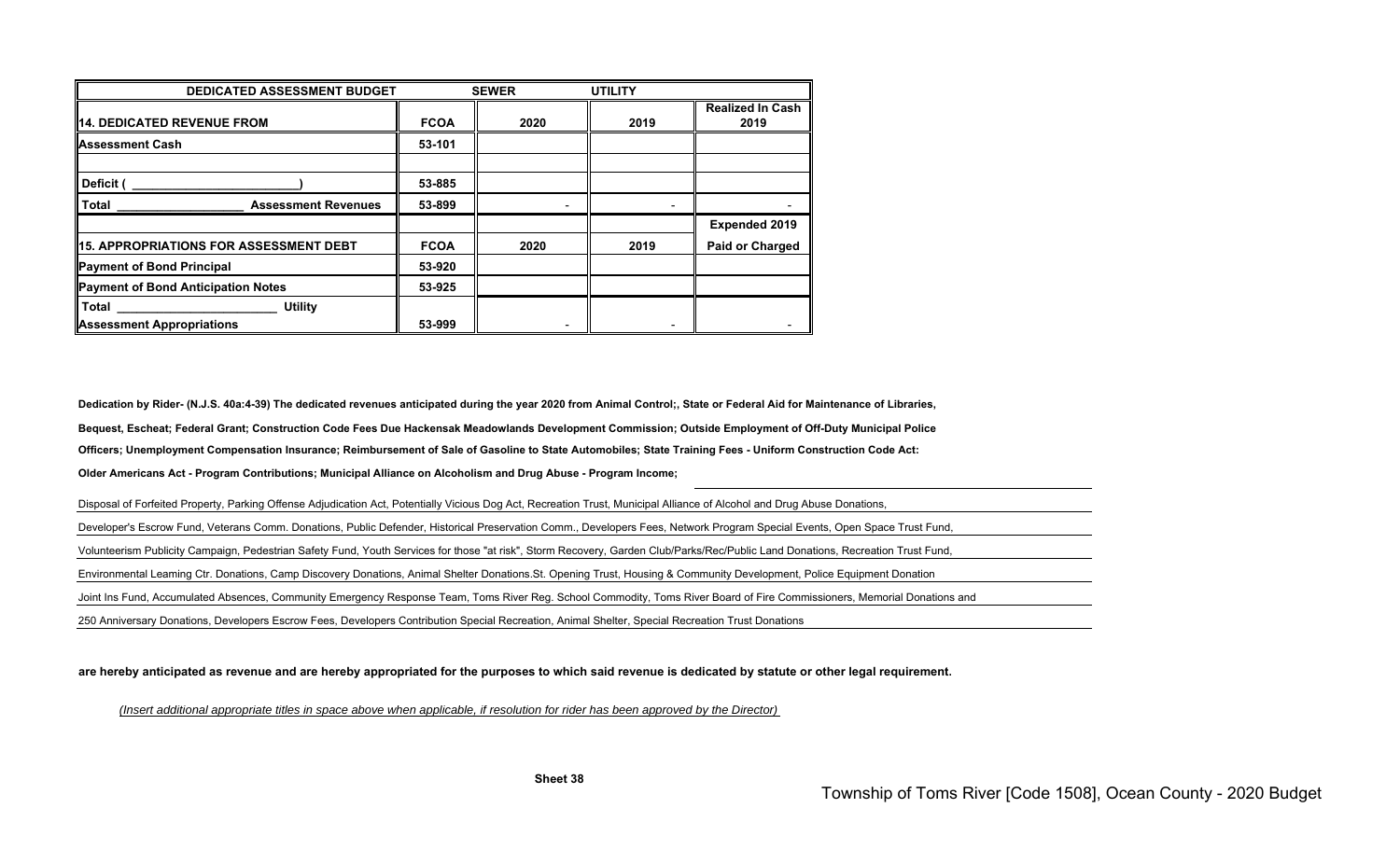## **APPENDIX TO BUDGET STATEMENT**

## **CURRENT FUND BALANCE SHEET - DECEMBER 31, 2019**

| <b>ASSETS</b>                                  |                  |                     |                                               |
|------------------------------------------------|------------------|---------------------|-----------------------------------------------|
| Cash and Investments                           | 1110100          | 55,318,373.38       | Surplus Balance, January 1st                  |
| Due from State of N.J.(c20,P.L. 1971)          | 1111000          | 12,270.41           | <b>ICURRENT REVENUE ON A CASH BASIS</b>       |
|                                                |                  |                     | <b>Current Taxes</b>                          |
| Federal and State Grants Receivable            | 1110200          |                     | *(Percentage collected: 2019 97.59, 2018 97.8 |
| Receivables with Offsetting Reserves:          | <b>XXXXXXXXX</b> | <b>XXXXXXXXXXXX</b> | <b>Delinguent Taxes</b>                       |
| <b>Taxes Receivable</b>                        | 1110300          | 5,544,751.12        | <b>Other Revenues and Additions to Income</b> |
| <b>Tax Title Liens Receivable</b>              | 1110400          | 363,490.58          | <b>Total Funds</b>                            |
| Property Acquired by Tax Title Lien            |                  |                     | EXPENDITURES AND TAX REQUIREMENTS:            |
| Liquidation                                    | 1110500          | 3,725,230.00        | <b>Municipal Appropriations</b>               |
| <b>Other Receivables</b>                       | 1110600          | 4,289,293.36        | School Taxes (Including Local and             |
| Deferred Charges Required to be in 2020 Budget | 1110700          |                     | County Taxes (Including Added Ta              |
| Deferred Charges Required to be in Budgets     |                  |                     |                                               |
| Subsequent to 2020                             | 1110800          |                     | <b>Special District Taxes</b>                 |
| <b>Total Assets</b>                            | 1110900          | 69,253,408.85       | Other Expenditures and Deductior              |
| LIABILITIES. RESERVES AND SURPLUS              |                  |                     | <b>Total Expenditures and Tax Requi</b>       |

| ERSEITEV: INEVERTEV ARD VOIN EVV               |         | <b>10tal Exportantal 00 drive Fax FlogalionTorito</b><br><b>LVIIIV</b> |                                                  |         |  |
|------------------------------------------------|---------|------------------------------------------------------------------------|--------------------------------------------------|---------|--|
| *Cash Liabilities                              | 2110100 | 31,670,927.71                                                          | Less: Expenditures to be Raised by Future Taxes  | 2311200 |  |
| Reserves for Receivables                       | 2110200 | 9,705,305.37                                                           | Total Adjusted Expenditures and Tax Requirements | 2311300 |  |
| Surplus                                        | 2110300 | 27,877,175.77                                                          | <b>I</b> Surplus Balance - December 31st         | 2311400 |  |
|                                                |         |                                                                        | *Nearest even percentage may be used             |         |  |
| <b>Total Liabilities, Reserves and Surplus</b> |         | 69,253,408.85                                                          |                                                  |         |  |

| School Tax Levy Unpaid     | 2220110 | 37,979,247.40 |
|----------------------------|---------|---------------|
| Less School Tax Deferred   | 2220200 | 33,448,809.09 |
| *Balance Included in Above |         |               |
| "Cash Liabilities"         | 2220300 | 4,530,438.31  |

| (Important: This appendix must be included in advertisement of budget.) |  |
|-------------------------------------------------------------------------|--|
|                                                                         |  |

| <b>ASSETS</b>                                  |                 |                     |                                                  |         | <b>YEAR 2019</b> | <b>YEAR 2018</b>  |
|------------------------------------------------|-----------------|---------------------|--------------------------------------------------|---------|------------------|-------------------|
| Cash and Investments                           | 1110100         | 55,318,373.38       | Surplus Balance, January 1st                     | 2310100 | 30,853,378.60    | 32,322,480.79     |
| Due from State of N.J.(c20, P.L. 1971)         | 1111000         | 12,270.41           | <b>ICURRENT REVENUE ON A CASH BASIS</b>          |         |                  |                   |
|                                                |                 |                     | <b>Current Taxes</b>                             |         |                  |                   |
| Federal and State Grants Receivable            | 1110200         |                     | *(Percentage collected: 2019 97.59, 2018 97.80%) | 2310200 | 302,922,498.61   | 299,604,169.30    |
| Receivables with Offsetting Reserves:          | <b>XXXXXXXX</b> | <b>XXXXXXXXXXXX</b> | Delinquent Taxes                                 | 2310300 | 5,311,967.72     | 5,250,674.78      |
| <b>Taxes Receivable</b>                        | 1110300         | 5,544,751.12        | <b>Other Revenues and Additions to Income</b>    | 2310400 | 38,772,822.27    | 32,831,482.20     |
| Tax Title Liens Receivable                     | 1110400         | 363,490.58          | <b>Total Funds</b>                               | 2310500 | 377,860,667.20   | 370,008,807.07    |
| Property Acquired by Tax Title Lien            |                 |                     | EXPENDITURES AND TAX REQUIREMENTS:               |         |                  |                   |
| Liquidation                                    | 1110500         | 3,725,230.00        | <b>Municipal Appropriations</b>                  | 2310600 | 120,525,004.50   | 114,567,721.15    |
| <b>Other Receivables</b>                       | 1110600         | 4,289,293.36        | School Taxes (Including Local and Regional)      | 2310700 | 150,899,346.00   | 148,007,789.00    |
| Deferred Charges Required to be in 2020 Budget | 1110700         |                     | County Taxes (Including Added Tax Amounts)       | 2310800 | 64,845,472.23    | 63,983,364.39     |
| Deferred Charges Required to be in Budgets     |                 |                     |                                                  |         |                  |                   |
| Subsequent to 2020                             | 1110800         |                     | <b>Special District Taxes</b>                    | 2310900 | 8,572,193.35     | 8,762,538.33      |
| <b>Total Assets</b>                            | 1110900         | 69,253,408.85       | Other Expenditures and Deductions from Income    | 2311000 | 5,141,475.35     | 3,834,015.60      |
| <b>LIABILITIES, RESERVES AND SURPLUS</b>       |                 |                     | <b>Total Expenditures and Tax Requirements</b>   | 2311100 | 349,983,491.43   | 339, 155, 428. 47 |
| *Cash Liabilities                              | 2110100         | 31,670,927.71       | Less: Expenditures to be Raised by Future Taxes  | 2311200 |                  |                   |
| Reserves for Receivables                       | 2110200         | 9,705,305.37        | Total Adjusted Expenditures and Tax Requirements | 2311300 | 349,983,491.43   | 339, 155, 428. 47 |
| Surplus                                        | 2110300         | 27,877,175.77       | Surplus Balance - December 31st                  | 2311400 | 27,877,175.77    | 30,853,378.60     |
|                                                |                 |                     |                                                  |         |                  |                   |

**COMPARATIVE STATEMENT OF CURRENT FUND OPERATIONS AND CHANGE IN CURRENT SURPLUS** 

Proposed Use of Current Fund Surplus in 2020 Budget

| School Tax Levy Unpaid     | 2220110 | 37,979,247.40 | Surplus Balance December 31, 2019          | 2311500 | 27,877,175.77 |
|----------------------------|---------|---------------|--------------------------------------------|---------|---------------|
| Less School Tax Deferred   | 2220200 | 33,448,809.09 | Current Surplus Anticipated in 2020 Budget | 2311600 | 17,500,000.00 |
| *Balance Included in Above |         |               |                                            |         |               |
| "Cash Liabilities"         | 2220300 | 4,530,438.31  | Surplus Balance Remaining                  | 2311700 | 10,377,175.77 |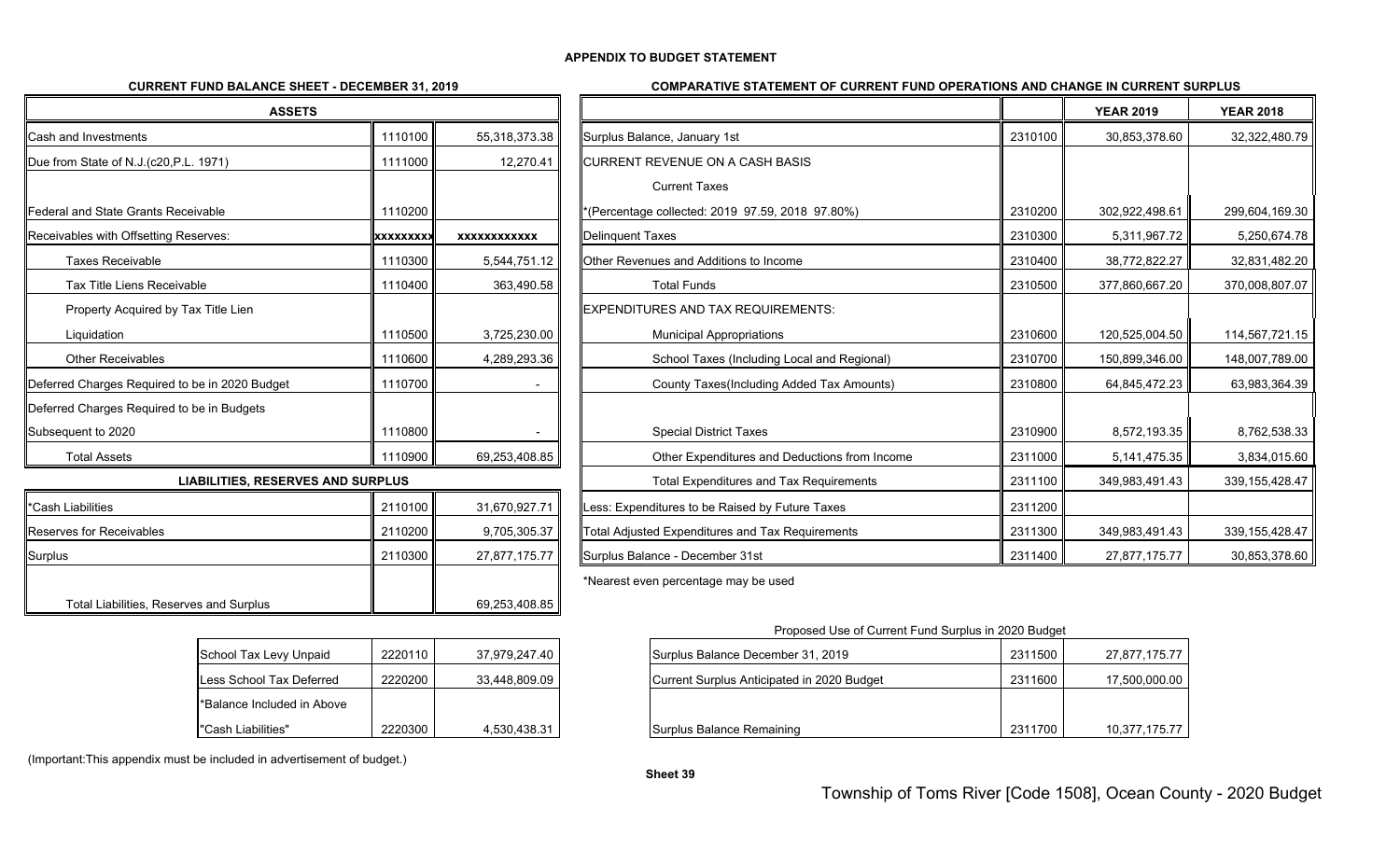|                                                                                                                                                                                                                                                                                                                                                                                                                                                                                                                                                                                                                             | 2020                                                                                                                                                                         |  |  |  |  |  |  |
|-----------------------------------------------------------------------------------------------------------------------------------------------------------------------------------------------------------------------------------------------------------------------------------------------------------------------------------------------------------------------------------------------------------------------------------------------------------------------------------------------------------------------------------------------------------------------------------------------------------------------------|------------------------------------------------------------------------------------------------------------------------------------------------------------------------------|--|--|--|--|--|--|
| CAPITAL BUDGET AND CAPITAL IMPROVEMENT PROGRAM<br>This section is included with the Annual Budget pursuant to N.J.S.C. 5:30-4. It does not in itself confer any authorization to raise or expend<br>funds. Rather it is a document used as part of the local unit's planning and management program. Specific authorization to expend funds for purposes<br>described in this section must be granted elsewhere, by a separate bond ordinance, by inclusion of a line item in the Capital Improvement Section of this<br>budget, by an ordinance taking the money from the Capital Improvement Fund, or other lawful means. |                                                                                                                                                                              |  |  |  |  |  |  |
| <b>CAPITAL BUDGET</b>                                                                                                                                                                                                                                                                                                                                                                                                                                                                                                                                                                                                       | - A plan for all capital expenditures for the current fiscal year.<br>If no Capital Budget is included, check the reason why:                                                |  |  |  |  |  |  |
|                                                                                                                                                                                                                                                                                                                                                                                                                                                                                                                                                                                                                             | Total capital expenditures this year do not exceed \$25,000, including appropriations for Capital Improvement Fund,<br>Capital Line Items and Down Payments on Improvements. |  |  |  |  |  |  |
|                                                                                                                                                                                                                                                                                                                                                                                                                                                                                                                                                                                                                             | No bond ordinances are planned this year.                                                                                                                                    |  |  |  |  |  |  |
| <b>CAPITAL IMPROVEMENT PROGRAM</b>                                                                                                                                                                                                                                                                                                                                                                                                                                                                                                                                                                                          | - A multi-year list of planned capital projects, including the current year.<br>Check appropriate box for number of years covered, including current year:                   |  |  |  |  |  |  |
|                                                                                                                                                                                                                                                                                                                                                                                                                                                                                                                                                                                                                             | 3 years. (Population under 10,000)                                                                                                                                           |  |  |  |  |  |  |
|                                                                                                                                                                                                                                                                                                                                                                                                                                                                                                                                                                                                                             | l X<br>6 years. (Over 10,000 and all county governments)                                                                                                                     |  |  |  |  |  |  |
|                                                                                                                                                                                                                                                                                                                                                                                                                                                                                                                                                                                                                             | years. (Exceeding minimum time period)                                                                                                                                       |  |  |  |  |  |  |
|                                                                                                                                                                                                                                                                                                                                                                                                                                                                                                                                                                                                                             | Check if municipality is under 10,000, has not expended more than \$25,000 annually for capital purposes in immediately<br>previous three years, and is not adopting CIP.    |  |  |  |  |  |  |

**C-1**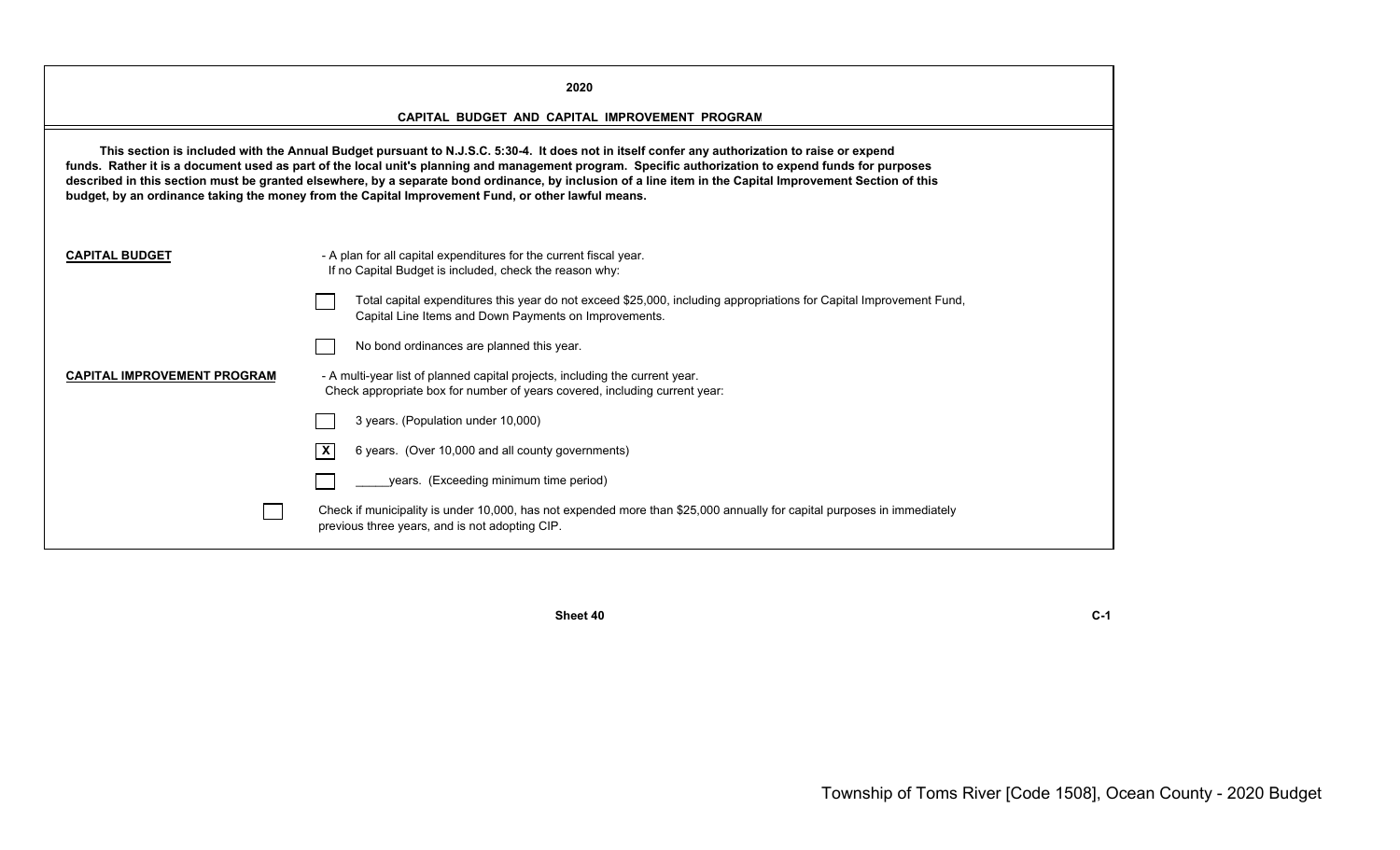### **NARRATIVE FOR CAPITAL IMPROVEMENT PROGRAM**

The following pages itemize and summarize the Township of Toms River Capital Improvement Program for the next 5 years based on the best information available. The Capital Improvement Program is designed to be flexible in order to respond to unforeseen circumstances that arise so the following pages should be viewed as a planning document which is subject to change.

The highest priority has been placed on the replacement of old infrastructure including but not limited to street/roads, drainage facilities, bulkheads and other township facilities. It is critical to address the ongoing maintenance and repair of aging infrastructure to assure that the facilities remain operational. Funding has also been allocated for replacement of aging equipment under the township's overall equipment replacement program. The Township is currently concentrating on replacement of facilities and infrastructure that was damaged as a result of Super Storm Sandy. A majority of those projects have been completed with more slated for completion in 2020.

**Sheet 40a**

**a** C-2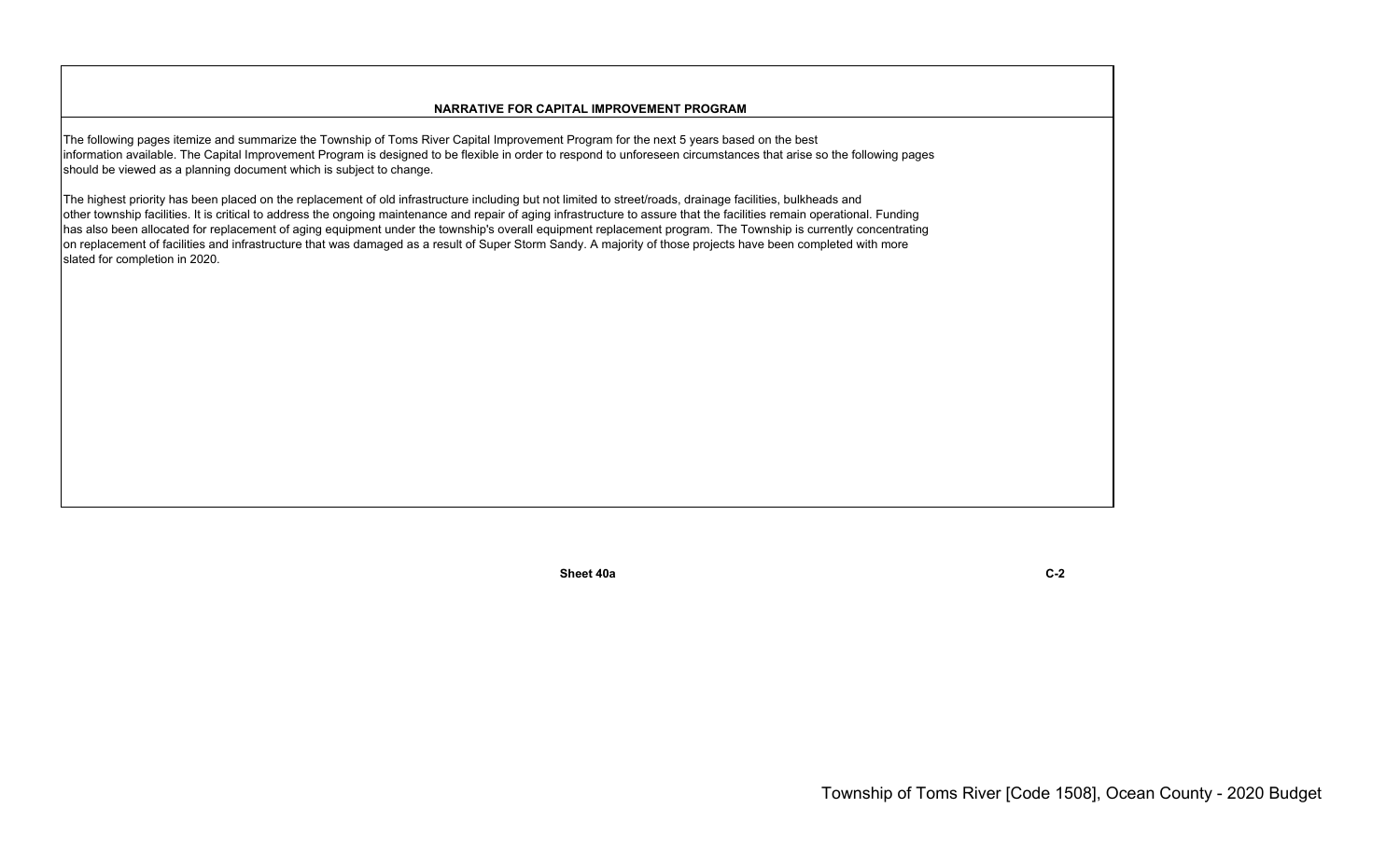# **CAPITAL BUDGET (Current Year Action)**

|                                                    |                                 |                                                 |                                                    |                   |                                                             |                                 | <b>Local Unit</b>                                | Township of Toms River          |                                                   |
|----------------------------------------------------|---------------------------------|-------------------------------------------------|----------------------------------------------------|-------------------|-------------------------------------------------------------|---------------------------------|--------------------------------------------------|---------------------------------|---------------------------------------------------|
| $\mathbf{1}$                                       | $\mathbf{2}$                    | 3                                               | 4<br><b>AMOUNTS</b>                                |                   |                                                             |                                 | PLANNED FUNDING SERVICES FOR CURRENT YEAR - 2020 |                                 | 6<br>TO BE                                        |
| <b>PROJECT TITLE</b>                               | <b>PROJECT</b><br><b>NUMBER</b> | <b>ESTIMATED</b><br><b>TOTAL</b><br><b>COST</b> | <b>RESERVED</b><br><b>IN PRIOR</b><br><b>YEARS</b> | 5a<br>2020 Budget | <b>5b</b><br>Capital Im-<br>Appropriations   provement Fund | 5c<br>Capital<br><b>Surplus</b> | 5d<br><b>Grants in Aid</b><br>and Other Funds    | 5e<br><b>Debt</b><br>Authorized | <b>FUNDED IN</b><br><b>FUTURE</b><br><b>YEARS</b> |
| Paving/Elevation/Drainage Projects - Township Wide | 2020-1                          | 24,650,000.00                                   |                                                    |                   | 232,500.00                                                  |                                 |                                                  | 4,417,500.00                    | 20,000,000.00                                     |
| Purchase & Replacement of Equipment                | 2020-2                          | 20,507,300.00                                   |                                                    |                   | 150,365.00                                                  |                                 |                                                  | 2,856,935.00                    | 17,500,000.00                                     |
| Improvements to Township Facilities                | 2020-3                          | 18,989,000.00                                   |                                                    |                   | 199,450.00                                                  |                                 |                                                  | 3,789,550.00                    | 15,000,000.00                                     |
| Upgrade PD/Fire/EMS Radio Communication            | 2020-4                          | 15,000,000.00                                   |                                                    |                   | 750,000.00                                                  |                                 |                                                  | 14,250,000.00                   |                                                   |
|                                                    |                                 | $\overline{\phantom{a}}$                        |                                                    |                   |                                                             |                                 |                                                  |                                 |                                                   |
|                                                    |                                 | $\sim$                                          |                                                    |                   |                                                             |                                 |                                                  |                                 |                                                   |
|                                                    |                                 | $\sim$                                          |                                                    |                   |                                                             |                                 |                                                  |                                 |                                                   |
|                                                    |                                 | $\sim$                                          |                                                    |                   |                                                             |                                 |                                                  |                                 |                                                   |
|                                                    |                                 | $\sim$                                          |                                                    |                   |                                                             |                                 |                                                  |                                 |                                                   |
|                                                    |                                 | $\overline{\phantom{a}}$                        |                                                    |                   |                                                             |                                 |                                                  |                                 |                                                   |
|                                                    |                                 | $\sim$                                          |                                                    |                   |                                                             |                                 |                                                  |                                 |                                                   |
|                                                    |                                 | $\sim$                                          |                                                    |                   |                                                             |                                 |                                                  |                                 |                                                   |
|                                                    |                                 | $\sim$                                          |                                                    |                   |                                                             |                                 |                                                  |                                 |                                                   |
|                                                    |                                 | $\sim$                                          |                                                    |                   |                                                             |                                 |                                                  |                                 |                                                   |
|                                                    |                                 | $\blacksquare$                                  |                                                    |                   |                                                             |                                 |                                                  |                                 |                                                   |
|                                                    |                                 | $\sim$                                          |                                                    |                   |                                                             |                                 |                                                  |                                 |                                                   |
|                                                    |                                 | $\sim$                                          |                                                    |                   |                                                             |                                 |                                                  |                                 |                                                   |
|                                                    |                                 | $\sim$                                          |                                                    |                   |                                                             |                                 |                                                  |                                 |                                                   |
|                                                    |                                 | $\sim$                                          |                                                    |                   |                                                             |                                 |                                                  |                                 |                                                   |
|                                                    |                                 | $\overline{\phantom{a}}$                        |                                                    |                   |                                                             |                                 |                                                  |                                 |                                                   |
|                                                    |                                 | $\sim$                                          |                                                    |                   |                                                             |                                 |                                                  |                                 |                                                   |
|                                                    |                                 | $\sim$                                          |                                                    |                   |                                                             |                                 |                                                  |                                 |                                                   |
|                                                    |                                 |                                                 |                                                    |                   |                                                             |                                 |                                                  |                                 |                                                   |
| <b>TOTAL - ALL PROJECTS</b>                        | 33-199                          | 79,146,300.00                                   | $\sim$                                             | $\blacksquare$    | 1,332,315.00                                                | $\blacksquare$                  | $\blacksquare$                                   | 25,313,985.00                   | 52,500,000.00                                     |

**C-3**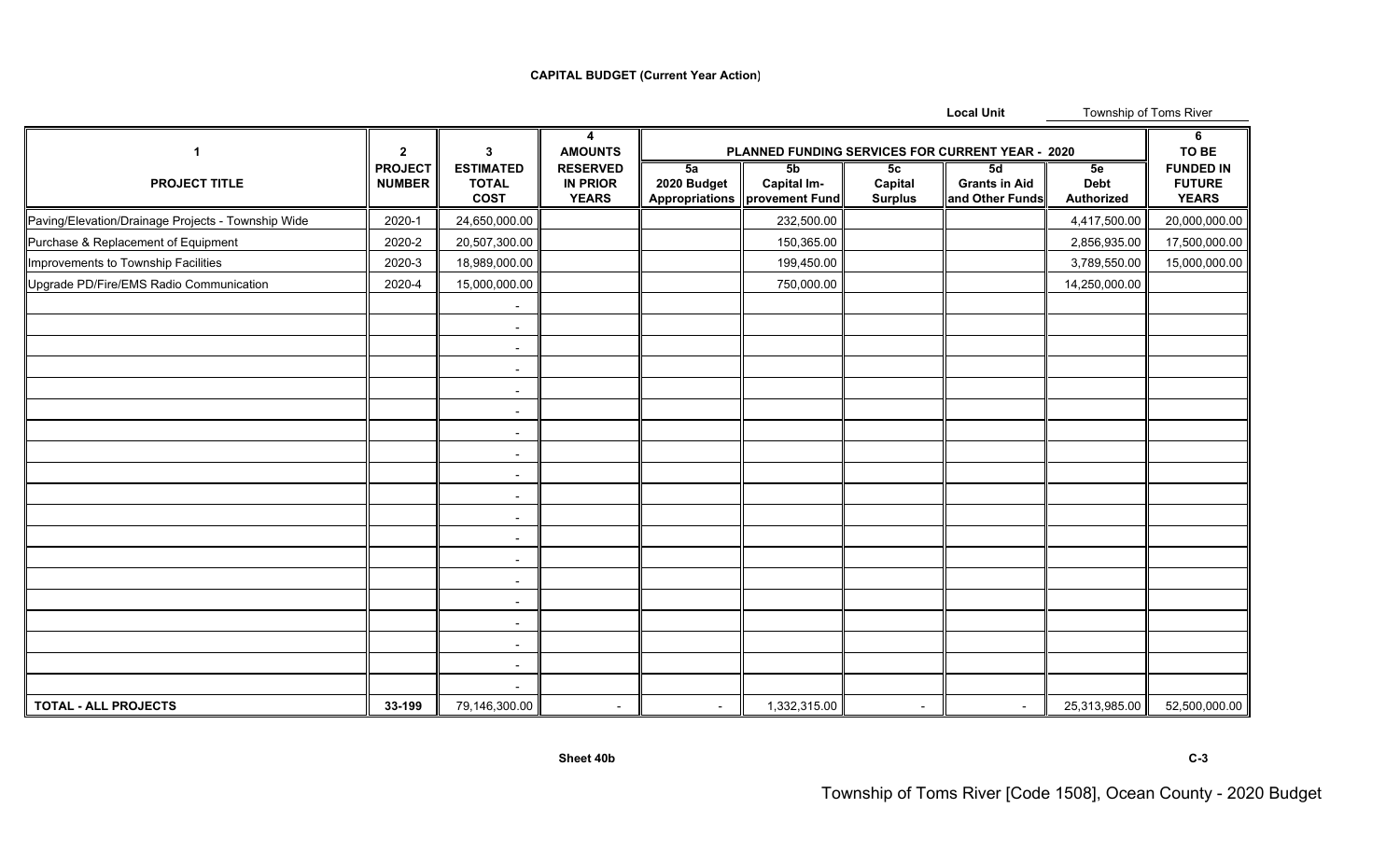## **6 YEAR CAPITAL PROGRAM 2020 - 2025 Anticipated Project Schedule and Funding Requirements**

| <b>Local Unit</b> |  |
|-------------------|--|
|-------------------|--|

**Township of Toms River**

| <b>PROJECT TITLE</b>                               | $\mathbf{2}$<br>PROJECT<br><b>NUMBER</b> | 3<br><b>ESTIMATED</b><br><b>TOTAL</b><br><b>COSTS</b> | Λ<br><b>ESTIMATED</b><br><b>COMPLETION</b><br><b>TIME</b> | 5a<br>2020    | 5 <sub>b</sub><br>2021 | 5 <sub>c</sub><br>2022 | 5d<br>2023    | 5e<br>2024    | 5f<br>2025    |
|----------------------------------------------------|------------------------------------------|-------------------------------------------------------|-----------------------------------------------------------|---------------|------------------------|------------------------|---------------|---------------|---------------|
| Paving/Elevation/Drainage Projects - Township Wide | 2020-1                                   | 24,650,000.00                                         |                                                           | 4,650,000.00  | 4,000,000.00           | 4,000,000.00           | 4,000,000.00  | 4,000,000.00  | 4,000,000.00  |
| Purchase & Replacement of Equipment                | 2020-2                                   | 20,507,300.00                                         |                                                           | 3,007,300.00  | 3,500,000.00           | 3,500,000.00           | 3,500,000.00  | 3,500,000.00  | 3,500,000.00  |
| Improvements to Township Facilities                | 2020-3                                   | 18,989,000.00                                         |                                                           | 3,989,000.00  | 3,000,000.00           | 3,000,000.00           | 3,000,000.00  | 3,000,000.00  | 3,000,000.00  |
| Upgrade PD/Fire/EMS Radio Communication            | 2020-4                                   | 15,000,000.00                                         |                                                           | 15,000,000.00 |                        |                        |               |               |               |
|                                                    |                                          |                                                       |                                                           |               |                        |                        |               |               |               |
|                                                    |                                          | $\sim$                                                |                                                           |               |                        |                        |               |               |               |
|                                                    |                                          | $\blacksquare$                                        |                                                           |               |                        |                        |               |               |               |
|                                                    |                                          | $\overline{\phantom{a}}$                              |                                                           |               |                        |                        |               |               |               |
|                                                    |                                          | $\blacksquare$                                        |                                                           |               |                        |                        |               |               |               |
|                                                    |                                          | $\blacksquare$                                        |                                                           |               |                        |                        |               |               |               |
|                                                    |                                          | $\overline{a}$                                        |                                                           |               |                        |                        |               |               |               |
|                                                    |                                          | $\blacksquare$                                        |                                                           |               |                        |                        |               |               |               |
|                                                    |                                          | $\sim$                                                |                                                           |               |                        |                        |               |               |               |
|                                                    |                                          | $\overline{\phantom{a}}$                              |                                                           |               |                        |                        |               |               |               |
|                                                    |                                          |                                                       |                                                           |               |                        |                        |               |               |               |
|                                                    |                                          | $\blacksquare$                                        |                                                           |               |                        |                        |               |               |               |
|                                                    |                                          | $\overline{\phantom{a}}$                              |                                                           |               |                        |                        |               |               |               |
|                                                    |                                          | $\sim$                                                |                                                           |               |                        |                        |               |               |               |
|                                                    |                                          | $\overline{\phantom{a}}$                              |                                                           |               |                        |                        |               |               |               |
|                                                    |                                          | $\overline{\phantom{a}}$                              |                                                           |               |                        |                        |               |               |               |
|                                                    |                                          | $\blacksquare$                                        |                                                           |               |                        |                        |               |               |               |
|                                                    |                                          | $\overline{\phantom{a}}$                              |                                                           |               |                        |                        |               |               |               |
|                                                    |                                          |                                                       |                                                           |               |                        |                        |               |               |               |
| <b>TOTAL - ALL PROJECTS</b>                        | 33-299                                   | 79,146,300.00                                         |                                                           | 26,646,300.00 | 10,500,000.00          | 10,500,000.00          | 10,500,000.00 | 10,500,000.00 | 10,500,000.00 |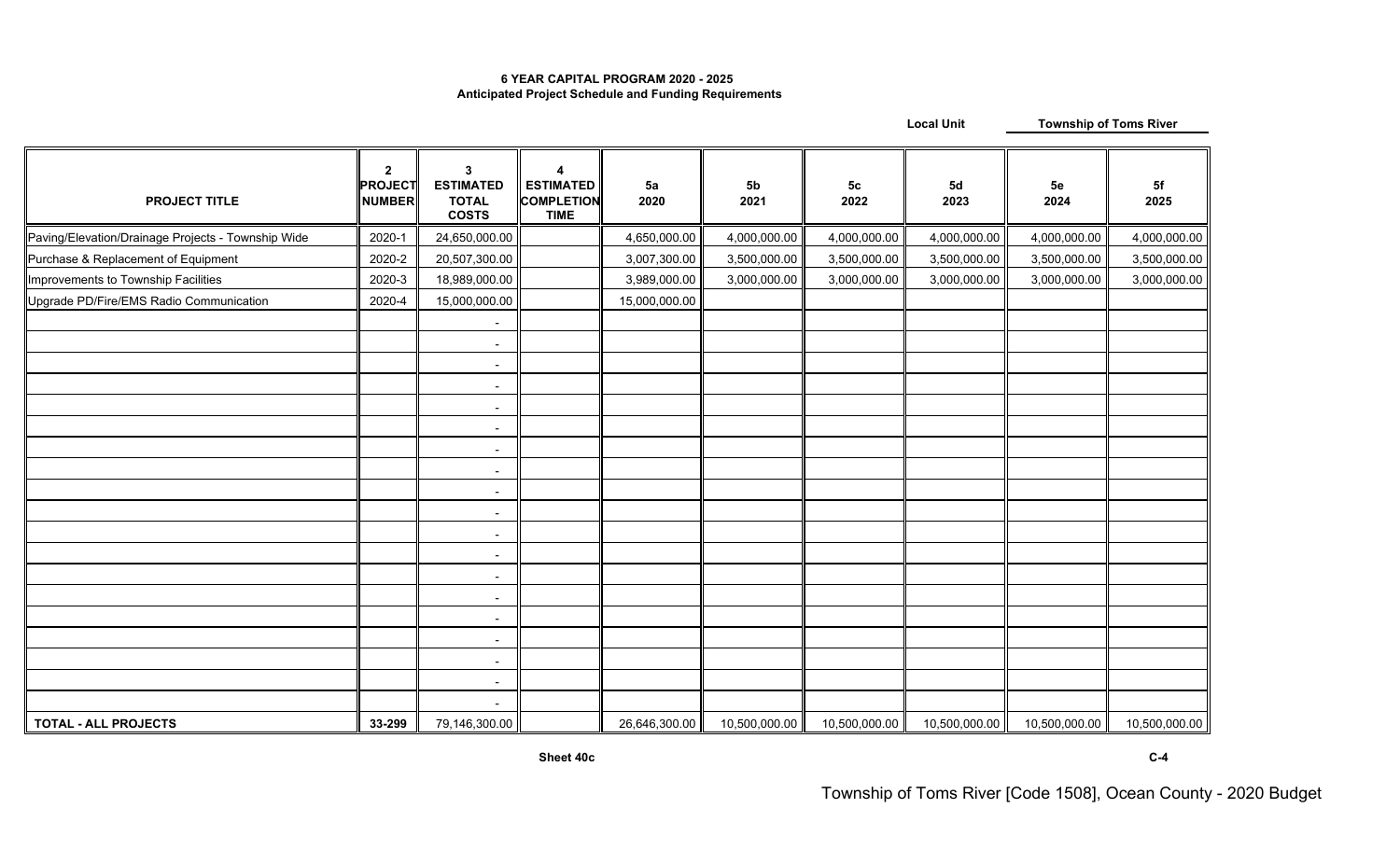### **6 YEAR CAPITAL PROGRAM 2020 - 2025 SUMMARY OF ANTICIPATED FUNDING SOURCES AND AMOUNT S**

**Local Unit Township of Toms River**

| -1                                                 | $\overline{\mathbf{2}}$               | <b>BUDGET APPROPRIATIONS</b>      |                                       | 4                                | 5                         | 6                                           | <b>BONDS AND NOTES</b> |                           |                          |                     |
|----------------------------------------------------|---------------------------------------|-----------------------------------|---------------------------------------|----------------------------------|---------------------------|---------------------------------------------|------------------------|---------------------------|--------------------------|---------------------|
| <b>PROJECT TITLE</b>                               | <b>Estimated</b><br><b>Total Cost</b> | 3a<br><b>Current Year</b><br>2020 | 3 <sub>b</sub><br><b>Future Years</b> | Capital<br>Improve-<br>ment Fund | Capital<br><b>Surplus</b> | Grants-in-<br>Aid and<br><b>Other Funds</b> | 7a<br>General          | 7b<br>Self<br>Liquidating | 7c<br>Assessment         | 7d<br><b>School</b> |
| Paving/Elevation/Drainage Projects - Township Wide | 24,650,000.00                         |                                   |                                       | 1,232,500.00                     |                           |                                             | 23,417,500.00          |                           |                          |                     |
| Purchase & Replacement of Equipment                | 20,507,300.00                         |                                   |                                       | 1,025,365.00                     |                           |                                             | 19,481,935.00          |                           |                          |                     |
| Improvements to Township Facilities                | 18,989,000.00                         |                                   |                                       | 949,450.00                       |                           |                                             | 18,039,550.00          |                           |                          |                     |
| Upgrade PD/Fire/EMS Radio Communication            | 15,000,000.00                         |                                   |                                       | 750,000.00                       |                           |                                             | 14,250,000.00          |                           |                          |                     |
|                                                    | $\sim$                                |                                   |                                       |                                  |                           |                                             |                        |                           |                          |                     |
|                                                    | $\sim$                                |                                   |                                       |                                  |                           |                                             |                        |                           |                          |                     |
|                                                    | $\sim$                                |                                   |                                       |                                  |                           |                                             |                        |                           |                          |                     |
|                                                    | $\sim$                                |                                   |                                       |                                  |                           |                                             |                        |                           |                          |                     |
|                                                    | $\sim$                                |                                   |                                       |                                  |                           |                                             |                        |                           |                          |                     |
|                                                    | $\sim$                                |                                   |                                       |                                  |                           |                                             |                        |                           |                          |                     |
|                                                    | $\sim$                                |                                   |                                       |                                  |                           |                                             |                        |                           |                          |                     |
|                                                    | $\sim$                                |                                   |                                       |                                  |                           |                                             |                        |                           |                          |                     |
|                                                    | $\sim$                                |                                   |                                       |                                  |                           |                                             |                        |                           |                          |                     |
|                                                    | $\sim$                                |                                   |                                       |                                  |                           |                                             |                        |                           |                          |                     |
|                                                    | $\sim$                                |                                   |                                       |                                  |                           |                                             |                        |                           |                          |                     |
|                                                    | $\sim$                                |                                   |                                       |                                  |                           |                                             |                        |                           |                          |                     |
|                                                    | $\sim$                                |                                   |                                       |                                  |                           |                                             |                        |                           |                          |                     |
|                                                    | $\sim$                                |                                   |                                       |                                  |                           |                                             |                        |                           |                          |                     |
|                                                    | $\sim$                                |                                   |                                       |                                  |                           |                                             |                        |                           |                          |                     |
|                                                    | $\sim$                                |                                   |                                       |                                  |                           |                                             |                        |                           |                          |                     |
|                                                    | $\sim$                                |                                   |                                       |                                  |                           |                                             |                        |                           |                          |                     |
|                                                    | $\sim$                                |                                   |                                       |                                  |                           |                                             |                        |                           |                          |                     |
|                                                    | $\sim$                                |                                   |                                       |                                  |                           |                                             |                        |                           |                          |                     |
| <b>TOTAL - ALL PROJECTS</b><br>33-399              | 79,146,300.00                         | $\sim$                            | $\blacksquare$                        | 3,957,315.00                     | $\blacksquare$            | $\sim$                                      | 75,188,985.00          | $\sim$                    | $\overline{\phantom{0}}$ | $\sim$ $-$          |

**C-5**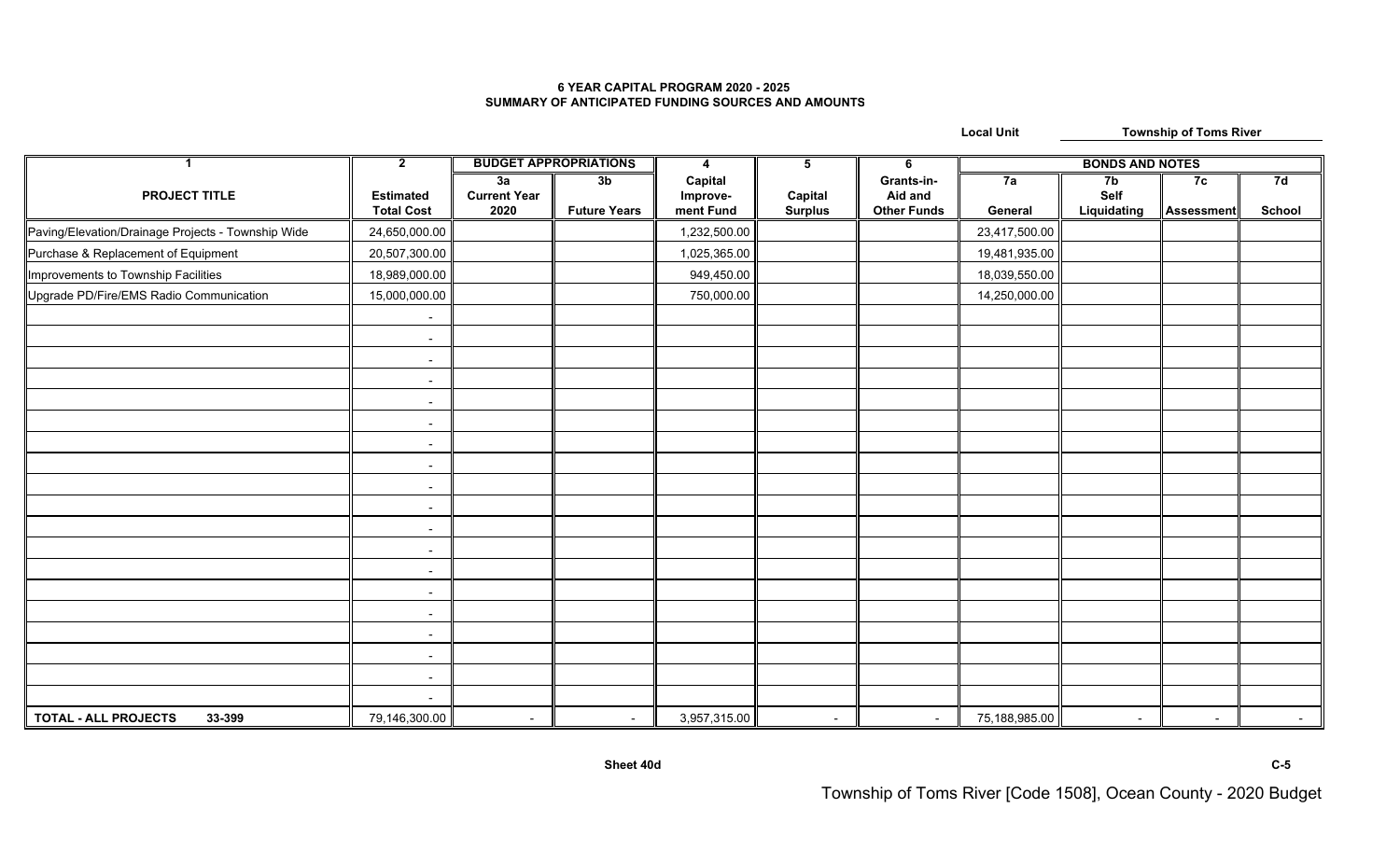### **SECTION 2 - UPON ADOPTION FOR YEAR 2020 (Only to be Included in the Budget as Finally Adopted)**

### **RESOLUTION**

| Be it Resolved by the                                                                                | <b>Township Council</b>                                                           | of the                                                                                                                                                                                                                                                                                                                                                                                                      | <b>Township of Toms River</b>                                  |          |                |  |  |  |  |  |
|------------------------------------------------------------------------------------------------------|-----------------------------------------------------------------------------------|-------------------------------------------------------------------------------------------------------------------------------------------------------------------------------------------------------------------------------------------------------------------------------------------------------------------------------------------------------------------------------------------------------------|----------------------------------------------------------------|----------|----------------|--|--|--|--|--|
| <b>County of</b>                                                                                     |                                                                                   | , that the budget hereinbefore set forth is hereby adopted and<br>Ocean<br>shall constitute an appropriation for the purposes stated of the sums therein set forth as appropriations, and authorization of the amount of:                                                                                                                                                                                   |                                                                |          |                |  |  |  |  |  |
| $(a)$ \$<br>$(b)$ \$<br>$(c)$ \$                                                                     | 88,121,480.99 (Item 2 below) for municipal purposes, and                          | - (Item 3 below) for school purposes in Type I School District only (N.J.S. 18A:9-2) to be raised by taxation and,<br>(Item 4 below) to be added to the certificate of amount to be raised by taxation for local school purposes in<br>Type II School Districts only (N.J.S. 18A:9-3) and certification to the County Board of Taxation of<br>the following summary of general revenues and appropriations. |                                                                |          |                |  |  |  |  |  |
| $(d)$ \$                                                                                             |                                                                                   | 1,939,934.23 (Sheet 43) Open Space, Recreation, Farmland and Historic Preservation Trust Fund Levy                                                                                                                                                                                                                                                                                                          |                                                                |          |                |  |  |  |  |  |
| (e)\$                                                                                                | - (Item 5 below) Minimum Library Tax                                              |                                                                                                                                                                                                                                                                                                                                                                                                             |                                                                |          |                |  |  |  |  |  |
| <b>RECORDED VOTE</b>                                                                                 | Abstained {<br>Nays {<br>Ayes {                                                   |                                                                                                                                                                                                                                                                                                                                                                                                             |                                                                |          |                |  |  |  |  |  |
| (Insert last name)                                                                                   |                                                                                   |                                                                                                                                                                                                                                                                                                                                                                                                             |                                                                |          |                |  |  |  |  |  |
|                                                                                                      |                                                                                   | <b>SUMMARY OF REVENUES</b>                                                                                                                                                                                                                                                                                                                                                                                  |                                                                | Absent { |                |  |  |  |  |  |
| 1. General Revenues                                                                                  |                                                                                   |                                                                                                                                                                                                                                                                                                                                                                                                             |                                                                |          |                |  |  |  |  |  |
| <b>Surplus Anticipated</b>                                                                           |                                                                                   |                                                                                                                                                                                                                                                                                                                                                                                                             |                                                                | 08-100   | 17,500,000.00  |  |  |  |  |  |
| <b>Miscellaneous Revenues Anticipated</b>                                                            |                                                                                   |                                                                                                                                                                                                                                                                                                                                                                                                             |                                                                | 13-099   | 24,061,188.07  |  |  |  |  |  |
| <b>Receipts from Delinquent Taxes</b>                                                                |                                                                                   |                                                                                                                                                                                                                                                                                                                                                                                                             |                                                                | 15-499   | 4,800,000.00   |  |  |  |  |  |
| 2. AMOUNT TO BE RAISED BY TAXATION FOR MUNICIPAL PURPOSES (Item 6(a), Sheet 11)                      |                                                                                   |                                                                                                                                                                                                                                                                                                                                                                                                             |                                                                | 07-190   | 88,121,480.99  |  |  |  |  |  |
| 3. AMOUNT TO BE RAISED BY TAXATION FOR _SCHOOLS IN TYPE I SCHOOL DISTRICTS ONLY:<br>Item 6, Sheet 42 |                                                                                   |                                                                                                                                                                                                                                                                                                                                                                                                             | 07-195                                                         | $\sim$   |                |  |  |  |  |  |
| Item 6(b), Sheet 11 (N.J.S. 40A:4-14)                                                                |                                                                                   |                                                                                                                                                                                                                                                                                                                                                                                                             | 07-191                                                         | $\sim$   |                |  |  |  |  |  |
|                                                                                                      | Total Amount to be Raised by Taxation for Schools in Type I School Districts Only |                                                                                                                                                                                                                                                                                                                                                                                                             |                                                                |          |                |  |  |  |  |  |
|                                                                                                      |                                                                                   | 4. To Be Added TO THE CERTIFICATE FOR AMOUNT TO BE RAISED BY TAXATION FOR_SCHOOLS IN TYPE II SCHOOL DISTRICTS ONLY:                                                                                                                                                                                                                                                                                         |                                                                |          |                |  |  |  |  |  |
| Item 6(b), Sheet 11 (N.J.S. 40A:4-14)                                                                |                                                                                   |                                                                                                                                                                                                                                                                                                                                                                                                             |                                                                | 07-191   |                |  |  |  |  |  |
| 5. AMOUNT TO BE RAISED BY TAXATION MINIMUM LIBRARY LEVY                                              |                                                                                   |                                                                                                                                                                                                                                                                                                                                                                                                             |                                                                | 07-192   |                |  |  |  |  |  |
| <b>Total Revenues</b>                                                                                |                                                                                   |                                                                                                                                                                                                                                                                                                                                                                                                             | Township of Toms River [Code 1508], Ocean County - 2020 Budget | 13-299   | 134,482,669.06 |  |  |  |  |  |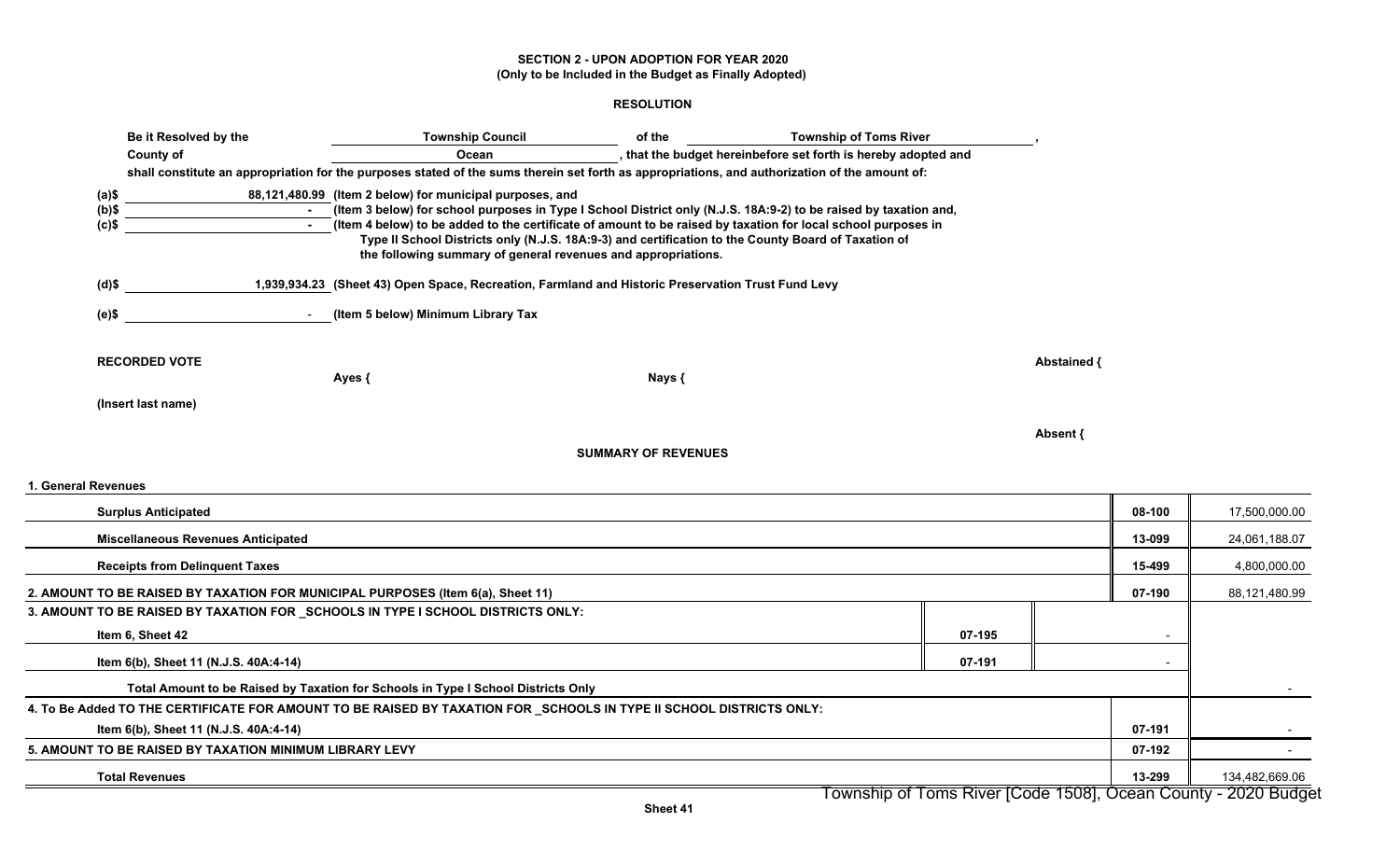#### **SUMMARY OF APPROPRIATIONS**

| <b>5. GENERAL APPROPRIATIONS</b>                                                          | <b>XXXXXXXXX</b> | <b>XXXXXXXXXXXXXXX</b> |
|-------------------------------------------------------------------------------------------|------------------|------------------------|
| <b>Within "CAPS"</b>                                                                      | <b>XXXXXXXXX</b> | <b>XXXXXXXXXXXXXXX</b> |
| (a&b) Operations including Contingent                                                     | 34-201           | 87,303,961.16          |
| (e) Deferred Charges and Statutory Expenditures - Municipal                               | 34-209           | 12,438,163.24          |
| (g) Cash Deficit                                                                          | 46-885           |                        |
| <b>Excluded from "CAPS"</b>                                                               | <b>XXXXXXXXX</b> | <b>XXXXXXXXXXXXXXX</b> |
| (a) Operations - Total Operations Excluded from "CAPS"                                    | 34-305           | 4,307,581.06           |
| (c) Capital Improvements                                                                  | 44-999           | 1,575,000.00           |
| (d) Municipal Debt Service                                                                | 45-999           | 17,807,625.12          |
| (e) Deferred Charges - Municipal                                                          | 46-999           | $\blacksquare$         |
| (f) Judgments                                                                             | 37-480           | 131,869.48             |
| (n) Transferred to Board of Education for Use of Local Schools (N.J.S. 40:48-17.1 & 17.3) | 29-405           |                        |
| (g) Cash Deficit                                                                          | 46-885           |                        |
| (k) For Local District School Purposes                                                    | 29-410           |                        |
| (m) Reserve for Uncollected Taxes (Include Other Reserves if Any)                         | 50-899           | 10,918,469.00          |
| 6. SCHOOL APPROPRIATIONS - TYPE I SCHOOL DISTRICTS ONLY (N.J.S. 40A:4-13)                 | 07-195           |                        |
| <b>Total Appropriations</b>                                                               | 34-499           | 134,482,669.06         |

**It is hereby certified that the within budget is a true copy of the budget finally adopted by resolution of the Governing Body on the 28th day of**

**April, 2020. It is further certified that each item of revenue and appropriation is set forth in the same amount and by the same title as**

**appeared in the 2020 approved budget and all amendments thereto, if any, which have been previously approved by the Director of Local Government Services.**

 **Certified by me this 28th day of April, 2020 \_\_\_\_\_\_\_\_\_\_\_\_\_\_\_\_\_\_\_\_\_\_\_\_\_\_\_\_\_\_\_, Clerk**

 *signature*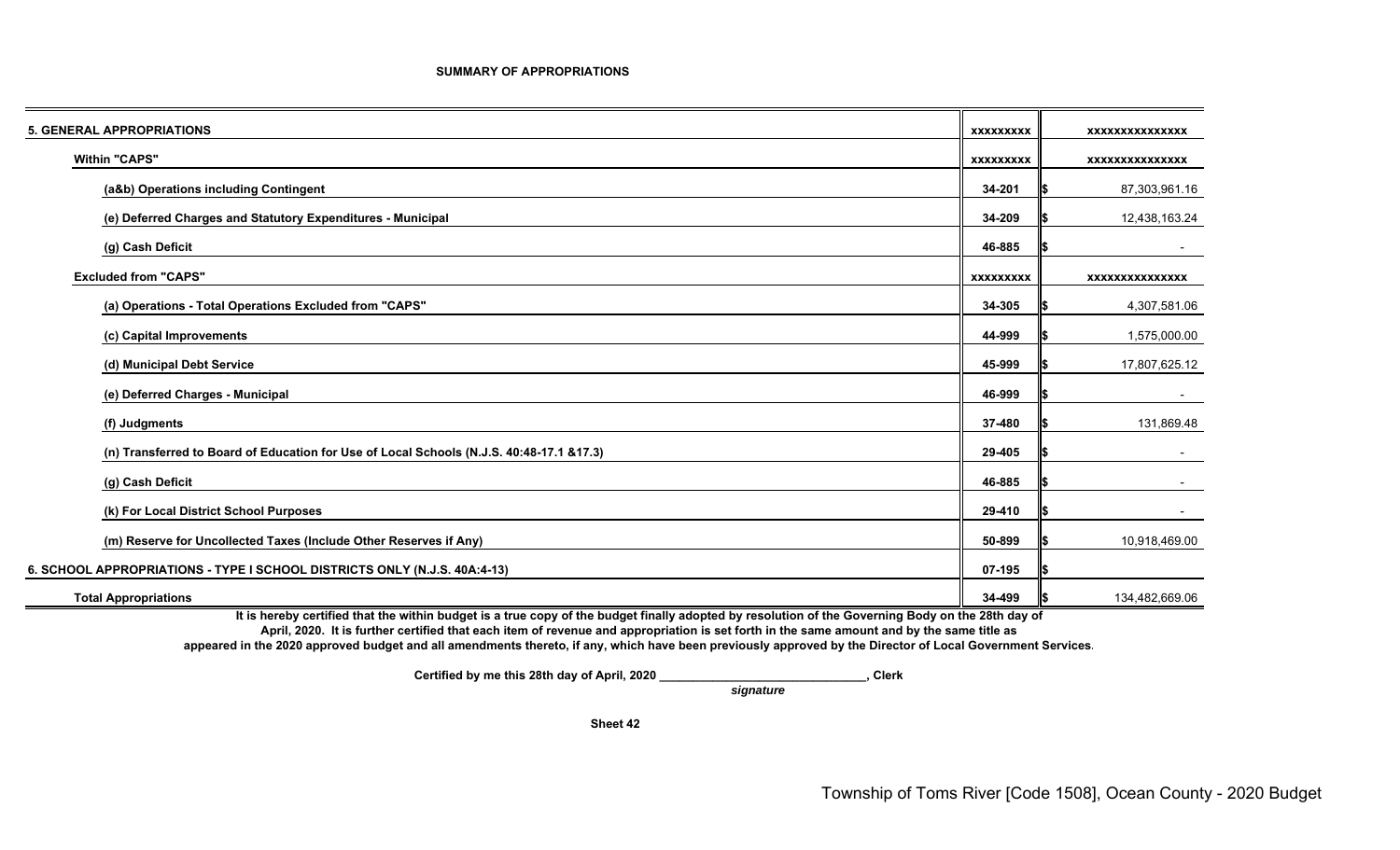| <b>LOCAL UNIT</b> | Township of Toms River | COUNTY/MUNICIPAL OPEN SPACE. RECREATION. FARMLAND AND HISTORIC PRESERVATION TRUST FUND |
|-------------------|------------------------|----------------------------------------------------------------------------------------|
|                   |                        |                                                                                        |

| <b>DEDICATED REVENUES</b>                 |             | Anticipated               |                  | <b>Realized in Cash</b> | APPROPRIATIONS                                          |             | Appropriated    |                 | Expended 2019    |                 |
|-------------------------------------------|-------------|---------------------------|------------------|-------------------------|---------------------------------------------------------|-------------|-----------------|-----------------|------------------|-----------------|
| <b>FROM TRUST FUND</b>                    | <b>FCOA</b> | 2020                      | 2019             | 2019                    |                                                         | <b>FCOA</b> | 2020            | 2019            | Paid or Charged  | Reserved        |
| Amount To Be Raised By<br><b>Taxation</b> | 54-190      | 1,939,934.23              | 1,940,741.35     | 1,951,676.18            | Development of Lands for Recreation and Conservation:   |             | <b>XXXXXXXX</b> | <b>XXXXXXXX</b> | <b>XXXXXXXXX</b> | <b>XXXXXXXX</b> |
|                                           |             |                           |                  |                         | Salaries & Wages                                        | 54-385-1    |                 |                 |                  | $\sim$          |
| <b>Interest Income</b>                    | 54-113      | 5,000.00                  | 10,000.00        | 13,967.90               | Other Expenses                                          | 54-385-2    | 213,995.78      |                 |                  | $\sim$ $-$      |
|                                           |             |                           |                  |                         | Maintenance of Lands for Recreation and Conservation:   |             | <b>XXXXXXXX</b> | <b>XXXXXXXX</b> | <b>XXXXXXXXX</b> | <b>XXXXXXXX</b> |
| <b>Reserve Funds</b>                      | 54-116      |                           |                  |                         | Salaries & Wages                                        | 54-375-1    |                 |                 |                  |                 |
|                                           |             |                           |                  |                         | Other Expenses                                          | 54-375-2    |                 |                 |                  | $\sim$          |
|                                           |             |                           |                  |                         | <b>Historic Preservation:</b>                           |             | <b>XXXXXXXX</b> | <b>XXXXXXXX</b> | <b>XXXXXXXXX</b> | <b>XXXXXXXX</b> |
|                                           |             |                           |                  |                         | Salaries & Wages                                        | 54-176-1    |                 |                 |                  | $\sim$          |
|                                           |             |                           |                  |                         | <b>Other Expenses</b>                                   | 54-176-2    |                 |                 |                  | $\sim$          |
|                                           |             |                           |                  |                         |                                                         |             |                 |                 |                  | $\sim$          |
|                                           |             |                           |                  |                         | Acquisition of Lands for Recreation and Conservation:   | 54-915-2    |                 |                 |                  |                 |
| <b>Total Trust Fund Revenues:</b>         | 54-299      | 1,944,934.23              | 1,950,741.35     | 1,965,644.08            | <b>Acquisition of Farmland</b>                          | 54-916-2    |                 |                 |                  |                 |
|                                           |             | <b>Summary of Program</b> |                  |                         | Down Payments on Improvements                           | 54-906-2    |                 |                 |                  | $\sim$          |
| Year Referendum Passed/Implemented:       |             |                           | 11/1/2000        |                         | Debt Service:                                           |             | <b>XXXXXXXX</b> | <b>XXXXXXXX</b> | <b>XXXXXXXXX</b> | <b>XXXXXXXX</b> |
|                                           |             |                           | (Date)           |                         |                                                         |             |                 |                 |                  |                 |
| <b>Rate Assessed:</b>                     |             |                           | 0.0150           |                         | Payment of Bond Principal                               | 54-920-2    | 1,132,174.39    | 1,098,899.38    | 1,098,300.36     | <b>XXXXXXXX</b> |
| <b>Total Tax Collected to date</b>        |             |                           | 30,434,241.18    |                         | Payment of Bond Anticipation Notes and Capital<br>Notes | 54-925-2    | 125,000.00      | 125,000.00      | 125,000.00       | <b>XXXXXXXX</b> |
| <b>Total Expended to date:</b>            |             |                           | 28,627,322.65    |                         | Interest on Bonds                                       | 54-930-2    | 175,214.06      | 213,178.30      | 210,496.79       | <b>XXXXXXXX</b> |
| <b>Total Acreage Preserved to date</b>    |             |                           | 163.17           |                         | Interest on Notes                                       | 54-935-2    | 298,550.00      | 317,550.00      | 317,550.00       | <b>XXXXXXXX</b> |
|                                           |             |                           | (Acres)          |                         |                                                         |             |                 |                 |                  |                 |
| Recreation land preserved in 2019         |             |                           | 16.87<br>(Acres) |                         | <b>Reserve for Future Use</b>                           | 54-950-2    |                 | 187,113.67      |                  | 187,113.67      |
| Farmland preserved in 2019                |             |                           | None<br>(Acres)  |                         |                                                         |             |                 |                 |                  |                 |
|                                           |             |                           |                  |                         | Total Trust Fund Appropriations:                        | 54-499      | 1,944,934.23    | 1,941,741.35    | 1,751,347.15     | 187,113.67      |